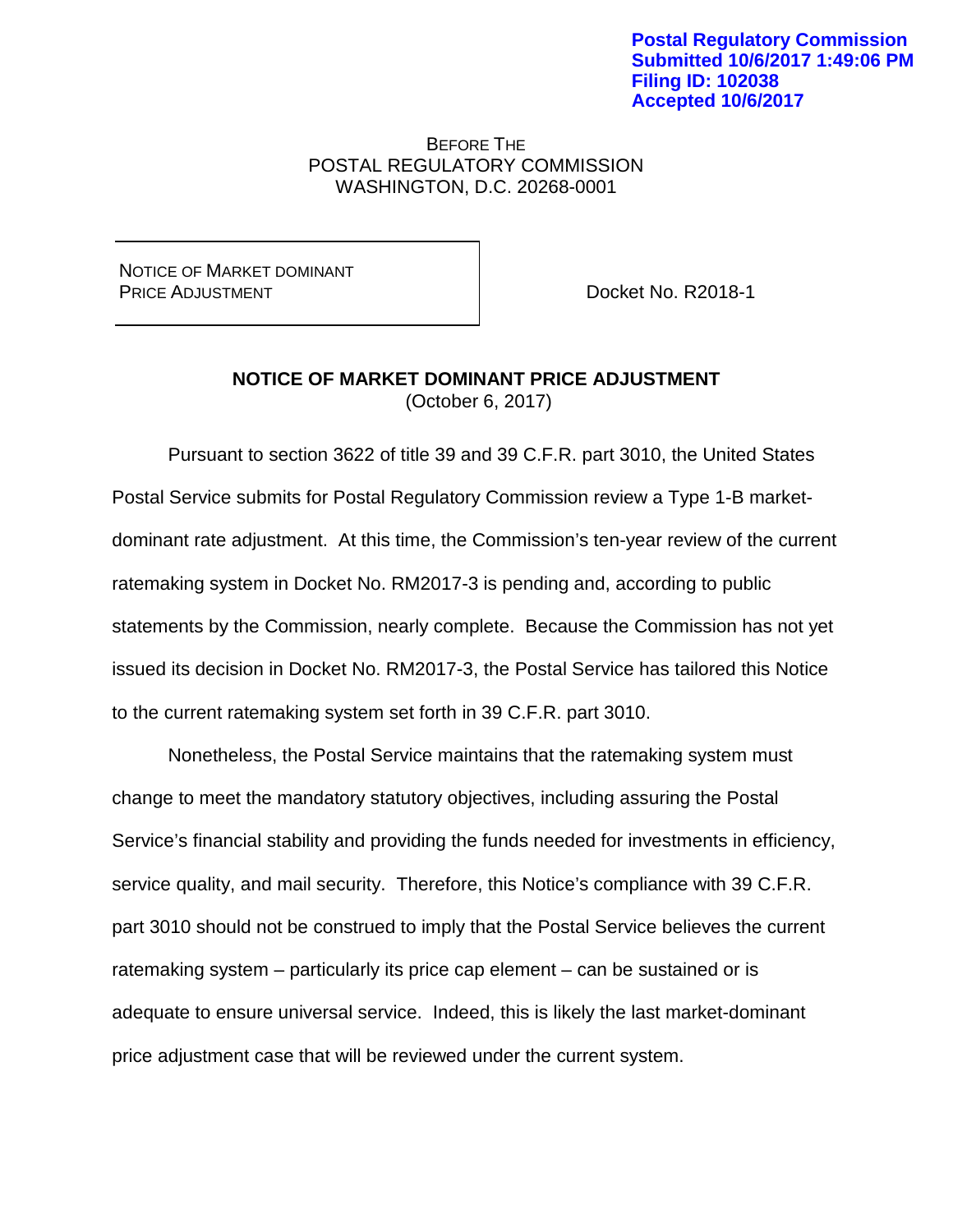# **I. Overview of Price Case**

The Postal Service's schedule of new prices appears in Attachment  $A<sup>1</sup>$  Pending

Commission approval, the prices will take effect at 12:01 a.m. on January 21, 2018.

The Postal Service is publicizing the price changes via Press Release, Industry Alert,

*DMM Advisory*, and on usps.com. The Postal Service will also provide notice in future

issues of the *PCC Insider*, *Postal Bulletin*, and *Federal Register.*

In compliance with Rule 3010.12(a)(4), the Postal Service identifies Mr. Steven Phelps as the official available to respond to Commission inquiries:

> Steven Phelps Acting Manager, Pricing 475 L'Enfant Plaza SW, Room 4136 Washington, D.C. 20260

Pursuant to Rule 3010.12(b)(12), the Postal Service suggests that a technical conference may facilitate a timely review of this price case. To that end, Mr. Phelps and pricing analysts under his supervision shall be available for such a conference at a mutually convenient time.

Also pursuant to that rule, the Postal Service furnishes as Attachment D a copy

of Governors' Resolution No. 16-18, which authorizes the price adjustment. Although

producing the resolution is required by neither statute nor regulation, the Postal Service

<span id="page-1-0"></span> <sup>1</sup> The prices are set forth in Mail Classification Schedule format in order to satisfy both subparts (a)(1) and (b)(11) of Rule 3010.12. Because of its length, Attachment A has been filed alongside this Notice in the Commission's docket system, rather than being directly appended to this document. The Postal Service has taken the same approach to all four attachments.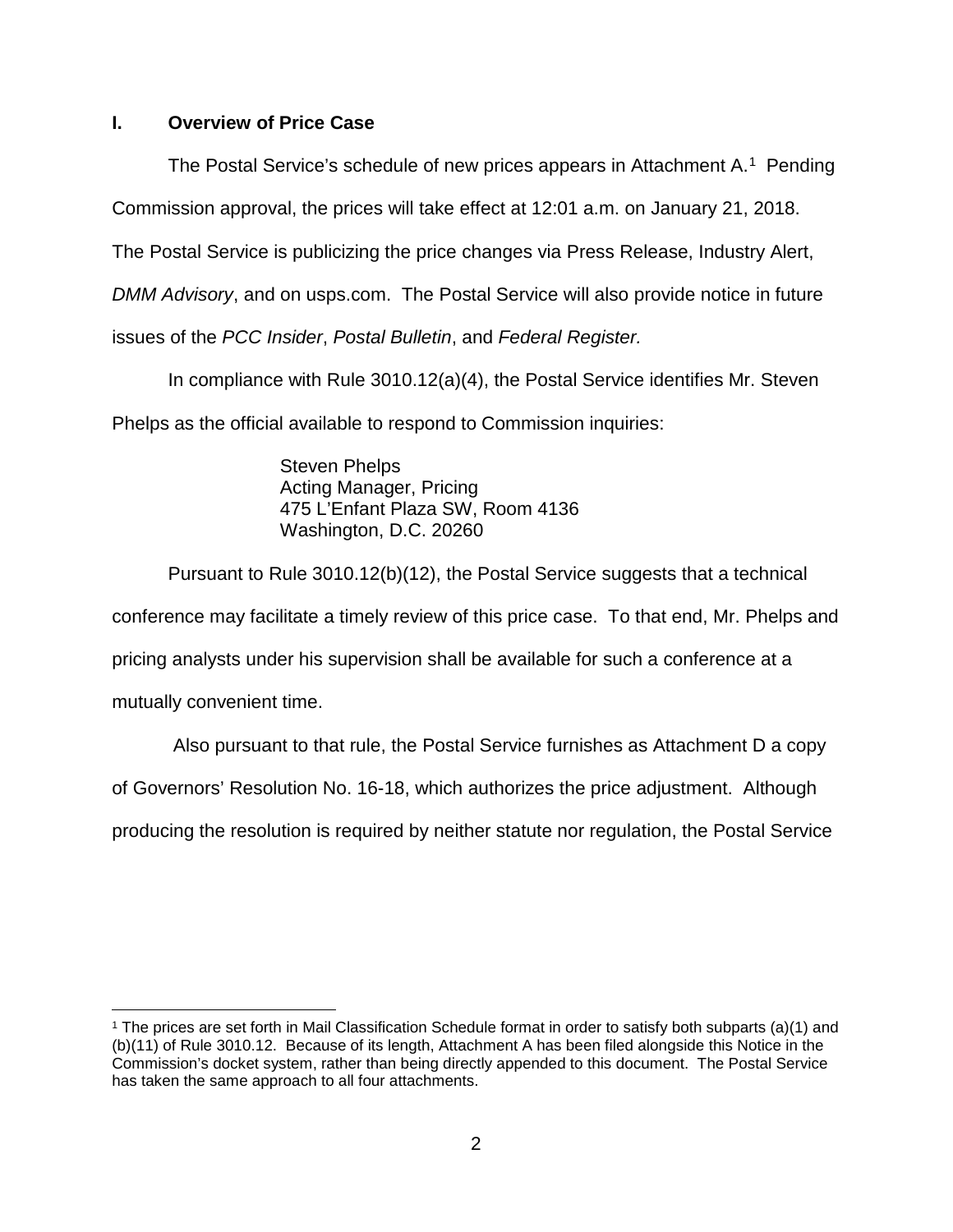recognizes the uncommon circumstances of this case and has chosen to provide a copy of the resolution to prevent any potential delay to the Commission's review.<sup>[2](#page-2-0)</sup>

As demonstrated throughout this Notice, the Postal Service's proposed price changes adhere strictly to the resolution's directives. Importantly, the Postal Service is using precisely 95 percent of available cap space in every class. Further, it is reducing all of the workshare passthroughs specified in the resolution, and it is applying the specified price increase for USPS Marketing Mail Flats. More generally, the Postal Service has designed the new prices to achieve the objectives and satisfy the factors set forth in 39 U.S.C. § 3622, as directed by the Governors.

The remainder of this Notice is structured as follows. Part II details compliance with the current ratemaking system's price cap.<sup>[3](#page-2-1)</sup> Part III discusses the new prices and workshare discounts and their compliance with applicable law.<sup>[4](#page-2-2)</sup> Part IV describes associated changes to the Mail Classification Schedule (MCS).[5](#page-2-3) Part V reviews the Postal Service's timeline to implementation.

#### **II. Price Cap Compliance**

 $\overline{a}$ 

The Postal Service is making a Type 1-B rate adjustment, meaning that it is using both the price adjustment authority (or cap space) that it is permitted under 39 U.S.C.  $\S 3622(d)(1)(A)$  – that is, cap space equaling the change in the Consumer Price Index for All Urban Consumers (CPI-U) since the last price case – as well as the

<span id="page-2-0"></span> $2$  The filing of the resolution here should not be construed to establish a new pattern of practice. The Commission's rules do not require the submission of a Governors' resolution in conjunction with a marketdominant rate adjustment.

<span id="page-2-1"></span><sup>&</sup>lt;sup>3</sup> Part II is intended to satisfy subparts (b)(1) through (b)(4) of Rule 3010.12.

<span id="page-2-2"></span><sup>4</sup> Part III is intended to satisfy subparts (b)(5) through (b)(8) of Rule 3010.12.

<span id="page-2-3"></span><sup>5</sup> Part IV is intended to satisfy subpart (b)(11) of Rule 3010.12.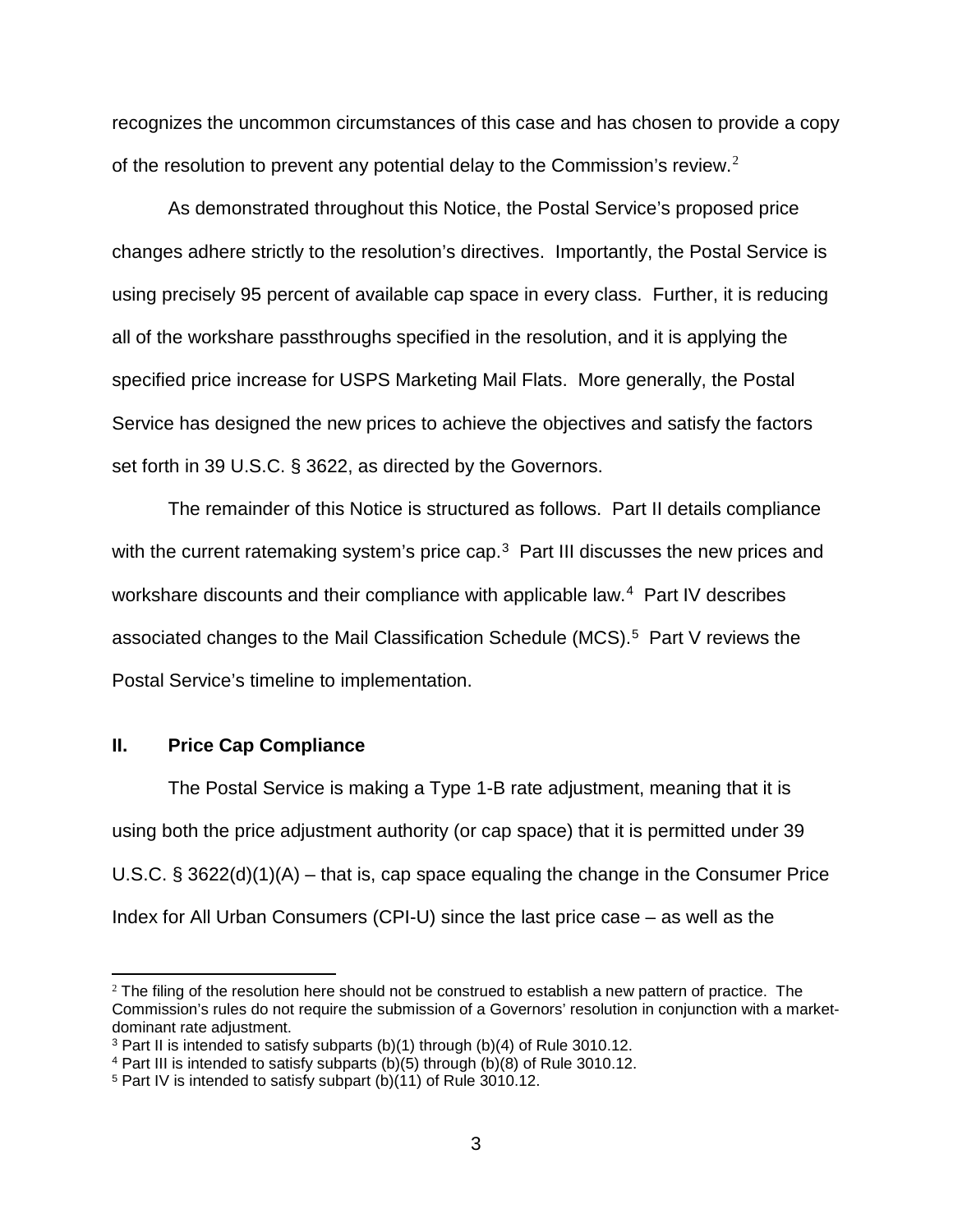unused cap space from previous years that it is allowed under 39 U.S.C. § 3622(d)(2)(C).

# **A. Annual CPI-U Based Cap Space**

Using the most recent data from the Bureau of Labor Statistics, and in

conformance with Rule 3010.22, the cap space available to the Postal Service based on

CPI-U is 0.439 percent for First-Class Mail, USPS Marketing Mail, and Special Services,

and 1.987 percent for Periodicals and Package Services.<sup>[6](#page-3-0)</sup> In compliance with Rule

3010.12(b)(1), the calculations underlying these figures are presented at Attachment C.

# **B. Unused Cap Space from Previous Years**

The unused cap space available to the Postal Space from previous years is listed below.

| Class                      | <b>Unused Authority</b> |  |
|----------------------------|-------------------------|--|
|                            | (%)                     |  |
| <b>First-Class Mail</b>    | 1.566                   |  |
| <b>USPS Marketing Mail</b> | 1.569                   |  |
| Periodicals                | 0.038                   |  |
| Package Services           | 0.076                   |  |
| <b>Special Services</b>    | 1.652                   |  |

Table 1 Available Unused Price Adjustment Authority

The Postal Service has taken these figures directly from the Commission's

workpapers in Docket Nos. R2017-7 (for First-Class Mail, USPS Marketing Mail, and

<span id="page-3-0"></span> <sup>6</sup> Because of Docket No. R2017-7, only three months of cap space is available for First-Class Mail, USPS Marketing Mail, and Special Services, whereas twelve months of cap space is available for Periodicals and Package Services.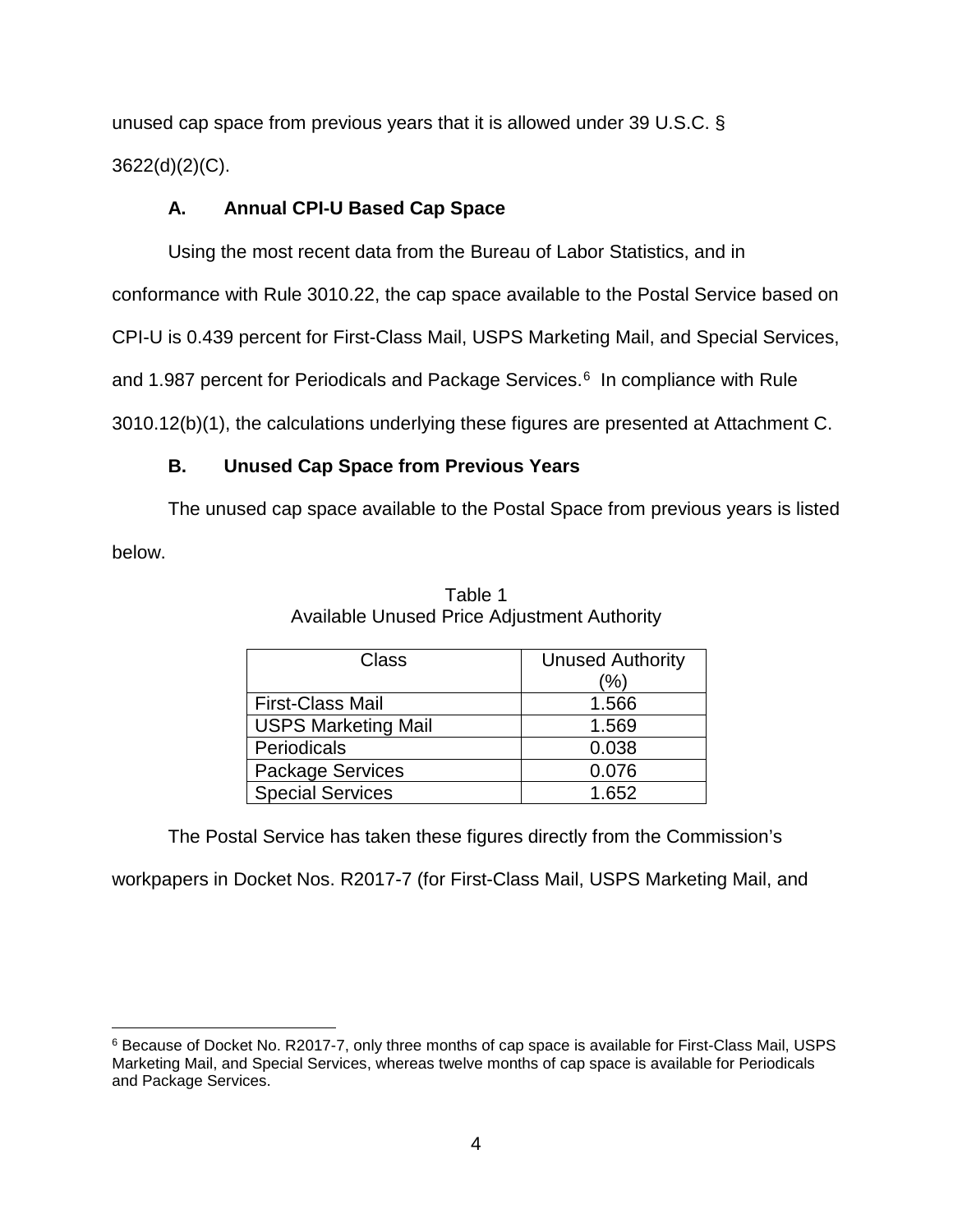Special Services)<sup>[7](#page-4-0)</sup> and R2017-1 (for Periodicals and Package Services), $8$  obviating the need for new workpapers to derive them, as would otherwise be required by Rule 3010.12(b)(2).

# **C. Total Available Cap Space**

Combining the current CPI-U based cap space with the unused cap space from

previous years results in total available cap space in the following amounts.

| Class                      | <b>Total Cap Space</b> |
|----------------------------|------------------------|
|                            | (%)                    |
| <b>First-Class Mail</b>    | 2.005                  |
| <b>USPS Marketing Mail</b> | 2.008                  |
| Periodicals                | 2.025                  |
| Package Services           | 2.063                  |
| <b>Special Services</b>    | 2.091                  |

Table 2 Total Available Cap Space

# **D. Percentage Change in Rates**

As directed by Governors' Resolution No. 16-18, the Postal Service is using

precisely 95 percent of total available cap space in each class. The resulting prices

represent the following percentage changes in rates by class.

<span id="page-4-0"></span> $\overline{a}$ <sup>7</sup> *See* Docket No. R2017-7, PRC–LR–R2017–7/1 (at "PRC-CAPCALC-FCM-R2017-7.xlsx," tab "Percent Change Summary," cell B23), PRC–LR–R2017–7/2 (at "PRC-CAPCALC-USPSMM-R2017.xlsx," tab "Price Change Summary," cell C17), and PRC–LR–R2017–7/3 (at "PRC-CAPCALC-SS-R2017-7.xlsx," tab "Rate Cap Authority Calcs," cell D10), August 23, 2017.

<span id="page-4-1"></span><sup>8</sup> *See* Docket No. R2017-1, PRC–LR–R2017–1/3 (at "PRC-CAPCALC-PER-R2017-1.xlsx," tab "Summary," cell F24), November 15, 2016. For Package Services, there appears to be an error in the Commission workpaper calculating the unused cap space generated in Docket No. R2017-1 (*see* Docket No. R2017-1, PRC–LR–R2017–1/4 (at "PRC-CAPCALC-PKGS-R2017-1.xlsx," tab "All Package Services Summary," cell D37), November 15, 2016). The Postal Service has taken the correct figure from the Commission's order in that docket. *See* Docket No. R2017-1, Order on Price Adjustments for First-Class Mail, Standard Mail, Periodicals, and Package Services Products and Related Mail Classification Changes, November 15, 2016, at 50 (Order No. 3610) (stating that "the unused pricing authority for Package Services is 0.076 percent").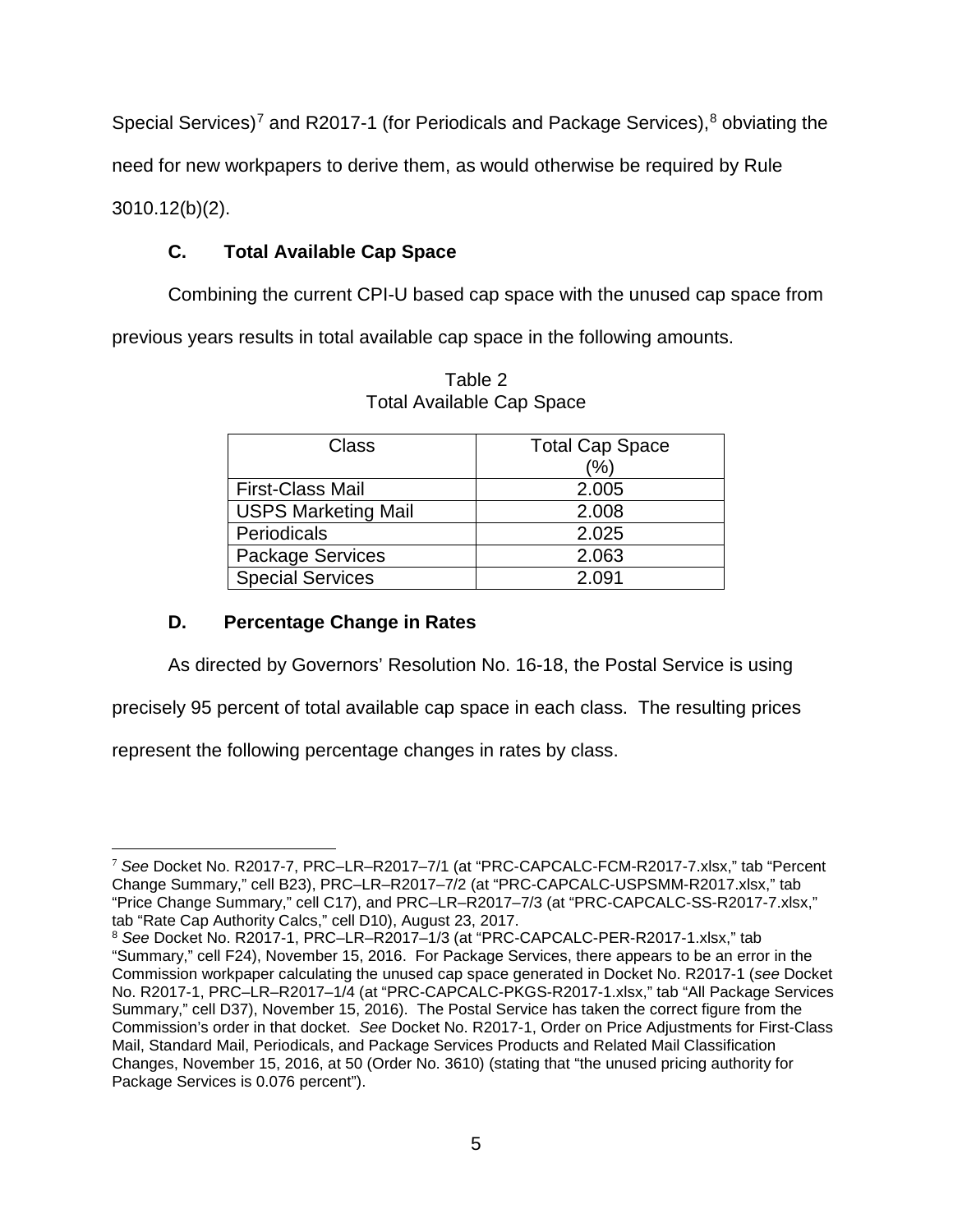## Table 3 Price Change Percentages

| Class                      | <b>Percent Change</b> |
|----------------------------|-----------------------|
| <b>First-Class Mail</b>    | 1.905                 |
| <b>USPS Marketing Mail</b> | 1.908                 |
| Periodicals                | 1.924                 |
| <b>Package Services</b>    | 1.960                 |
| <b>Special Services</b>    | 1.986                 |

The workpapers required by Rule 3010.12(b)(3) deriving these figures are contained in the Postal Service's library references, with the underlying calculations conforming to Rule 3010.23.[9](#page-5-0)

# **E. Unused Cap Space Resulting from Price Change**

As directed by Governors' Resolution No. 16-18, the Postal Service is leaving 5

percent of the cap space available to it unused. Consequently, the following amounts of

cap space will remain after the price adjustment.

| Class                      | <b>Percentage Points</b> |
|----------------------------|--------------------------|
| <b>First-Class Mail</b>    | 0.100                    |
| <b>USPS Marketing Mail</b> | 0.100                    |
| Periodicals                | 0.101                    |
| <b>Package Services</b>    | 0.103                    |
| <b>Special Services</b>    | 0.105                    |

# Table 4 Unused Cap Space After Price Change

<span id="page-5-0"></span> <sup>9</sup> *See* USPS–LR–R2018–1/1 (at "CAPCALC-FCM-R2018-1.xlsx," tab "Percent Change Summary," cell B25); USPS–LR–R2018–1/2 (at "CAPCALC-USPSMM-R2018-1.xlsx," tab "Price Change Summary," cell C14); USPS–LR–R2018–1/3 (at "CAPCALC-PER-R2018-1.xlsx," tab "Summary," cell F21); USPS–LR– R2018–1/4 (at "CAPCALC-PACKSERV-R2018-1.xlsx," tab "All Package Services Summary," cell D36); USPS–LR–R2018–1/5 (at "CAPCALC-SpecServ 4q16 to 3q17.xlsx," tab "Rate Cap Authority Calcs," cell D10).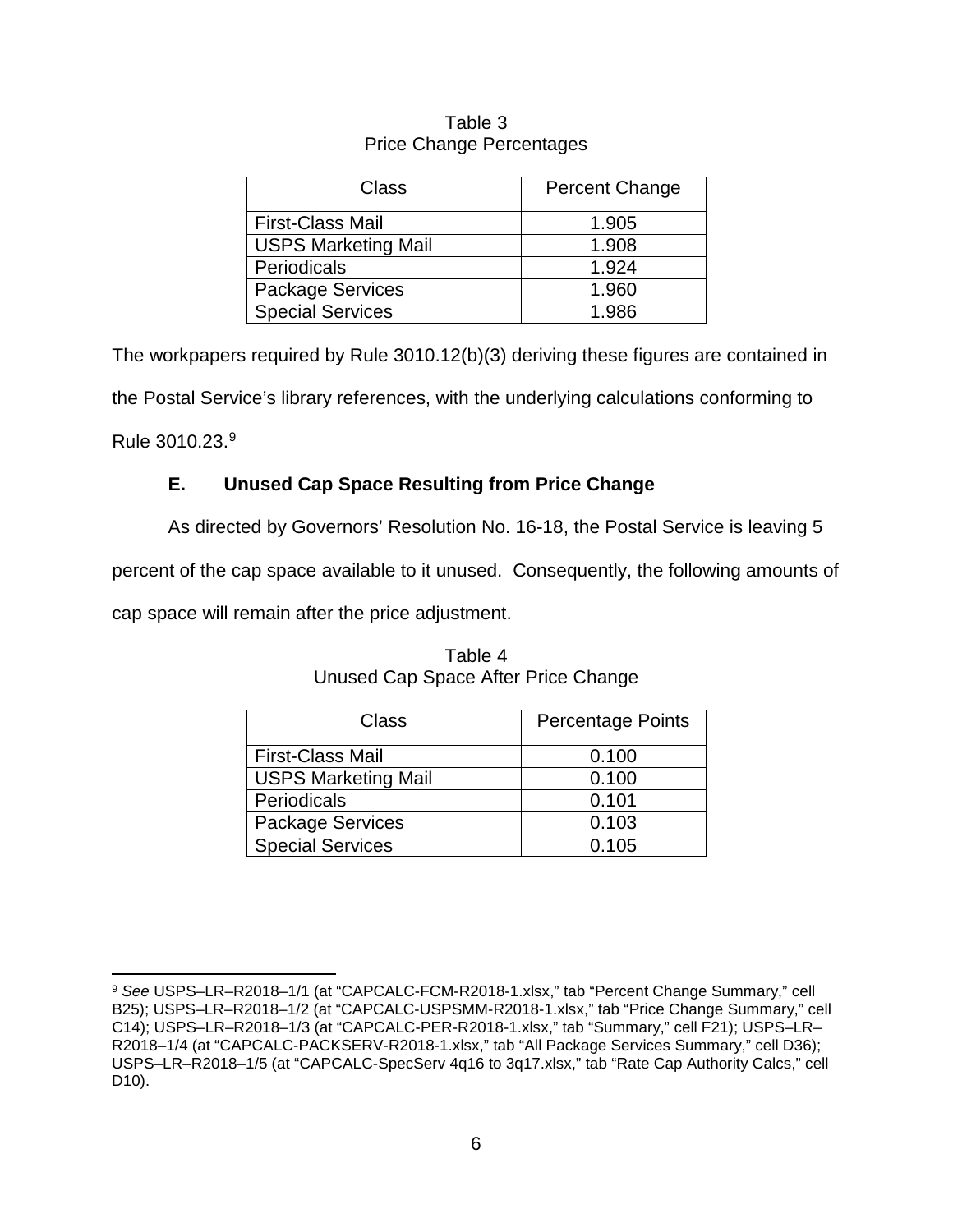The underlying calculations required by Rule 3010.12(b)(4) are contained in the Postal Service's library references.<sup>[10](#page-6-0)</sup> In compliance with Rule 3010.12(e), the library references also show the amount of previous years' unused cap space utilized by each class under the proposed adjustment.<sup>[11](#page-6-1)</sup>

The Postal Service acknowledges that it is leaving 5 percent of available cap space unused while expecting that Periodicals revenue will continue to be below attributable costs after the new prices take effect. In this regard, the Postal Service notes first that, even if it were to use 100 percent of available cap space, a shortfall in Periodicals' cost coverage would persist. Second, and more important, the Governors' rationale for directing that a small amount of cap space be left unused was to ensure that the Postal Service retains the flexibility to respond to contingencies that may arise during this proceeding, such as a Commission order requiring minor adjustments to the proposed prices.[12](#page-6-2) The Postal Service submits that this rationale satisfies Rule 3010.12(b)(4).

### **III. Discussion of New Prices**

This section summarizes the new prices by class. It also reviews each class's workshare discounts and, in compliance with Rule 3010.12(b)(6), justifies every workshare discount that exceeds avoided costs. The schedules required by Rule

<span id="page-6-0"></span> <sup>10</sup> *See* USPS–LR–R2018–1/1 (at "CAPCALC-FCM-R2018-1.xlsx," tab "Percent Change Summary," cell B26); USPS–LR–R2018–1/2 (at "CAPCALC-USPSMM-R2018-1.xlsx," tab "Price Change Summary," cell C15); USPS–LR–R2018–1/3 (at "CAPCALC-PER-R2018-1.xlsx," tab "Summary," cell F22); USPS–LR– R2018–1/4 (at "CAPCALC-PACKSERV-R2018-1.xlsx," tab "All Package Services Summary," cell D37); USPS–LR–R2018–1/5 (at "CAPCALC-SpecServ 4q16 to 3q17.xlsx," tab "Rate Cap Authority Calcs," cell D10). The figures in Table 4 are also obtained by subtracting the figures in Tables 3 from the figures in Table 2.

<span id="page-6-1"></span> $11$  *Id.* 

<span id="page-6-2"></span><sup>12</sup> This is expressed on page 2 of the resolution. *See* Attachment D.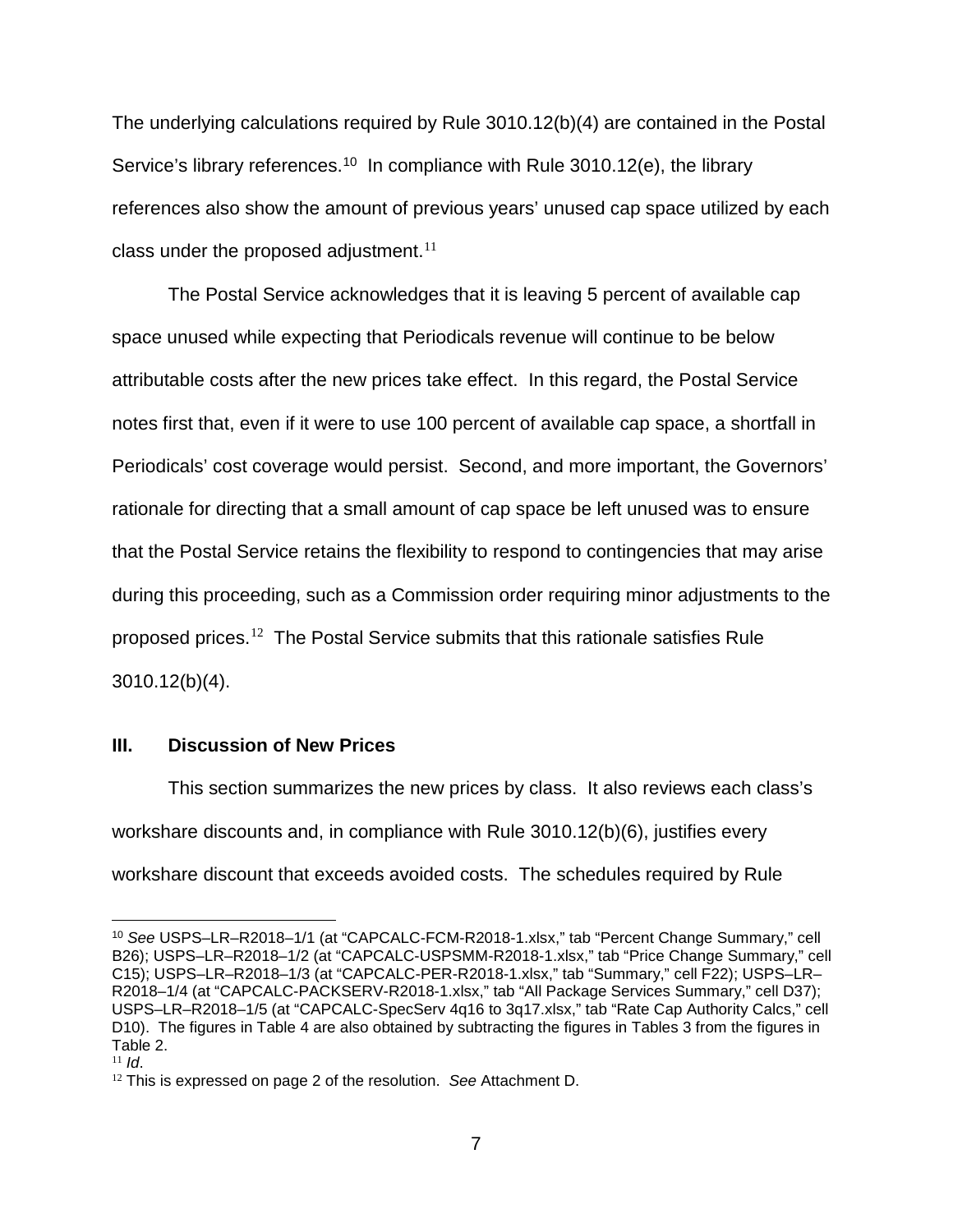3010.12(b)(5) showing workshare discounts and avoided costs, along with their underlying calculations, appear in Attachment B.[13](#page-7-0)

Following the class-specific discussions is a description of two changes affecting multiple classes of mail. The section then turns to a discussion of how the planned price changes are designed to help achieve the objectives and properly take into account the factors of 39 U.S.C. § 3622, as required by Rule 3010.12(b)(7). Finally, in compliance with Rule 3010.12(b)(8), the section closes with a discussion of how the planned price changes are consistent with 39 U.S.C. §§ 3626, 3627, and 3629.

# **A. First-Class Mail**

 $\overline{a}$ 

# **1. Summary of Price Changes**

Prices for the five First-Class Mail products will increase by the following amounts.

| Product                               | Percent Change |
|---------------------------------------|----------------|
| Single-Piece Letters/Postcards        | 2.056          |
| <b>Presort Letters/Postcards</b>      | 1.585          |
| <b>Flats</b>                          | 0.443          |
| <b>Outbound Single-Piece</b>          | 0.00           |
| <b>First-Class Mail International</b> |                |
| <b>Inbound Letter Post</b>            | 21.902         |
| <b>Total First-Class Mail</b>         | 1.905          |

Table 5 First-Class Mail Price Changes

<span id="page-7-0"></span><sup>13</sup> Attachment B uses avoided cost data from Docket No. ACR2016, with one exception: In Docket No. ACR2016, the Postal Service reported FSS and non-FSS Flats costs separately. FSS-specific pricing terminated when the Docket No. R2017-1 prices took effect. To more accurately reflect costs following this change, the Postal Service is using weighted average costs of FSS and non-FSS Flats for the impacted USPS Marketing Mail and Periodicals workshare categories. See the prefaces to USPS–LR– R2018–1/2 and USPS–LR–R2018–1/6 for a more detailed discussion.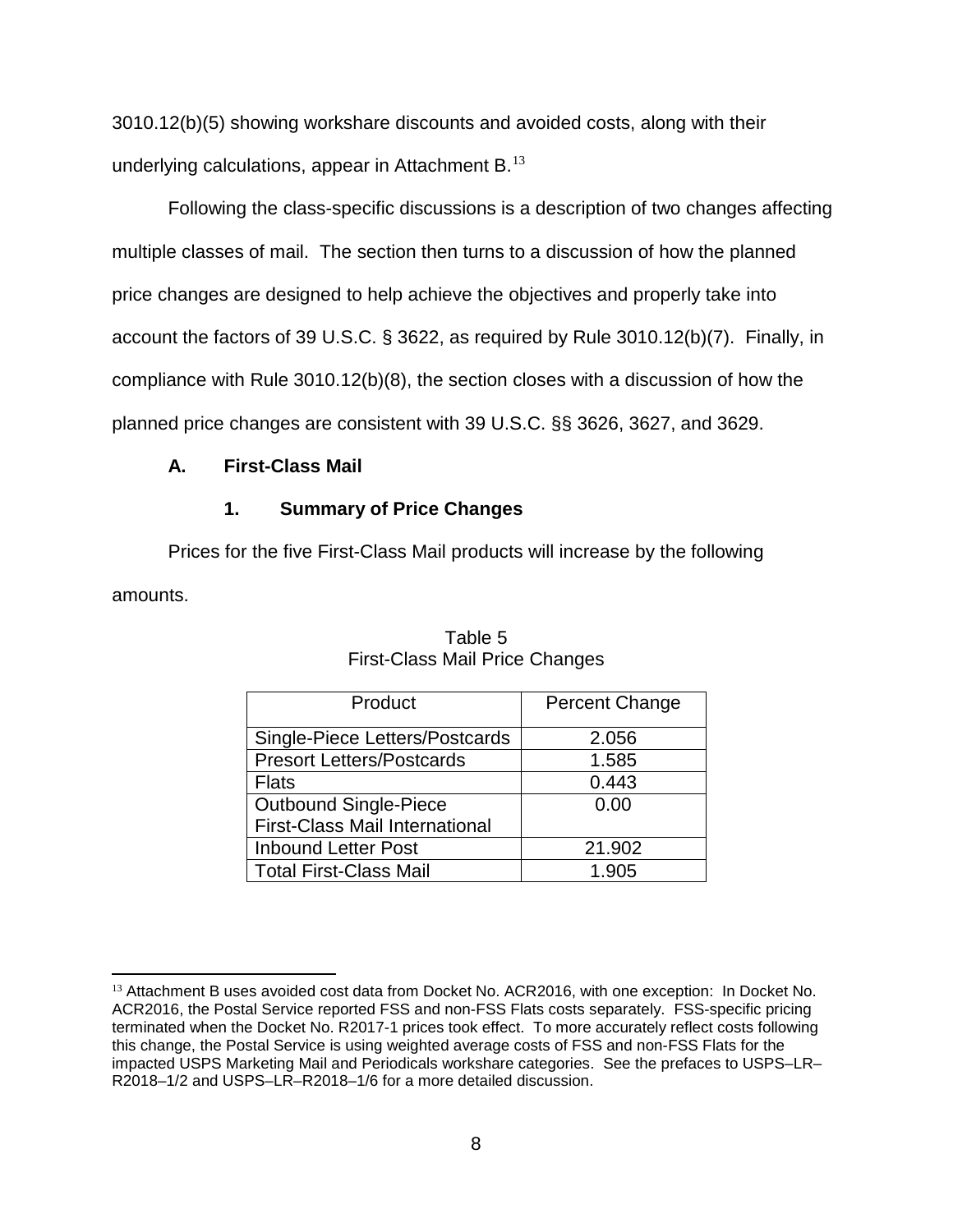These price increases use 95.0 percent of available cap space in First-Class Mail and

are therefore in accord with Governors' Resolution No. 16-18.

### **a. Domestic Products**

Within the Letters products, the prices for one-ounce mailpieces will increase as follows.

|                             | Current | <b>New</b> | Change  | <b>Percent Change</b> |
|-----------------------------|---------|------------|---------|-----------------------|
| <b>Stamped Single-Piece</b> | \$0.49  | \$0.50     | \$0.01  | 2.0                   |
| <b>Metered Single-Piece</b> | \$0.46  | \$0.47     | \$0.010 | 2.2                   |
| <b>MAADC</b> Automation     | \$0.423 | \$0.424    | \$0.001 | 0.2                   |
| <b>AADC Automation</b>      | \$0.403 | \$0.408    | \$0.005 | 1.2                   |
| 5-Digit Automation          | \$0.373 | \$0.378    | \$0.005 | 1.3                   |

Table 6 First-Class Mail First-Ounce Prices

The one-ounce Single-Piece Machinable Stamped Letters price will increase by 1 cent, to 50 cents. The Postal Service is applying an above-average increase to this price because of the rounding constraint for stamps. The price for one-ounce Metered Letters will also increase by 1 cent, to 47 cents, thus maintaining the 3-cent differential between Stamped Letters and Metered Letters. Prices for Presort Letters/Postcards will increase by 1.591 percent, lower than the class average.

Within Flats, prices for Single-Piece Flats will increase 2.0 percent, while prices for Non-Automated and Automated Presort Flats will increase 0.2 percent and decrease 1.6 percent, respectively. The Single-Piece Flats increase will cause the per-piece price differential between Single-Piece Letters and Single-Piece Flats to remain equal to the price of a one-ounce Single-Piece Stamped Letter, thereby maintaining the simplicity of the price structure.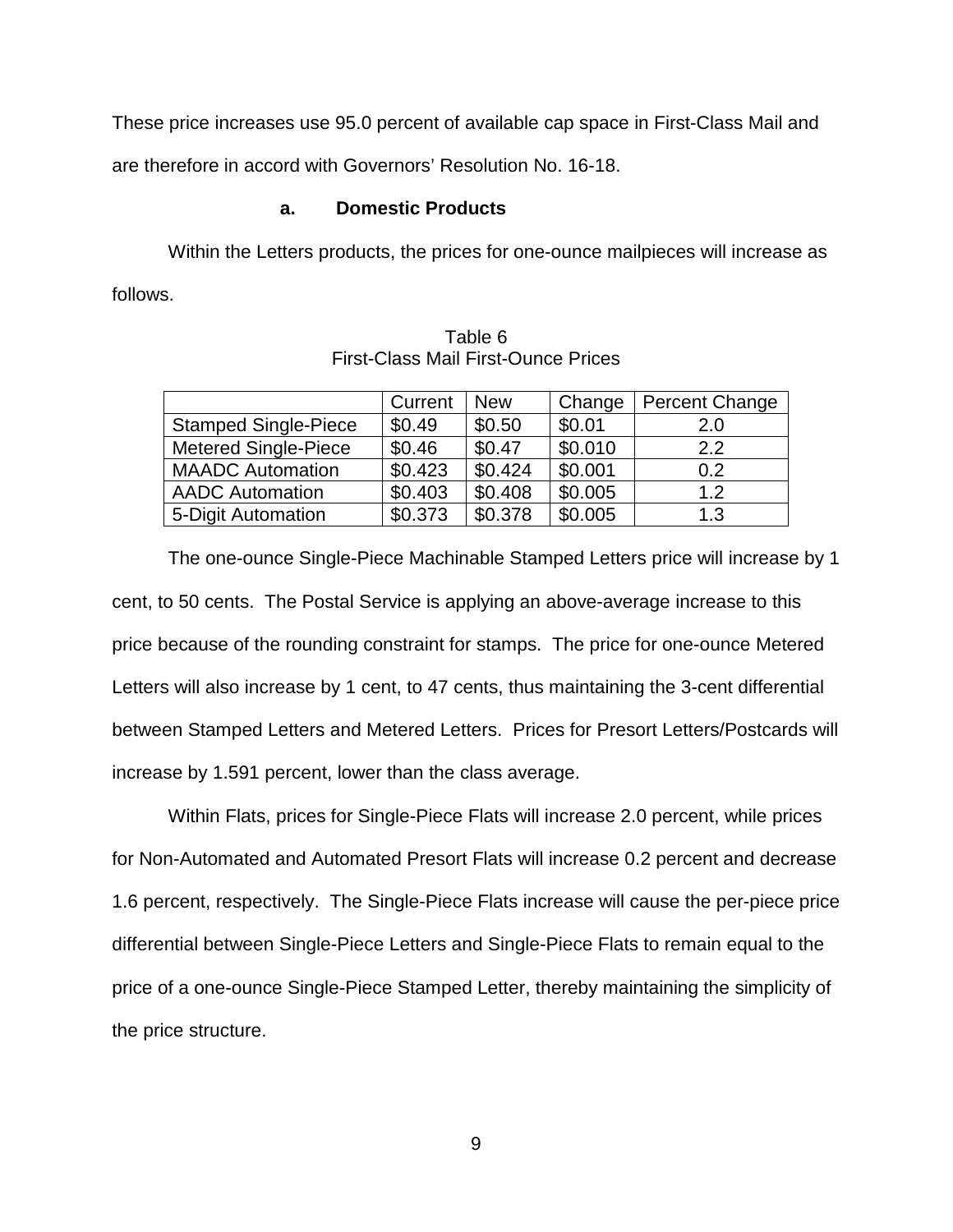#### **b. International Products**

The Inbound Letter Post price increase of 21.902 percent is a consequence of changes on terminal dues resulting from the Universal Postal Convention. These changes are outside the Postal Service's control.[14](#page-9-0)

Further, while the Postal Service is not changing prices for Outbound Single-Piece First-Class Mail International, it is making a billing determinant adjustment because of another change in Universal Postal Union (UPU) regulations outside its control. Specifically, effective January 1, 2018, goods mailed in international letter post (which includes First-Class Mail International) may no longer be enclosed in letter and flat shape formats (formats P and G). Rather, they may be enclosed only in packet shape formats (format E).

The Postal Service will give effect to this UPU mandate by changing the mailing standards in the International Mail Manual to prohibit goods from being included within First-Class Mail International pieces. Because there are no other market-dominant products in which to mail goods internationally, such goods would have to be sent via competitive products, to the extent that they continue to be sent through the Postal Service.

<span id="page-9-0"></span><sup>&</sup>lt;sup>14</sup> When the Commission established the current ratemaking system in 2007, it decided to subject terminal dues rates to the price cap. *See* Docket No. RM2007-1, Order Establishing Ratemaking Regulations for Market Dominant and Competitive Products, October 29, 2007 (Order No. 43), at 89 (stating that "for purposes of applying the price cap, the Commission concludes that it is appropriate to list single-piece international mail as a product within First-Class Mail"). In response to the Postal Service's arguments as to why this might be inadvisable, however, the Commission expressly noted that its decision on this point could be reconsidered. *Id*. at footnote 49 (stating that "should circumstances change the Postal Service may request that the issue be revisited"). The instant price case is only the latest example of terminal dues rates, over which the Postal Service has no control, arbitrarily constraining the cap space available to the Postal Service in First-Class Mail. The Postal Service therefore invites the Commission to reconsider its position on this issue.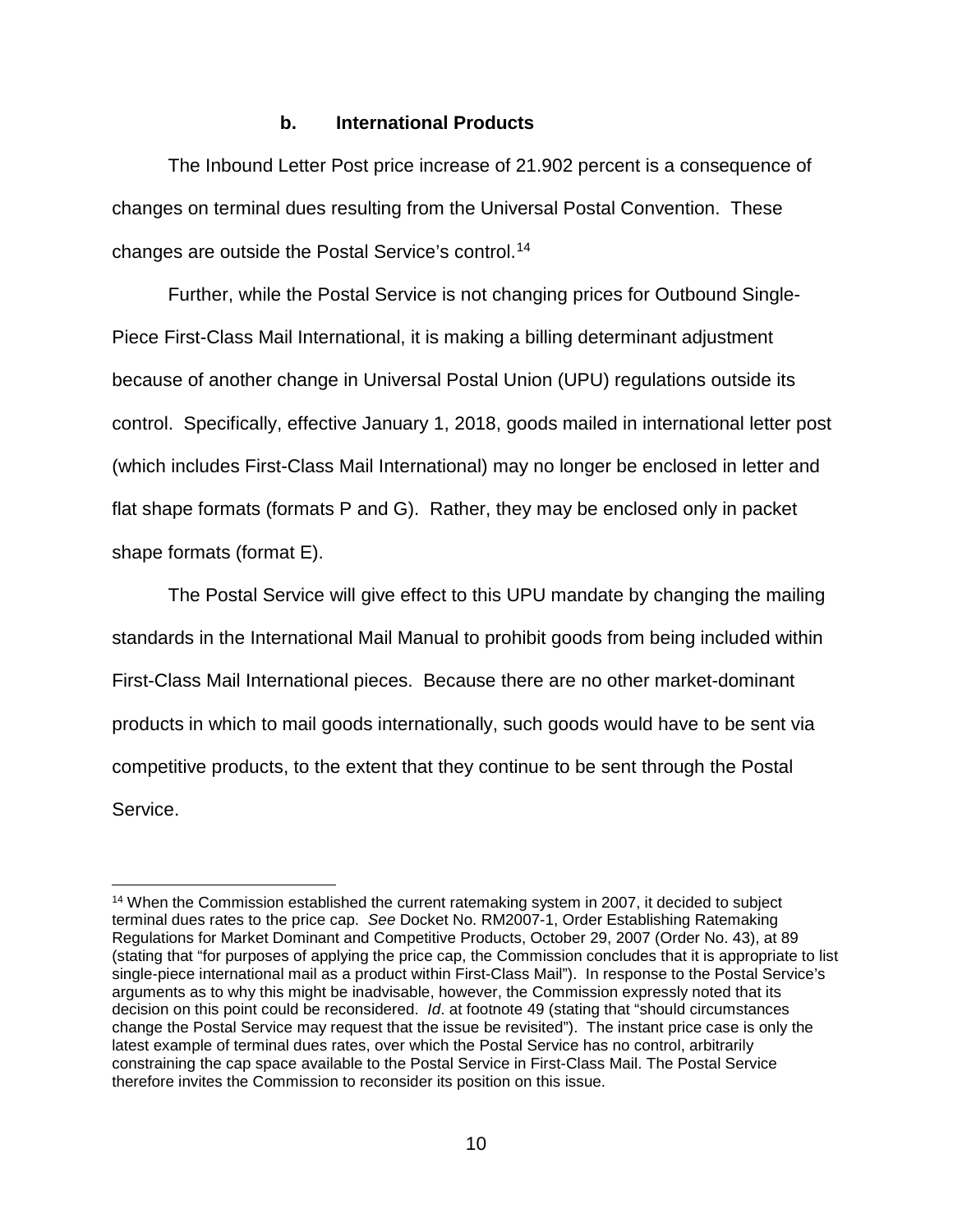The Postal Service estimates that approximately 9.1 million First-Class Mail International mailpieces contained goods during the hybrid billing determinants year.<sup>15</sup> The Postal Service has zeroed out this volume in the First-Class Mail International billing determinants. This adjustment is consistent with the logic of Rule 3010.23(d)(4), which states that, "[f]or an adjustment accounting for the effects of the deletion of a rate cell when an alternate rate cell is not available, the Postal Service should adjust the billing determinants associated with the rate cell to zero."<sup>16</sup> While the affected First-Class Mail International rate cells are not being deleted, they will no longer be available for the portion of First-Class Mail International volume containing goods, and there is no alternative for such volume on the market-dominant product list.

The Postal Service acknowledges the Commission's statement in its Docket No. MC2015-8 order on Return Receipt for Merchandise that, "if the deletion of a rate cell does have an alternative (even if that alternative exists on the competitive product list), rule 3010.23(d)(2) applies [*i.e.*, instead of rule 3010.23(d)(4)]." [17](#page-10-2) However, given that the Commission concluded in that case that there were market-dominant alternatives for the service being removed, the quoted statement was dicta. The Commission has since clarified its position in Docket No. R2017-1, in its evaluation of the removal of the option to send First-Class Mail Parcels using Merchandise Return Service. There, because the only remaining Merchandise Return Service options were on the competitive product list, the Commission held that Rule 3010.23(d)(4) applied, stating that "[t]he

<span id="page-10-0"></span> <sup>15</sup> *See* USPS–LR–R2018–1/NP1.

<span id="page-10-1"></span><sup>16</sup> 39 C.F.R. 3010.23(d)(4).

<span id="page-10-2"></span><sup>&</sup>lt;sup>17</sup> Docket No. MC2015-8, Order Conditionally Approving Removal of Return Receipt for Merchandise Service From Mail Classification Schedule, January 15, 2015 (Order No. 2322), at 10.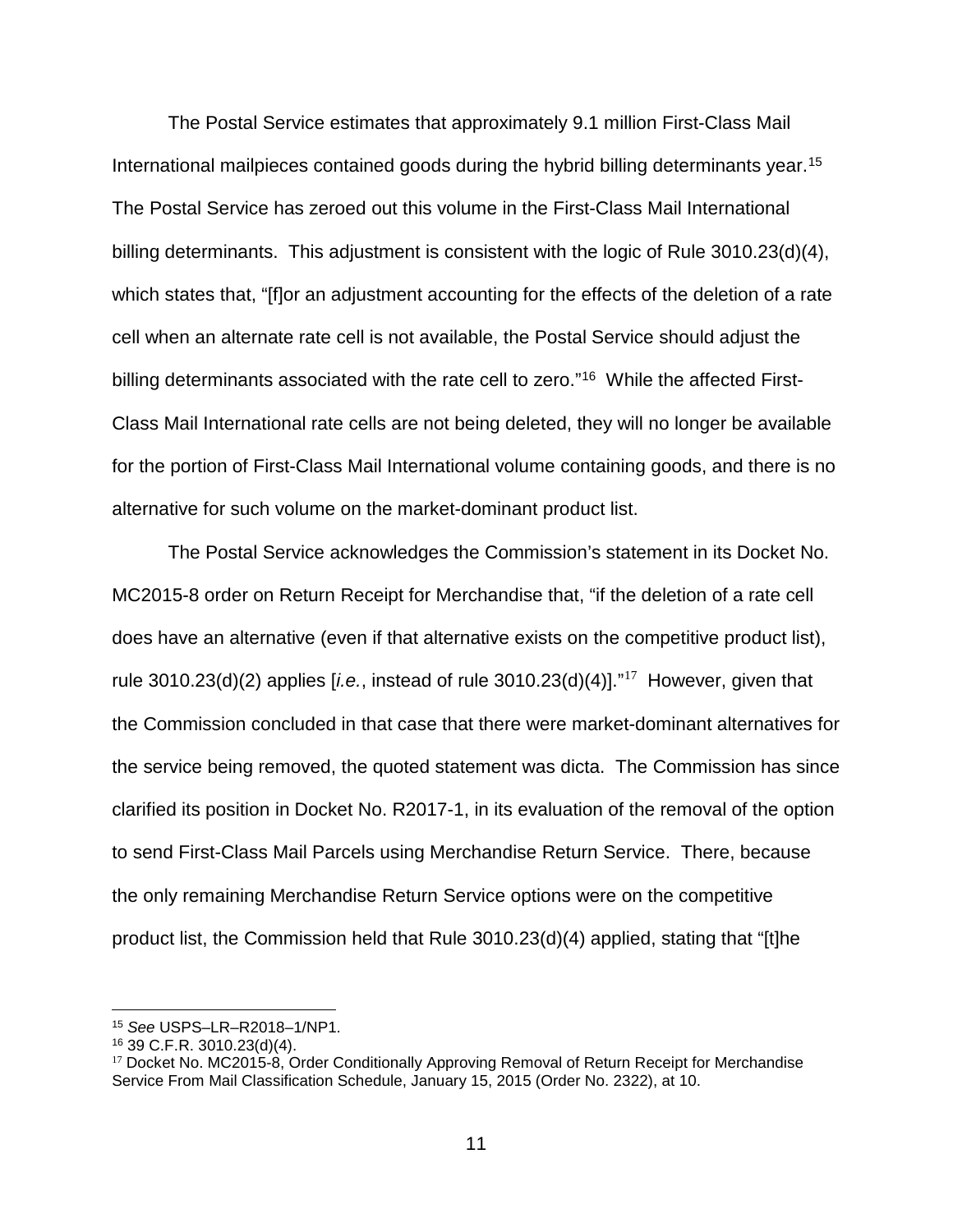remaining products that are eligible for MRS are competitive and, therefore, cannot assist the Postal Service in adjusting its market dominant billing determinants."[18](#page-11-0) The Commission confirmed its position in a brief filed recently with the United States Court of Appeals for the District of Columbia Circuit.<sup>[19](#page-11-1)</sup>

#### **2. Workshare Discounts**

In accordance with Governors' Resolution No. 16-18, all First-Class Mail workshare discounts are equal to or below their avoided costs. The Postal Service notes that it has complied with the Commission's directives in the FY 2016 Annual Compliance Determination (ACD) by aligning the following discounts with avoided costs: Automation AADC Letters, Automation Mixed AADC Cards, Automation AADC Cards Automation 5-Digit Cards, Automation AADC Letters, Nonautomation 5-Digit Nonmachinable Letters, ADC Flats, Automation 3-Digit Flats, and Automation 5-Digit Flats  $^{20}$  $^{20}$  $^{20}$ 

### **3. Adjustments to Billing Determinants**

The Postal Service has made three adjustments to the hybrid year billing determinants for First-Class Mail.

First, the Postal Service has adjusted the billing determinants to account for the Move Update changes approved in Order No. 4059. The volumes reported in the preadjusted billing determinants were the result of Move Update's performance-based

<span id="page-11-0"></span> $\overline{a}$ <sup>18</sup> Docket No. R2017-1, Order on Price Adjustments for Special Services Products and Related Mail Classification Changes, December 15, 2016 (Order No. 3670), at 13.

<span id="page-11-1"></span><sup>19</sup> *See* Brief for the Postal Regulatory Commission at 23, United States Postal Service v. Postal Regulatory Commission No. 16-1412 (D.C. Cir. May 5, 2017) (citing Order No. 3670 for the proposition that "competitive products are not relevant to the price-cap calculation").

<span id="page-11-2"></span> $20$  Docket No. ACR2016, Annual Compliance Determination Report: Fiscal Year 2016, March 28, 2017 (FY 2016 ACD), at 11-16.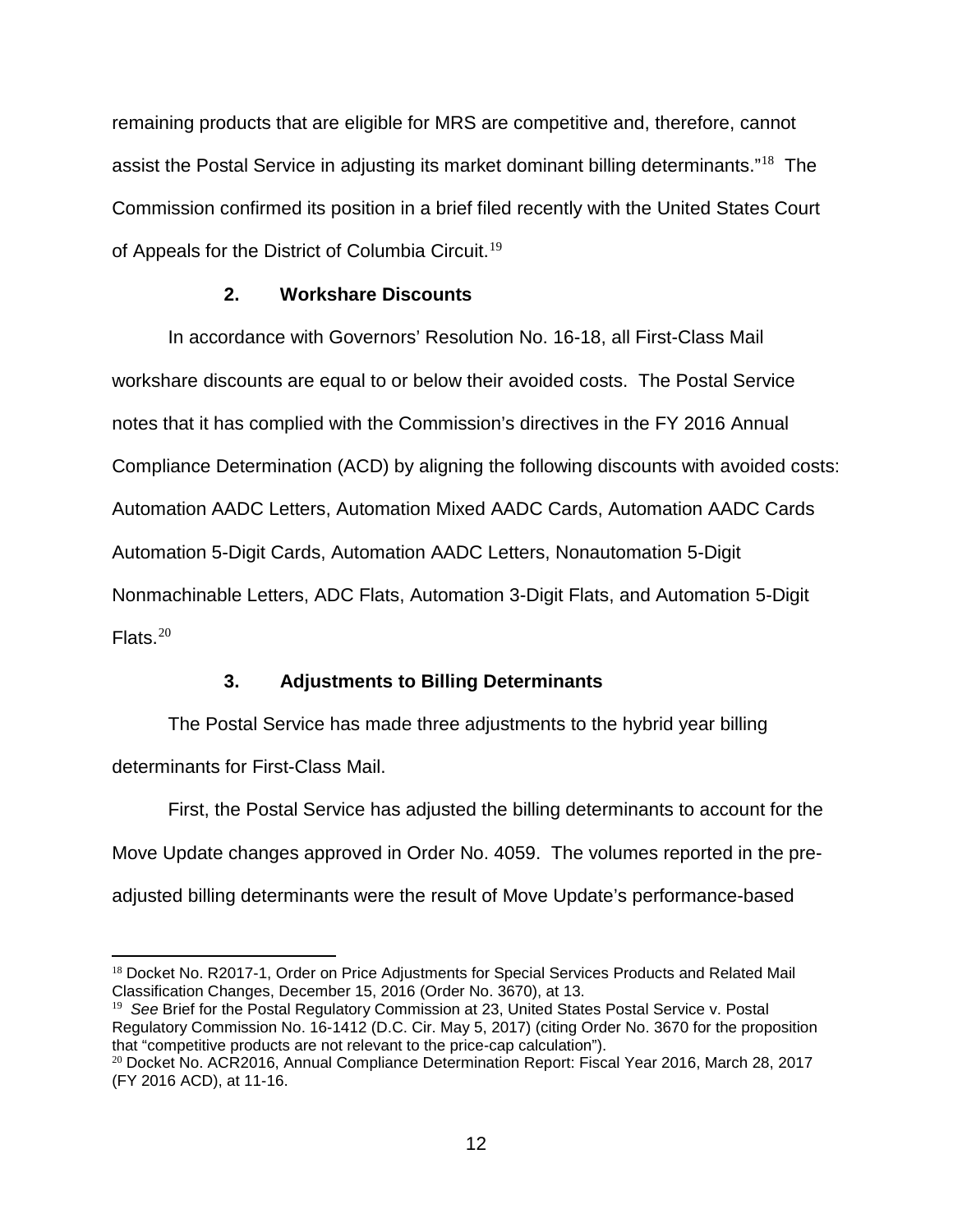verification method. That method will be replaced with the census method on January 21, 2018, the same day that the prices proposed in the instant case take effect. To more accurately reflect the impact of this change on the new prices, the Postal Service has adjusted the billing determinants to show volumes as if the census method had been in effect during the hybrid year.<sup>[21](#page-12-0)</sup>

Second, the Postal Service has adjusted the billing determinants to account for the transfer of the Retail Single-Piece category of First-Class Mail Parcels to the competitive product list on September 3, 2017, and to reflect the movement of the Keys and Identification Devices price category to First-Class Mail Flats.<sup>22</sup>

Third, the Postal Service has made the billing determinants adjustment described above in the discussion on First-Class Mail International.

# **B. USPS Marketing Mail**

# **1. Summary of Price Changes**

Prices for the seven USPS Marketing Mail products will increase by the following amounts.

<span id="page-12-0"></span> 21 USPS–LR–R2018–1/1 reflects the Move Update assessment charge of \$0.08 approved in Order No. 4059. USPS–LR–R2018–1/7 shows how the census volumes were calculated.

<span id="page-12-1"></span><sup>22</sup> *See* Docket No. CP2017-230, Order Approving Price Adjustment for First-Class Package Service Product, August 9, 2017 (Order No. 4032), at 4 (stating that "[t]he conditions imposed by Order No. 4009 on the transfer of the First-Class Mail Retail (Single-Piece) price category have been met" and "[t]he Postal Service may complete the transfer as discussed in that order").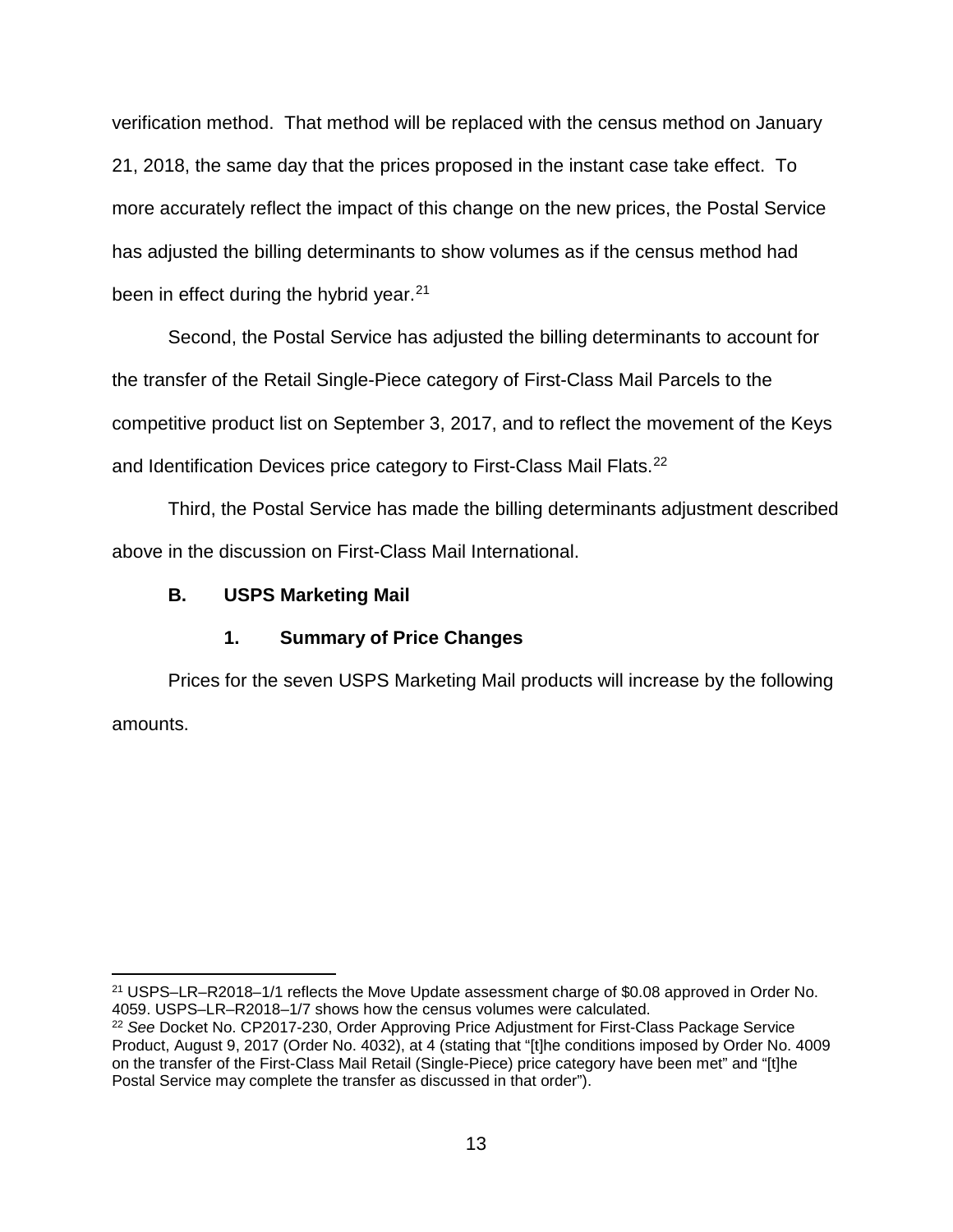| Product                                     | <b>Percent Change</b> |
|---------------------------------------------|-----------------------|
| Letters                                     | 1.970                 |
| <b>Flats</b>                                | 2.118                 |
| Parcels                                     | 2.768                 |
| <b>High Density / Saturation Letters</b>    | 2.378                 |
| High Density / Saturation Flats and Parcels | 1.086                 |
| <b>Carrier Route</b>                        | 2.031                 |
| Every Door Direct Mail - Retail             | 0.565                 |
| Overall                                     | 1.908                 |

Table 7 USPS Marketing Mail Product Price Changes

These price increases use 95.0 percent of available cap space in USPS Marketing Mail and are therefore in accord with Governors' Resolution No. 16-18.

The Commission's FY 2010 ACD directed the Postal Service to provide, in each subsequent annual market-dominant price adjustment, an explanation of how the proposed prices for USPS Marketing Mail Flats will move the product's cost coverage toward 100 percent, a statement estimating the effect that the proposed prices will have in reducing the product's subsidy, and an updated schedule of future above-CPI price increases.[23](#page-13-0)

The proposed price increase for Flats is slightly above 105 percent of the class average, meeting the schedule that the Commission approved most recently in Docket No. R2017-1.<sup>24</sup> Assuming that the average cost per piece does not change drastically, this year's above average price increase for Flats should improve cost coverage over

<span id="page-13-0"></span><sup>&</sup>lt;sup>23</sup> Docket No. ACR2010, Annual Compliance Determination Report: Fiscal Year 2010, March 29, 2011, at 107.

<span id="page-13-1"></span><sup>24</sup> *See* Order No. 3610, at 32 (concluding that the schedule proposed by the Postal Service complied with the Commission's FY 2010 ACD directive). *See also* Docket No. R2017-1, Response of United States Postal Service to Questions 2-8 of Chairman's Information Request No. 4, October 26, 2016, question 4 (setting forth the schedule).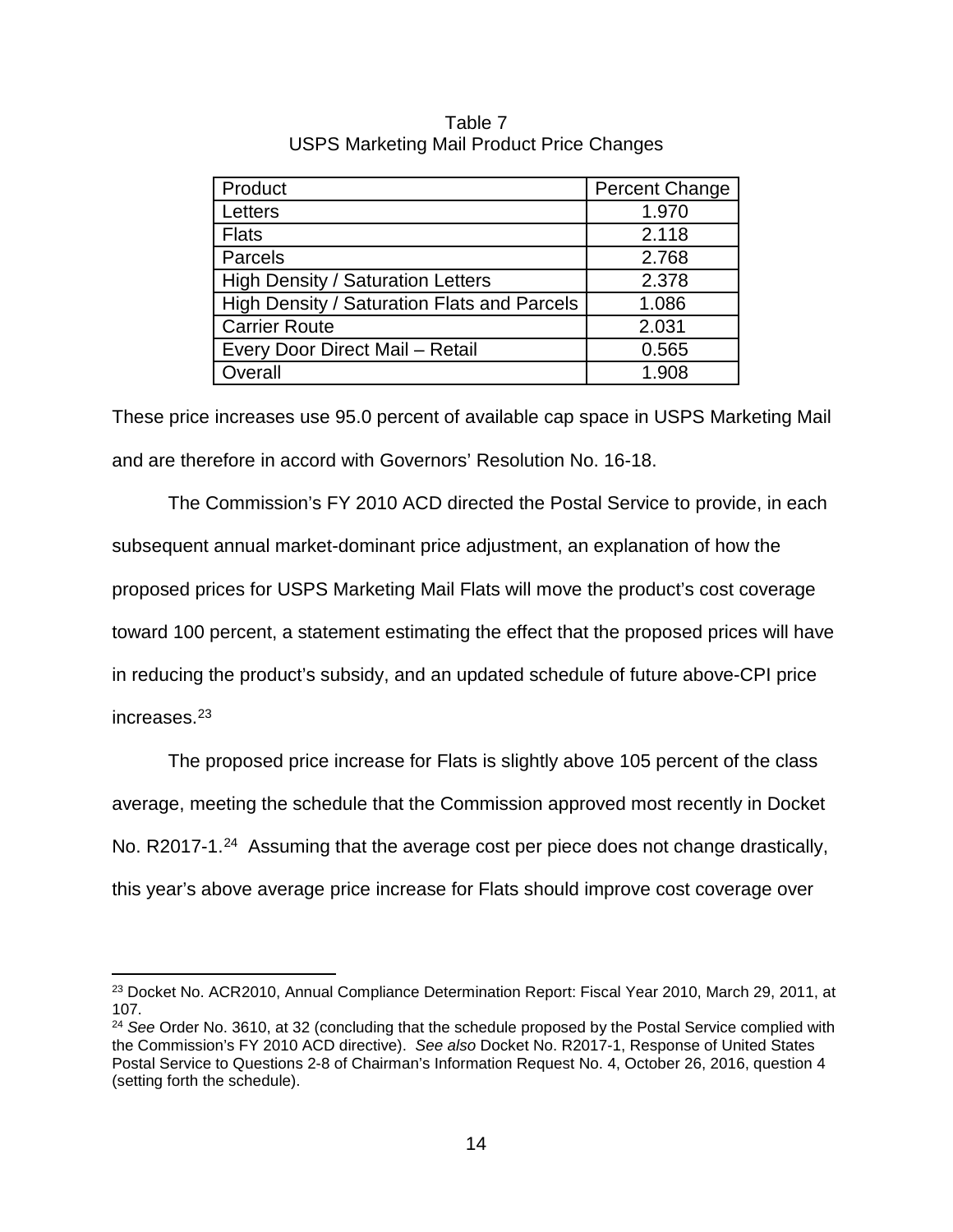the long term, by allowing revenue per piece to rise faster than cost per piece. In addition, because the proposed price increase for Flats is larger than the proposed price increase for Letters, the cross-subsidy between the two products should be reduced.

A more fundamental issue with USPS Marketing Mail Flats pricing is that the current ratemaking system gives the Postal Service very limited pricing authority, and allocating significantly more of that limited authority to Flats than to Letters does not accord with a revenue maximization strategy. The Postal Service has previously provided a pricing schedule for improving Flats cost coverage under the current ratemaking system. Extending that schedule leads to the plan in the table below; however, while this table reflects the Postal Service's strategy under the current system, the Postal Service looks forward to amending its strategy based on the Commission's forthcoming decision in Docket No. RM2017-3.

|      | Year   Planned Flats Price Increase |
|------|-------------------------------------|
| 2018 | CPI-U * 1.05                        |
| 2019 | $CPI-U * 1.05$                      |
| 2020 | CPI-U * 1.05                        |

| Table 8                                         |
|-------------------------------------------------|
| Schedule of Above Average Flats Price Increases |

Turning to Parcels, the proposed price increase for Parcels is significantly above the class average for USPS Marketing Mail. In FY 2016, the product's cost coverage was 63.8 percent. The above average price increase proposed here continues the Postal Service's existing plan to move the product toward full cost coverage. As with Flats, however, the Postal Service anticipates changing its pricing strategy for Parcels after the Commission concludes Docket No. RM2017-3.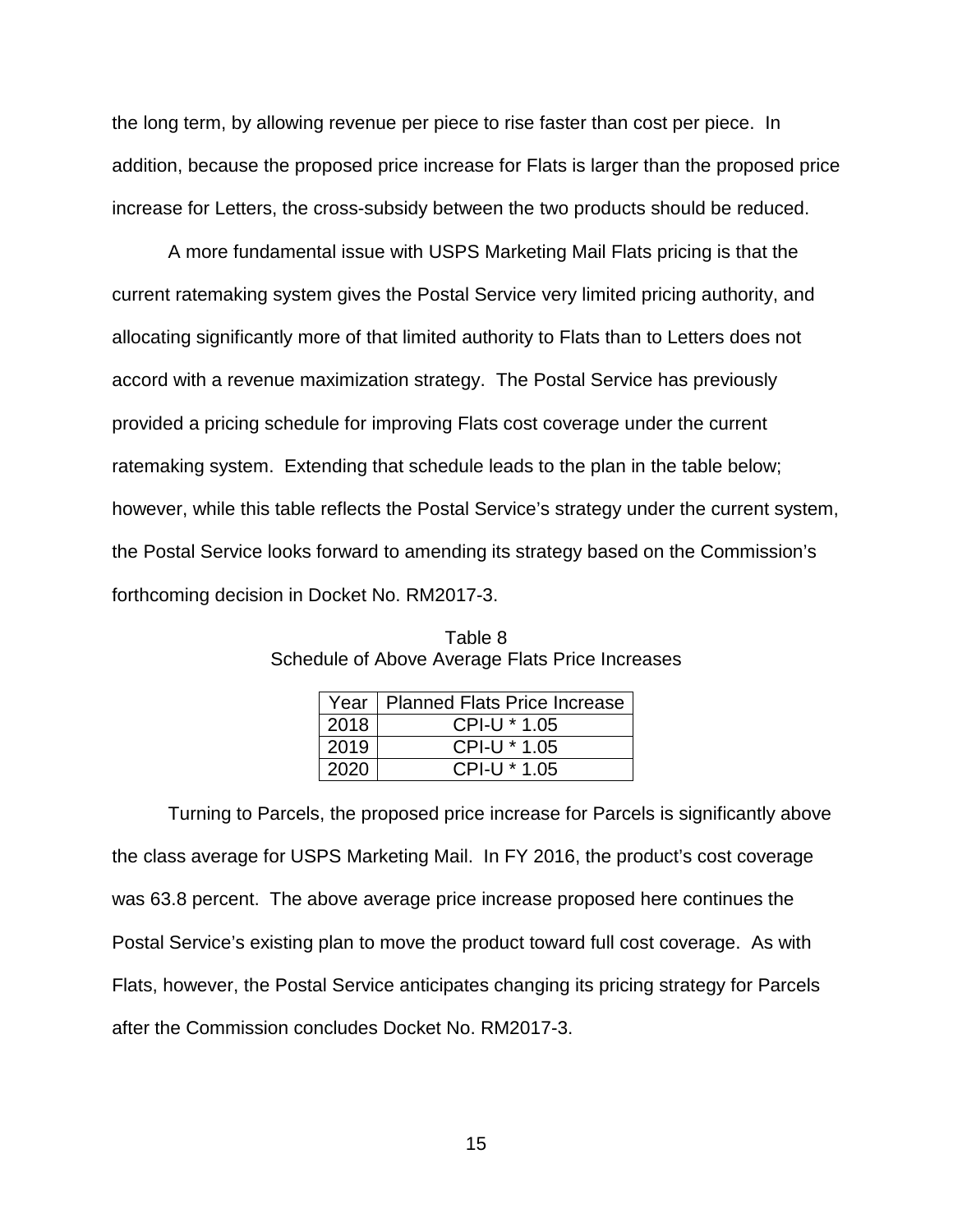# **2. Workshare Discounts**

In accordance with Governors' Resolution No. 16-18, for all passthroughs in USPS Marketing Mail, the Postal Service has either adjusted the passthroughs to ensure that they do not exceed avoided costs, or it has reduced the passthroughs to meet prior Commission directives and satisfy one of the applicable exceptions in 39 U.S.C. § 3622(e). The latter category comprises eleven passthroughs, as listed below.

| Product                                     | Rate Category                                                    | Passthrough |
|---------------------------------------------|------------------------------------------------------------------|-------------|
| Letters                                     | <b>Automation Mixed AADC</b><br>Letters                          | 650.0%      |
|                                             | <b>DNDC Letters</b>                                              | 126.3%      |
|                                             | <b>DSCF Letters</b>                                              | 140.9%      |
|                                             |                                                                  |             |
| <b>Flats</b>                                | <b>Automation Mixed ADC Flats</b>                                | 211.8%      |
|                                             |                                                                  |             |
| Parcels                                     | <b>Nonprofit Mixed NDC</b><br><b>Machinable Barcoded Parcels</b> | 156.8%      |
|                                             | Nonprofit Mixed NDC<br><b>Irregular Barcoded Parcels</b>         | 156.8%      |
|                                             | Mixed NDC<br><b>Barcoded Marketing Parcels</b>                   | 156.8%      |
|                                             |                                                                  |             |
| <b>Carrier Route</b>                        | <b>DNDC Letters</b>                                              | 142.1%      |
|                                             | <b>DSCF Letters</b>                                              | 159.1%      |
|                                             |                                                                  |             |
|                                             |                                                                  |             |
| High Density &<br><b>Saturation Letters</b> | <b>DNDC Letters</b>                                              | 115.8%      |
|                                             | <b>DSCF Letters</b>                                              | 127.3%      |

| Table 9                                            |  |
|----------------------------------------------------|--|
| USPS Marketing Mail Passthroughs Above 100 Percent |  |

The Postal Service notes that it has made significant progress in correcting USPS

Marketing Mail passthroughs; there are eight fewer passthroughs above 100 percent in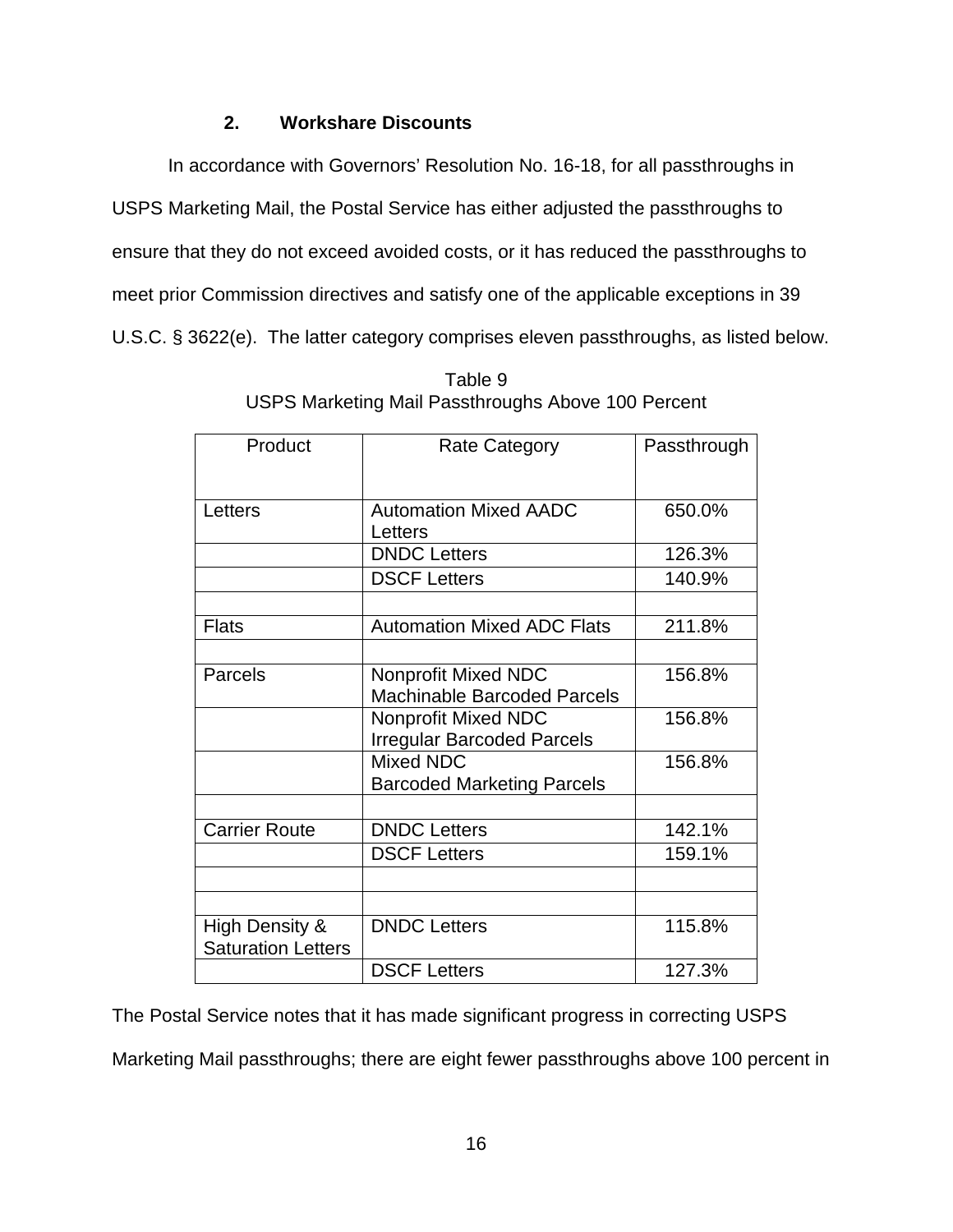this case than there were in the FY 2016 ACD. In particular, the Postal Service has complied with the Commission's directive in the FY 2016 ACD to correct the Automation AADC Letters and Nonautomation 5-Digit Nonmachinable Letters passthroughs, reducing them by 28.5 and 25.4 percentage points, respectively.

#### **a. Letters Passthroughs**

The Postal Service justifies the Automation Mixed AADC Letters passthrough pursuant to section 3622(e)(2)(D). This discount encourages mailers to include Intelligent Mail barcodes on their mailpieces, thereby improving operational efficiency. The Postal Service intends to reduce the passthrough in future price cases, contingent on adequate pricing flexibility, operational efficiencies, and changes in cost avoidance.<sup>[25](#page-16-0)</sup>

The Postal Service justifies the DNDC and DSCF dropship Letters passthroughs pursuant to the rate shock exception in section  $3622(e)(2)(B)$ . In Docket No. R2017-1, these passthroughs were 170.0 percent and 162.5 percent, respectively, and the Postal Service justified the passthroughs pursuant to the same exception. The Commission accepted the justifications contingent on the Postal Service's plan to reduce the passthroughs by at least 10 percentage points in each subsequent market-dominant price case.<sup>[26](#page-16-1)</sup> The Commission later confirmed the sufficiency of the plan in the FY 2016  $ACD<sup>27</sup>$  $ACD<sup>27</sup>$  $ACD<sup>27</sup>$ 

<span id="page-16-1"></span><span id="page-16-0"></span> $25$  The Automation Mixed AADC Letters cost avoidance has been volatile over the last several vears. <sup>26</sup> *See* Order No. 3610, at 38 ("[t]he Commission finds that this plan is sufficient and complies with the ACD directive") (citing to Docket No. R2017-1, United States Postal Service Notice of Market Dominant Price Adjustment, October 12, 2016, at 46-47 ("[c]ontingent on price cap availability, operational efficiencies, and changes in cost avoidance, the plan for reducing these passthroughs to 100 percent is to decrease them by at least 10 percentage points ... in each subsequent market dominant price adjustment")).

<span id="page-16-2"></span><sup>&</sup>lt;sup>27</sup> See FY 2016 ACD, at 27 ("the Commission finds that these discounts were adequately justified pursuant to 39 U.S.C. § 3622(e)(2)(B) in FY 2016. The Commission expects the Postal Service to align these discounts with avoided costs consistent with its plan").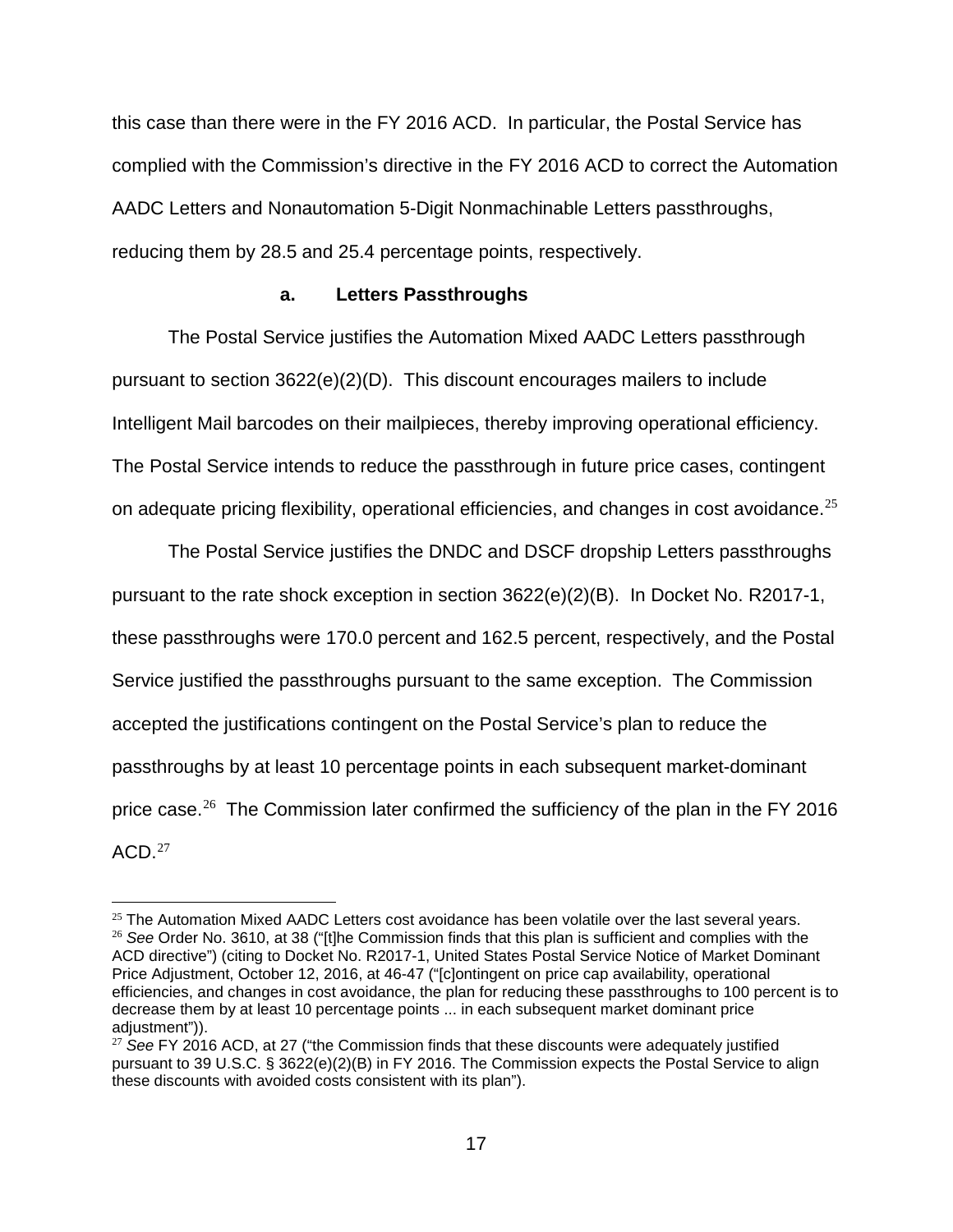In accordance with that plan, the Postal Service has reduced each of these passthroughs by more than 10 percentage points. The DNDC dropship Letters passthrough has been reduced to 126.3 percent from 184.2 percent in the FY 2016 ACD, a decrease of 57.9 percentage points, and from 136.8 percent when measured using the Docket No. R2017-1 discount and the FY 2016 cost avoidance, a decrease of 10.5 percentage points. The DSCF dropship Letters passthrough has been reduced to 140.9 percent from 200.0 percent in the FY 2016 ACD, a decrease of 59.1 percentage points, and from 154.5 percent when measured using the Docket No. R2017-1 discount and the FY 2016 cost avoidance, a decrease of 13.6 percentage points.

The Postal Service will endeavor to reduce these passthroughs by at least 10 percentage points in future price cases, contingent on adequate pricing flexibility, operational efficiencies, and changes in cost avoidance. $28$ 

#### **b. Flats Passthrough**

 $\overline{a}$ 

The Postal Service justifies the Automation Mixed ADC Flats passthrough pursuant to section 3622(e)(2)(D). Like the Automation Mixed AADC Letters discount, the Automation Mixed ADC Flats discount encourages mailers to include Intelligent Mail barcodes on their mailpieces, thereby improving operational efficiency. The Postal Service intends to reduce the passthrough in future price cases, contingent on adequate pricing flexibility, operational efficiencies, and changes in cost avoidance.

<span id="page-17-0"></span> $28$  In evaluating adherence to the reduction plans for these and other passthroughs, it would be useful for the Commission to clarify whether the appropriate baseline for comparison is the discount listed in the last ACD or the newer discount that went into effect following the last price case.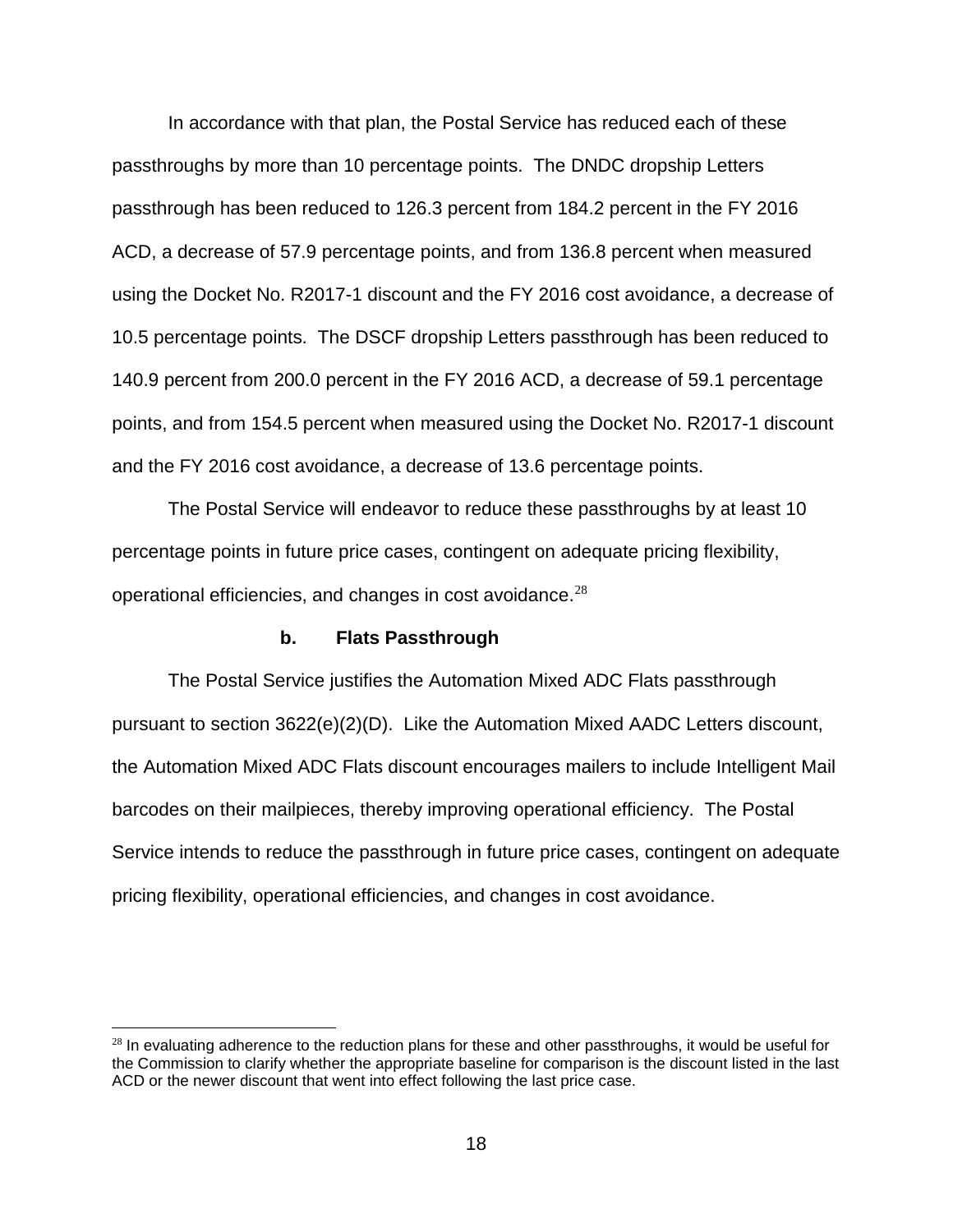#### **c. Parcels Passthroughs**

The Postal Service justifies the Nonprofit Mixed NDC Machinable Barcoded Parcels, Nonprofit Mixed NDC Irregular Barcoded Parcels, and Mixed NDC Barcoded Marketing Parcels passthroughs pursuant to section 3622(e)(2)(D). These discounts encourage mailers to pre-barcode their parcels, thereby increasing operational efficiency.

The Postal Service relied on the same exception to justify these discounts in Docket No. ACR2016. The Commission accepted the justification contingent on the Postal Service's plan to reduce the passthroughs by at least 10 percentage points in each subsequent market-dominant price case.<sup>[29](#page-18-0)</sup> Measured against the Docket No. R2017-1 discount and the FY 2016 cost avoidance, the Postal Service has reduced these passthroughs from 167.6 percent to 156.8 percent, or 10.8 percentage points, meeting the plan. The Postal Service acknowledges that, measured using the older FY 2016 discount instead of the current Docket No. R2017-1 discount, the reduction is 8.1 percentage points; this nonetheless shows significant progress.  $^{30}$  $^{30}$  $^{30}$ 

The Postal Service will endeavor to reduce the passthroughs by at least 10 percentage points in future price cases, contingent on adequate pricing flexibility, operational efficiencies, and changes in cost avoidance.

<span id="page-18-0"></span><sup>29</sup> *See* FY 2016 ACD, at 32 ("[t]he Commission finds that these three discounts were adequately justified pursuant to 39 U.S.C. § 3622(e)(2)(D) because having a fully barcoded mailstream would increase operational efficiency. The Commission expects the Postal Service to follow its plan to reduce passthroughs by at least 10 percentage points in future Market Dominant price adjustments").

<span id="page-18-1"></span> $30$  Given that there is ambiguity in the Commission's directives as to the appropriate baseline discount against which the proposed discount should be compared, the Postal Service submits that it has made a good faith effort to satisfy the 10 percent reduction plan. As suggested in footnote 28 above, it would be useful going forward for the Commission to clarify whether the appropriate baseline for comparison is the discount listed in the last ACD or the newer discount that went into effect following the last price case.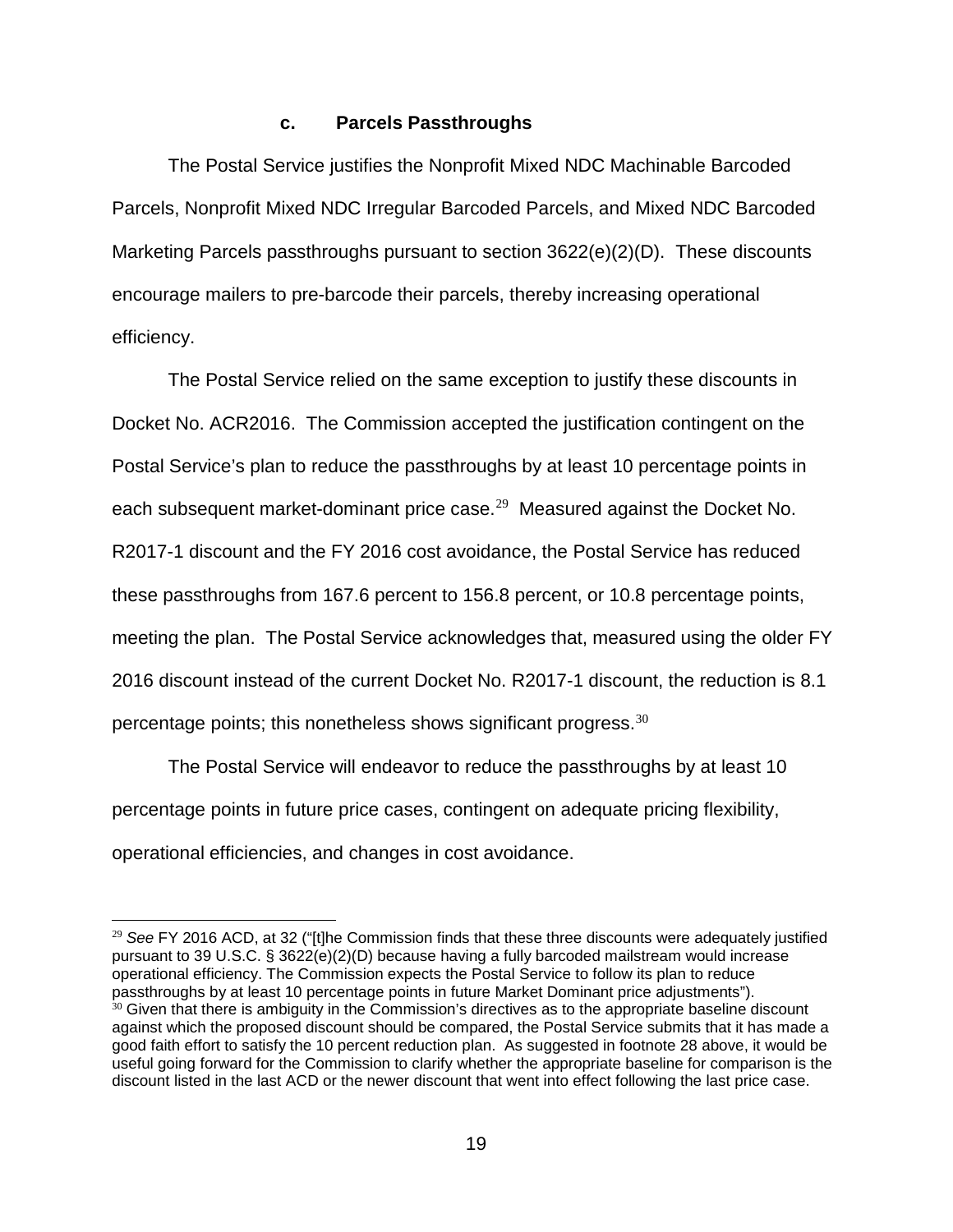### **d. Carrier Route Passthroughs**

The Postal Service justifies the Carrier Route DNDC Letters and Carrier Route DSCF Letters passthroughs pursuant to the rate shock exception in section 3622(e)(2)(B). In Docket No. ACR2016, these passthroughs were 168.4 percent and 195.5 percent, respectively, and the Postal Service justified the passthroughs pursuant to the same exception. The Commission accepted the justifications contingent on the Postal Service's plan to reduce the passthroughs by at least 10 percentage points in each subsequent market-dominant price case.<sup>[31](#page-19-0)</sup>

In accordance with that plan, the Postal Service has reduced each of these passthroughs more than 10 percentage points. The Carrier Route DNDC Letters passthrough has decreased 26.3 percentage points and the Carrier Route DSCF Letters passthrough has decreased 36.4 percentage points since the FY 2016 ACD. Using the Docket No. R2017-1 discounts and the FY 2016 cost avoidances, the passthroughs have decreased 15.8 and 13.6 percentage points, respectively. The Postal Service will endeavor to reduce the passthroughs by at least 10 percentage points in future price cases, contingent on adequate pricing flexibility, operational efficiencies, and changes in cost avoidance.

In evaluating these passthroughs, it also bears noting that, since Docket No. R2009-2, the Postal Service has not developed independent prices for Carrier Route Letters. Rather, mailers sending Carrier Route Letters have paid the corresponding Carrier Route Flats prices. Therefore, the Carrier Route DNDC Letters and Carrier

<span id="page-19-0"></span><sup>31</sup> *See* FY 2016 ACD, at 34 ("the Commission finds that these discounts were adequately justified pursuant to 39 U.S.C. § 3622(e)(2)(B) in FY 2016. The Commission expects the Postal Service to align discounts with avoided costs consistent with its plan").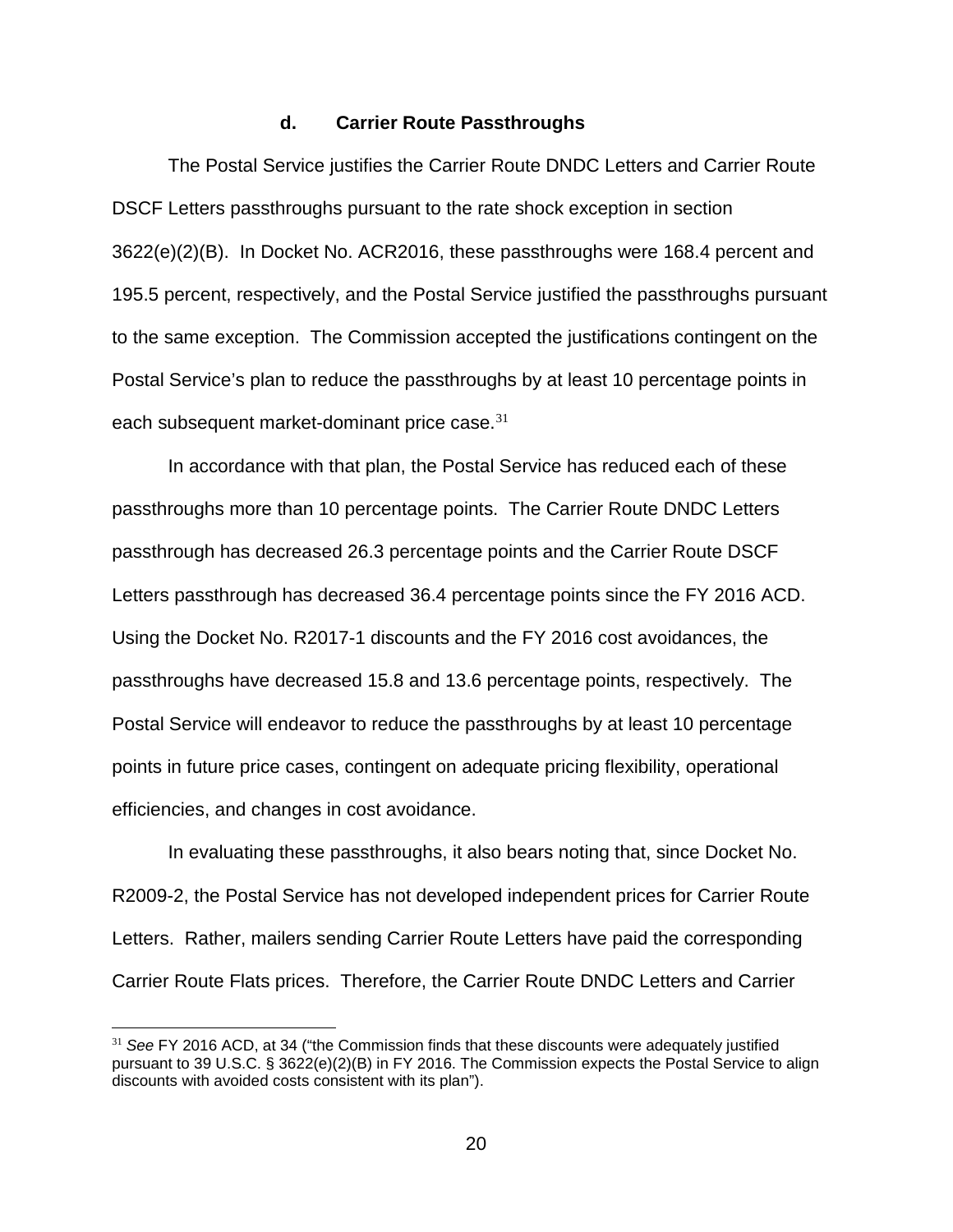Route DSCF Letters passthroughs are essentially comparisons of flat-shaped piece prices against letter-shaped piece avoided costs.

#### **e. High Density & Saturation Letters Passthroughs**

The Postal Service justifies the High Density & Saturation DNDC Letters and High Density & Saturation DSCF Letters passthroughs pursuant to the rate shock exception in section 3622(e)(2)(B). In Docket No. ACR2016, these passthroughs were 168.4 percent and 195.5 percent, respectively, and the Postal Service justified the passthroughs pursuant to the same exception. The Commission accepted the justifications contingent on the Postal Service's plan to reduce the passthroughs by at least 10 percentage points in each subsequent market-dominant price case.  $32$ 

In accordance with that plan, the Postal Service has reduced each of these passthroughs more than 10 percentage points. The High Density & Saturation DNDC Letters passthrough has decreased 52.6 percentage points and the High Density & Saturation DSCF Letters passthrough has decreased 68.2 percentage points since the FY 2016 ACD. Using the Docket No. R2017-1 discount levels and the FY 2016 avoided costs, the High Density & Saturation DNDC Letters passthrough has decreased 10.8 percentage points and the High Density & Saturation DSCF Letters passthrough has decreased 13.6 percentage points.

The Postal Service will endeavor to reduce the passthroughs by at least 10 percentage points in future price cases, contingent on adequate pricing flexibility, operational efficiencies, and changes in cost avoidance.

<span id="page-20-0"></span><sup>32</sup> *See* FY 2016 ACD, at 36 ("the Commission finds that these discounts were adequately justified pursuant to 39 U.S.C. § 3622(e)(2)(B) in FY 2016. The Commission expects the Postal Service to align discounts with avoided costs consistent with its plan").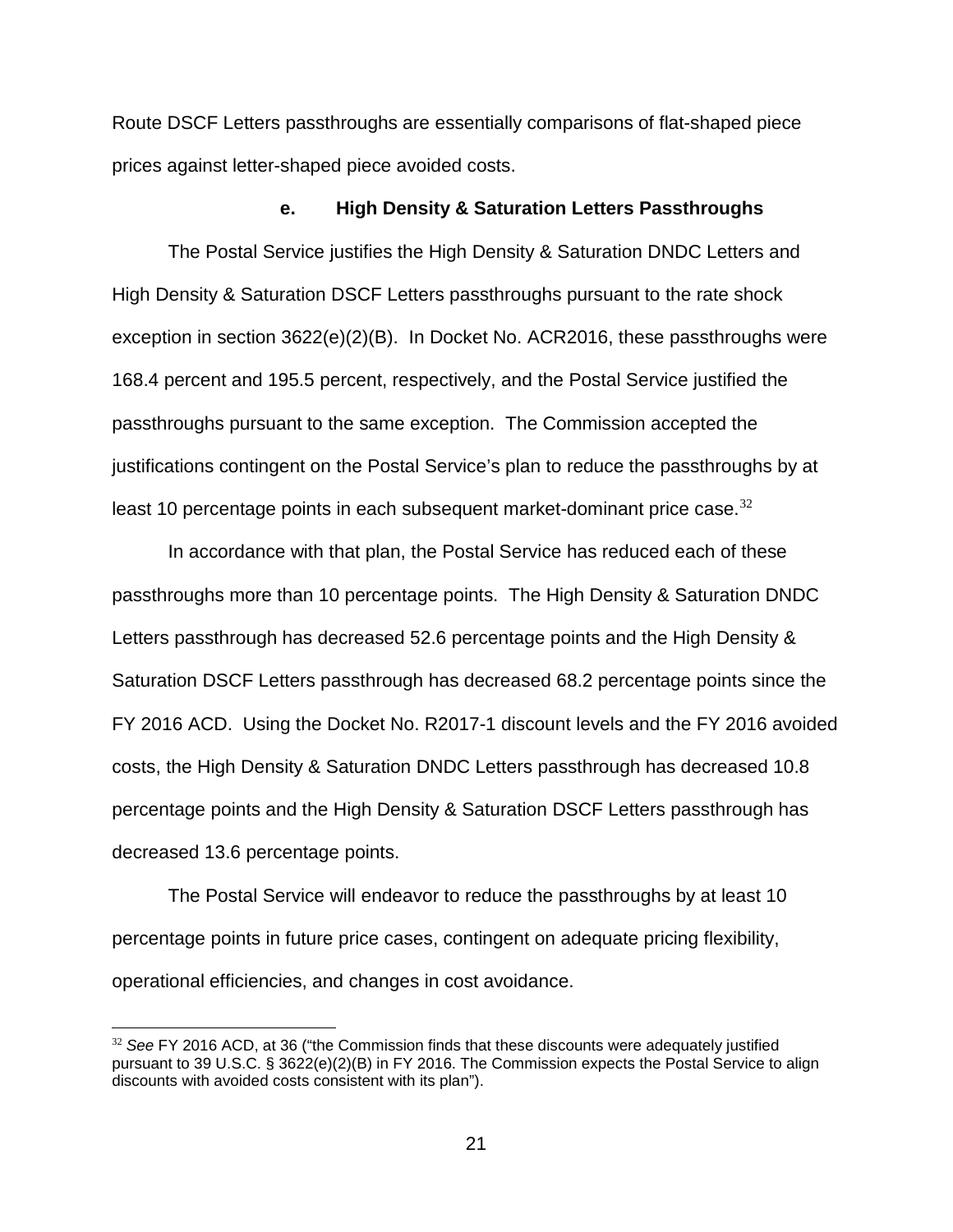# **3. Adjustments to Billing Determinants**

The following adjustments have been made to the billing determinants for USPS Marketing Mail. First, to reflect changes approved in Docket No. R2017-1 that went into effect on January 22, 2017:

- FSS rate cells have been eliminated, with FSS volume shifted to the appropriate 3-Digit, 5-Digit, and Carrier Route cells.
- The 3-Digit and AADC presort categories in Automation Letters have been merged.
- Volumes for Flats pieces weighing greater than 3.3 ounces and up to 4.0 ounces have been shifted to the expanded piece-rated category.

Second, as discussed regarding First-Class Mail above, the Postal Service has adjusted the billing determinants to reflect the adoption of the census method for Move Update.

Third, the Postal Service has adjusted the billing determinants to reflect the movement of Carrier Route pieces from 5-Digit merged pallets to 5-Digit Carrier Route pallets. This adjustment has been made to account for a Domestic Mail Manual change detailed in Section III.F below.

# **C. Periodicals**

# **1. Summary of Price Changes**

Prices for the two Periodicals products will increase as follows.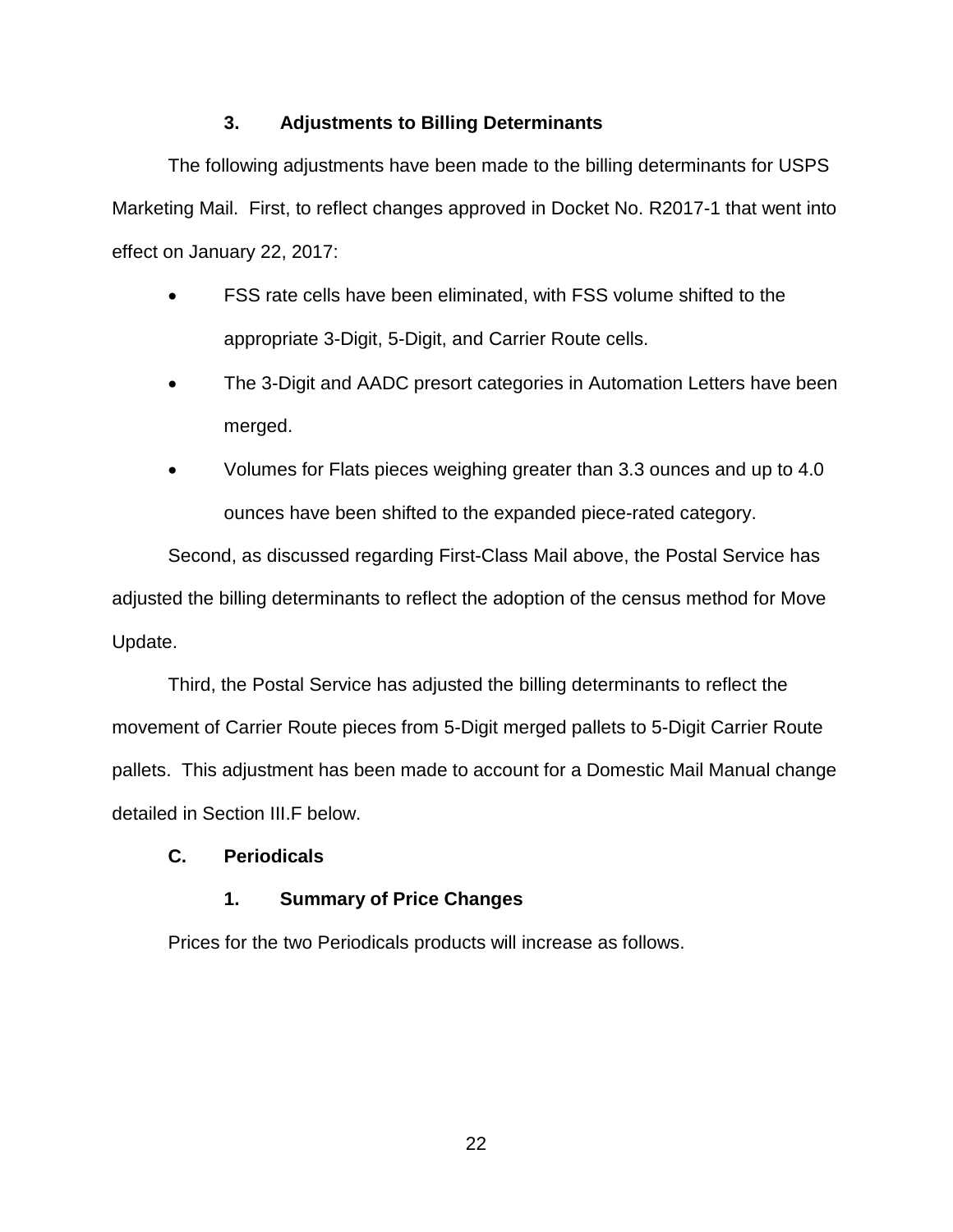| <b>Product</b>        | <b>Percent Change</b> |
|-----------------------|-----------------------|
| <b>Outside County</b> | 1.927                 |
| <b>Within County</b>  | 1.835                 |
| Overall               | 1.924                 |

#### Table 10 Periodicals Price Changes

These price increases use 95.0 percent of available cap space in Periodicals and are therefore in accord with Governors' Resolution No. 16-18.

In FY 2016, Periodicals once again did not cover its attributable costs. At this point, this is a function of the lack of adequate pricing flexibility at the class level. Given the limited tools currently available to the Postal Service to improve Periodicals cost coverage, the Postal Service is taking the following measures, which are designed to send efficient pricing signals to mailers:

- changing certain container prices for trays and sacks to boost their cost coverage;
- adjusting the prices of bundles and pallet containers to maintain the existing strategy of setting prices based on estimated bottom up costs;
- increasing the price difference between basic Carrier Route and Machinable Automation 5-Digit Flats to encourage preparation of more Carrier Route pieces.

In addition, the Domestic Mail Manual change detailed in Section III.F below will increase the preparation of Periodicals Carrier Route bundles on 5-Digit Carrier Route pallets in non-FSS zones, in order to avoid bundle processing and allow more efficient utilization of the Postal Service's equipment.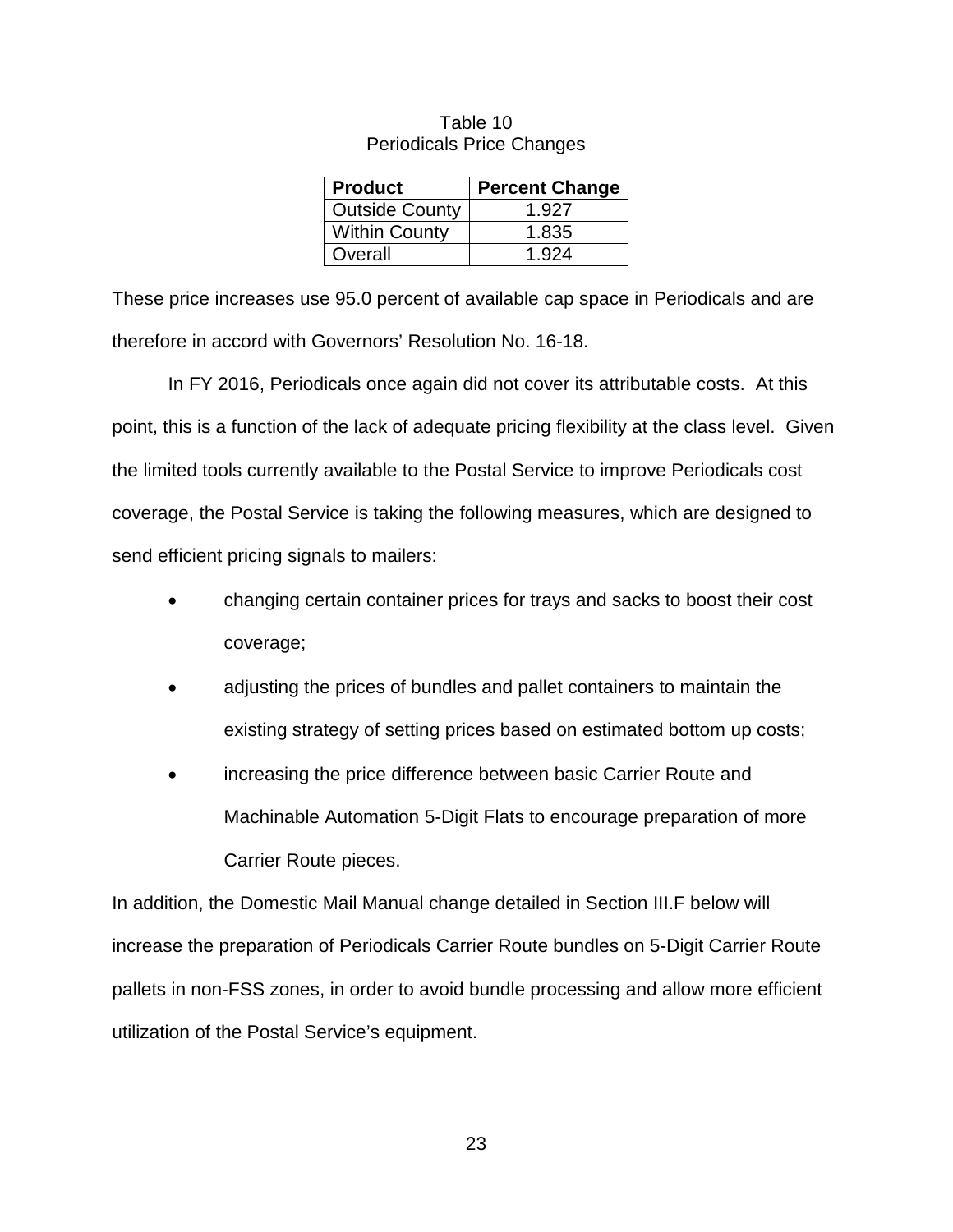The Postal Service makes two other notes regarding Periodicals pricing in this case. First, the Postal Service is setting the prices of Flats pieces based on estimated costs, with exceptions either to avoid very significant increases (e.g., Nonmachinable Flats in 5-Digit bundles) or to encourage desirable mail preparation (e.g., flat pieces in Carrier Route bundles). Given the small amount of cap space available, however, this change can be achieved only by keeping pound prices constant. The Postal Service also intends to align the price of sacks with estimated costs. Until the Postal Service is granted additional pricing flexibility, this can occur only gradually.

Second, the Postal Service is maintaining its pricing strategy of setting the prices for bundles and pallet containers based on their estimated bottom up costs. In furtherance of this, the Postal Service is moving the following prices closer to their estimated bottom up costs: ADC bundles in ADC containers, 3-Digit bundles in 3-Digit containers, 5-Digit bundles in 3-Digit containers, 5-Digit bundles in 5-Digit containers, Carrier Route bundles in 5-Digit and Carrier Route containers, all sacks at origin entry, and all pallet containers at all entry levels except DDU.

Overall, the current ratemaking system is not suited to bringing about a meaningful change in Periodicals' cost coverage. The Postal Service therefore looks forward to the Commission's forthcoming decision in Docket No. RM2017-3.

#### **2. Workshare Discounts**

Ten Periodicals discounts exceed avoided costs. Their passthroughs are listed in the table that follows on the next page.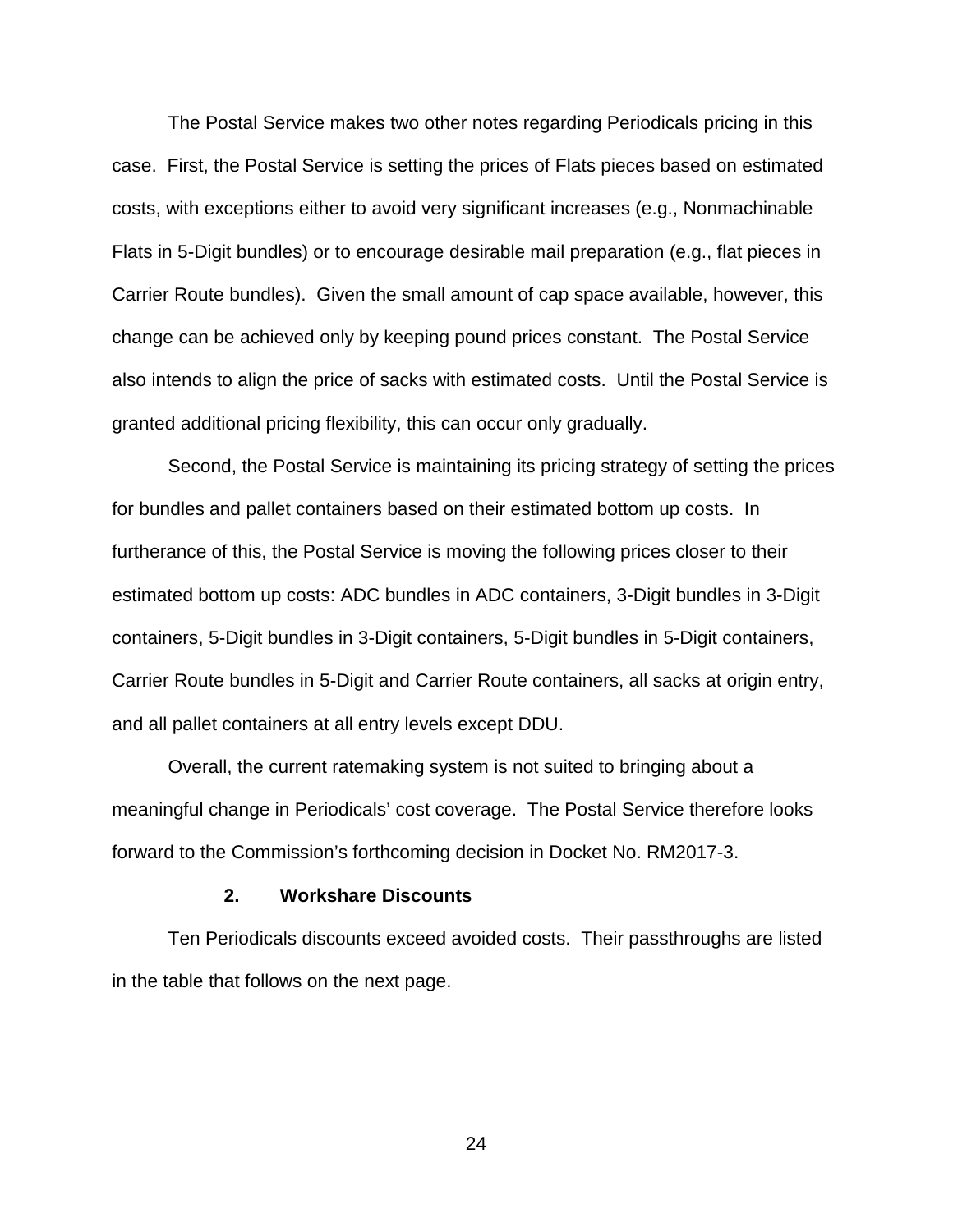| Table 11                                   |  |
|--------------------------------------------|--|
| Periodicals Passthroughs Above 100 Percent |  |

| Product               | <b>Rate Category</b>                          | Passthrough |
|-----------------------|-----------------------------------------------|-------------|
|                       |                                               |             |
| <b>Within County</b>  | Saturation                                    | 500.0%      |
|                       |                                               |             |
| <b>Outside County</b> | <b>Machinable Nonautomation 5-Digit Flats</b> | 105.3%      |
|                       | Saturation                                    | 700.0%      |
|                       | Nonmachinable Nonautomation 3-Digit/SCF       | 114.0%      |
|                       | Nonmachinable Nonautomation 5-Digit Flats     | 157.1%      |
|                       | Nonmachinable Automation 5-Digit Flats        | 155.5%      |
|                       | <b>Machinable Automation MADC Flats</b>       | 102.3%      |
|                       | <b>ADC Automation Letters</b>                 | 246.7%      |
|                       | 3-Digit Automation Letters                    | 500.0%      |
|                       | 5-Digit Automation Letters                    | 272.0%      |

The Postal Service justifies all of these passthroughs pursuant to section 3622(e)(2)(C), which permits discounts provided in connection with mail matter of educational, cultural, scientific, or informational value to exceed 100 percent of avoided costs. Given this statutory exception, the discounts listed above are also in accord with Governors' Resolution No. 16-18.

### **3. Adjustments to Billing Determinants**

The Postal Service has made two adjustments to the billing determinants for Periodicals. First, the billing determinants for Quarter 4 FY 2016 and Quarters 1 and 2 FY 2017 have been adjusted to reflect the elimination of FSS prices on January 22, 2017. Second, to reflect the proposed Carrier Route pallet mail preparation change described in Section III.F below, 5-Digit pallet volumes have been moved to 5-Digit Carrier Route pallets at all entry levels.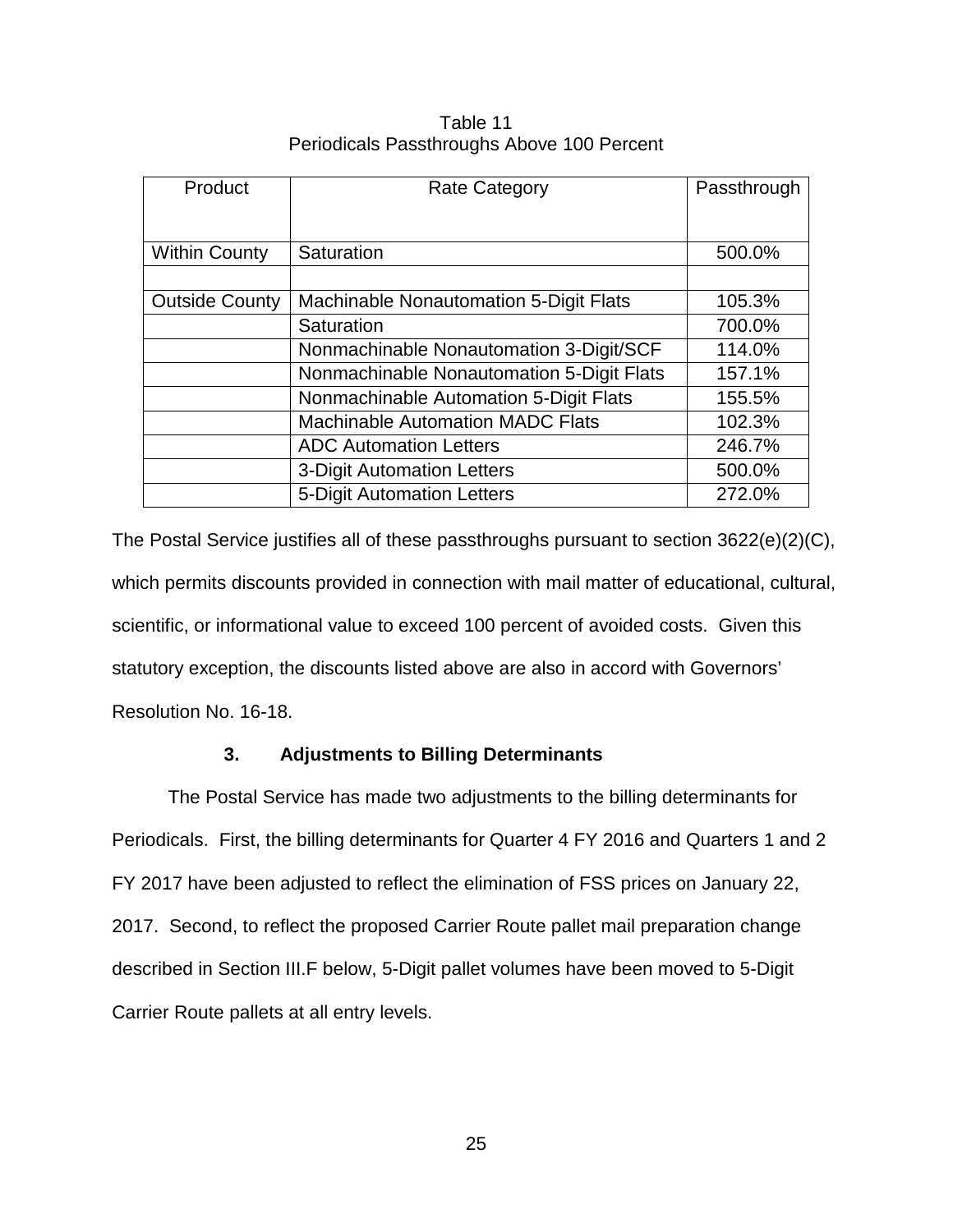# **D. Package Services**

# **1. Summary of Price Changes**

The prices for the four Package Services products will increase as follows:

| <b>Product</b>              | <b>Percent Change</b> |
|-----------------------------|-----------------------|
| Alaska Bypass Service       | 1.306                 |
| <b>BPM Flats</b>            | 2.085                 |
| <b>BPM Parcels</b>          | 1.921                 |
| Media Mail and Library Mail | 1.993                 |
| Overall                     | 1.960                 |

Table 12 Package Services Price Changes

These price increases use 95.0 percent of available cap space in Package Services and are therefore in accord with Governors' Resolution No. 16-18.

The Postal Service notes that it is applying above average price increases to the Media/Library Mail and BPM Flats products in order to improve cost coverage. However, even after these increases, Media Mail and Library Mail pieces will still be priced below other ground parcel products, largely to recognize their educational, cultural, scientific, and informational value.

# **2. Workshare Discounts**

In accordance with Governors' Resolution No. 16-18, all Package Services workshare discounts are equal to or below their avoided costs. The Postal Service notes that it has complied with the Commission's directives in the FY 2016 ACD by aligning the following passthroughs with avoided costs: BPM Flats DNDC dropship,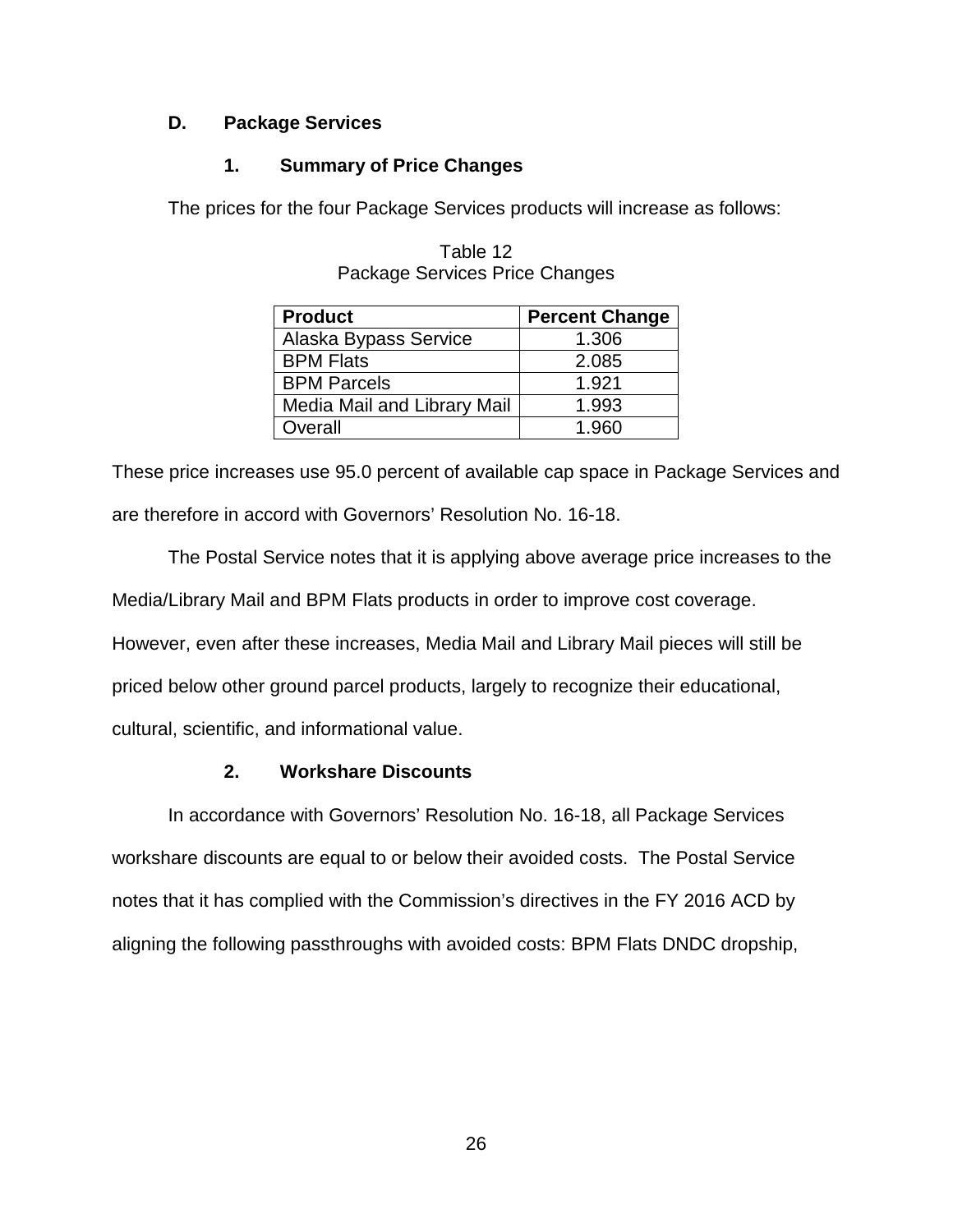BPM Flats DSCF dropship, BPM Flats DDU dropship, BPM Parcels DNDC dropship,

BPM Parcels DSCF dropship, BPM Parcels DDU dropship.<sup>[33](#page-26-0)</sup>

# **3. Adjustments to Billing Determinants**

In the Package Services billing determinants, all FSS Carrier Route volumes

from Quarter 4 FY 2016, Quarter 1 FY 2017, and Quarter 2 FY 2017 have been merged

with the Basic Presort flats volume in the existing Carrier Route and Basic Presort price

cells.

# **E. Special Services**

The prices for Special Services will increase as follows.

| Product                                 | Percent Change |
|-----------------------------------------|----------------|
| <b>Ancillary Services</b>               | 2.141          |
| <b>International Ancillary Services</b> | 3.689          |
| <b>Address Management Services</b>      | 2.525          |
| <b>Caller Service</b>                   | 1.805          |
| <b>Credit Card Authentication</b>       | 0.000          |
| <b>International Reply Coupon</b>       | 0.000          |
| <b>International BRM Service</b>        | 2.806          |
| <b>Money Orders</b>                     | 0.421          |
| <b>Post Office Box Service</b>          | 1.856          |
| <b>Customized Postage</b>               | 0.000          |
| <b>Stamp Fulfillment Services</b>       | 0.000          |
| Overall                                 | 1.986          |

Table 13 Special Services Product Price Changes

These price increases use 95.0 percent of available cap space in Special Services and

are therefore in accord with Governors' Resolution No. 16-18.

<span id="page-26-0"></span> $\overline{a}$ <sup>33</sup> FY 2016 ACD, at 36-41.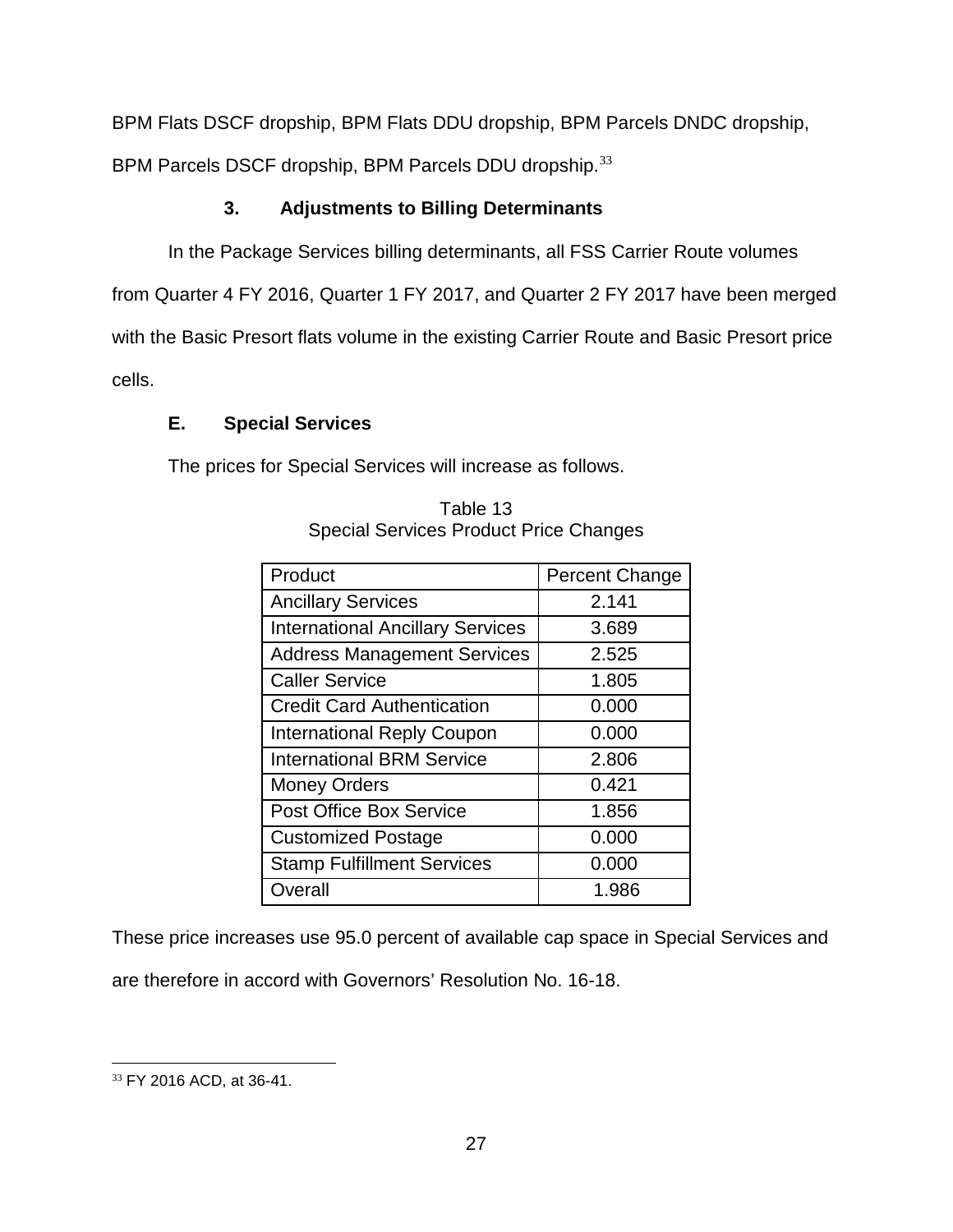Given rounding constraints and other pricing concerns, prices for some products within Special Services are increasing above the class average, while prices for other products are receiving a below average increase or no increase at all.

Within Ancillary Services, the Postal Service is not increasing the remaining Permit Fees. Account Maintenance fees are only increasing by 0.7 percent, due to cap limitations. The overall price change for Certificate of Mailing service is 3.2 percent, reflecting the value this service provides. Similarly, the overall price change for Certified Mail is 3.0 percent, reflecting the value it provides.

The prices for Collect on Delivery are being raised 4.4 percent overall, to help ensure that revenues cover costs. Collect on Delivery's cost coverage has varied widely over the past few years. Parcel Airlift's increase of 4.2 percent is a function of the historical nickel rounding constraint. The overall Return Receipt price increase is 0.7 percent, as only Electronic Return Receipt is receiving a price increase and the amount of cap space available to raise prices is finite. The basic Signature Confirmation service (less Signature Confirmation Restricted Delivery) is receiving an overall price increase of 4.0 percent, reflecting the value the service provides.

The overall price increase for Address Management Services is 3.1 percent. However, prices for eight of the services will remain unchanged, as the current prices adequately cover costs and the Postal Service wishes to avoid discouraging mailers from using services that will improve the quality of their mailing addresses.

Caller Service prices will increase 1.6 percent overall. Reserve Numbers prices will increase 6.1 percent, reflecting the value the service provides to mail recipients.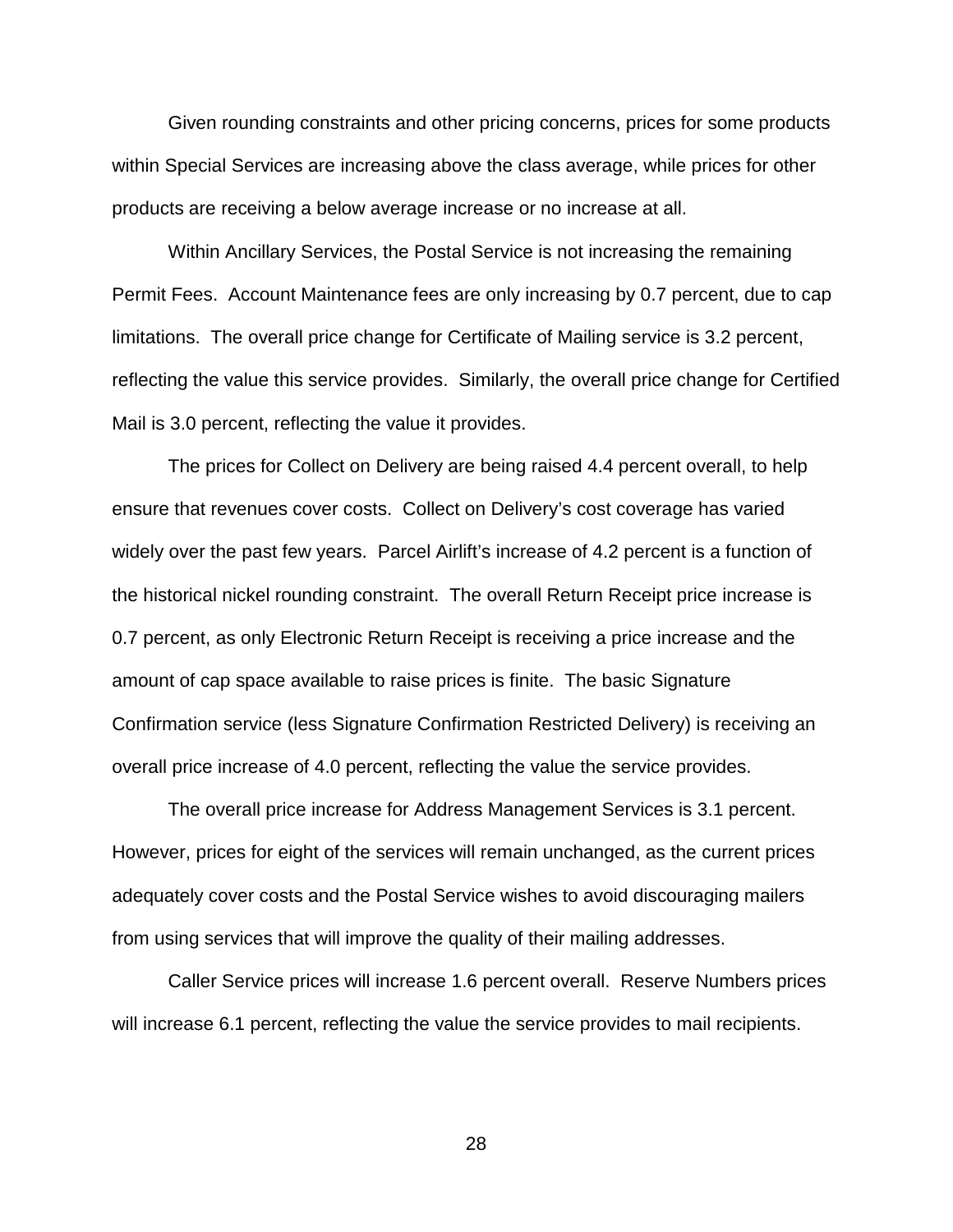The Credit Card Authentication fee will not increase, because it allows the Postal Service to authenticate the relationship between customer and address electronically, rather than through a more labor intensive process.

Finally, Stamp Fulfillment Services is not receiving a price increase, because it reduces the costs associated with the retail purchase of stamps.

### **F. Changes Affecting Multiple Classes**

### **1. Close Out of Calendar Year 2017 Promotions**

The prices proposed in this case reflect the close out of the Calendar Year (CY) 2017 promotions in both First-Class Mail and USPS Marketing Mail. Some of the available price authority for these classes thus is used to reflect either the known amount of promotional discounts given in CY 2017 or estimates for the promotions that have not been completed at the time of this filing. In the First-Class Mail and USPS Marketing Mail workpapers, the CY 2017 promotion values appear as negative numbers in the revenue calculations at current prices, while the corresponding revenues are zero. This has the impact of using 0.192 percent of cap space (or approximately \$50 million) for First-Class Mail and 0.395 percent of cap space (or approximately \$67 million) for USPS Marketing Mail. These amounts are subsumed within the price change percentage figures in Table 3, as well as the product-specific price change percentage figures in Tables 5 and 7.<sup>[34](#page-28-0)</sup>

<span id="page-28-0"></span><sup>34</sup> *See* USPS–LR–R2018–1/1 and USPS–LR–R2018–1/2 for details.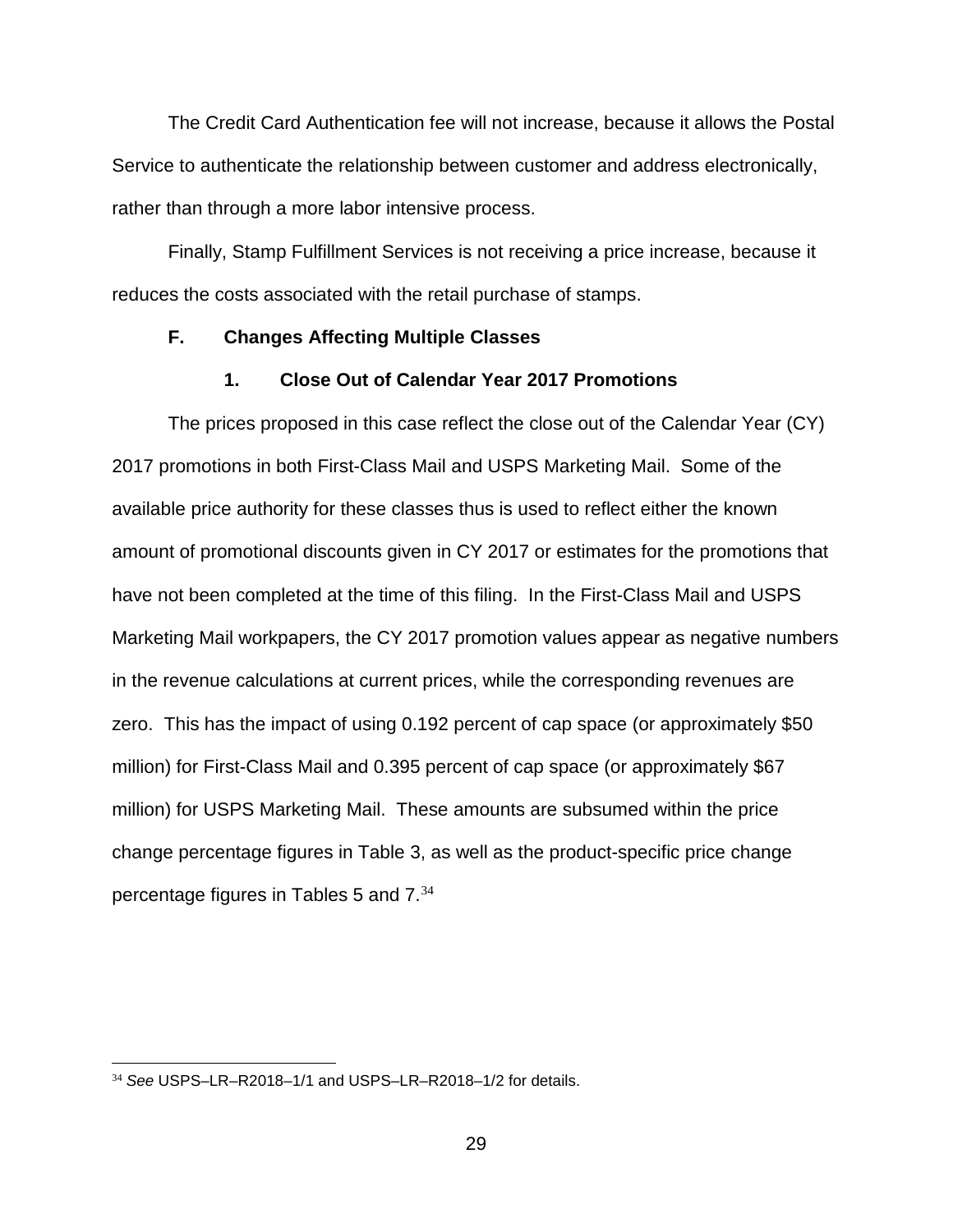### **2. Amendment to Pallet Preparation**

Simultaneous with this price change, the Postal Service is proposing to amend the Domestic Mail Manual to increase the preparation of USPS Marketing Mail and Periodicals Carrier Route bundles on 5-Digit Carrier Route pallets (often referred to in postal operations as "pure Carrier Route pallets," to more easily distinguish from 5-Digit merged pallets) in non-FSS zones. Presently, mailers must prepare their volume on higher-priced 5-Digit merged pallets first, with the remaining volume going on lowerpriced pure Carrier Route pallets. The proposed mail preparation changes reverse this order: mailers would prepare their volume on lower-priced pure Carrier Route pallets before having to resort to the 5-Digit merged pallets. This will reduce mailers' postage by enabling them to access lower rates while creating operational cost savings for the Postal Service.

As noted in the USPS Marketing Mail and Periodicals discussions above, the billing determinants have been adjusted to reflect this change. The change generates 0.041 percent in cap space (or approximately \$7 million) for USPS Marketing Mail, and 0.084 percent in cap space (or approximately \$1.1 million) for Periodicals.

#### **G. Objectives and Factors**

Rule 3010.12(b)(7) requires a discussion demonstrating that the proposed prices are designed to help achieve the objectives in 39 U.S.C. § 3622(b) and properly take into account the factors in 39 U.S.C.  $\S$  3622(c).<sup>35</sup> While the primary purpose of the objectives and factors is to guide the Commission's establishment and review of the

<span id="page-29-0"></span><sup>&</sup>lt;sup>35</sup> For ease of reference, each objective and factor is referred to here according to its placement in section 3622(b) and section 3622(c), respectively. For example, section 3622(b)(1) is referred to as Objective 1.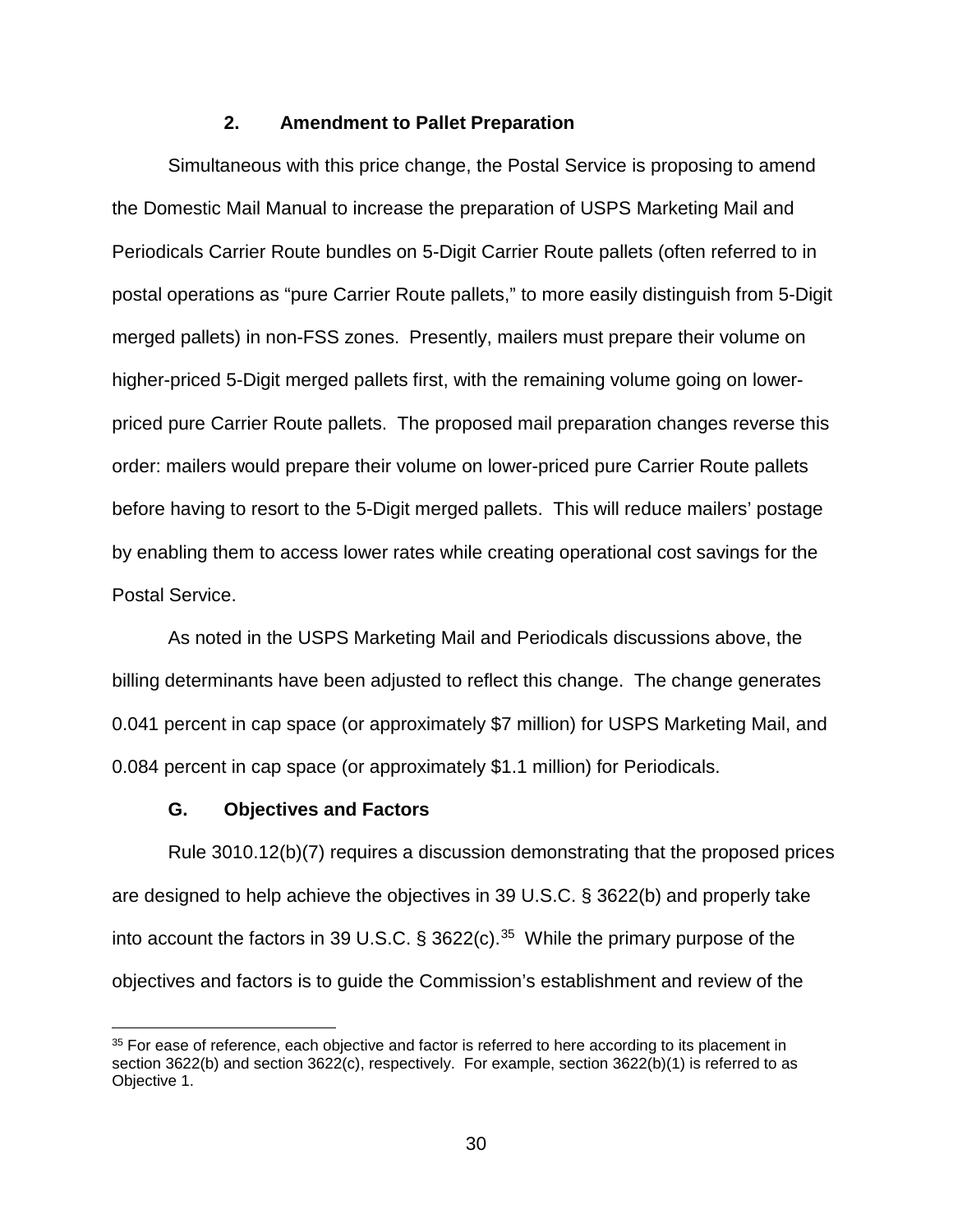ratemaking system, the Postal Service also has considered the objectives and factors in preparing this adjustment.

The content and timing of this Notice are intended to satisfy Objectives 2 and 6, by informing customers of predictable and stable price changes in a transparent proceeding. In designing the prices, the Postal Service has exercised its pricing flexibility in a manner aimed at increasing revenues, to the extent the price cap allows, thus fulfilling Objectives 4 and 5. The Postal Service believes that the intra-product price differentials described in the class-specific discussions above result in a schedule of rates that continues to be just and reasonable, satisfying Objective 8. The above discussions also evince the Postal Service's consideration and balancing of multiple factors, particularly Factors 1 through 8, 11, and 12.

#### **H. Preferential Rates**

Section 3626 sets forth pricing requirements for certain preferred categories of mail. The Postal Service has complied with these requirements in this price change, as explained below.

First, section 3626(a)(3) requires that the prices for Within County Periodicals "reflect its preferred status," as compared to the prices for regular rate Periodicals. This price adjustment continues to recognize the preferential status of Within County Periodicals by keeping its prices below those of regular Outside County Periodicals.

Second, section 3626(a)(4)(A) requires that Nonprofit and Classroom Periodicals receive, as nearly as practicable, a 5 percent discount from regular rate postage, except for advertising pounds. Consistent with past practice, the Postal Service maintains this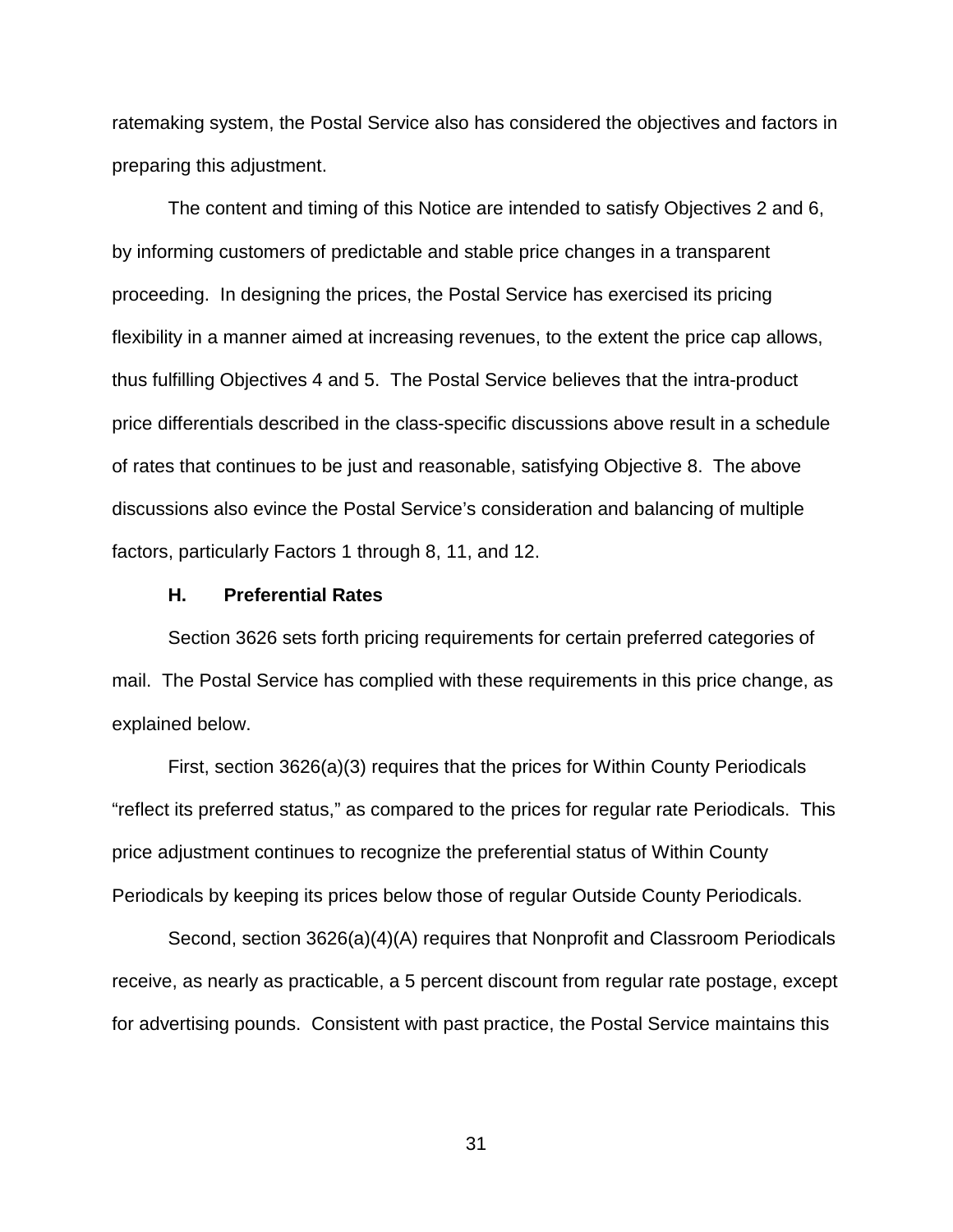rate preference by giving Nonprofit and Classroom pieces a 5 percent discount on all components of postage, except for advertising pounds and ride-along postage.

Third, section 3626(a)(5) requires that Science of Agriculture Periodicals be given preferential treatment for their advertising pounds. Consistent with past practice, the Postal Service continues to grant these publications advertising pound rates for DDU, DSCF, DADC, and Zones 1 & 2 that are 75 percent of the advertising pound rates applicable to regular Outside County Periodicals.

Fourth, section 3626(a)(6) requires that Nonprofit USPS Marketing Mail prices be set to achieve an average revenue per piece that is 60 percent of the commercial average revenue per piece. The prices set forth in this Notice achieve a revenue per piece ratio of 60.0 percent. $36$  The Postal Service is also keeping nonprofit discounts equal to the comparable commercial discounts.[37](#page-31-1)

Fifth, section 3626(a)(7) requires that the prices for Library Mail be equal, as nearly as practicable, to 95 percent of the prices for Media Mail. This is achieved by setting each Library Mail price element equal to 95 percent of the corresponding Media Mail price element. The Postal Service has followed this approach in setting its new prices.

Finally, section  $3626(g)(4)$  requires that preferential treatment be accorded to the Outside County pieces of a Periodicals publication having fewer than 5,000 Outside County pieces and at least one Within County piece. In conformance with this

<span id="page-31-0"></span><sup>36</sup> Details of the nonprofit-commercial revenue per piece ratio are contained in USPS–LR–R2018–1/2. Consistent with past practice, the Postal Service has calculated this ratio at the class level. <sup>37</sup> In all of the USPS Marketing Mail tabs of Attachment B, the Postal Service has added an additional

<span id="page-31-1"></span>column reflecting the Nonprofit discounts next to the calculation of Commercial discounts.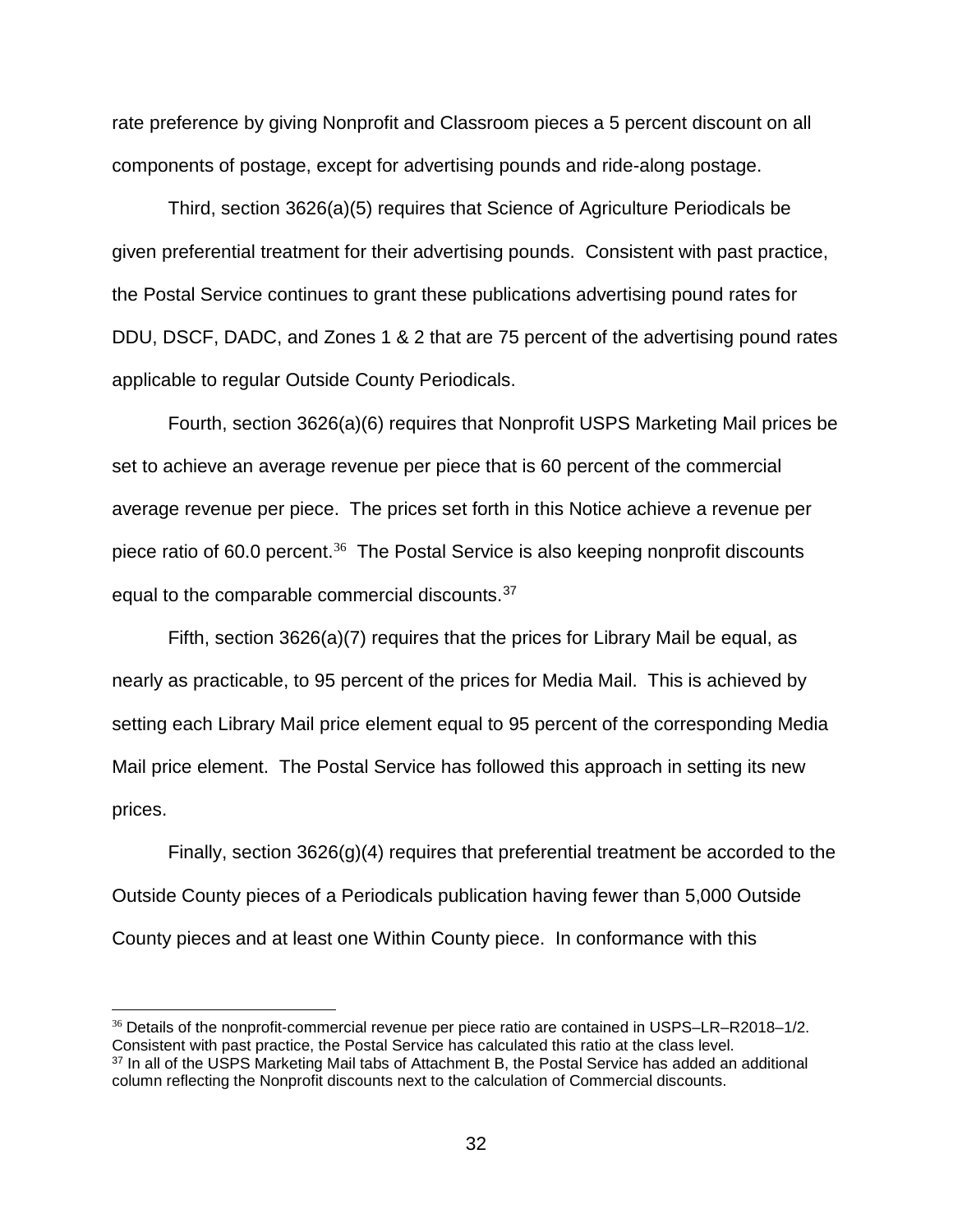requirement, the Postal Service implemented a new "limited circulation" discount in 2008, which gives these mailers a discount equivalent to the Nonprofit and Classroom Periodicals discount. That discount remains.

In addition to a discussion of section 3626, Rule 3010.12(b)(8) also requires the Postal Service to discuss how its planned prices are consistent with sections 3627 and 3629. Neither section is implicated by this price change, because the Postal Service is not altering the free rates and is not changing the eligibility requirements for nonprofit prices.

# **IV. MCS Changes**

Rule 3010.12(b)(11) requires that this Notice be accompanied by a schedule identifying all changes to the product descriptions within the MCS that will be necessary to implement the planned price adjustments. Attachment A shows the new prices and related product description changes incorporated into a revised draft of the market-dominant section of the MCS.<sup>[38](#page-32-0)</sup> There are no substantive classification changes associated with this case, other than changes to the prices and price tables to reflect the rate changes discussed above in Section III.

### **V. Other Issues**

The Postal Service is filing seven public and one nonpublic library reference to support this case. Brief descriptions of the library references are contained in the

<span id="page-32-0"></span><sup>&</sup>lt;sup>38</sup> Attachment A is based on the September 30, 2017 MCS draft published by the Commission at [http://www.prc.gov/mail-classification-schedule.](http://www.prc.gov/mail-classification-schedule) The classification changes proposed in this filing are shown in legislative format.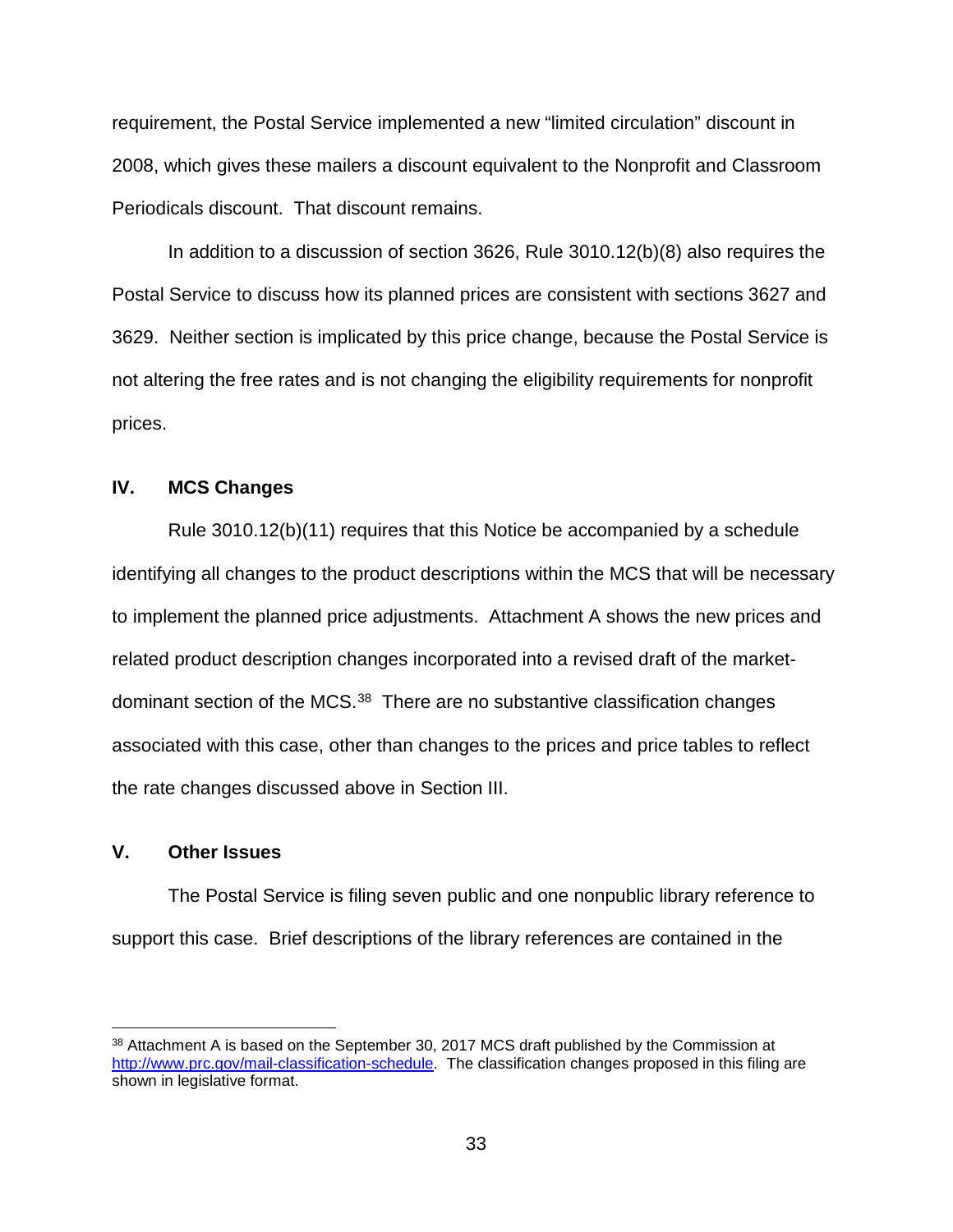accompanying notices filed with the Commission today.<sup>[39](#page-33-0)</sup> Each library reference contains a preface that explains its contents in more detail.

Finally, the Postal Service notes that it has structured the timeline of this case not only to meet applicable legal requirements and provide adequate notice to customers, but also to ensure that the Postal Service itself has enough time to implement the technical and systems changes needed to convert to new prices on January 21, 2018. Therefore, as the Commission reviews this case, should it find cause to adjust the initial procedural schedule, the Postal Service respectfully requests that the Commission endeavor to conclude the docket by December 8, 2017, as a delay beyond this date could jeopardize implementation. To facilitate this, the Postal Service will strive to produce any additional information that the Commission requires in a timely manner.

<span id="page-33-0"></span><sup>39</sup> *See* Notice of The United States Postal Service of Filing Public Library References; Notice of the United States Postal Service of Filing USPS–LR–R2018–1/NP1.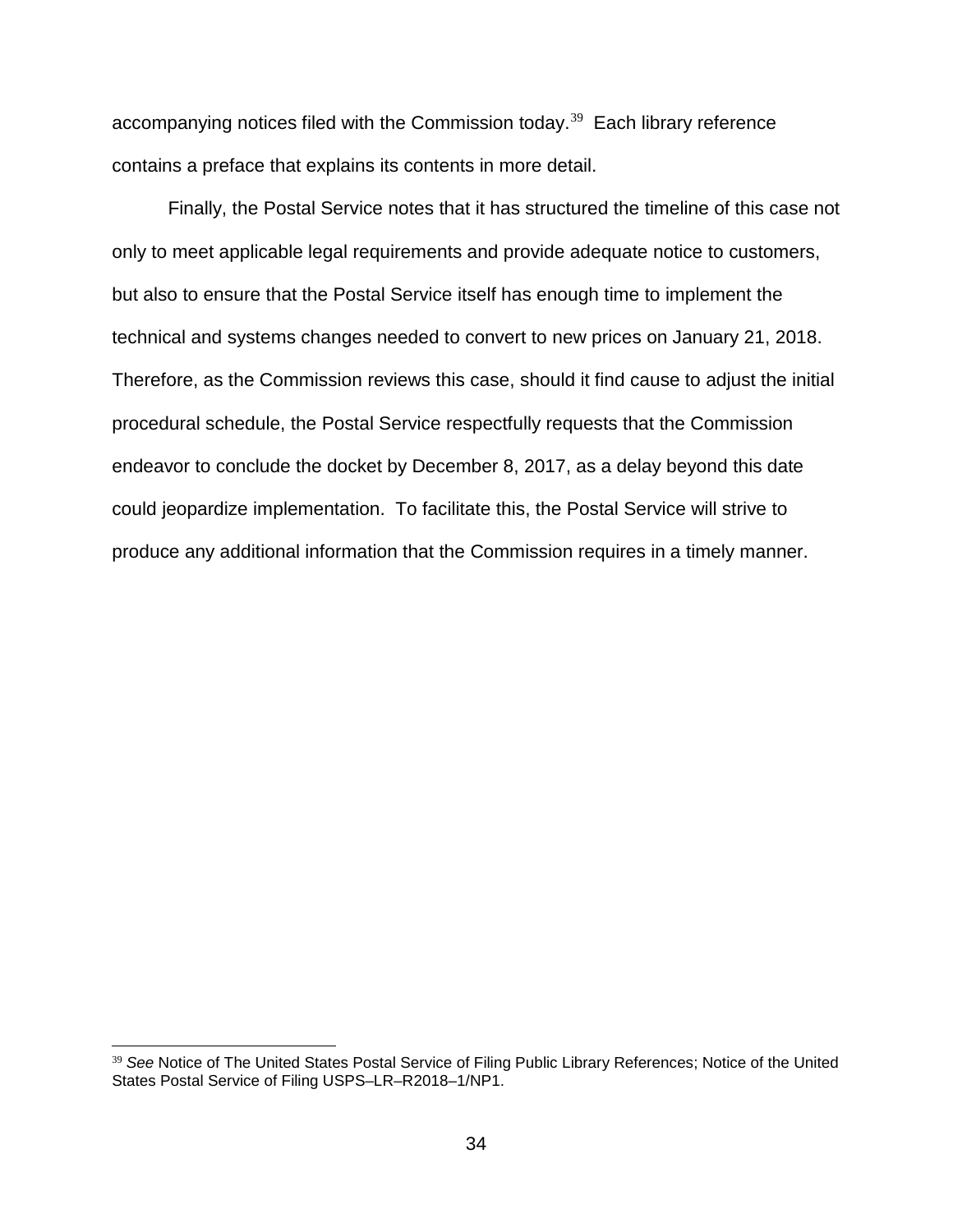Respectfully submitted,

# UNITED STATES POSTAL SERVICE

By its attorneys:

Richard T. Cooper Managing Counsel, Corporate and Postal Business Law

Nabeel R. Cheema Chief Counsel, Pricing & Product Support

Anthony Alverno Chief Counsel, Global Business & Service Development

#### *\_\_/s/ Kara C. Marcello*\_\_\_\_\_\_\_\_\_\_\_\_\_\_\_\_

Kara C. Marcello Christopher C. Meyerson John F. Rosato David H. Rubin Maria W. Votsch

475 L'Enfant Plaza, SW Washington, D.C. 20260 (202) 268-4031 [Kara.C.Marcello@usps.gov](mailto:Kara.C.Marcello@usps.gov) October 6, 2017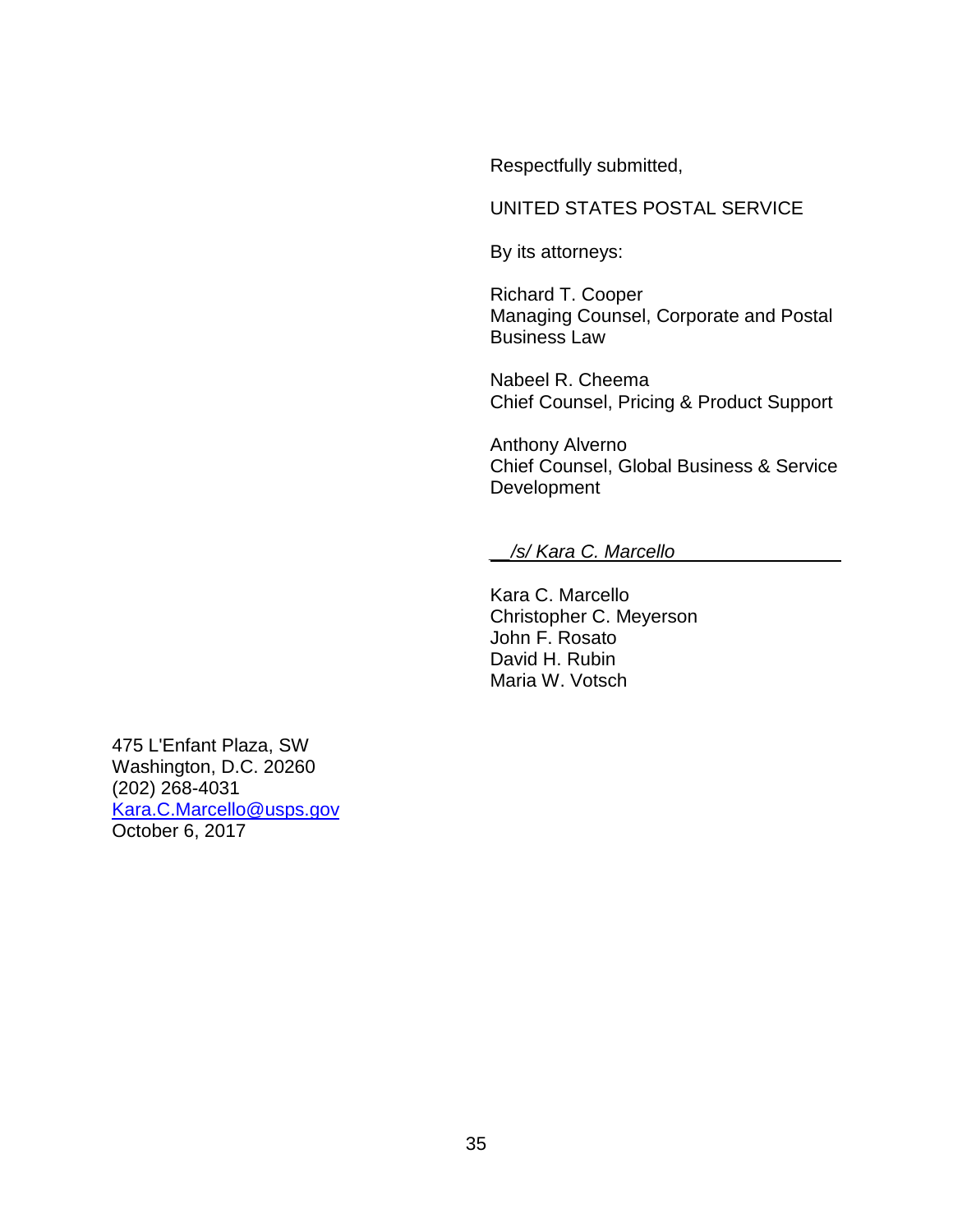# **ATTACHMENT A**

# **CHANGESTO MAIL CLASSIFICATION SCHEDULE**

(Deletions are marked by strikethrough and additions are underlined. Some unchanged language is included, but only to show the location of the changes. All prices are listed in price tables, whether or not they are changing.)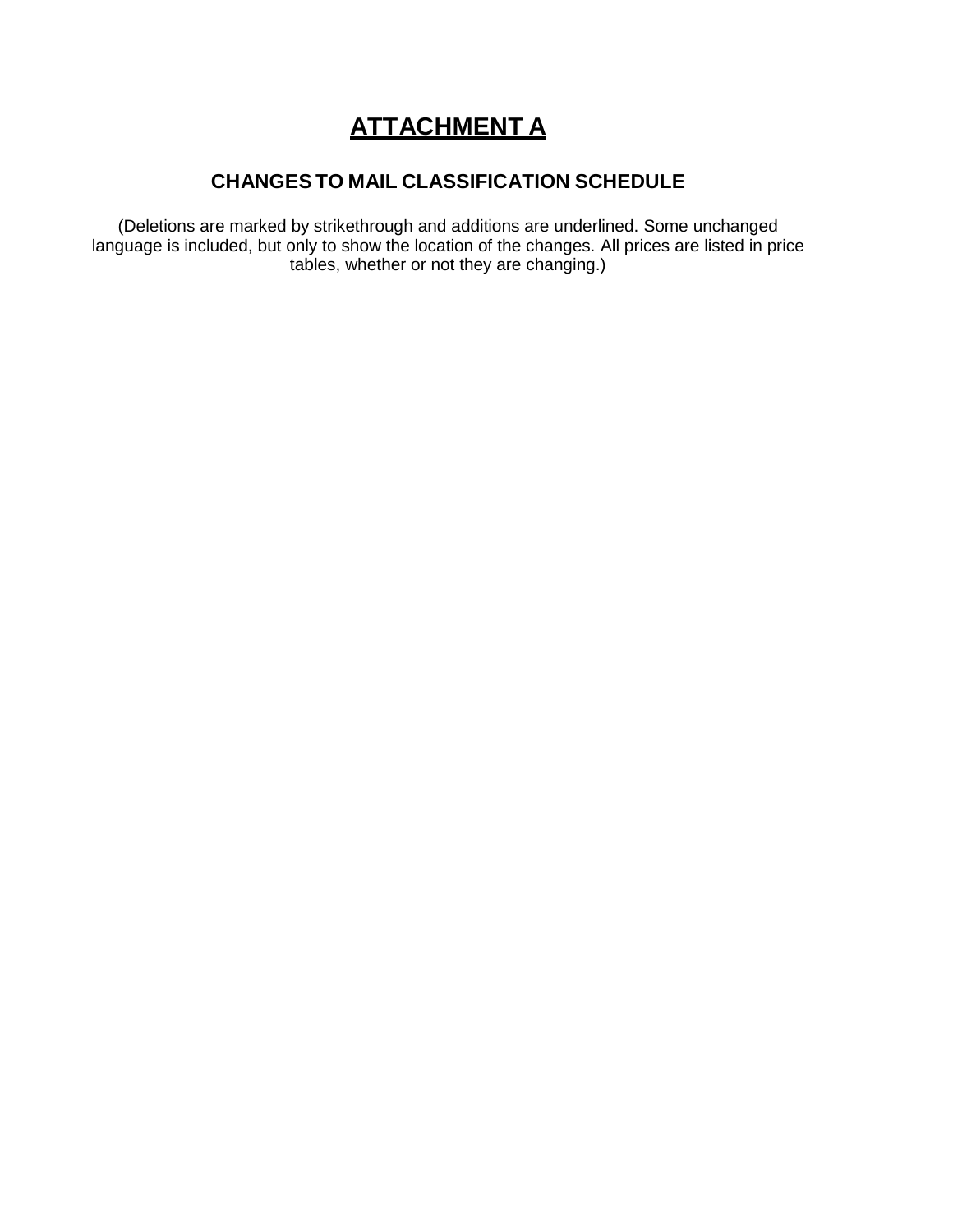# **PART A**

# **MARKET DOMINANT PRODUCTS**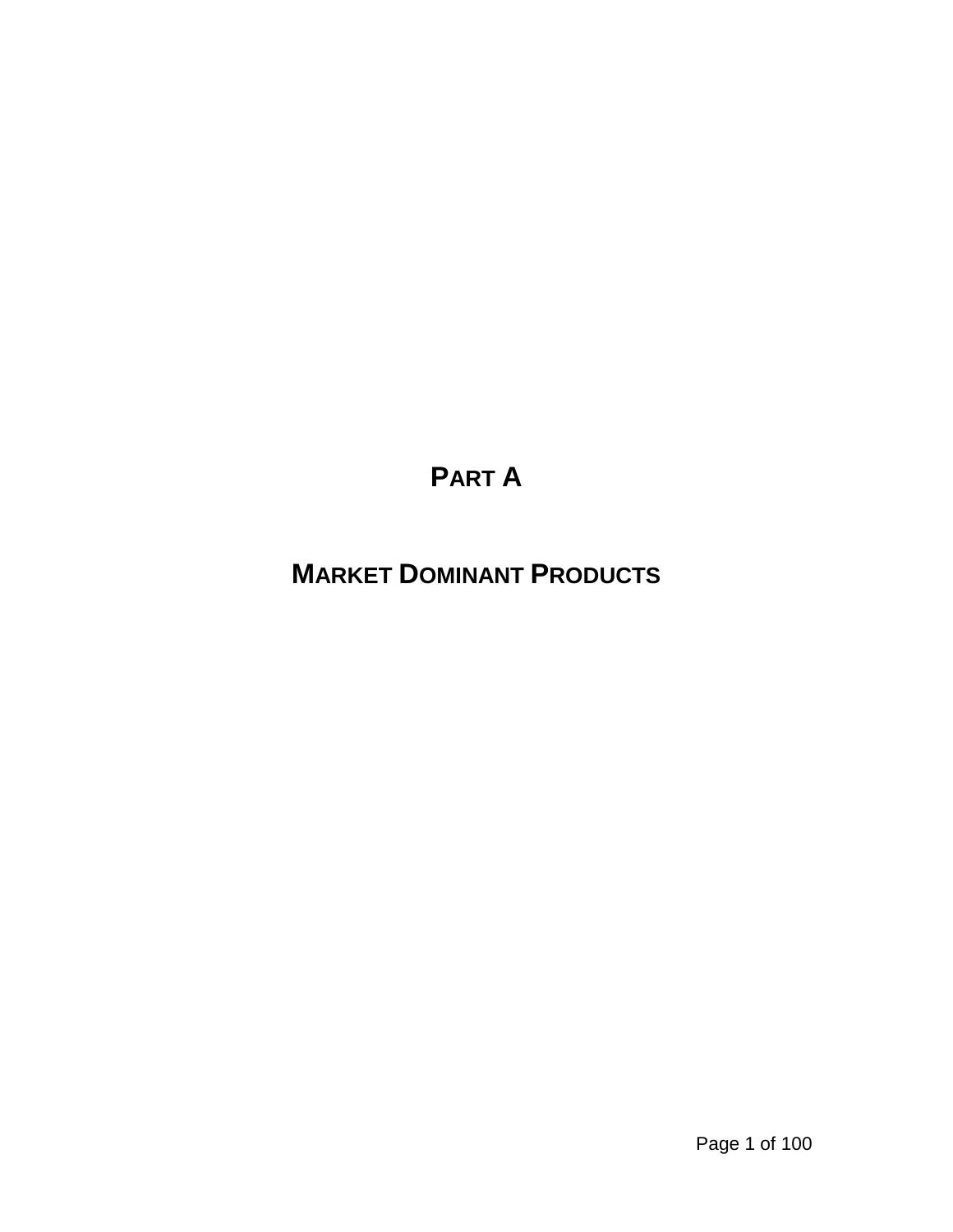**\* \* \* \* \***

#### **1105 Single-Piece Letters/Postcards**

\* \* \* \* \*

1105.5 Prices

*Single-Piece Machinable Stamped Letters1, 2, 3*

| <b>Maximum</b><br>Weight<br>(ounces) | <b>Machinable</b><br><b>Letters</b><br>(\$) |  |
|--------------------------------------|---------------------------------------------|--|
|                                      | 0.50                                        |  |
| 2                                    | 0.71                                        |  |
| 3                                    | 0.92                                        |  |
| 3.5                                  | 1.13                                        |  |

#### **Notes**

- 1. The price for single-piece, one, two, or three ounce letters also applies to sales of Forever stamps and Forever Print-on-Demand indicia at the time of purchase, as specified by the Postal Service.
- 2. The price for a Forever additional ounce stamp is the difference between the 2-ounce price and the 1-ounce price.
- 3. A handling charge of \$0.01 per piece applies to foreign-origin, inbound direct entry mail tendered by foreign postal operators, subject to the terms of an authorization arrangement.

| <b>Maximum</b><br>Weight<br>(ounces) | <b>Machinable</b><br><b>Letters</b><br>(\$) |  |
|--------------------------------------|---------------------------------------------|--|
|                                      | 0.47                                        |  |
| 2                                    | 0.68                                        |  |
| 3                                    | 0.89                                        |  |
| 3.5                                  | 1.10                                        |  |

*Single-Piece Machinable Metered Letters*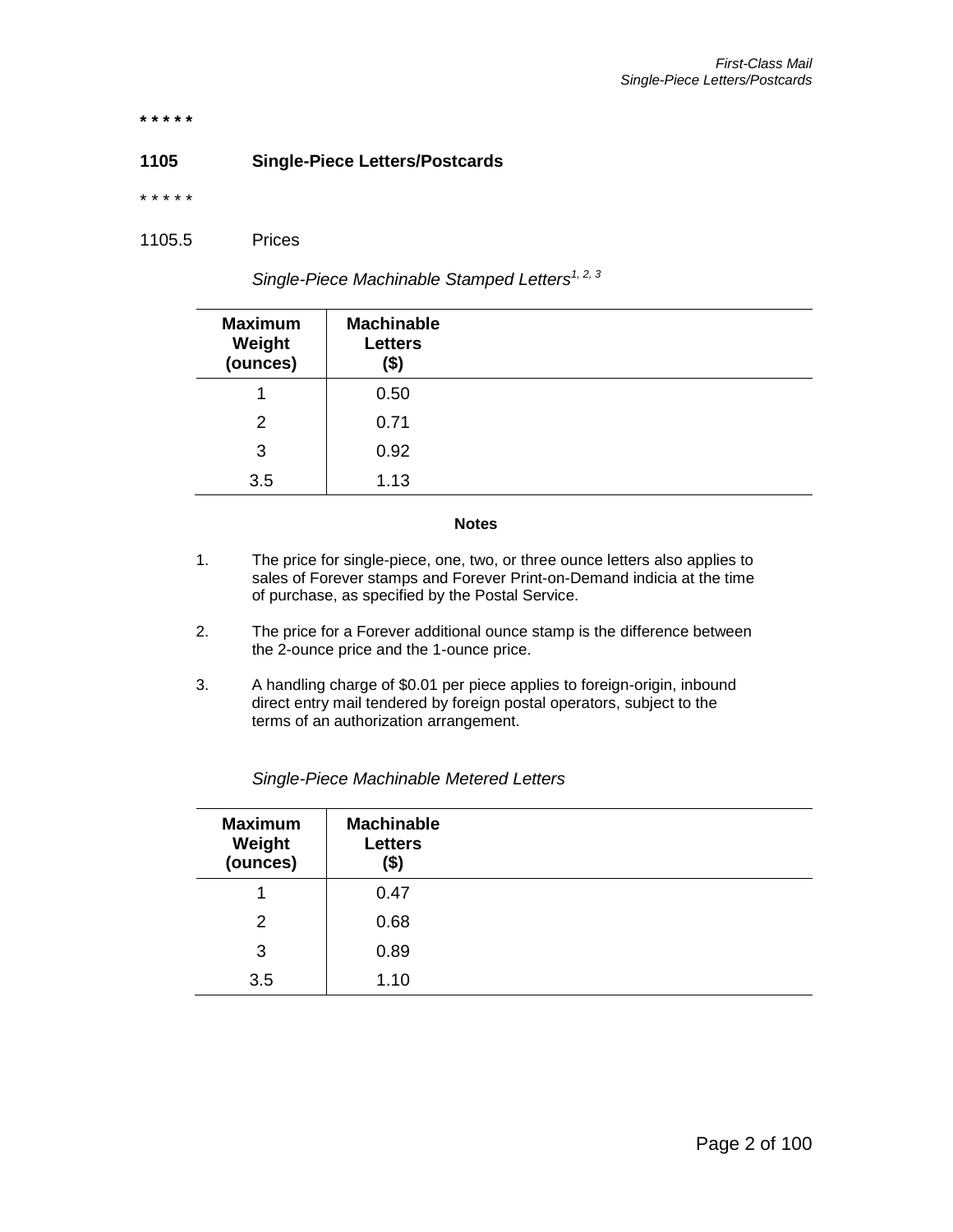| <b>Maximum</b><br>Weight<br>(ounces) | Nonmachinable<br><b>Letters</b><br>(\$) |  |
|--------------------------------------|-----------------------------------------|--|
|                                      | 0.71                                    |  |
| 2                                    | 0.92                                    |  |
| 3                                    | 1.13                                    |  |
| 3.5                                  | 1.34                                    |  |

## *Single-Piece Nonmachinable Stamped Letters<sup>1</sup>*

#### **Notes**

1. The prices for single-piece, first-ounce nonmachinable letters also applies to sales of Forever nonmachinable stamps and Forever Print-on-Demand indicia at the time of purchase.

*Single-Piece Nonmachinable Metered Letters*

| <b>Maximum</b><br>Weight<br>(ounces) | Nonmachinable<br><b>Letters</b><br>(\$) |  |
|--------------------------------------|-----------------------------------------|--|
|                                      | 0.68                                    |  |
| 2                                    | 0.89                                    |  |
| 3                                    | 1.10                                    |  |
| 3.5                                  | 1.31                                    |  |

| <b>Maximum</b><br>Weight<br>(ounces) | <b>QBRM</b><br><b>Letters</b><br>(\$) |  |
|--------------------------------------|---------------------------------------|--|
|                                      | 0.485                                 |  |
| っ                                    | 0.695                                 |  |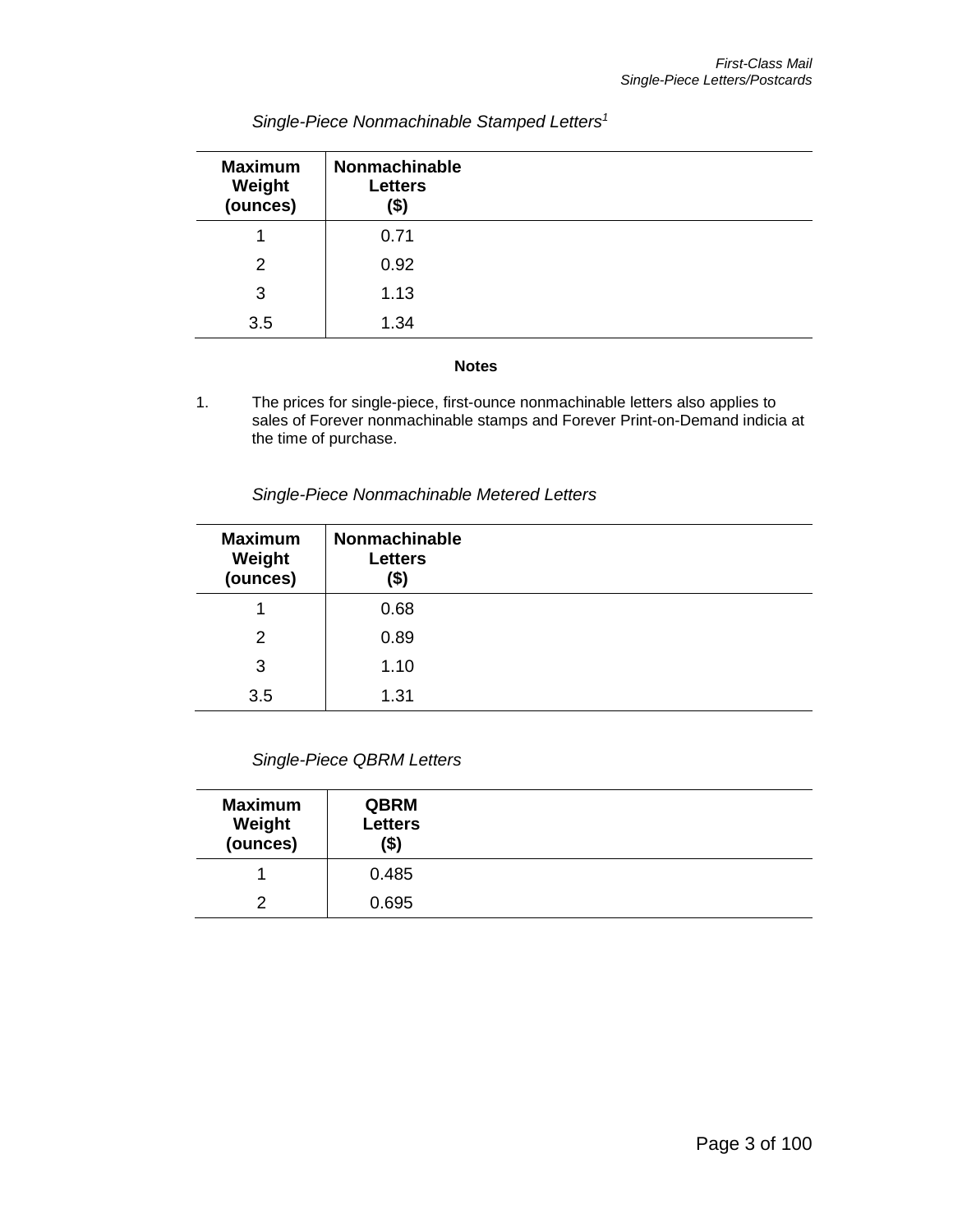| <b>Maximum</b><br>Weight<br>(ounces) | <b>Residual</b><br><b>Machinable</b><br><b>Letters</b><br>(\$) |  |
|--------------------------------------|----------------------------------------------------------------|--|
| 1                                    | 0.51 <sup>1</sup>                                              |  |
| 2                                    | 0.51 <sup>1</sup>                                              |  |
| 3                                    | 0.51 <sup>1</sup>                                              |  |
| 3.5                                  | 0.51 <sup>1</sup>                                              |  |

#### *Single-Piece Residual Machinable Letters*

#### **Notes**

1. This price applies only to residual machinable letters derived from a mixed weight presort mailing, and only when the residual mailing reflects the weight levels included in the mixed weight presort mailing. In all other cases, single-piece machinable metered letter rates apply.

*Single-Piece Postcards1, 2*

| <b>Maximum</b><br>Weight<br>(ounces) | <b>Postcards</b><br>(\$) | <b>Single-Piece</b><br><b>Double Card</b><br>'\$) |  |
|--------------------------------------|--------------------------|---------------------------------------------------|--|
| not applicable                       | 0.35                     | 0.70                                              |  |

#### **Notes**

- 1. The price for single-piece postcards also applies to sales of stamped cards marked with Forever postage, at the time the stamped cards are purchased. The price also applies to Forever postcard stamps.
- 2. A handling charge of \$0.01 per piece applies to foreign-origin, inbound direct entry mail tendered by foreign postal operators, subject to the terms of an authorization arrangement. Such inbound direct entry mail cannot include Single-Piece Double Cards.

*Single-Piece QBRM Postcards*

| <b>QBRM</b>      | <b>Maximum</b> |
|------------------|----------------|
| <b>Postcards</b> | Weight         |
| (\$)             | (ounces)       |
| 0.335            | not applicable |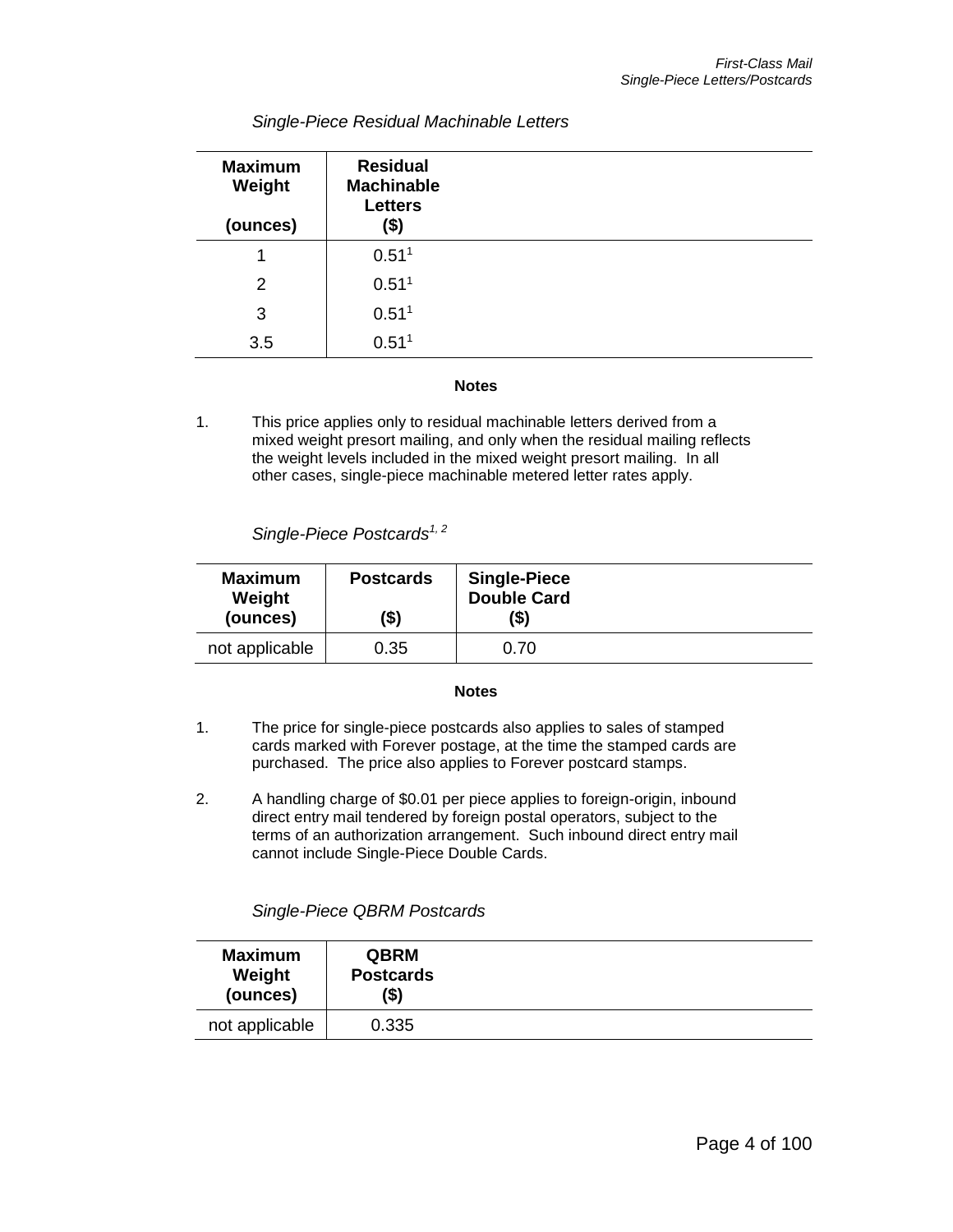*Share Mail Letters and Postcards1, 2*

| <b>Maximum</b><br>Weight<br>(ounces) | <b>Share Mail Letters</b><br>(\$) | <b>Share Mail</b><br><b>Postcards</b><br>(\$) |
|--------------------------------------|-----------------------------------|-----------------------------------------------|
|                                      | 0.58                              | 0.43                                          |

#### **Notes**

- 1. To qualify for Share Mail, customers must meet and comply with all eligibility requirements of the program. Share Mail allows a qualifying customer to distribute pre-approved mailpieces that contain an Intelligent Mail barcode (IMb) and that can be mailed without prepayment of postage. Postage is collected when a pre-approved mailpiece is placed in the mailstream and scanned during processing.
- 2. Customers that are party to a current Alternate Postage Marketing Agreement (Marketing Agreement) as of December 31, 2016 may continue to distribute Alternate Postage mailpieces for the duration of that agreement, per its terms. For all Marketing Agreements, the term "prevailing Alternate Postage rate" shall be synonymous with the prevailing Share Mail rate most recently approved by the Postal Regulatory Commission.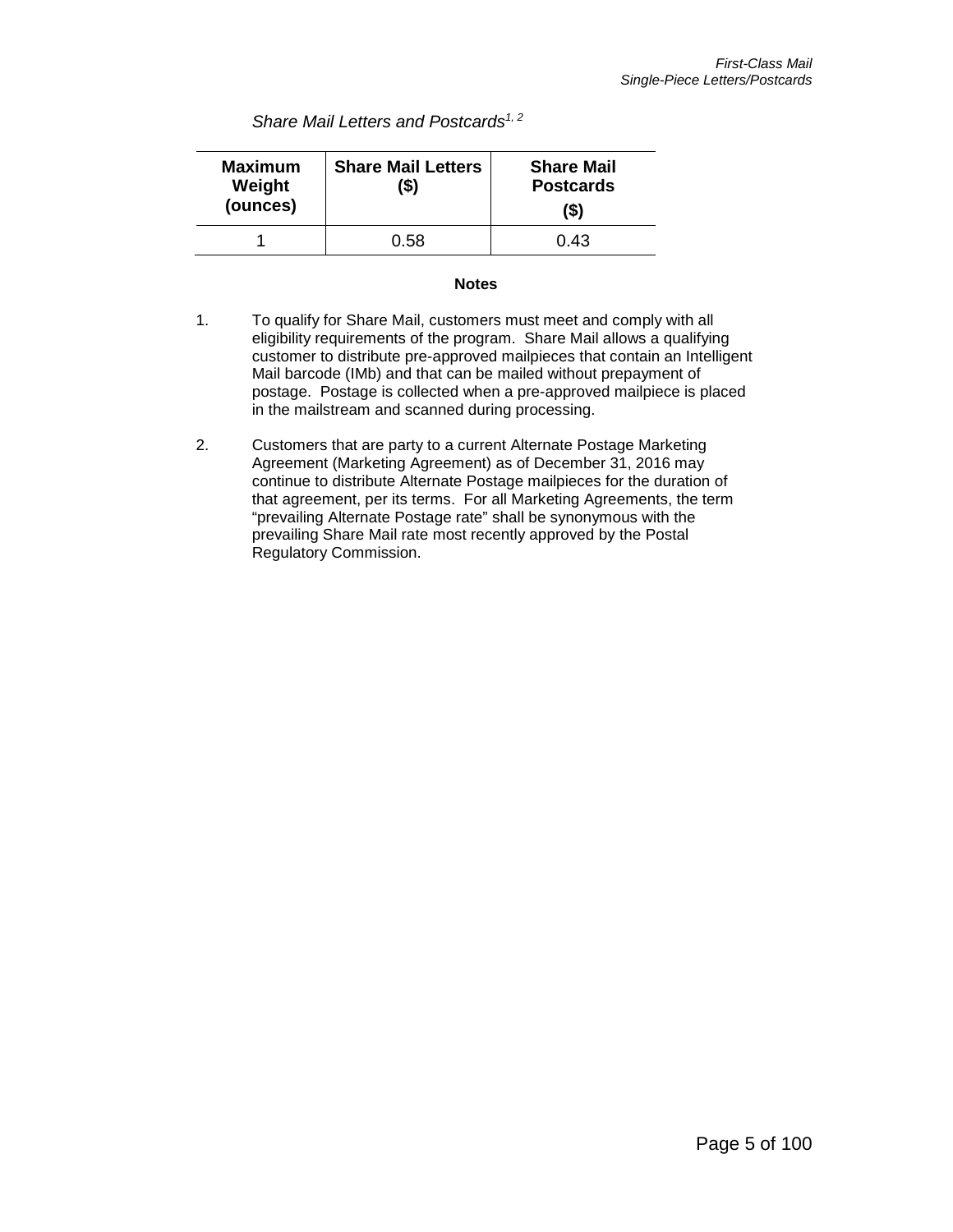## **1110 Presorted Letters/Postcards**

\* \* \* \* \*

## 1110.5 Prices

| <b>Maximum</b><br>Weight<br>(ounces) | 5-Digit<br>\$) | <b>AADC</b><br>(\$) | <b>Mixed</b><br><b>AADC</b><br>(\$) |
|--------------------------------------|----------------|---------------------|-------------------------------------|
|                                      | 0.378          | 0.408               | 0.424                               |
| 2                                    | 0.378          | 0.408               | 0.424                               |
| 3                                    | 0.378          | 0.408               | 0.424                               |
| 3.5                                  | 0.378          | 0.408               | 0.424                               |

#### *Nonautomation Presorted Machinable Letters*

| <b>Maximum</b><br>Weight | <b>Presorted</b> |
|--------------------------|------------------|
| (ounces)                 | \$)              |
|                          | 0.458            |
| 2                        | 0.458            |
| 3                        | 0.458            |
| 3.5                      | 0.458            |

## *Nonmachinable Letters*

| <b>Maximum</b><br>Weight | <b>Presorted</b> |  |
|--------------------------|------------------|--|
| (ounces)                 | (\$)             |  |
|                          | 0.668            |  |
| 2                        | 0.668            |  |
| 3                        | 0.668            |  |
| 3.5                      | 0.668            |  |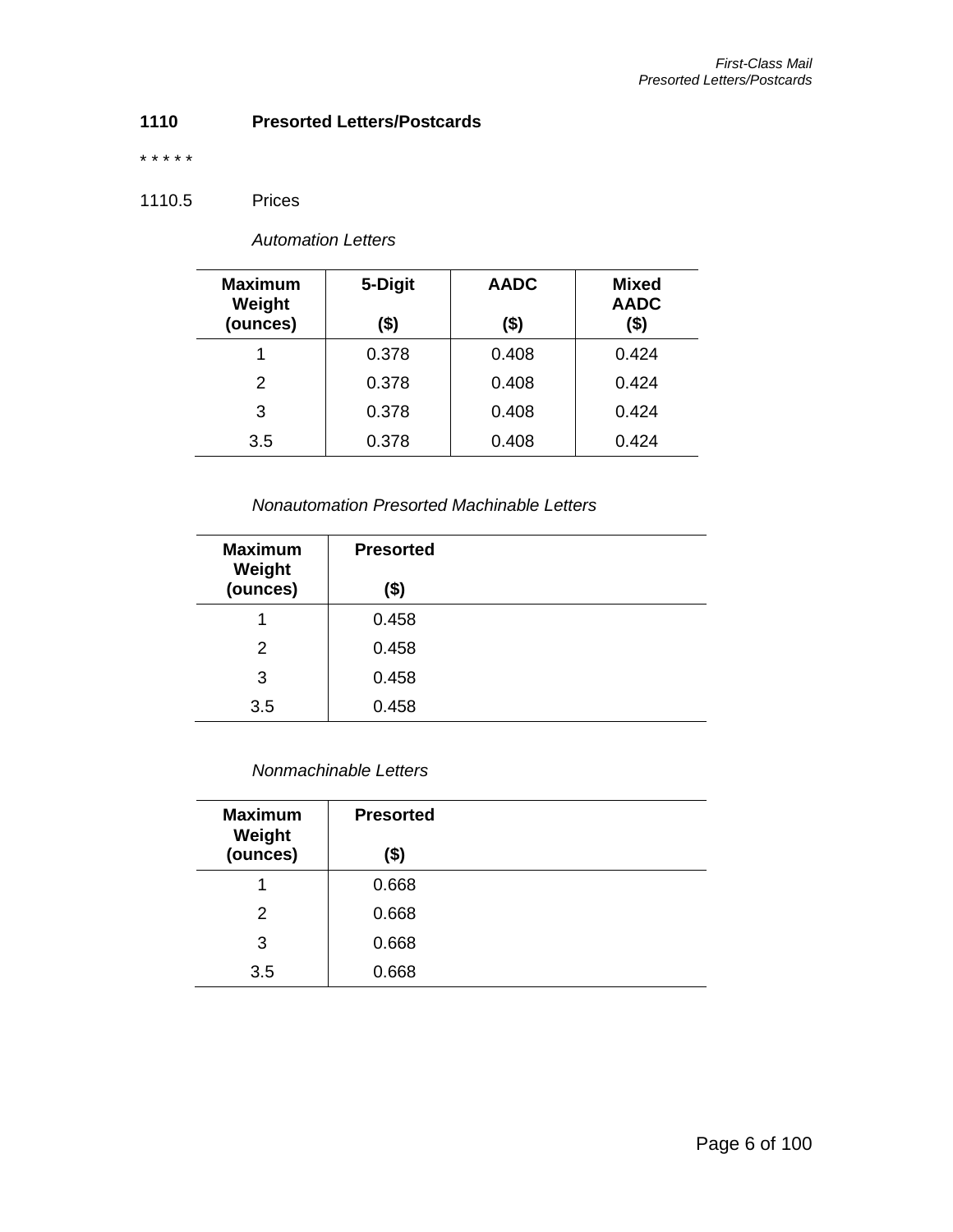*Automation Postcards*

| <b>Maximum</b><br>Weight<br>(ounces) | 5-Digit<br>(\$) | <b>AADC</b><br>(\$) | Mixed<br><b>AADC</b><br>(\$) |
|--------------------------------------|-----------------|---------------------|------------------------------|
| not applicable                       | 0.257           | 0.268               | በ 274                        |

#### *Nonautomation Presorted Machinable Postcards*

#### *Move Update Assessment Charge*

Add \$0.08 per assessed piece, for mailpieces that fail Move Update verification under the Address Quality Census Measurement and Assessment Process, with more than 0.5 percent for mailpieces submitted by a mailer in a calendar month having COA errors, and which cannot demonstrate compliance with Move Update requirements.

\* \* \* \* \*

*Full-service Intelligent Mail Option*

Subtract \$0.003 for each automation letter or automation postcard that complies with the requirements for the Full-service Intelligent Mail option.

*Picture Permit Imprint Indicia*

Add \$0.01 for each piece that includes Picture Permit Imprint Indicia.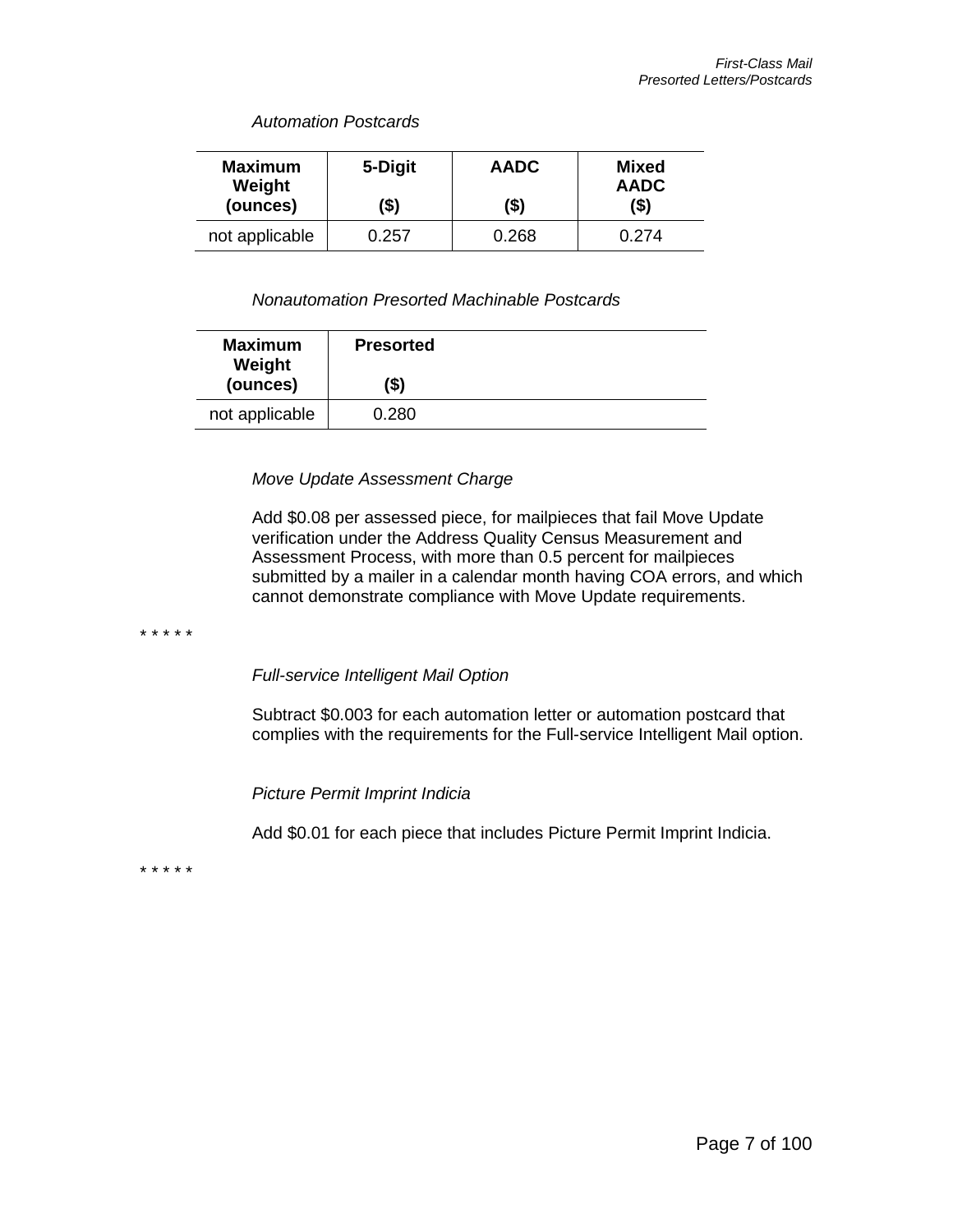# **1115 Flats**

#### **\* \* \* \* \***

1115.5 Prices

| <b>Maximum</b><br>Weight | 5-Digit | 3-Digit | <b>ADC</b> | <b>Mixed</b><br><b>ADC</b> |  |
|--------------------------|---------|---------|------------|----------------------------|--|
| (ounces)                 | $($ \$) | $($ \$) | $($ \$)    | $($ \$)                    |  |
| 1                        | 0.474   | 0.593   | 0.632      | 0.705                      |  |
| $\overline{2}$           | 0.684   | 0.803   | 0.842      | 0.915                      |  |
| 3                        | 0.894   | 1.013   | 1.052      | 1.125                      |  |
| 4                        | 1.104   | 1.223   | 1.262      | 1.335                      |  |
| 5                        | 1.314   | 1.433   | 1.472      | 1.545                      |  |
| 6                        | 1.524   | 1.643   | 1.682      | 1.755                      |  |
| $\overline{7}$           | 1.734   | 1.853   | 1.892      | 1.965                      |  |
| 8                        | 1.944   | 2.063   | 2.102      | 2.175                      |  |
| 9                        | 2.154   | 2.273   | 2.312      | 2.385                      |  |
| 10                       | 2.364   | 2.483   | 2.522      | 2.595                      |  |
| 11                       | 2.574   | 2.693   | 2.732      | 2.805                      |  |
| 12                       | 2.784   | 2.903   | 2.942      | 3.015                      |  |
| 13                       | 2.994   | 3.113   | 3.152      | 3.225                      |  |

*Automation Flats*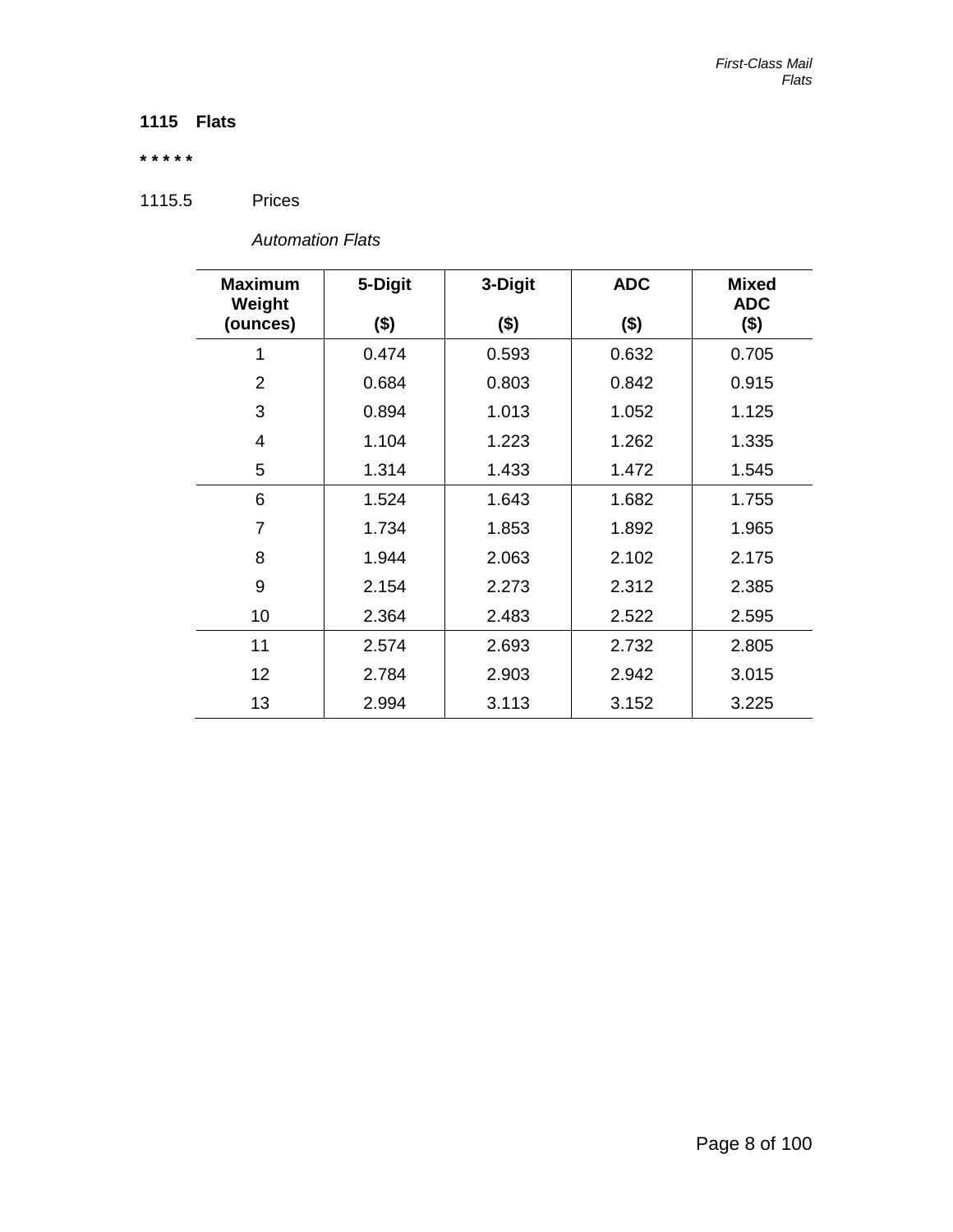## *Presorted Flats*

| <b>Maximum</b><br>Weight | <b>Presorted</b> |  |
|--------------------------|------------------|--|
| (ounces)                 | $($ \$)          |  |
| 1                        | 0.799            |  |
| $\overline{2}$           | 1.009            |  |
| 3                        | 1.219            |  |
| $\overline{4}$           | 1.429            |  |
| 5                        | 1.639            |  |
| 6                        | 1.849            |  |
| $\overline{7}$           | 2.059            |  |
| 8                        | 2.269            |  |
| $\boldsymbol{9}$         | 2.479            |  |
| 10                       | 2.689            |  |
| 11                       | 2.899            |  |
| 12                       | 3.109            |  |
| 13                       | 3.319            |  |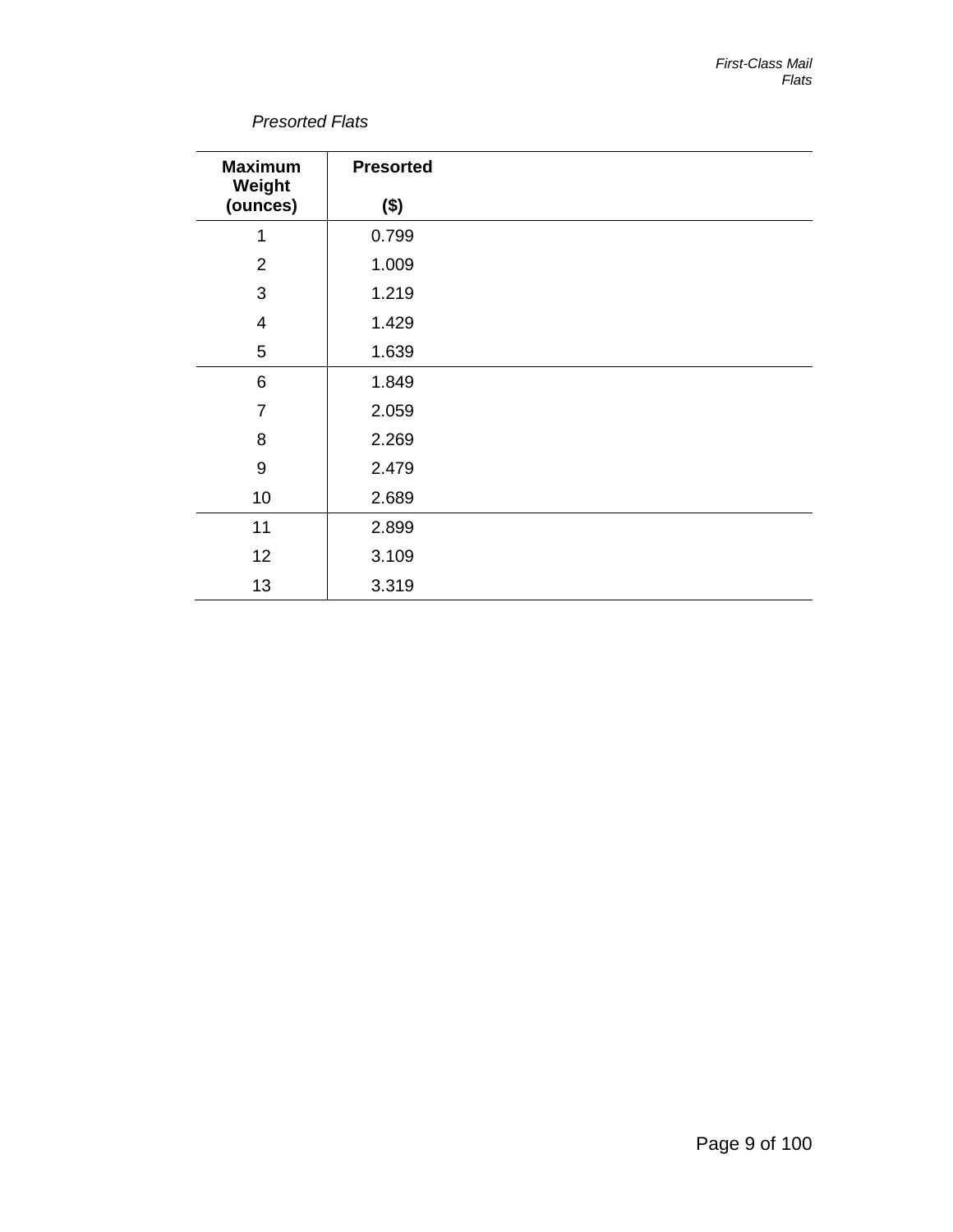# *Single-Piece Flats1*

| <b>Maximum</b><br>Weight | <b>Single-Piece</b> |  |
|--------------------------|---------------------|--|
| (ounces)                 | $($ \$)             |  |
| 1                        | 1.00                |  |
| $\overline{2}$           | 1.21                |  |
| 3                        | 1.42                |  |
| $\overline{4}$           | 1.63                |  |
| 5                        | 1.84                |  |
| 6                        | 2.05                |  |
| $\overline{7}$           | 2.26                |  |
| 8                        | 2.47                |  |
| $\boldsymbol{9}$         | 2.68                |  |
| 10                       | 2.89                |  |
| 11                       | 3.10                |  |
| 12                       | 3.31                |  |
| 13                       | 3.52                |  |

#### **Notes**

1. A handling charge of \$0.01 per piece applies to foreign-origin, inbound direct entry mail tendered by foreign postal operators, subject to the terms of an authorization arrangement.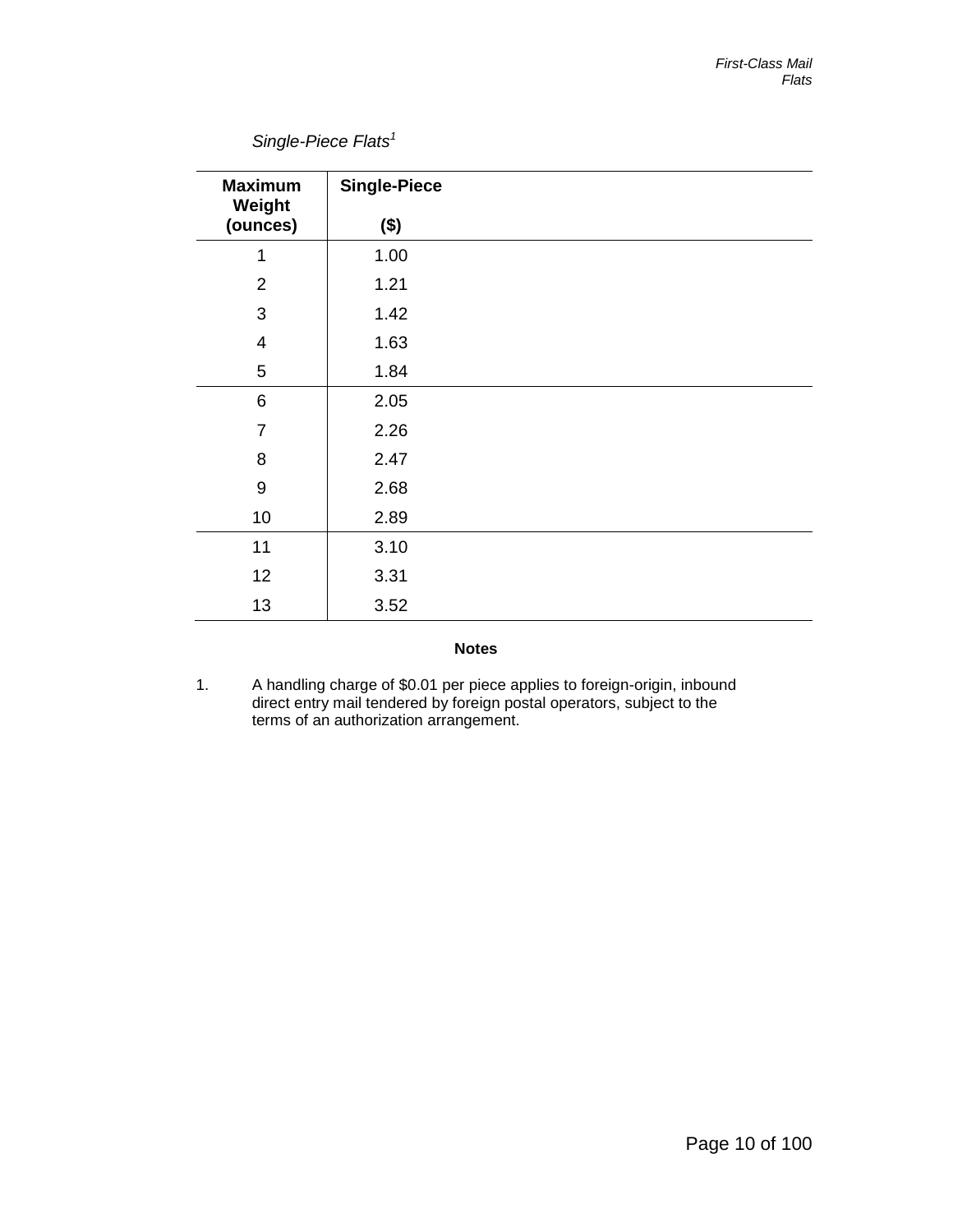| <b>Maximum</b><br>Weight | <b>Keys and</b><br><b>Identification</b><br><b>Devices</b> |                                               |
|--------------------------|------------------------------------------------------------|-----------------------------------------------|
| (ounces)                 | $($ \$)                                                    |                                               |
| 1                        | 3.54                                                       |                                               |
| $\overline{2}$           | 3.54                                                       |                                               |
| 3                        | 3.54                                                       |                                               |
| 4                        | 3.54                                                       |                                               |
| 5                        | 3.72                                                       |                                               |
| 6                        | 3.90                                                       |                                               |
| 7                        | 4.08                                                       |                                               |
| 8                        | 4.26                                                       |                                               |
| 9                        | 4.44                                                       |                                               |
| 10                       | 4.62                                                       |                                               |
| 11                       | 4.80                                                       |                                               |
| 12                       | 4.98                                                       |                                               |
| 13                       | 5.16                                                       |                                               |
| 1 (pound)                |                                                            | Priority Mail Retail Zone 4 postage plus 0.84 |
| 2 (pounds)               |                                                            | Priority Mail Retail Zone 4 postage plus 0.84 |

*Keys and Identification Devices*

#### *Move Update Assessment Charge*

Add \$0.08 per assessed piece, for mailpieces that fail Move Update verification under the Address Quality Census Measurement and Assessment Process, with more than 0.5 percent for mailpieces submitted by a mailer in a calendar month having COA errors, and which cannot demonstrate compliance with Move Update requirements.

\* \* \* \* \*

*Full-service Intelligent Mail Option*

Subtract \$0.003 for each automation flat that complies with the requirements for the Full-service Intelligent Mail option.

*Picture Permit Imprint Indicia*

Add \$0.01 for each piece that includes Picture Permit Imprint Indicia.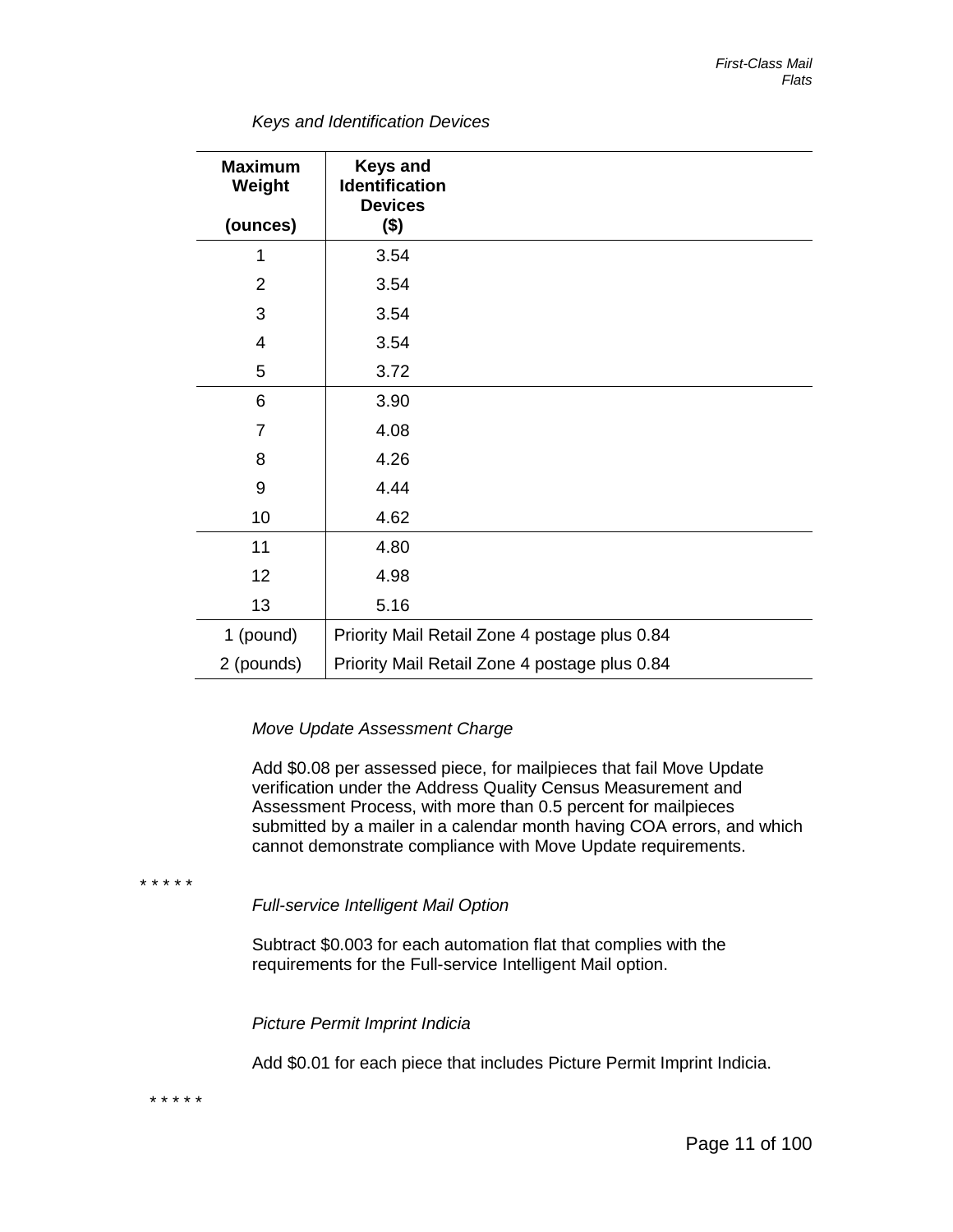## **1125 Outbound Single-Piece First-Class Mail International**

\* \* \* \* \*

1125.6 Prices

*Machinable Letters<sup>1</sup>*

| <b>Maximum</b>     | <b>Country Price Group</b> |           |           |           |           |              |      |           |          |  |
|--------------------|----------------------------|-----------|-----------|-----------|-----------|--------------|------|-----------|----------|--|
| Weight<br>(ounces) | 1<br>(\$)                  | 2<br>(\$) | 3<br>(\$) | 4<br>(\$) | 5<br>(\$) | 6<br>$($ \$) | (\$) | 8<br>(\$) | 9<br>\$) |  |
|                    | 1.15                       | 1.15      | 1.15      | 1.15      | 1.15      | 1.15         | 1.15 | 1.15      | 1.15     |  |
| 2                  | 1.15                       | 1.72      | 2.13      | 2.13      | 2.13      | 1.98         | 1.98 | 1.98      | 1.98     |  |
| 3                  | 1.61                       | 2.29      | 3.12      | 3.12      | 3.12      | 2.81         | 2.81 | 2.81      | 2.81     |  |
| 3.5                | 2.08                       | 2.86      | 4.11      | 4.11      | 4.11      | 3.64         | 3.64 | 3.64      | 3.64     |  |

#### **Notes**

1. International Forever stamps are sold at the price of a single-piece First-Class Mail International first ounce machinable letter and have a postage value equivalent to the price of a single-piece First-Class Mail International first ounce machinable letter in effect at the time of use.

| <b>Maximum</b>     | <b>Country Price Group</b> |                      |           |           |              |              |         |              |              |  |
|--------------------|----------------------------|----------------------|-----------|-----------|--------------|--------------|---------|--------------|--------------|--|
| Weight<br>(ounces) | (\$)                       | $\mathbf{2}$<br>(\$) | 3<br>(\$) | 4<br>(\$) | 5<br>$($ \$) | 6<br>$($ \$) | $($ \$) | 8<br>$($ \$) | 9<br>$($ \$) |  |
|                    | 1.36                       | 1.36                 | 1.36      | 1.36      | 1.36         | 1.36         | 1.36    | 1.36         | 1.36         |  |
| 2                  | 1.36                       | 1.93                 | 2.34      | 2.34      | 2.34         | 2.19         | 2.19    | 2.19         | 2.19         |  |
| 3                  | 1.82                       | 2.50                 | 3.33      | 3.33      | 3.33         | 3.02         | 3.02    | 3.02         | 3.02         |  |
| 3.5                | 2.29                       | 3.07                 | 4.32      | 4.32      | 4.32         | 3.85         | 3.85    | 3.85         | 3.85         |  |

#### *Nonmachinable Letters*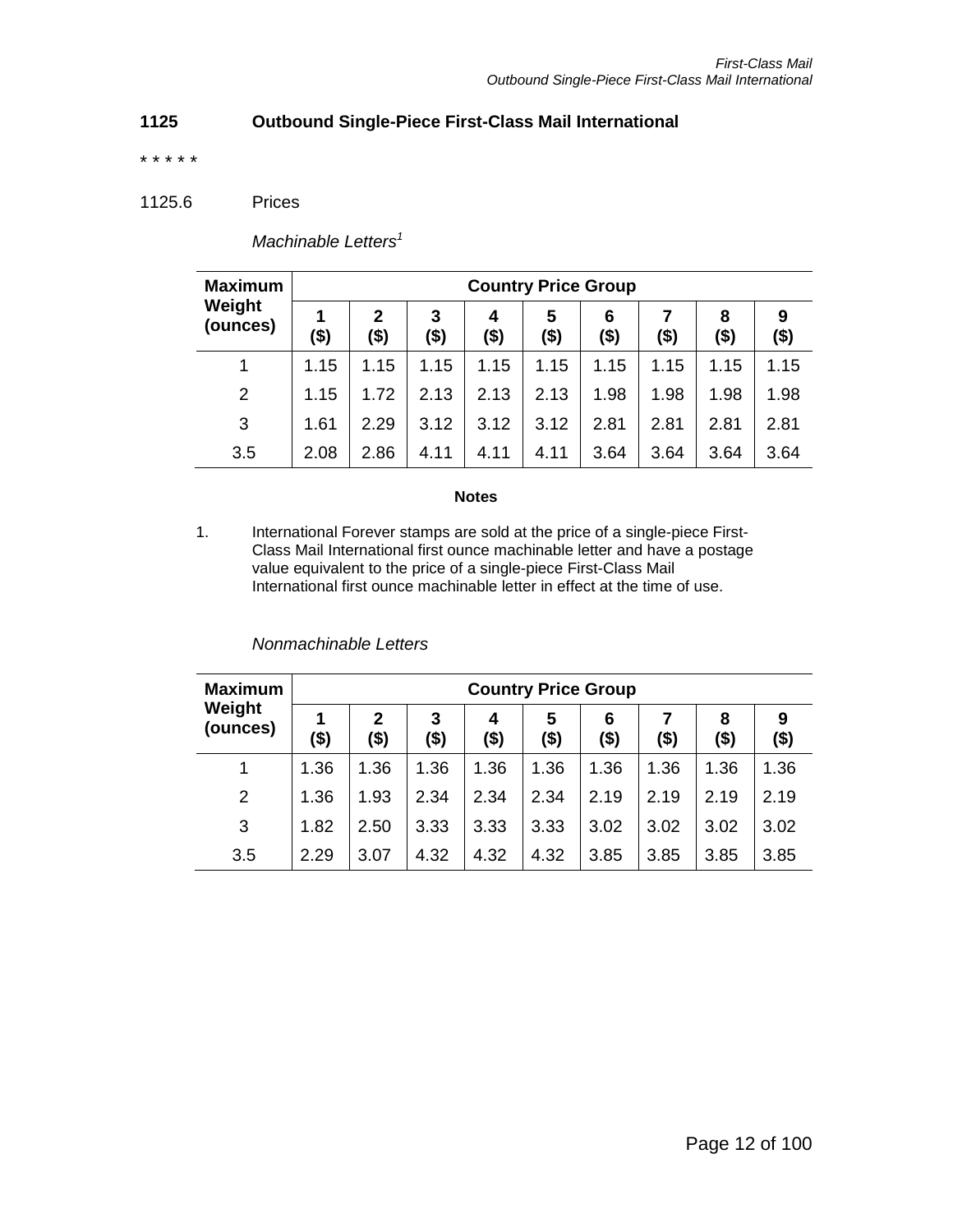## *Postcards*

| <b>Maximum</b><br>Weight | Canada | <b>Mexico</b> | <b>All Other</b><br><b>Countries</b> |  |
|--------------------------|--------|---------------|--------------------------------------|--|
| (ounces)                 | (\$)   | (\$)          | (\$)                                 |  |
| not applicable           | 1.15   | 1.15          | 1.15                                 |  |

# *Large Envelopes (Flats)*

| <b>Maximum</b>     | <b>Country Price Group</b> |                           |                           |              |              |              |                           |              |              |
|--------------------|----------------------------|---------------------------|---------------------------|--------------|--------------|--------------|---------------------------|--------------|--------------|
| Weight<br>(ounces) | 1<br>$($ \$)               | $\overline{2}$<br>$($ \$) | $\overline{3}$<br>$($ \$) | 4<br>$($ \$) | 5<br>$($ \$) | 6<br>$($ \$) | $\overline{7}$<br>$($ \$) | 8<br>$($ \$) | 9<br>$($ \$) |
| $\mathbf{1}$       | 2.29                       | 2.29                      | 2.29                      | 2.29         | 2.29         | 2.29         | 2.29                      | 2.29         | 2.29         |
| $\overline{2}$     | 2.50                       | 2.97                      | 3.23                      | 3.23         | 3.23         | 3.18         | 3.18                      | 3.18         | 3.18         |
| 3                  | 2.71                       | 3.64                      | 4.16                      | 4.16         | 4.16         | 4.06         | 4.06                      | 4.06         | 4.06         |
| 4                  | 2.91                       | 4.32                      | 5.10                      | 5.10         | 5.10         | 4.94         | 4.94                      | 4.94         | 4.94         |
| 5                  | 3.12                       | 5.00                      | 6.04                      | 6.04         | 6.04         | 5.83         | 5.83                      | 5.83         | 5.83         |
| 6                  | 3.33                       | 5.67                      | 6.97                      | 6.97         | 6.97         | 6.71         | 6.71                      | 6.71         | 6.71         |
| $\overline{7}$     | 3.54                       | 6.35                      | 7.91                      | 7.91         | 7.91         | 7.60         | 7.60                      | 7.60         | 7.60         |
| 8                  | 3.75                       | 7.03                      | 8.85                      | 8.85         | 8.85         | 8.48         | 8.48                      | 8.48         | 8.48         |
| 12                 | 4.79                       | 8.48                      | 10.72                     | 10.72        | 10.72        | 10.31        | 10.31                     | 10.31        | 10.31        |
| 16                 | 5.83                       | 9.94                      | 12.60                     | 12.60        | 12.60        | 12.13        | 12.13                     | 12.13        | 12.13        |
| 20                 | 6.87                       | 11.40                     | 14.47                     | 14.47        | 14.47        | 13.95        | 13.95                     | 13.95        | 13.95        |
| 24                 | 7.91                       | 12.86                     | 16.34                     | 16.34        | 16.34        | 15.77        | 15.77                     | 15.77        | 15.77        |
| 28                 | 8.95                       | 14.31                     | 18.22                     | 18.22        | 18.22        | 17.59        | 17.59                     | 17.59        | 17.59        |
| 32                 | 9.99                       | 15.77                     | 20.09                     | 20.09        | 20.09        | 19.41        | 19.41                     | 19.41        | 19.41        |
| 36                 | 11.03                      | 17.23                     | 21.97                     | 21.97        | 21.97        | 21.24        | 21.24                     | 21.24        | 21.24        |
| 40                 | 12.08                      | 18.69                     | 23.84                     | 23.84        | 23.84        | 23.06        | 23.06                     | 23.06        | 23.06        |
| 44                 | 13.12                      | 20.14                     | 25.71                     | 25.71        | 25.71        | 24.88        | 24.88                     | 24.88        | 24.88        |
| 48                 | 14.16                      | 21.60                     | 27.59                     | 27.59        | 27.59        | 26.70        | 26.70                     | 26.70        | 26.70        |
| 52                 | 15.20                      | 23.06                     | 29.46                     | 29.46        | 29.46        | 28.52        | 28.52                     | 28.52        | 28.52        |
| 56                 | 16.24                      | 24.52                     | 31.33                     | 31.33        | 31.33        | 30.35        | 30.35                     | 30.35        | 30.35        |
| 60                 | 17.28                      | 25.97                     | 33.21                     | 33.21        | 33.21        | 32.17        | 32.17                     | 32.17        | 32.17        |
| 64                 | 18.32                      | 27.43                     | 35.08                     | 35.08        | 35.08        | 33.99        | 33.99                     | 33.99        | 33.99        |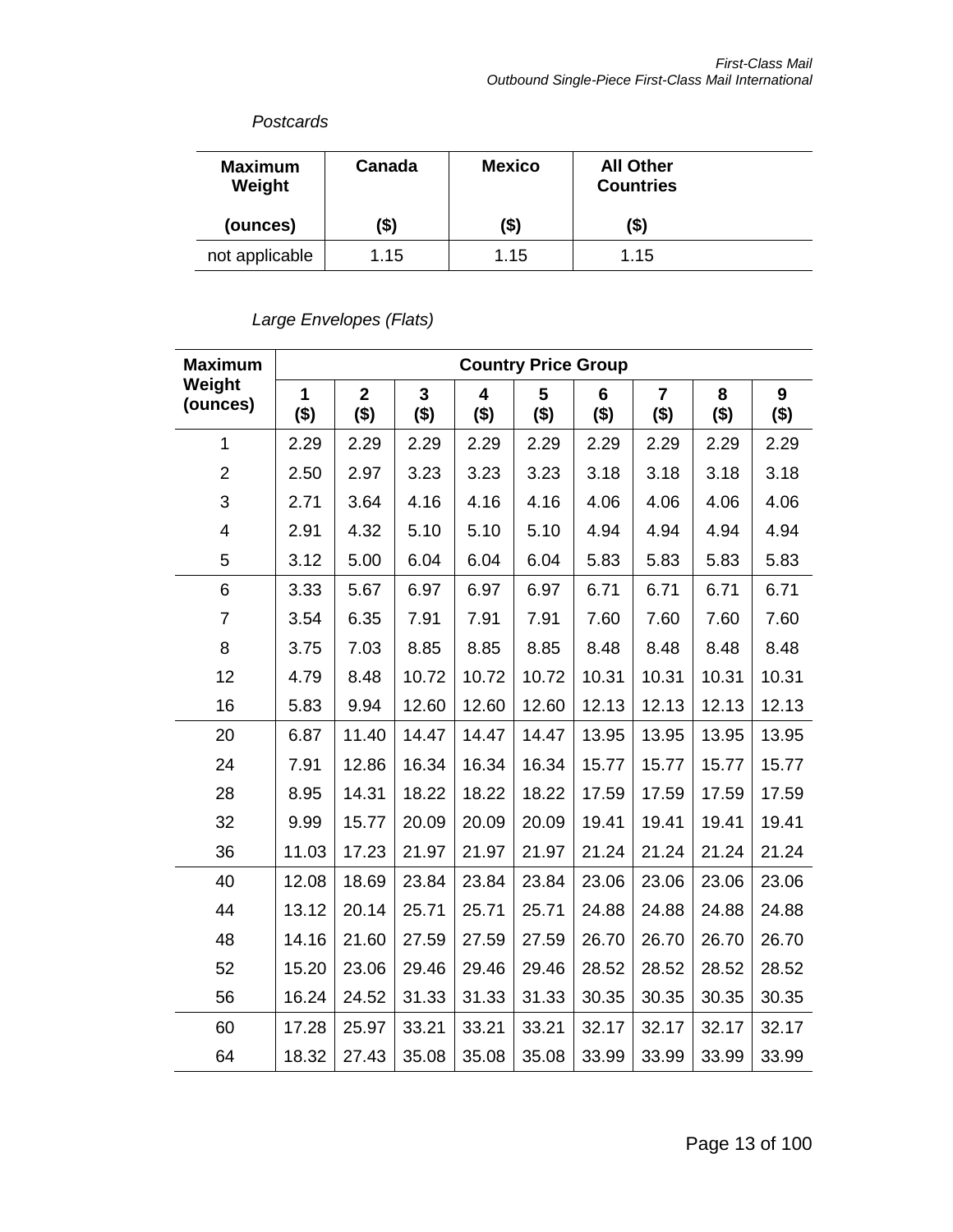*Fee for Return of Undeliverable as Addressed Outbound U.S. Origin Mail Posted through a Foreign Postal Administration or Operator*

A fee is charged for the return of an undeliverable-as-addressed Outbound Single-Piece First-Class Mail International item bearing a U.S. return address which was originally posted to an international addressee through a foreign postal administration, consolidator, or operator. The fee for each returned item is equal to the First-Class Mail International postage which would have been charged if the item had been posted through the Postal Service as First-Class Mail International. The fee is charged to the return addressee.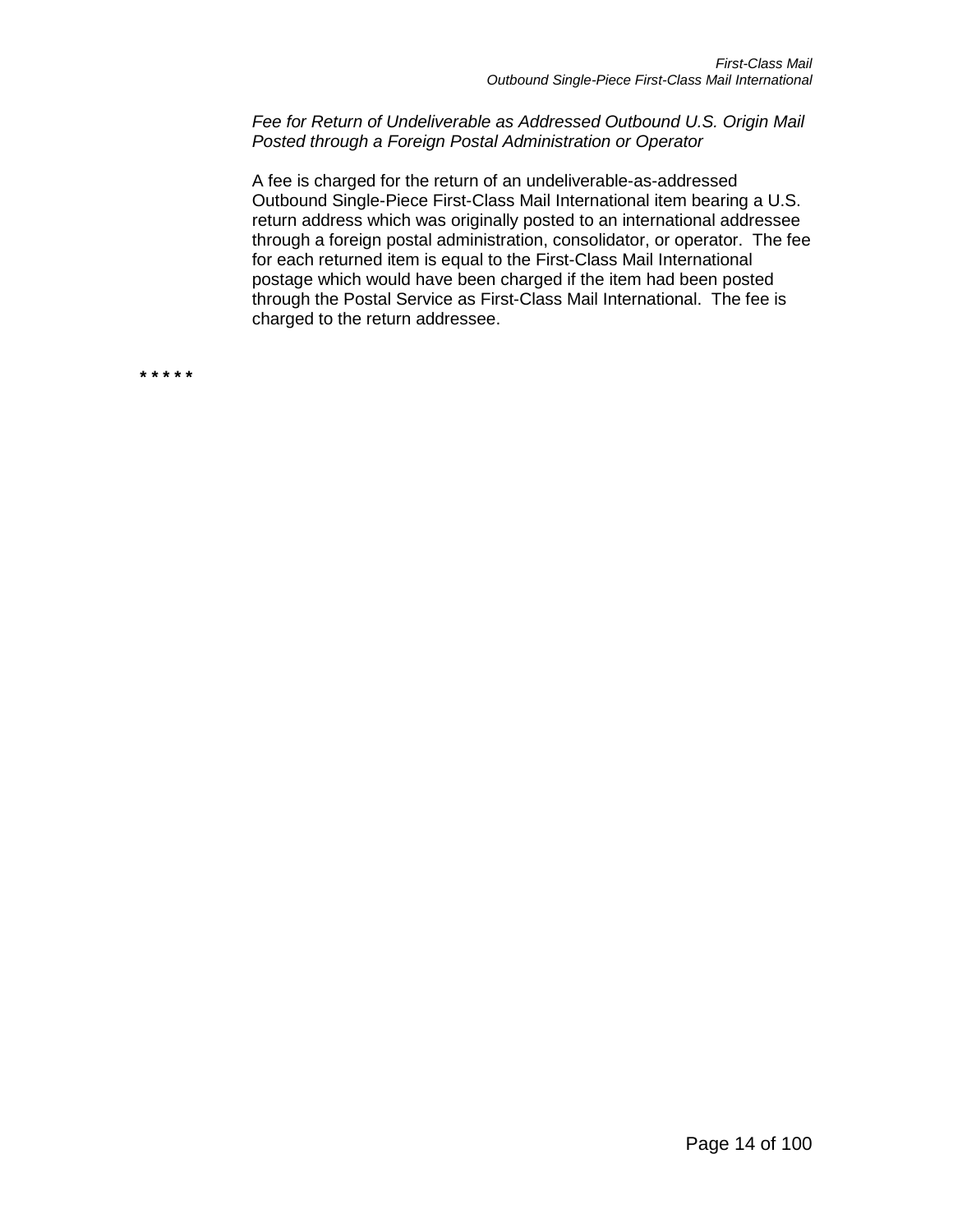# **1205 High Density and Saturation Letters**

\* \* \* \* \*

#### 1205.6 Prices

*Saturation Letters (3.5 ounces or less)*

| <b>Entry Point</b> | <b>Commercial</b><br>(\$) | <b>Nonprofit</b><br>(\$) |  |
|--------------------|---------------------------|--------------------------|--|
| Origin             | 0.186                     | 0.111                    |  |
| <b>DNDC</b>        | 0.164                     | 0.089                    |  |
| <b>DSCF</b>        | 0.158                     | 0.083                    |  |

*High Density Plus Letters (3.5 ounces or less)*

| <b>Entry Point</b> | <b>Commercial</b><br>(\$) | <b>Nonprofit</b><br>(\$) |  |
|--------------------|---------------------------|--------------------------|--|
| Origin             | 0.196                     | 0.117                    |  |
| <b>DNDC</b>        | 0.174                     | 0.095                    |  |
| <b>DSCF</b>        | 0.168                     | 0.089                    |  |

*High Density Letters (3.5 ounces or less)*

| <b>Entry Point</b> | <b>Commercial</b><br>(\$) | <b>Nonprofit</b><br>(\$) |  |
|--------------------|---------------------------|--------------------------|--|
| Origin             | 0.200                     | 0.118                    |  |
| <b>DNDC</b>        | 0.178                     | 0.096                    |  |
| <b>DSCF</b>        | 0.172                     | 0.090                    |  |

*Saturation, High Density Plus, and High Density Nonautomation Letters (4.0 ounces or less) Commercial*

| <b>Entry Point</b> | <b>Saturation</b><br>(\$) | <b>High Density</b><br><b>Plus</b><br>$($ \$) | High<br><b>Density</b><br>(\$) |  |
|--------------------|---------------------------|-----------------------------------------------|--------------------------------|--|
| <b>None</b>        | 0.219                     | 0.227                                         | 0.248                          |  |
| <b>DNDC</b>        | 0.179                     | 0.187                                         | 0.208                          |  |
| <b>DSCF</b>        | 0.165                     | 0.173                                         | 0.194                          |  |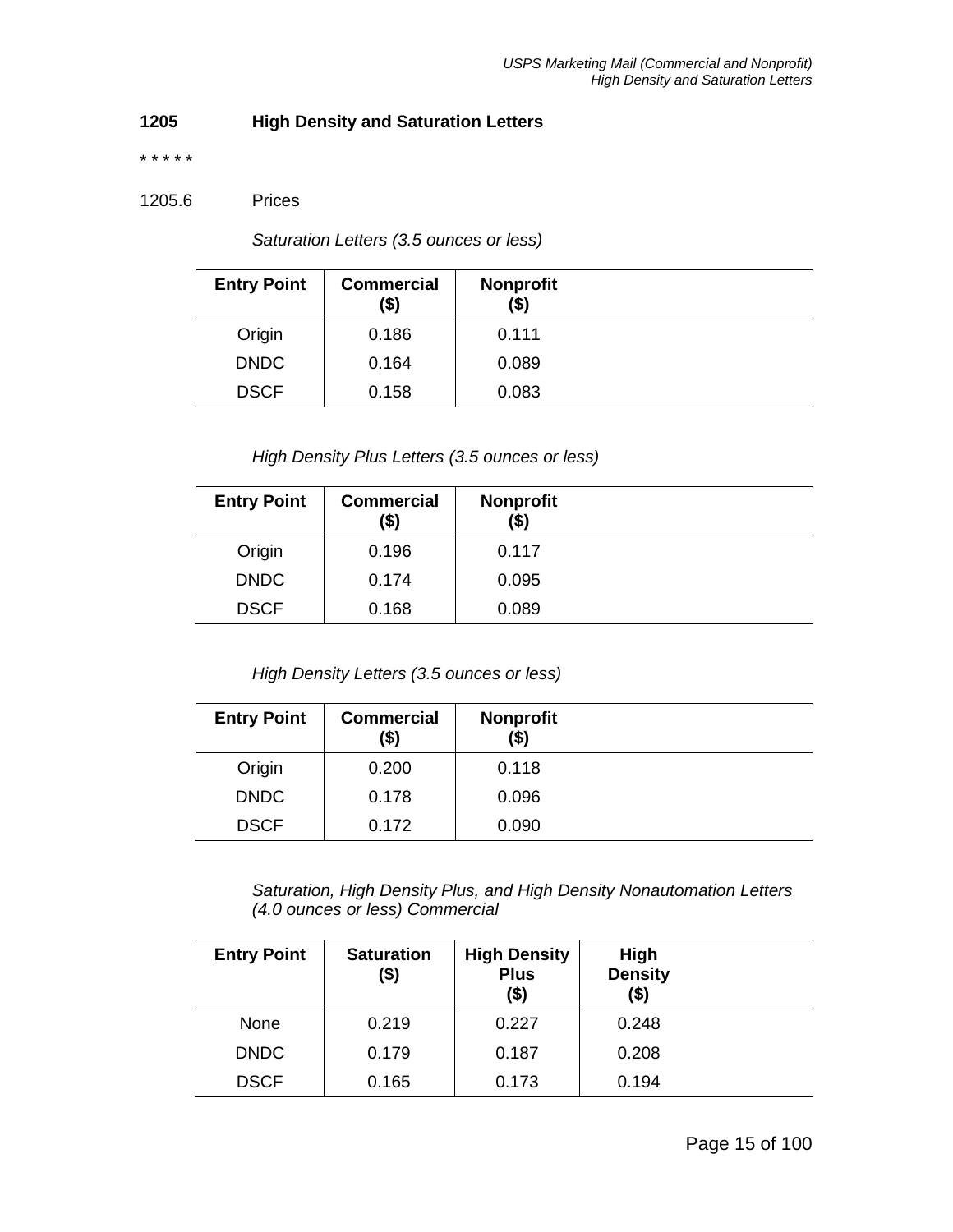| <b>Entry Point</b> | <b>Saturation</b><br>(\$) | <b>High Density</b><br><b>Plus</b><br>$($ \$) | High<br><b>Density</b><br>(\$) |  |
|--------------------|---------------------------|-----------------------------------------------|--------------------------------|--|
| None               | 0.136                     | 0.144                                         | 0.166                          |  |
| <b>DNDC</b>        | 0.096                     | 0.104                                         | 0.126                          |  |
| <b>DSCF</b>        | 0.082                     | 0.090                                         | 0.112                          |  |

*Saturation, High Density Plus, and High Density Nonautomation Letters (4.0 ounces or less) Nonprofit*

*Saturation, High Density Plus, and High Density Nonautomation Letters (more than 4.0 ounces) Commercial and Nonprofit*

Saturation, High Density Plus, and High Density letter-shaped pieces that weigh more than 4.0 ounces must pay the piece and pound prices shown in the applicable Saturation, High Density Plus, and High Density Flats (Commercial and Nonprofit) price tables (1210.6). These pieces cannot be entered at a DDU and must be prepared as letters.

#### *Move Update Noncompliance Charge*

Add \$0.07 per piece in a mailing that does not comply with the Move Update standards.

#### *Move Update Assessment Charge*

Add \$0.08 per assessed piece, for mailpieces that fail Move Update verification under the Address Quality Census Measurement and Assessment Process, with more than 0.5 percent for mailpieces submitted by a mailer in a calendar month having COA errors, and which cannot demonstrate compliance with Move Update requirements.

#### *Forwarding-and-Return Service*

If Forwarding-and-Return Service is used in conjunction with electronic or automated Address Correction Service, forwarded letters pay \$0.44 per piece and returned letters pay the applicable First-Class Mail price. All other letters requesting Forwarding-and-Return Service that are returned are charged the appropriate First-Class Mail price for the piece plus the price multiplied by a factor of 2.472.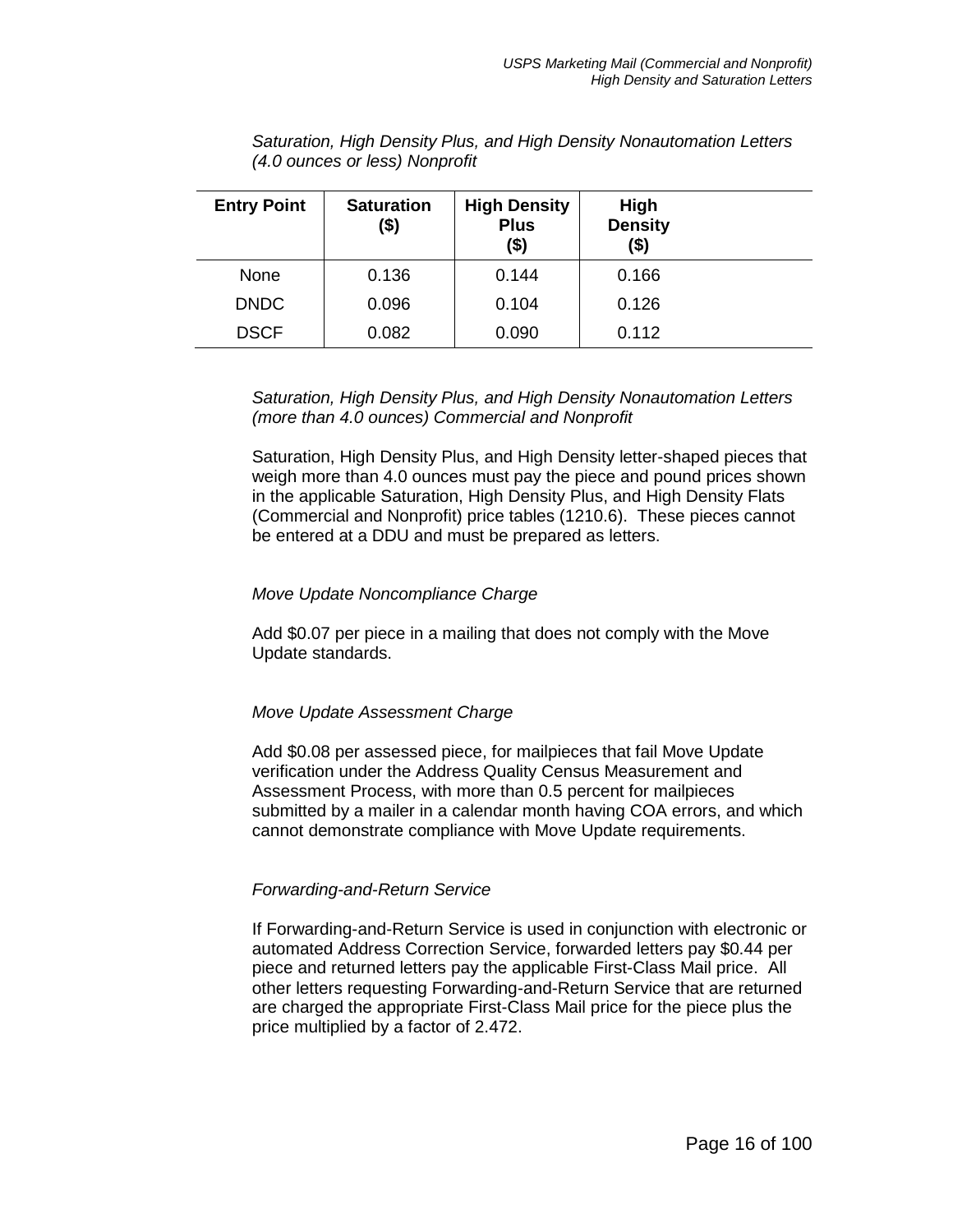## *Full-service Intelligent Mail Option*

Subtract \$0.001 for each letter that complies with the requirements for the Full-service Intelligent Mail option.

*Picture Permit Imprint Indicia*

Add \$0.0201 for each piece that includes Picture Permit Imprint Indicia.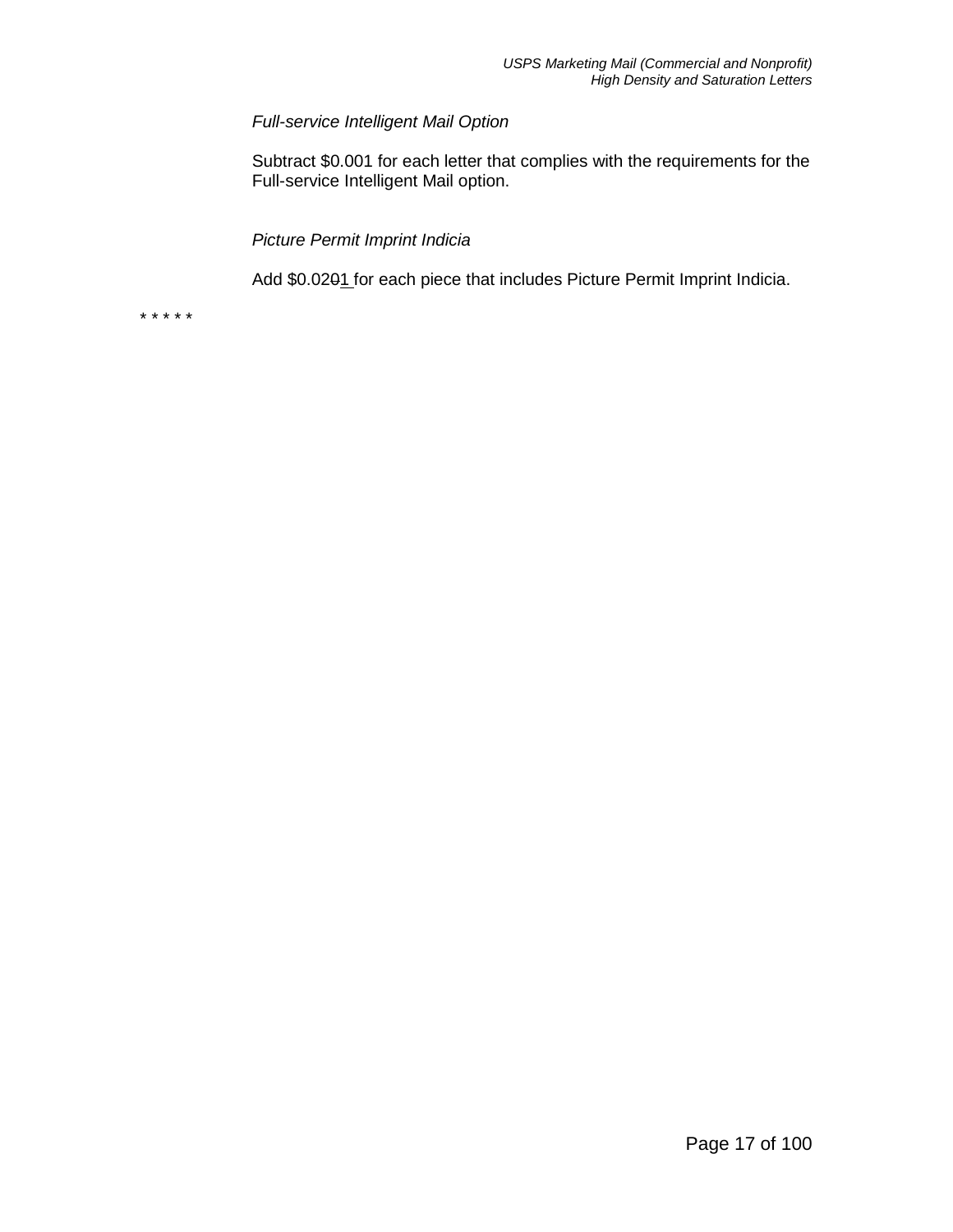## **1210 High Density and Saturation Flats/Parcels**

\* \* \* \* \*

#### 1210.6 Prices

| <b>Entry Point</b> | <b>Commercial</b><br>(\$) |              | <b>Nonprofit</b> | (\$)  |  |
|--------------------|---------------------------|--------------|------------------|-------|--|
|                    | <b>EDDM</b>               | <b>Other</b> | <b>EDDM</b>      | Other |  |
| Origin             | 0.220                     | 0.219        | 0.137            | 0.136 |  |
| <b>DNDC</b>        | 0.180                     | 0.179        | 0.097            | 0.096 |  |
| <b>DSCF</b>        | 0.166                     | 0.165        | 0.083            | 0.082 |  |
| <b>DDU</b>         | 0.157                     | 0.156        | 0.074            | 0.073 |  |

*Saturation Flats (4.0 ounces or less)*

#### *Saturation Flats (greater than 4.0 ounces)*

Charges are computed by multiplying the number of pieces in the mailing by the applicable per-piece price, multiplying the number of pounds of the mailing by the applicable per-pound price, and adding both totals.

a. Per Piece

|           |             | <b>Commercial</b><br>(\$) |             | <b>Nonprofit</b><br>(\$) |
|-----------|-------------|---------------------------|-------------|--------------------------|
|           | <b>EDDM</b> | <b>Other</b>              | <b>EDDM</b> | <b>Other</b>             |
| Per Piece | 0.068       | 0.067                     | 0.028       | 0.027                    |

## b. Per Pound

| <b>Entry Point</b> | <b>Commercial</b><br>(\$) |       | <b>Nonprofit</b><br>(\$) |              |  |
|--------------------|---------------------------|-------|--------------------------|--------------|--|
|                    | <b>EDDM</b>               | Other | <b>EDDM</b>              | <b>Other</b> |  |
| Origin             | 0.609                     | 0.609 | 0.436                    | 0.436        |  |
| <b>DNDC</b>        | 0.448                     | 0.448 | 0.275                    | 0.275        |  |
| <b>DSCF</b>        | 0.393                     | 0.393 | 0.220                    | 0.220        |  |
| <b>DDU</b>         | 0.357                     | 0.357 | 0.184                    | 0.184        |  |

*Saturation Parcels*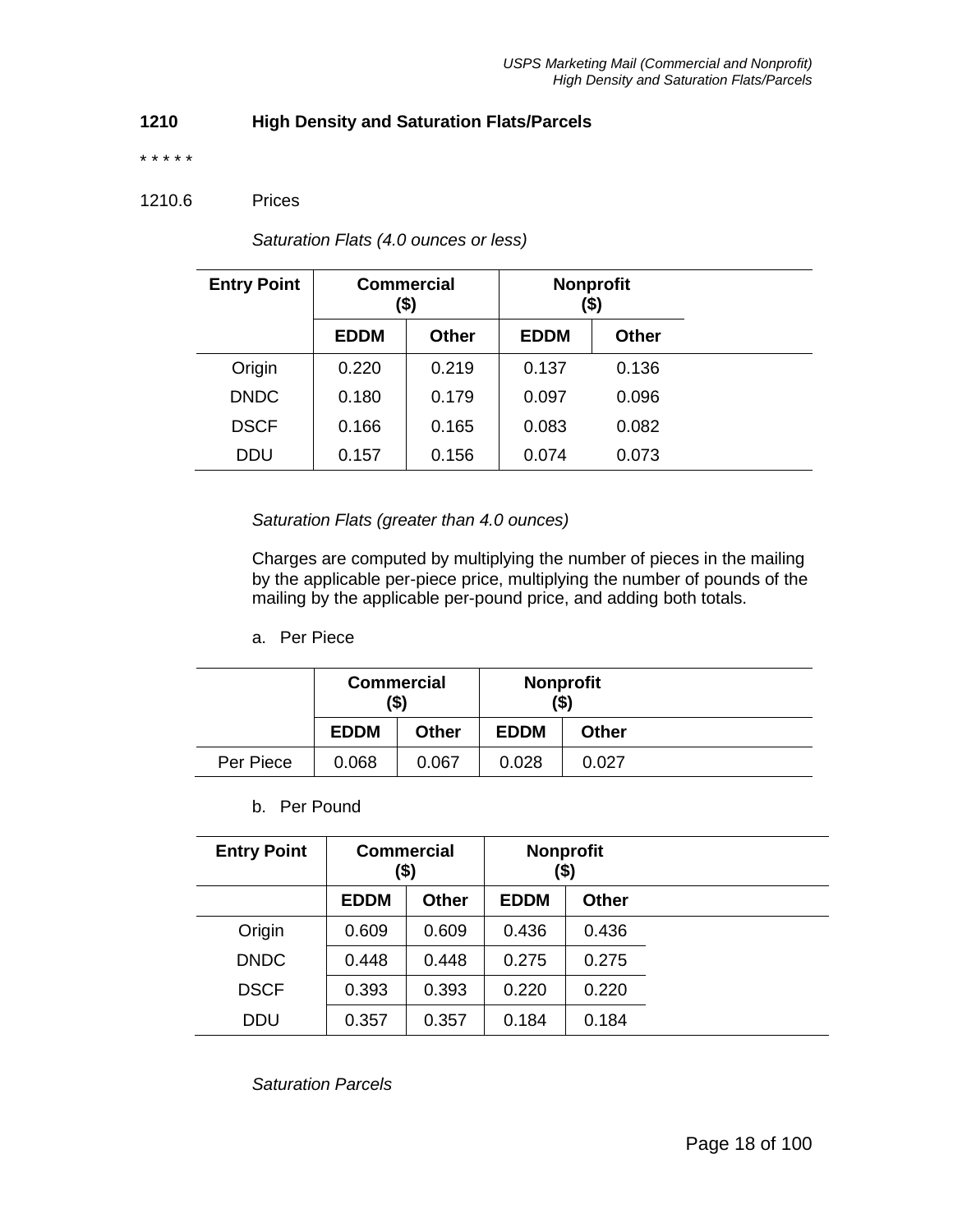#### a. Per Piece

|                               |                      | <b>Commercial</b> | <b>Nonprofit</b>        |                  |
|-------------------------------|----------------------|-------------------|-------------------------|------------------|
| <b>Mailing Volume</b><br>Tier | <b>Small</b><br>(\$) | Large<br>(\$)     | <b>Small</b><br>$($ \$) | Large<br>$($ \$) |
| 0-200,000                     | 0.295                | 0.339             | 0.221                   | 0.255            |
| 200,001 and above             | 0.283                | 0.328             | 0.213                   | 0.247            |

## b. Handling Fees for DNDC/DSCF Entry

|                                       | <b>Commercial</b><br>(\$) | <b>Nonprofit</b><br>(\$) |  |
|---------------------------------------|---------------------------|--------------------------|--|
| <b>Entry Point/</b><br><b>Presort</b> | <b>Pallet</b>             | <b>Pallet</b>            |  |
| $DNDC - 3-Digit$                      | 51.643                    | 41.314                   |  |
| $DNDC - 5-Digit$                      | 83.970                    | 67.176                   |  |
| $DSCF - 5-Digit$                      | 39.342                    | 31.586                   |  |
| <b>Pallet Presort</b>                 | <b>Carton/Sack</b>        | <b>Carton/Sack</b>       |  |
| 3-Digit                               | 7.032                     | 5.730                    |  |

*High Density Plus Flats (4.0 ounces or less)*

| <b>Entry Point</b> | <b>Commercial</b><br>(\$) | <b>Nonprofit</b><br>(\$) |  |
|--------------------|---------------------------|--------------------------|--|
| Origin             | 0.227                     | 0.144                    |  |
| <b>DNDC</b>        | 0.187                     | 0.104                    |  |
| <b>DSCF</b>        | 0.173                     | 0.090                    |  |
| <b>DDU</b>         | 0.164                     | 0.081                    |  |

*High Density Plus Flats (greater than 4.0 ounces)*

Charges are computed by multiplying the number of pieces in the mailing by the applicable per-piece price, multiplying the number of pounds of the mailing by the applicable per-pound price, and adding both totals.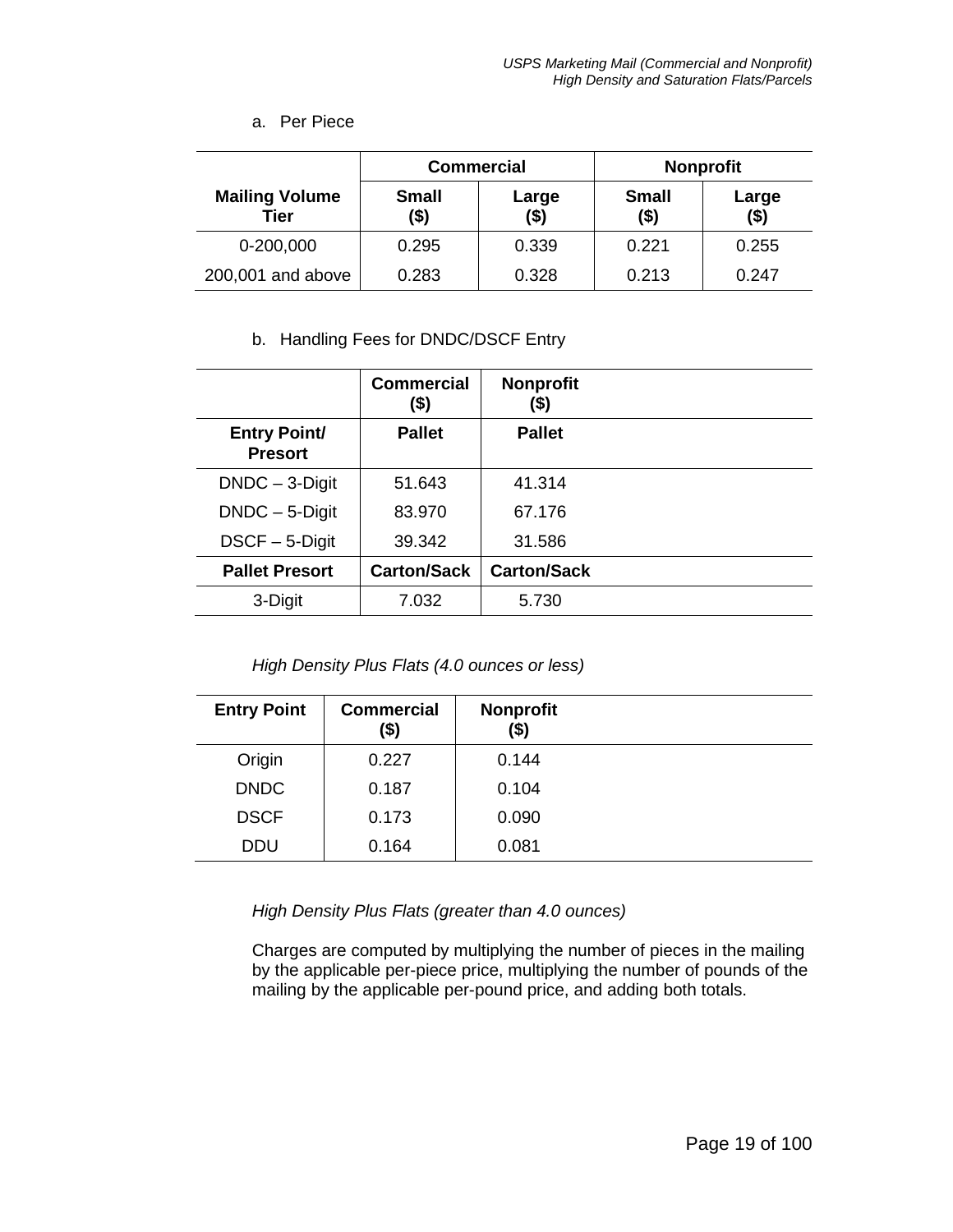#### a. Per Piece

|           | <b>Commercial</b><br>(\$) | <b>Nonprofit</b><br>(\$) |  |
|-----------|---------------------------|--------------------------|--|
| Per Piece | 0.075                     | 0.035                    |  |

#### b. Per Pound

| <b>Entry Point</b> | <b>Commercial</b><br>(\$) | <b>Nonprofit</b><br>(\$) |  |
|--------------------|---------------------------|--------------------------|--|
| Origin             | 0.609                     | 0.436                    |  |
| <b>DNDC</b>        | 0.448                     | 0.275                    |  |
| <b>DSCF</b>        | 0.393                     | 0.220                    |  |
| <b>DDU</b>         | 0.357                     | 0.184                    |  |

#### *High Density Flats (4.0 ounces or less)*

| <b>Entry Point</b> | <b>Commercial</b><br>(\$) | <b>Nonprofit</b><br>(\$) |  |
|--------------------|---------------------------|--------------------------|--|
| Origin             | 0.248                     | 0.166                    |  |
| <b>DNDC</b>        | 0.208                     | 0.126                    |  |
| <b>DSCF/DFSS</b>   | 0.194                     | 0.112                    |  |
| <b>DDU</b>         | 0.185                     | 0.103                    |  |

#### *High Density Flats (greater than 4.0 ounces)*

Charges are computed by multiplying the number of pieces in the mailing by the applicable per-piece price, multiplying the number of pounds of the mailing by the applicable per-pound price, and adding both totals.

a. Per Piece

|           | <b>Commercial</b><br>(\$) | <b>Nonprofit</b><br>$($ \$) |  |
|-----------|---------------------------|-----------------------------|--|
| Per Piece | 0.096                     | 0.057                       |  |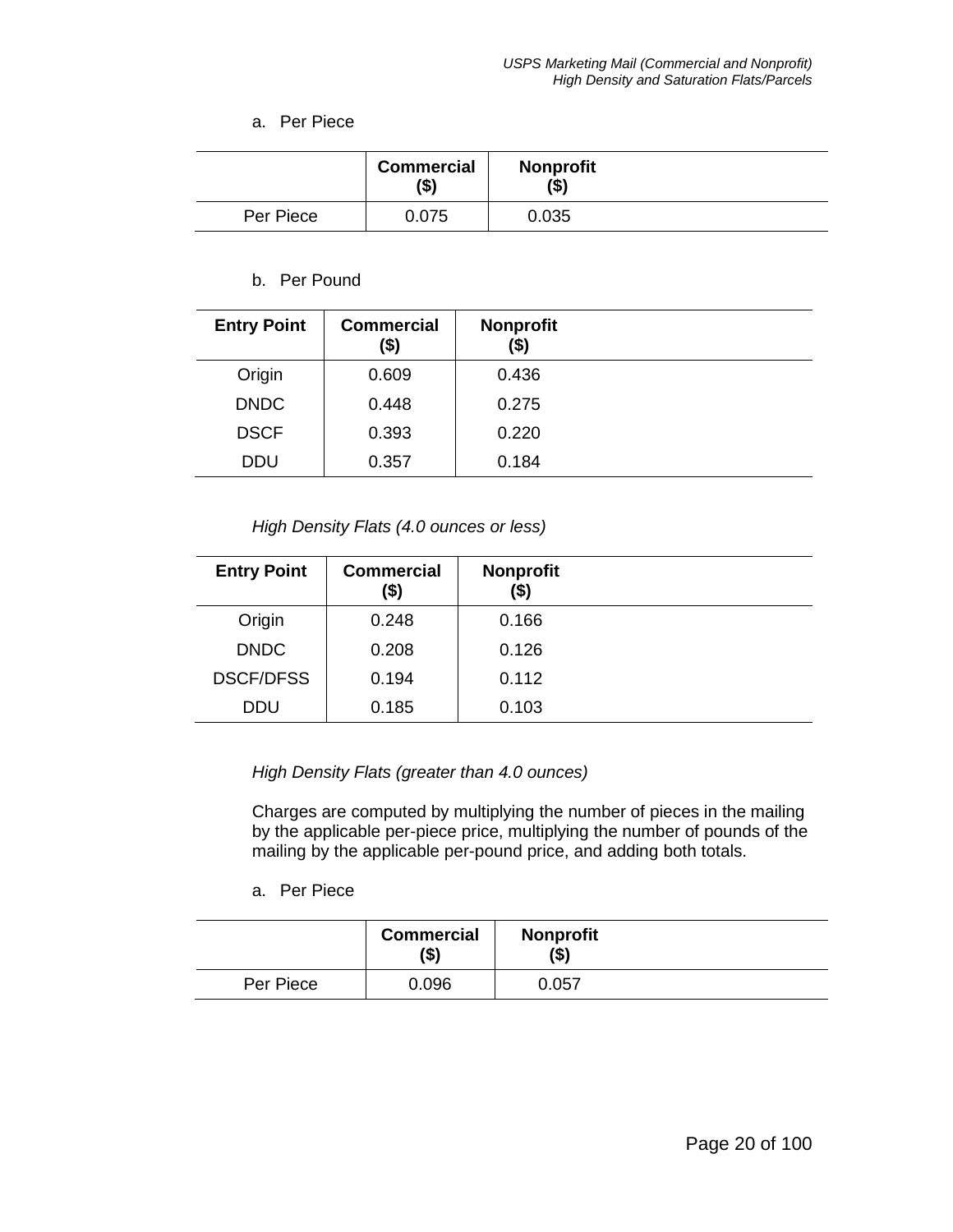#### b. Per Pound

| <b>Entry Point</b> | <b>Commercial</b><br>(\$) | <b>Nonprofit</b><br>(\$) |  |
|--------------------|---------------------------|--------------------------|--|
| Origin             | 0.609                     | 0.436                    |  |
| <b>DNDC</b>        | 0.448                     | 0.275                    |  |
| <b>DSCF</b>        | 0.393                     | 0.220                    |  |
| <b>DDU</b>         | 0.357                     | 0.184                    |  |

#### *Move Update Noncompliance Charge*

Add \$0.07 per piece in a mailing that does not comply with the Move Update standards.

#### *Move Update Assessment Charge*

Add \$0.08 per assessed piece, for mailpieces that fail Move Update verification under the Address Quality Census Measurement and Assessment Process, with more than 0.5 percent for mailpieces submitted by a mailer in a calendar month having COA errors, and which cannot demonstrate compliance with Move Update requirements.

#### *Flat-shaped pieces including a Detached Address Label*

Add \$0.0356 for each piece addressed using a Detached Address Label with no advertising, and \$0.0356 for each piece using a Detached Address Label containing advertising (Detached Marketing Label).

## *Forwarding-and-Return Service*

If used in conjunction with electronic or automated Address Correction Service, forwarded flats pay \$1.36 per piece and returned flats the applicable First-Class Mail price. All other pieces requesting Forwardingand-Return Service that are returned are charged the appropriate First-Class Mail price for the piece plus the price multiplied by a factor of 2.472.

#### *Full-service Intelligent Mail Option*

Subtract \$0.001 for each high density flat that complies with the requirements for the Full-service Intelligent Mail option.

*Picture Permit Imprint Indicia: Flats Only*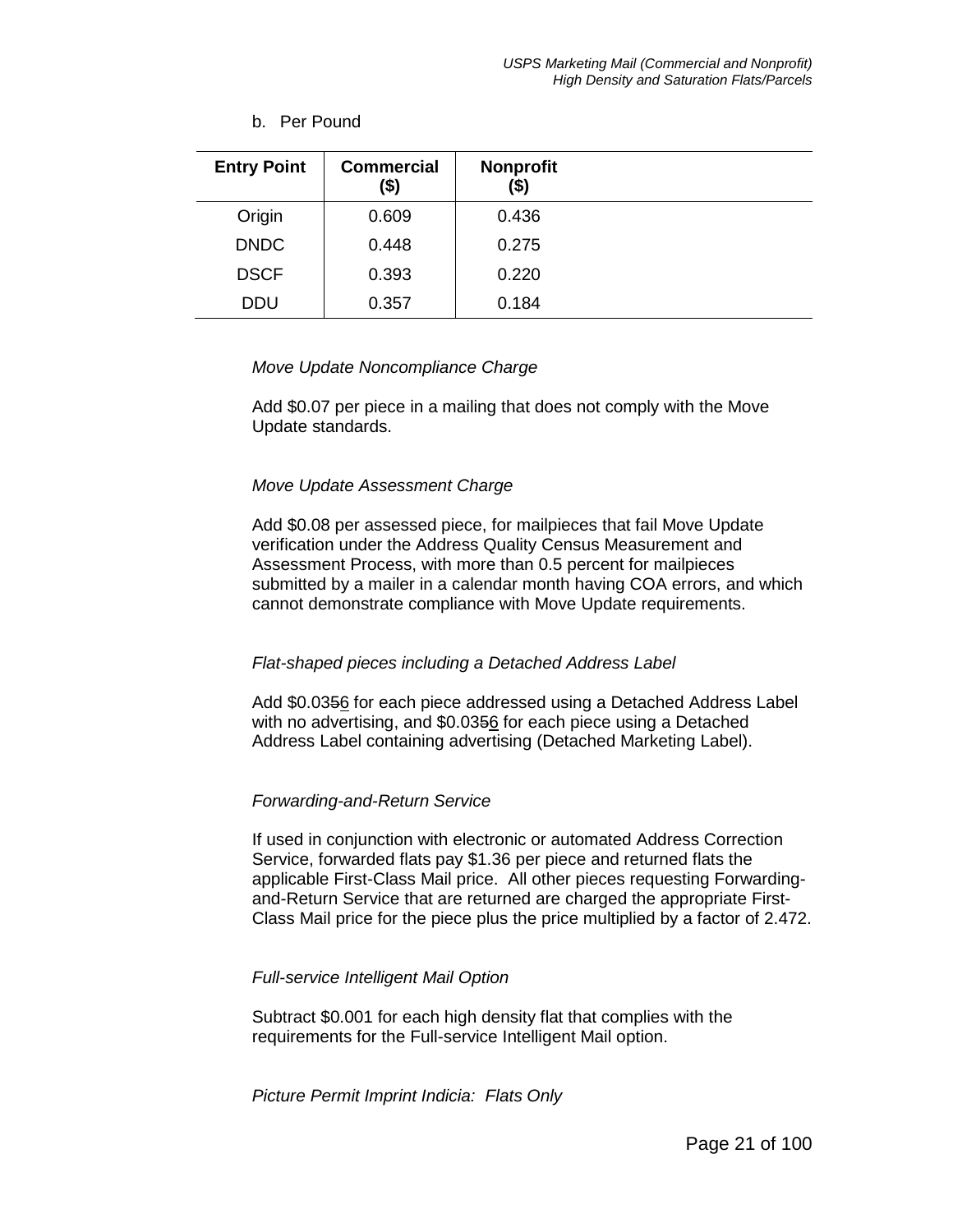Add \$0.0201 for each piece that includes Picture Permit Imprint Indicia.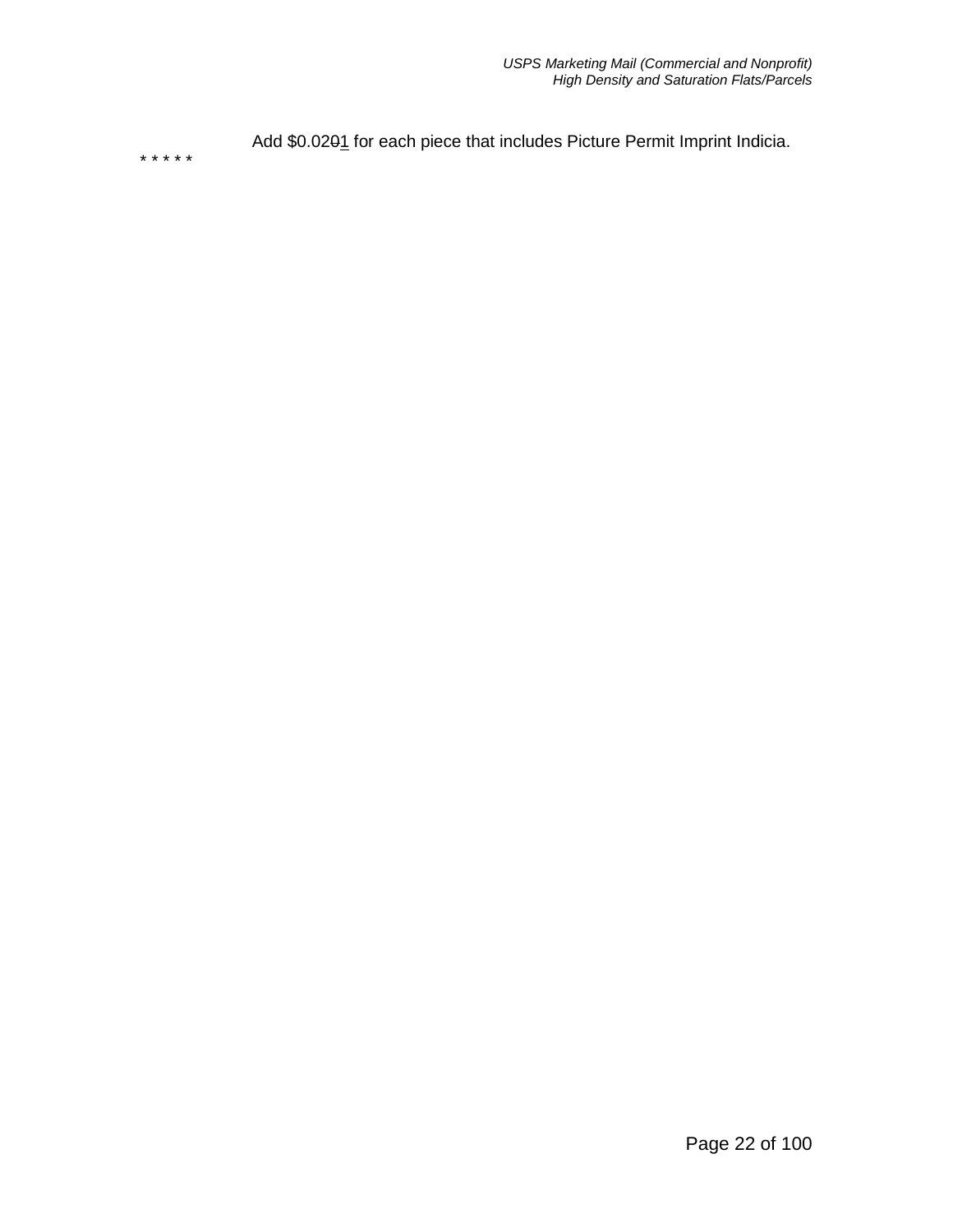## **1215 Carrier Route**

#### \* \* \* \* \*

## 1215.6 Prices

| <b>Entry Point</b> | <b>Commercial</b><br>(\$) | <b>Nonprofit</b><br>(\$) |  |
|--------------------|---------------------------|--------------------------|--|
| Origin             | 0.292                     | 0.210                    |  |
| <b>DNDC</b>        | 0.265                     | 0.183                    |  |
| <b>DSCF</b>        | 0.257                     | 0.175                    |  |

*Carrier Route Letters (3.5 ounces or less)*

*Carrier Route Letters weighing greater than 3.5 ounces, but not more than 4.0 ounces*

Carrier Route letter-shaped pieces that weigh more than 3.5 ounces, but not more than 4.0 ounces, must pay the prices shown in the "Carrier Route Flats (4.0 ounces or less)" price tables (1215.6). These pieces cannot be entered at a DDU and must be prepared as letters.

# *Carrier Route Letters weighing greater than 4.0 ounces*

Carrier Route letter-shaped pieces that weigh more than 4.0 ounces must pay the per piece and per pound prices shown in the "Carrier Route Flats (greater than 4.0 ounces)" price tables (1215.6). These pieces cannot be entered at a DDU and must be prepared as letters.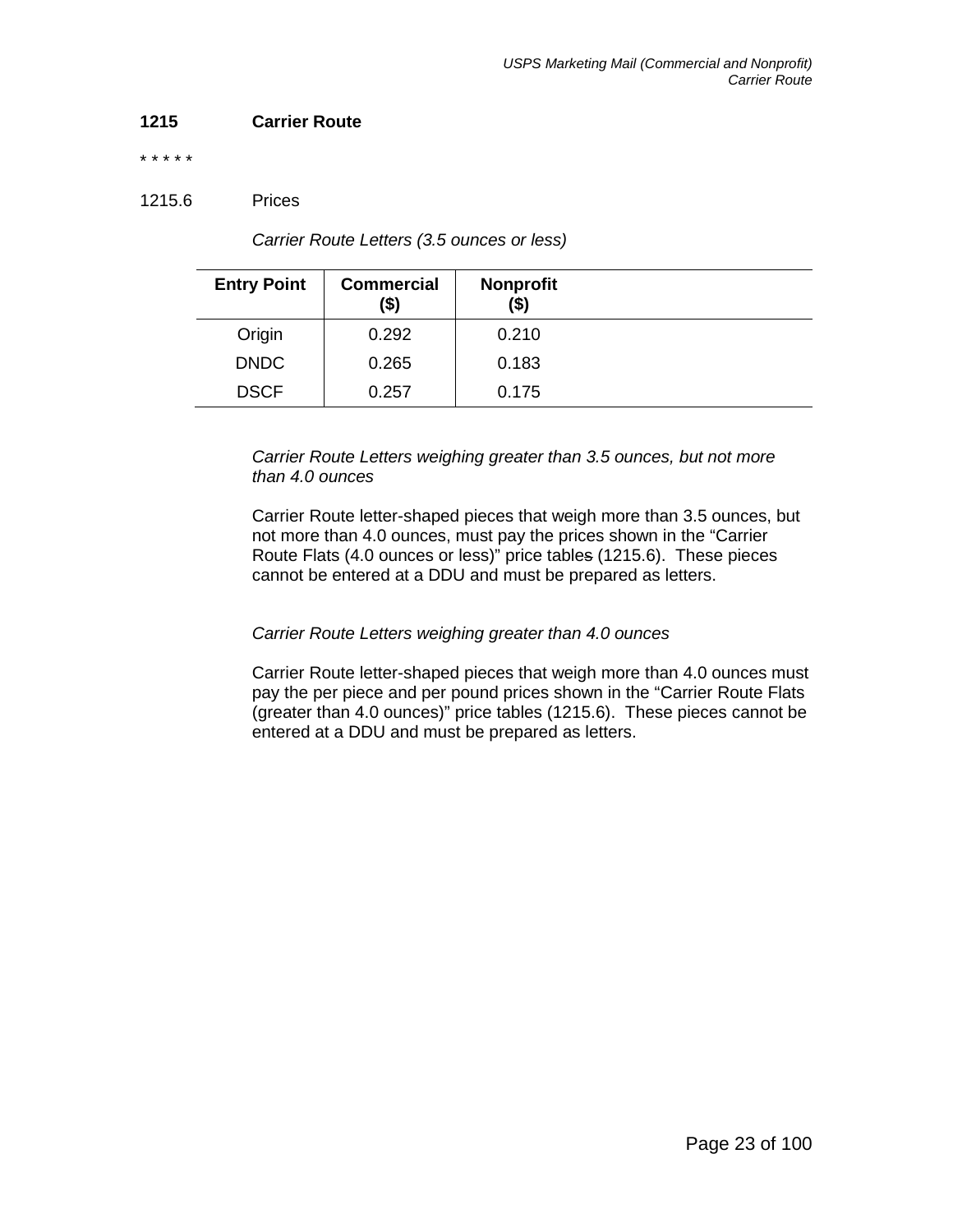| <b>Entry Point</b> | <b>Commercial</b><br>(\$) |              | <b>Nonprofit</b><br>(\$) |              |  |
|--------------------|---------------------------|--------------|--------------------------|--------------|--|
|                    | 5-Digit<br><b>Pallet</b>  | <b>Other</b> | 5-Digit<br><b>Pallet</b> | <b>Other</b> |  |
| Origin             | 0.276                     | 0.295        | 0.194                    | 0.213        |  |
| <b>DNDC</b>        | 0.246                     | 0.265        | 0.164                    | 0.183        |  |
| <b>DSCF</b>        | 0.238                     | 0.257        | 0.156                    | 0.175        |  |
| <b>DDU</b>         | 0.227                     | 0.246        | 0.145                    | 0.164        |  |

*Carrier Route Flats (4.0 ounces or less)*

*Carrier Route Flats (greater than 4.0 ounces)*

Charges are computed by multiplying the number of pieces in the mailing by the applicable per-piece price, multiplying the number of pounds of the mailing by the applicable per-pound price, and adding both totals.

a. Per Piece

| <b>Entry Point</b> | <b>Commercial</b><br>(\$) |              | <b>Nonprofit</b><br>(\$)  |              |  |
|--------------------|---------------------------|--------------|---------------------------|--------------|--|
|                    | 5-Digit<br><b>Pallets</b> | <b>Other</b> | 5-Digit<br><b>Pallets</b> | <b>Other</b> |  |
| Origin             | 0.101                     | 0.120        | 0.062                     | 0.081        |  |
| <b>DNDC</b>        | 0.101                     | 0.120        | 0.062                     | 0.081        |  |
| <b>DSCF</b>        | 0.101                     | 0.120        | 0.062                     | 0.081        |  |
| <b>DDU</b>         | 0.101                     | 0.120        | 0.062                     | 0.081        |  |

b. Per Pound

| <b>Entry Point</b> | <b>Commercial</b><br>(\$) |              | <b>Nonprofit</b><br>(\$)  |              |  |
|--------------------|---------------------------|--------------|---------------------------|--------------|--|
|                    | 5-Digit<br><b>Pallets</b> | <b>Other</b> | 5-Digit<br><b>Pallets</b> | <b>Other</b> |  |
| Origin             | 0.698                     | 0.698        | 0.528                     | 0.528        |  |
| <b>DNDC</b>        | 0.578                     | 0.578        | 0.408                     | 0.408        |  |
| <b>DSCF</b>        | 0.546                     | 0.546        | 0.376                     | 0.376        |  |
| DDU                | 0.502                     | 0.502        | 0.332                     | 0.332        |  |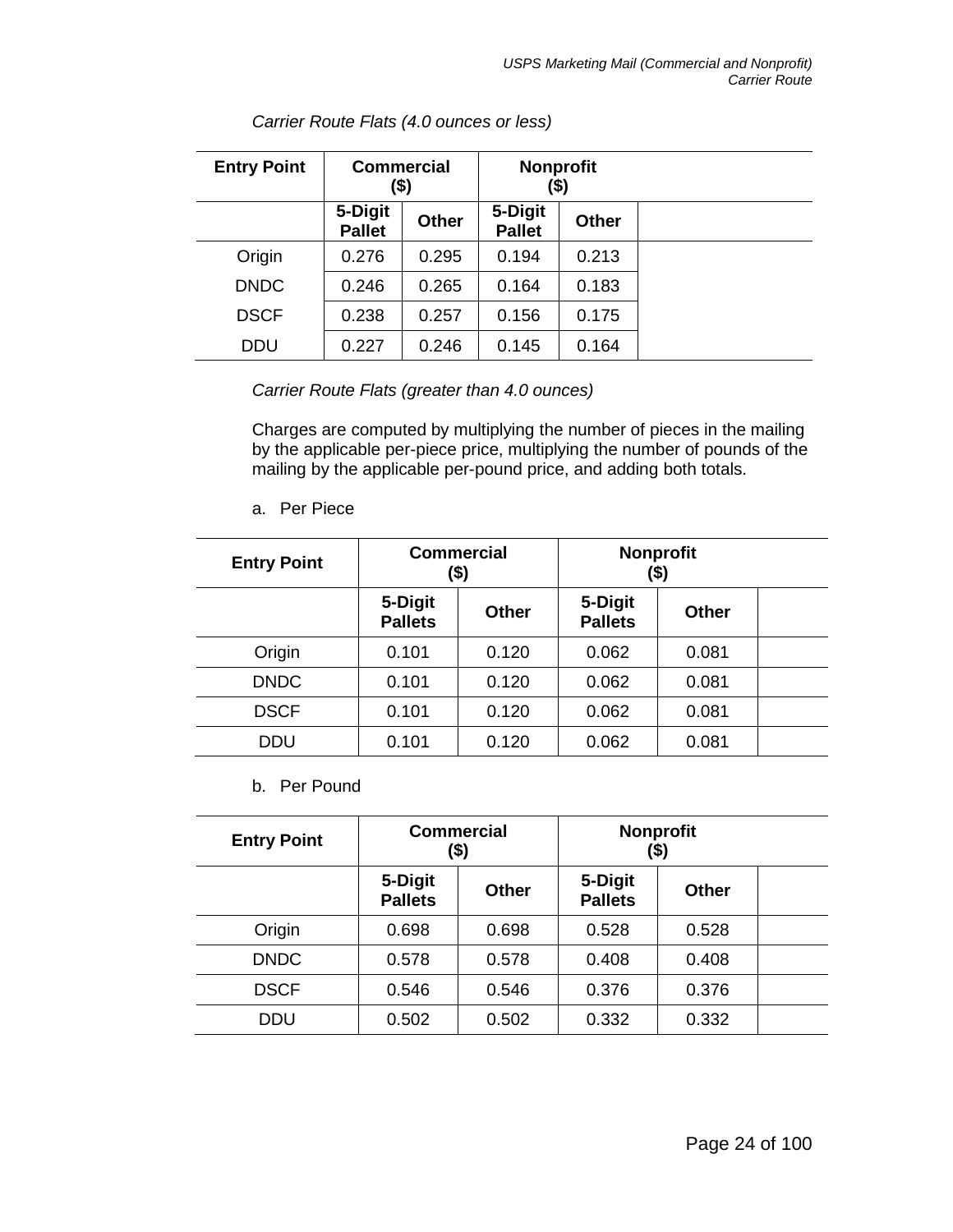#### *Carrier Route Parcels*

a. Per Piece

|                               | <b>Commercial</b>    |               |                         | <b>Nonprofit</b> |
|-------------------------------|----------------------|---------------|-------------------------|------------------|
| <b>Mailing Volume</b><br>Tier | <b>Small</b><br>(\$) | Large<br>(\$) | <b>Small</b><br>$($ \$) | Large<br>$($ \$) |
| 0-200,000                     | 0.408                | 0.452         | 0.306                   | 0.339            |
| 200,001 and above             | 0.396                | 0.441         | 0.298                   | 0.331            |

## b. Handling Fees for DNDC/DSCF Entry

|                                       | <b>Commercial</b><br>$($ \$) | <b>Nonprofit</b><br>(\$) |  |
|---------------------------------------|------------------------------|--------------------------|--|
| <b>Entry Point/</b><br><b>Presort</b> | <b>Pallet</b>                | <b>Pallet</b>            |  |
| $DNDC - 3-Digit$                      | 51.643                       | 41.314                   |  |
| $DNDC - 5-Digit$                      | 83.970                       | 67.176                   |  |
| $DSCF - 5-Digit$                      | 39.342                       | 31.586                   |  |
| <b>Pallet Presort</b>                 | <b>Carton/Sack</b>           | <b>Carton/Sack</b>       |  |
| 3-Digit                               | 7.032                        | 5.730                    |  |

## *Move Update Noncompliance Charge*

Add \$0.07 per piece in a mailing that does not comply with the Move Update standards.

## *Move Update Assessment Charge*

Add \$0.08 per assessed piece, for mailpieces that fail Move Update verification under the Address Quality Census Measurement and Assessment Process, with more than 0.5 percent for mailpieces submitted by a mailer in a calendar month having COA errors, and which cannot demonstrate compliance with Move Update requirements.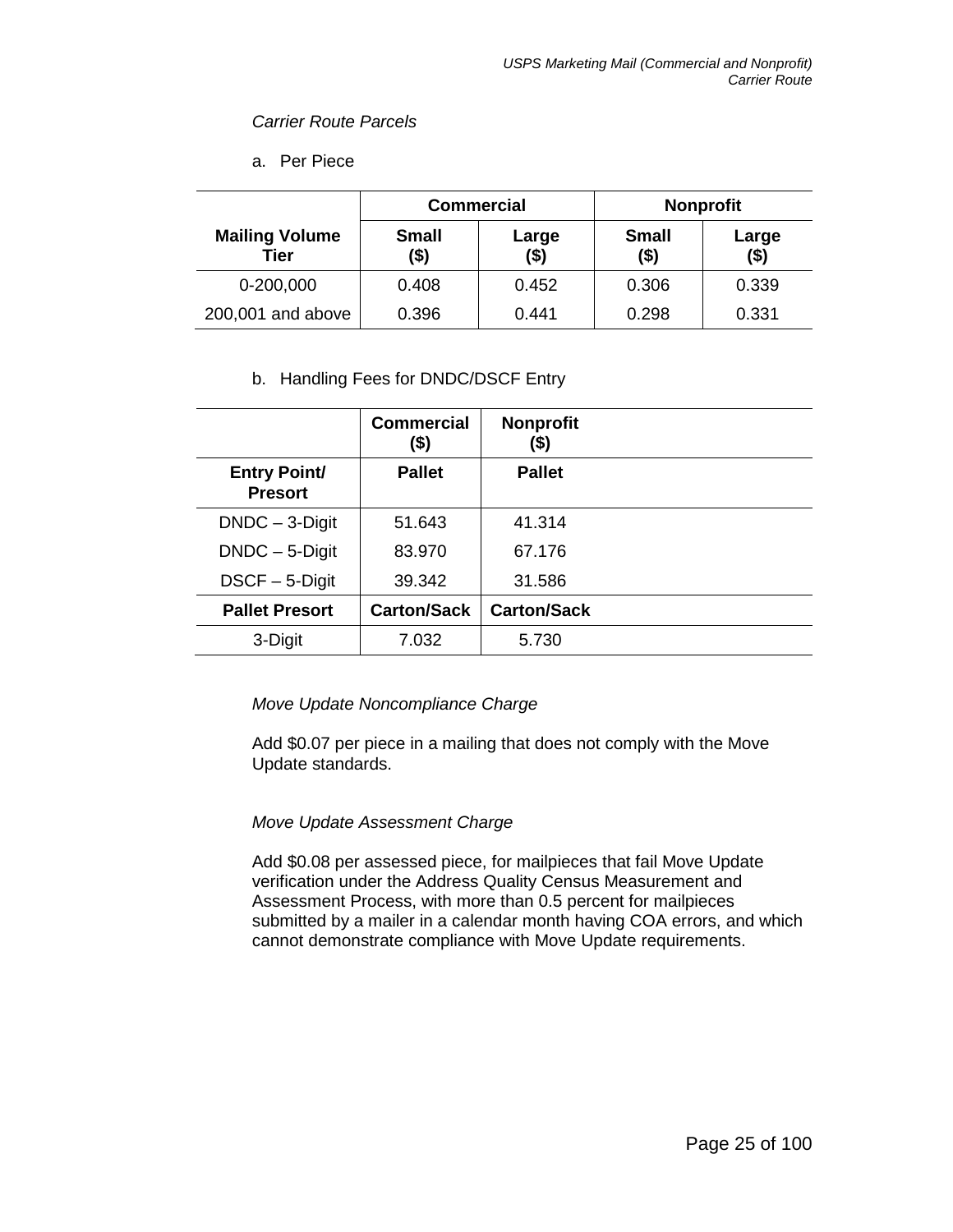## *Forwarding-and-Return Service*

If used in conjunction with electronic or automated Address Correction Service, forwarded letters pay \$0.44 per piece, forwarded flats pay \$1.36 per piece and returned letters and flats pay the applicable First-Class Mail price. All other pieces requesting Forwarding-and-Return Service that are returned are charged the appropriate First-Class Mail price for the piece plus the price multiplied by a factor of 2.472.

## *Full-service Intelligent Mail Option: Letter and Flats Only*

Subtract \$0.001 for each carrier route letter or flat that complies with the requirements for the Full-service Intelligent Mail option.

## *Picture Permit Imprint Indicia*

Add \$0.0201 for each piece that includes Picture Permit Imprint Indicia.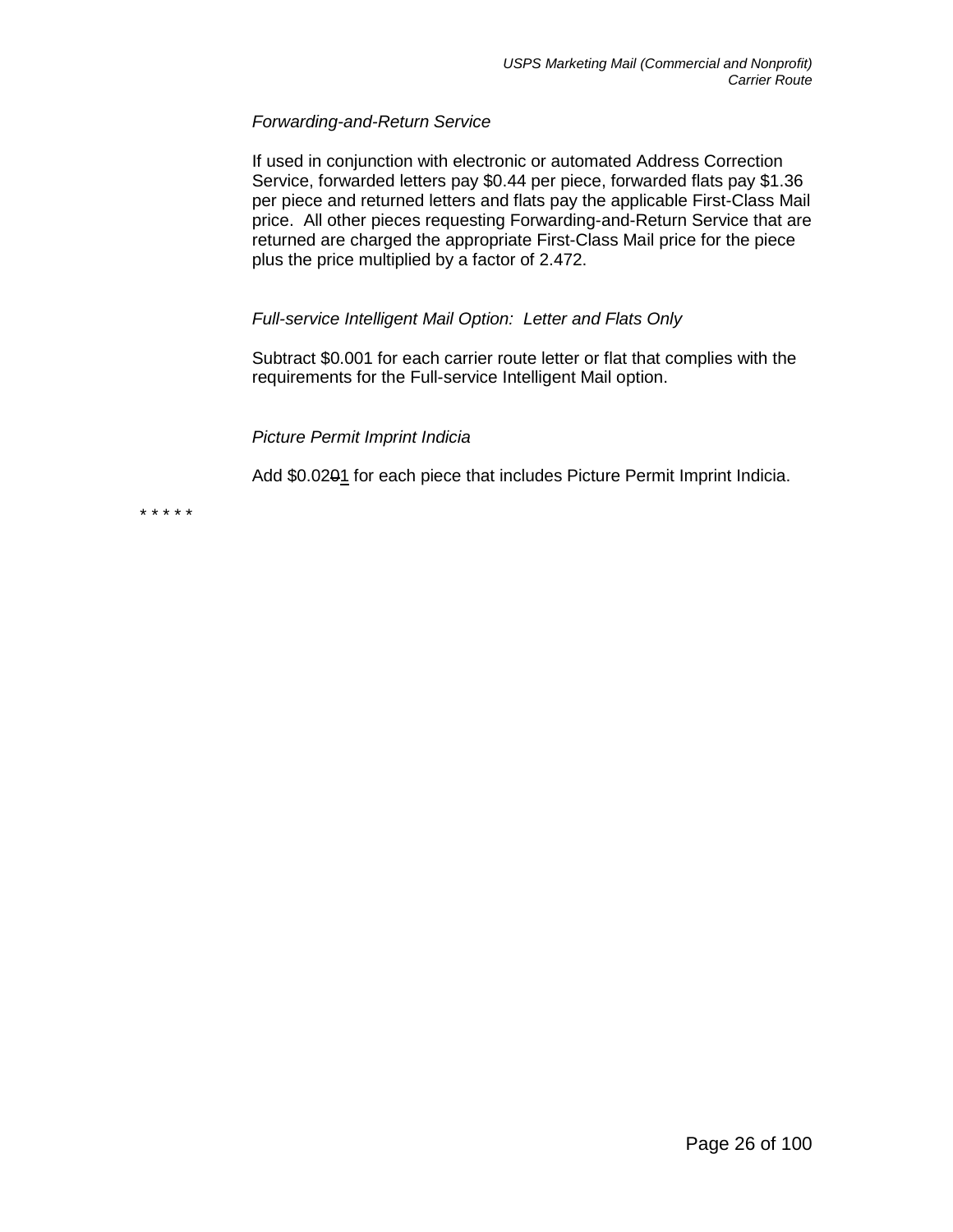## **1220 Letters**

\* \* \* \* \*

1220.6 Prices

|                              | <b>Commercial</b> |             |                             | <b>Nonprofit</b> |             |                             |
|------------------------------|-------------------|-------------|-----------------------------|------------------|-------------|-----------------------------|
| <b>Entry</b><br><b>Point</b> | 5-Digit           | <b>AADC</b> | <b>Mixed</b><br><b>AADC</b> | 5-Digit          | <b>AADC</b> | <b>Mixed</b><br><b>AADC</b> |
|                              | \$)               | (\$)        | (\$)                        | $($ \$)          | $($ \$)     | $($ \$)                     |
| Origin                       | 0.251             | 0.274       | 0.287                       | 0.136            | 0.159       | 0.172                       |
| <b>DNDC</b>                  | 0.227             | 0.250       | 0.263                       | 0.112            | 0.135       | 0.148                       |
| <b>DSCF</b>                  | 0.220             | 0.243       | n/a                         | 0.105            | 0.128       | n/a                         |

*Automation Letters (3.5 ounces or less)*

*Machinable Letters (3.5 ounces or less)*

|                              |                     | <b>Commercial</b>         |                     | <b>Nonprofit</b>          |
|------------------------------|---------------------|---------------------------|---------------------|---------------------------|
| <b>Entry</b><br><b>Point</b> | <b>AADC</b><br>(\$) | <b>Mixed AADC</b><br>(\$) | <b>AADC</b><br>(\$) | <b>Mixed AADC</b><br>(\$) |
| Origin                       | 0.287               | 0.300                     | 0.172               | 0.185                     |
| <b>DNDC</b>                  | 0.263               | 0.276                     | 0.148               | 0.161                     |
| <b>DSCF</b>                  | 0.256               | n/a                       | 0.141               | n/a                       |

*Nonmachinable Letters (4.0 ounces or less)*

|                              |                      |                      | <b>Commercial</b>     |                                    | <b>Nonprofit</b>   |                    |                       |                                       |
|------------------------------|----------------------|----------------------|-----------------------|------------------------------------|--------------------|--------------------|-----------------------|---------------------------------------|
| <b>Entry</b><br><b>Point</b> | $5-$<br><b>Digit</b> | $3-$<br><b>Digit</b> | <b>ADC</b><br>$($ \$) | <b>Mixed</b><br><b>ADC</b><br>(\$) | 5-<br><b>Digit</b> | 3-<br><b>Digit</b> | <b>ADC</b><br>$($ \$) | <b>Mixed</b><br><b>ADC</b><br>$($ \$) |
|                              | (\$)                 | (\$)                 |                       |                                    | (\$)               | $($ \$)            |                       |                                       |
| Origin                       | 0.479                | 0.550                | 0.573                 | 0.646                              | 0.364              | 0.435              | 0.458                 | 0.531                                 |
| <b>DNDC</b>                  | 0.455                | 0.526                | 0.549                 | 0.622                              | 0.340              | 0.411              | 0.434                 | 0.507                                 |
| <b>DSCF</b>                  | 0.448                | 0.519                | 0.542                 | n/a                                | 0.333              | 0.404              | 0.427                 | n/a                                   |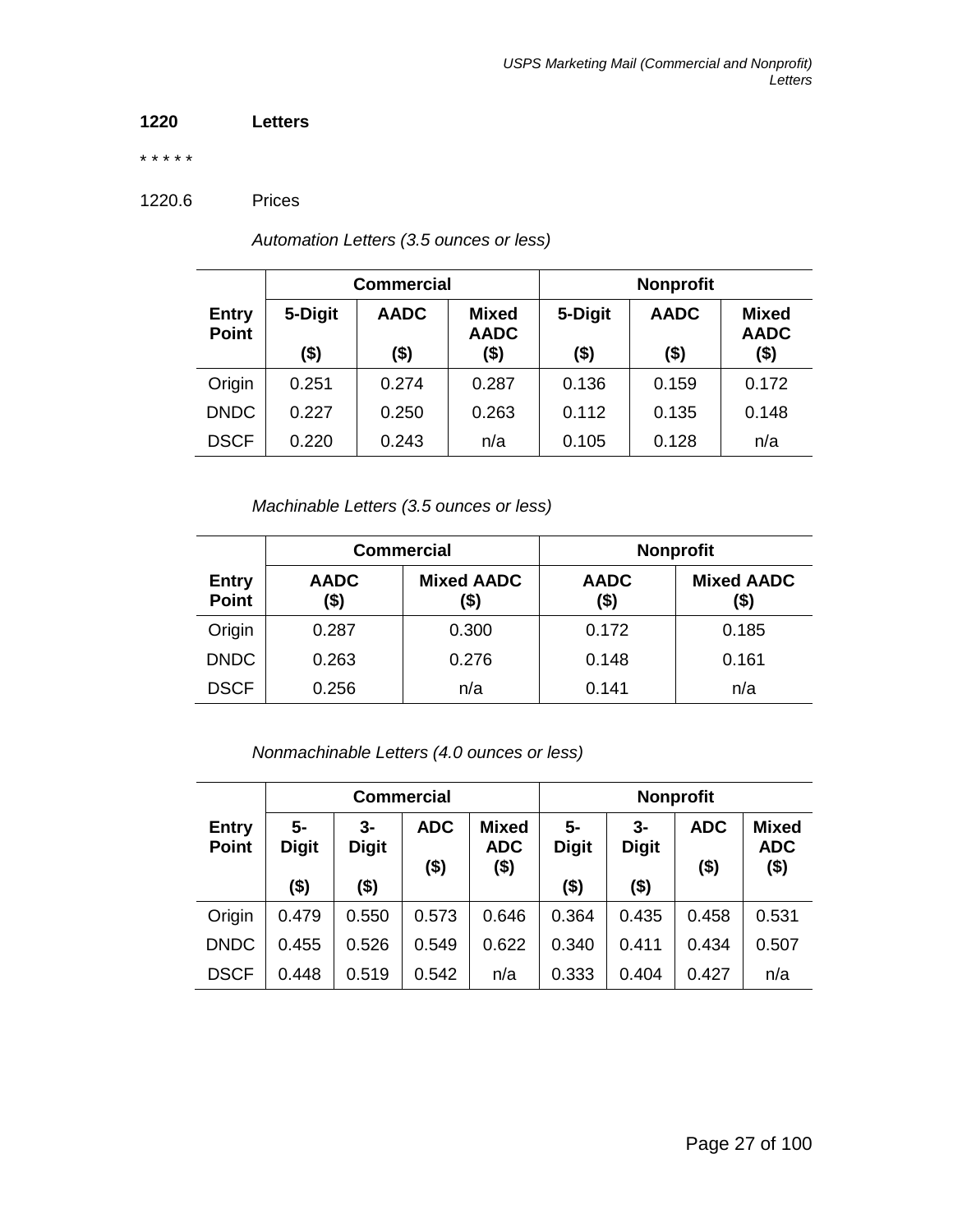#### *Pieces weighing greater than 4.0 ounces*

Letters pieces that weigh more than 4.0 ounces must pay the prices shown in the "Nonautomation Flats (greater than 4.0 ounces)" price tables (1225.6). These pieces cannot be entered at a DDU and must be prepared as letters.

## *Move Update Noncompliance Charge*

Add \$0.07 per piece in a mailing that does not comply with the Move Update standards.

#### *Move Update Assessment Charge*

Add \$0.08 per assessed piece, for mailpieces that fail Move Update verification under the Address Quality Census Measurement and Assessment Process, with more than 0.5 percent for mailpieces submitted by a mailer in a calendar month having COA errors, and which cannot demonstrate compliance with Move Update requirements.

## *Forwarding-and-Return Service*

If Forwarding-and-Return Service is used in conjunction with electronic or automated Address Correction Service, forwarded letters pay \$0.44 per piece and returned letters pay the applicable First-Class Mail price. All other letters requesting Forwarding-and-Return Service that are returned are charged the appropriate First-Class Mail price for the piece plus the price multiplied by a factor of 2.472.

## *Full-service Intelligent Mail Option: Automation Letters Only*

Subtract \$0.001 for each automation letter that complies with the requirements for the Full-service Intelligent Mail option.

## *Picture Permit Imprint Indicia*

Add \$0.0201 for each piece that includes Picture Permit Imprint Indicia.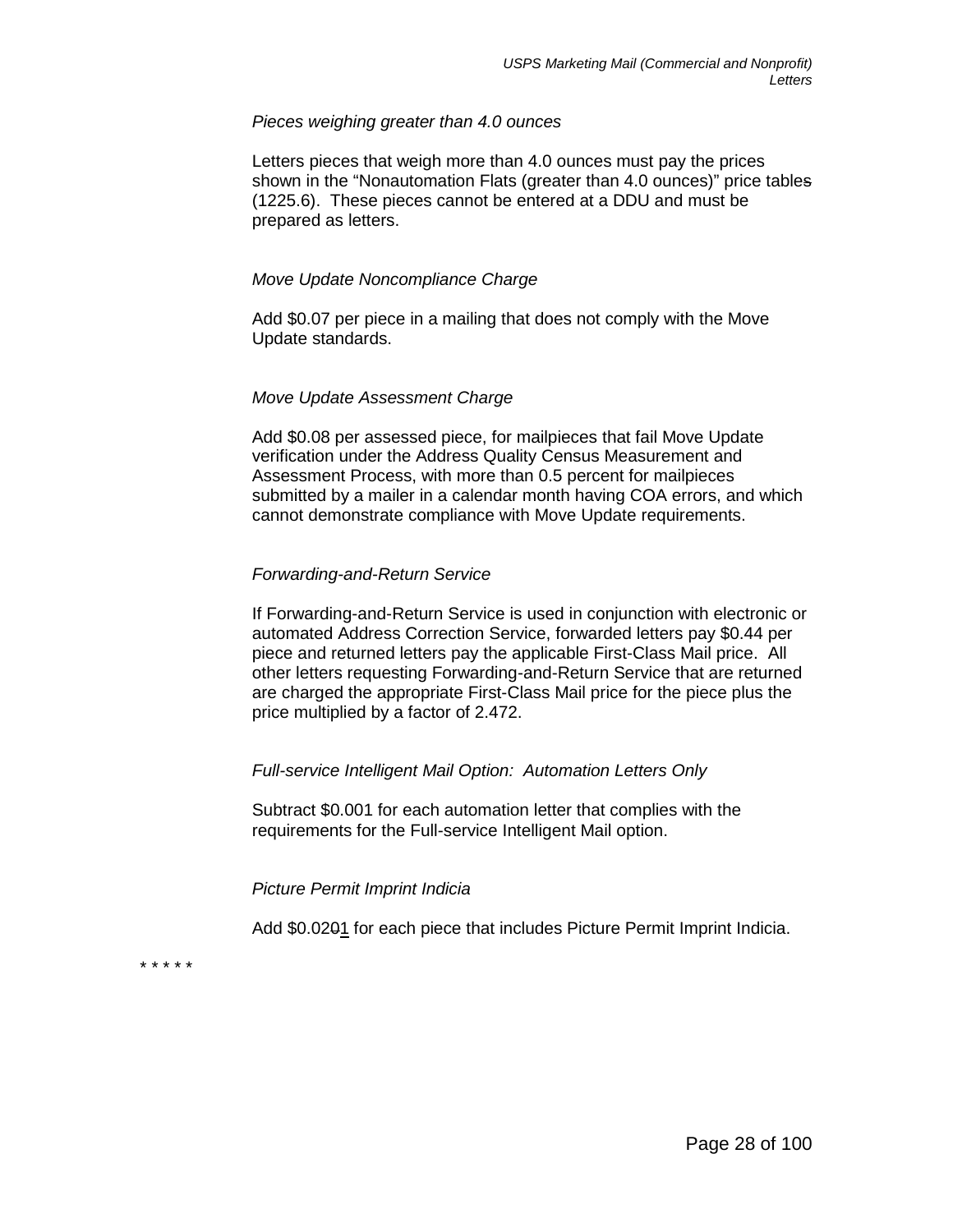## **1225 Flats**

\* \* \* \* \*

1225.6 Prices

*Automation Flats (4.0 ounces or less)*

| <b>Commercial</b>            |                 |                 |                   |                                    |  |
|------------------------------|-----------------|-----------------|-------------------|------------------------------------|--|
| <b>Entry</b><br><b>Point</b> | 5-Digit<br>(\$) | 3-Digit<br>(\$) | <b>ADC</b><br>\$) | <b>Mixed</b><br><b>ADC</b><br>(\$) |  |
| Origin                       | 0.393           | 0.500           | 0.567             | 0.598                              |  |
| <b>DNDC</b>                  | 0.352           | 0.459           | 0.526             | 0.557                              |  |
| <b>DSCF</b>                  | 0.340           | 0.447           | 0.514             | n/a                                |  |

| <b>Nonprofit</b>             |                 |                 |                    |                                       |  |
|------------------------------|-----------------|-----------------|--------------------|---------------------------------------|--|
| <b>Entry</b><br><b>Point</b> | 5-Digit<br>(\$) | 3-Digit<br>(\$) | <b>ADC</b><br>(\$) | <b>Mixed</b><br><b>ADC</b><br>$($ \$) |  |
| Origin                       | 0.227           | 0.334           | 0.401              | 0.432                                 |  |
| <b>DNDC</b>                  | 0.186           | 0.293           | 0.360              | 0.391                                 |  |
| <b>DSCF</b>                  | 0.174           | 0.281           | 0.348              | n/a                                   |  |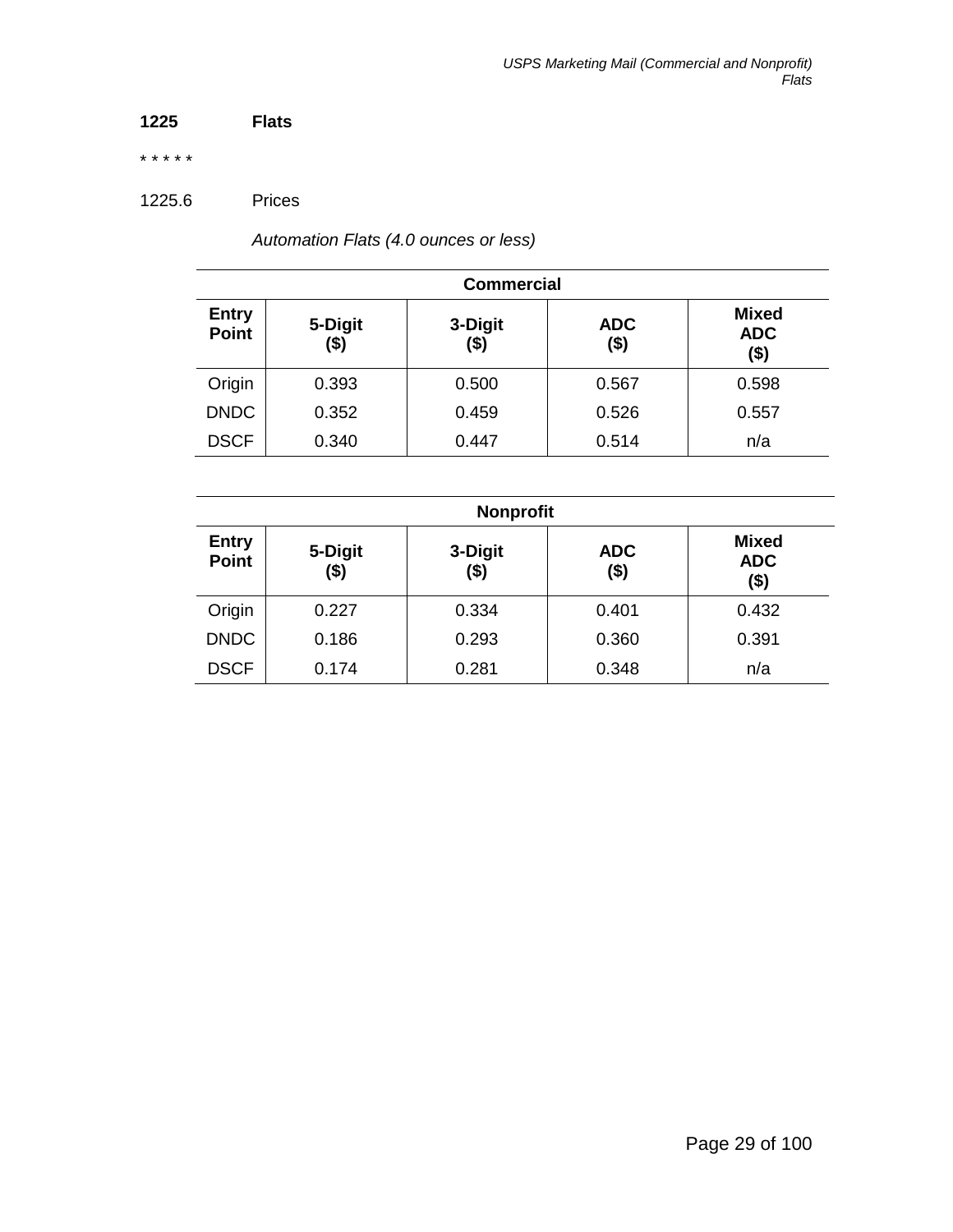# *Automation Flats (greater than 4.0 ounces)*

Charges are computed by multiplying the number of pieces in the mailing by the applicable per-piece price, multiplying the number of pounds of the mailing by the applicable per-pound price, and adding both totals.

a. Per Piece

| <b>Commercial</b>            |                 |                    |                    |                                       |  |
|------------------------------|-----------------|--------------------|--------------------|---------------------------------------|--|
| <b>Entry</b><br><b>Point</b> | 5-Digit<br>(\$) | 3-Digit<br>$($ \$) | <b>ADC</b><br>(\$) | <b>Mixed</b><br><b>ADC</b><br>$($ \$) |  |
| Origin                       | 0.169           | 0.276              | 0.343              | 0.374                                 |  |
| <b>DNDC</b>                  | 0.169           | 0.276              | 0.343              | 0.374                                 |  |
| <b>DSCF</b>                  | 0.169           | 0.276              | 0.343              | n/a                                   |  |

| <b>Nonprofit</b>             |                 |                    |                       |                                       |  |
|------------------------------|-----------------|--------------------|-----------------------|---------------------------------------|--|
| <b>Entry</b><br><b>Point</b> | 5-Digit<br>(\$) | 3-Digit<br>$($ \$) | <b>ADC</b><br>$($ \$) | <b>Mixed</b><br><b>ADC</b><br>$($ \$) |  |
| Origin                       | 0.036           | 0.143              | 0.210                 | 0.241                                 |  |
| <b>DNDC</b>                  | 0.036           | 0.143              | 0.210                 | 0.241                                 |  |
| <b>DSCF</b>                  | 0.036           | 0.143              | 0.210                 | n/a                                   |  |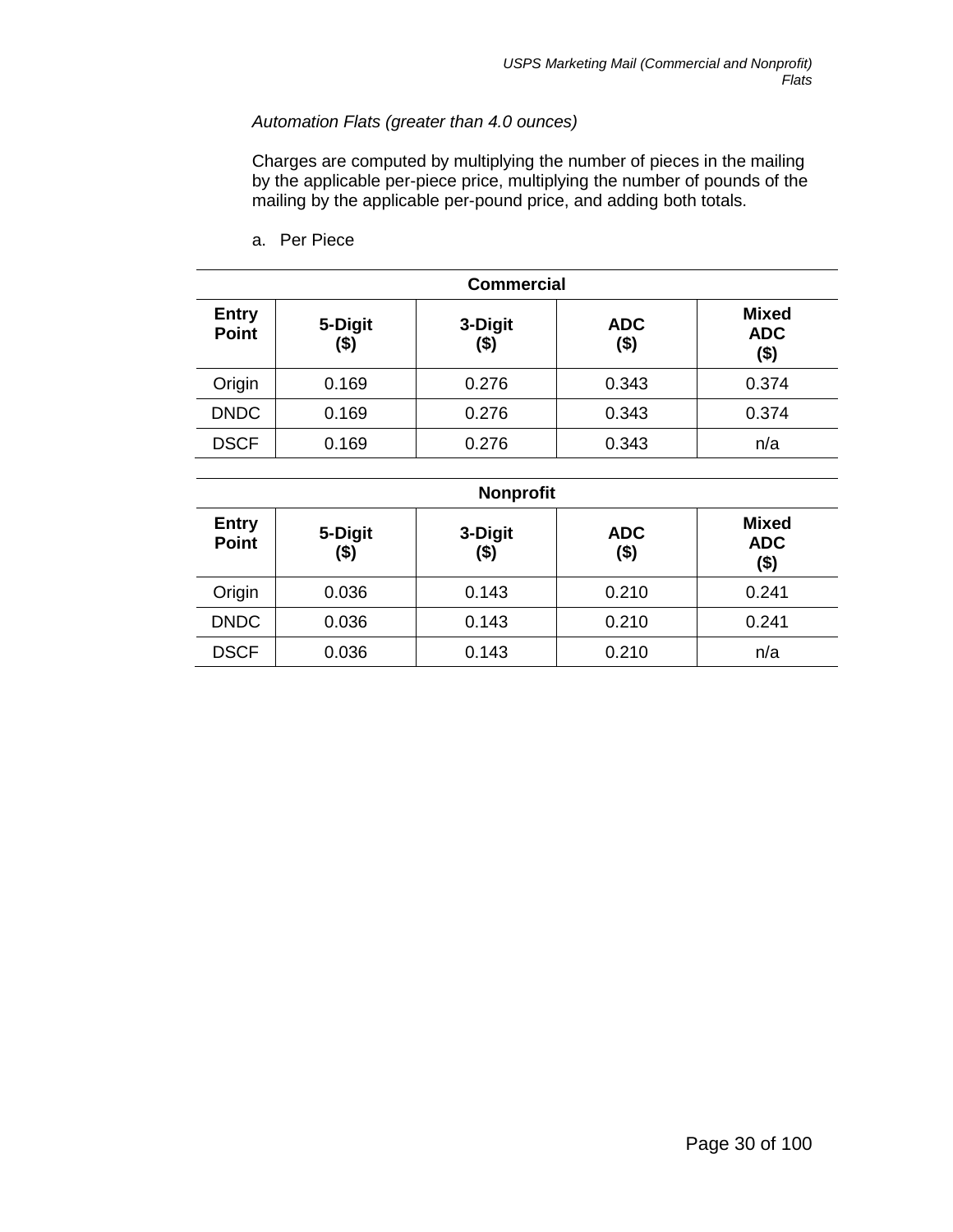| <b>Commercial</b>            |                 |                 |                       |                                       |
|------------------------------|-----------------|-----------------|-----------------------|---------------------------------------|
| <b>Entry</b><br><b>Point</b> | 5-Digit<br>(\$) | 3-Digit<br>(\$) | <b>ADC</b><br>$($ \$) | <b>Mixed</b><br><b>ADC</b><br>$($ \$) |
| Origin                       | 0.894           | 0.894           | 0.894                 | 0.894                                 |
| <b>DNDC</b>                  | 0.731           | 0.731           | 0.731                 | 0.731                                 |
| <b>DSCF</b>                  | 0.683           | 0.683           | 0.683                 | n/a                                   |
|                              |                 |                 |                       |                                       |

# b. Per Pound

# **Nonprofit**

| <b>Entry</b> | 5-Digit | 3-Digit | <b>ADC</b> | <b>Mixed</b>       |
|--------------|---------|---------|------------|--------------------|
| <b>Point</b> | (\$)    | $($ \$) | (\$)       | <b>ADC</b><br>(\$) |
| Origin       | 0.764   | 0.764   | 0.764      | 0.764              |
| <b>DNDC</b>  | 0.601   | 0.601   | 0.601      | 0.601              |
| <b>DSCF</b>  | 0.553   | 0.553   | 0.553      | n/a                |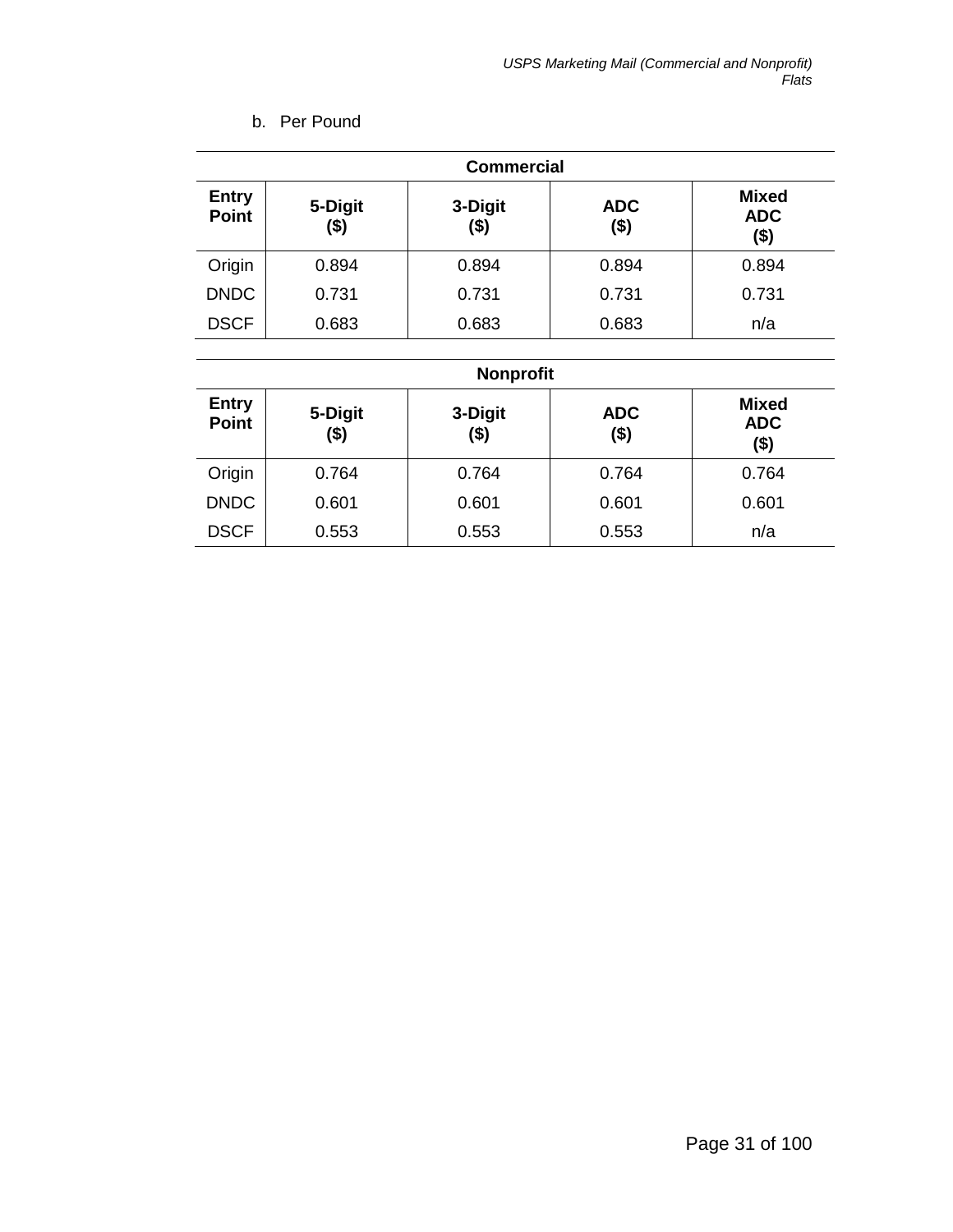| <b>Commercial</b>            |                 |                  |                    |                                       |  |
|------------------------------|-----------------|------------------|--------------------|---------------------------------------|--|
| <b>Entry</b><br><b>Point</b> | 5-Digit<br>(\$) | 3-Digit<br>(\$)  | <b>ADC</b><br>(\$) | <b>Mixed</b><br><b>ADC</b><br>$($ \$) |  |
| Origin                       | 0.466           | 0.550            | 0.602              | 0.634                                 |  |
| <b>DNDC</b>                  | 0.425           | 0.509            | 0.561              | 0.593                                 |  |
| <b>DSCF</b>                  | 0.413           | 0.497            | 0.549              | n/a                                   |  |
|                              |                 | <b>Nonprofit</b> |                    |                                       |  |
| <b>Entry</b>                 | 5-Digit         | 3-Digit          | <b>ADC</b>         | <b>Mixed</b>                          |  |
| <b>Point</b>                 | <b>141</b>      | <b>141</b>       | <b>141</b>         | <b>ADC</b>                            |  |

*Nonautomation Flats (4.0 ounces or less)*

|                              | <b>Nonprofit</b> |                 |                    |                                    |  |  |
|------------------------------|------------------|-----------------|--------------------|------------------------------------|--|--|
| <b>Entry</b><br><b>Point</b> | 5-Digit<br>(\$)  | 3-Digit<br>(\$) | <b>ADC</b><br>(\$) | <b>Mixed</b><br><b>ADC</b><br>(\$) |  |  |
| Origin                       | 0.300            | 0.384           | 0.436              | 0.468                              |  |  |
| <b>DNDC</b>                  | 0.259            | 0.343           | 0.395              | 0.427                              |  |  |
| <b>DSCF</b>                  | 0.247            | 0.331           | 0.383              | n/a                                |  |  |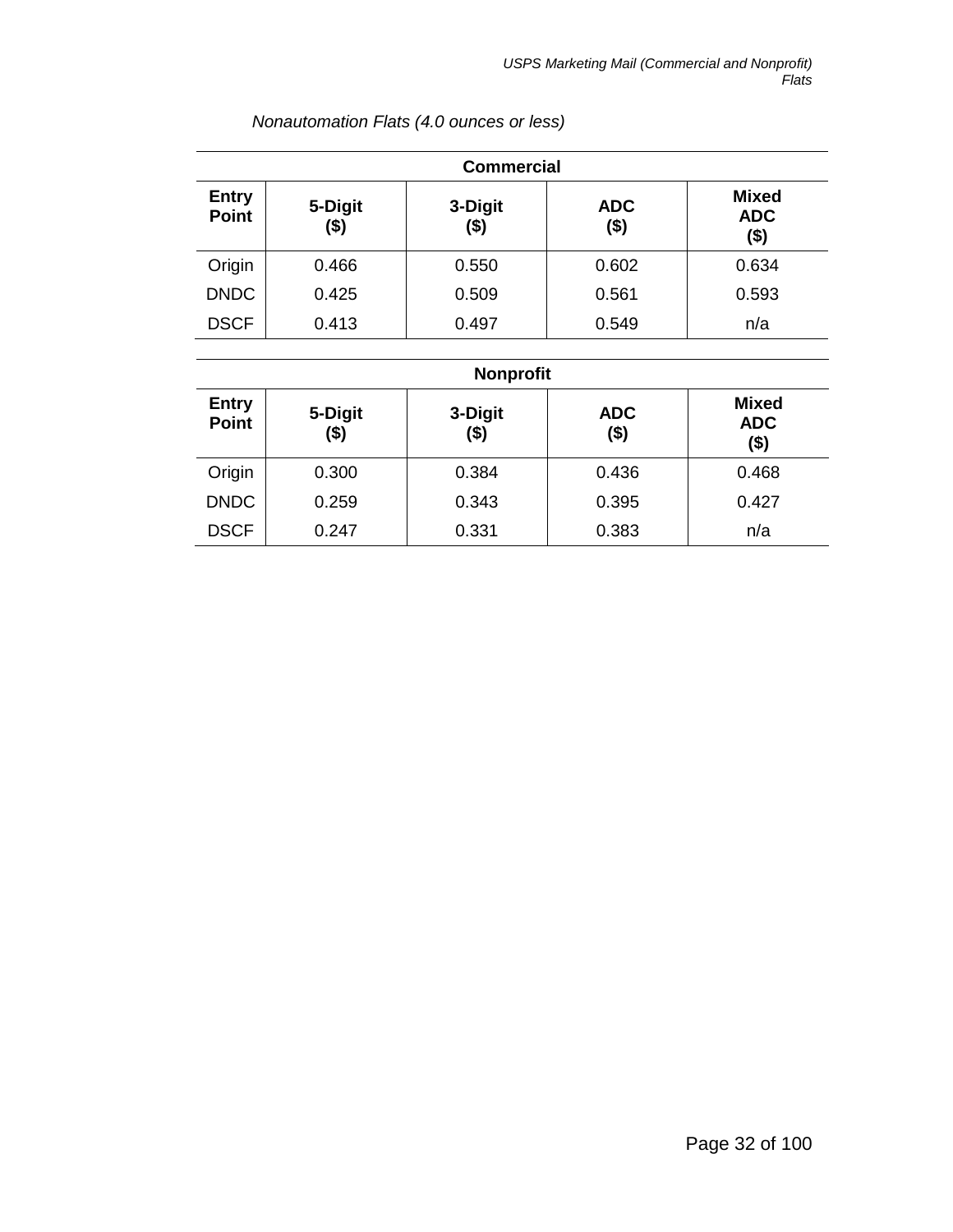## *Nonautomation Flats (greater than 4.0 ounces)*

Charges are computed by multiplying the number of pieces in the mailing by the applicable per-piece price, multiplying the number of pounds of the mailing by the applicable per-pound price, and adding both totals.

a. Per Piece

| <b>Commercial</b>            |                    |                    |                       |                                       |  |
|------------------------------|--------------------|--------------------|-----------------------|---------------------------------------|--|
| <b>Entry</b><br><b>Point</b> | 5-Digit<br>$($ \$) | 3-Digit<br>$($ \$) | <b>ADC</b><br>$($ \$) | <b>Mixed</b><br><b>ADC</b><br>$($ \$) |  |
| Origin                       | 0.242              | 0.326              | 0.378                 | 0.410                                 |  |
| <b>DNDC</b>                  | 0.242              | 0.326              | 0.378                 | 0.410                                 |  |
| <b>DSCF</b>                  | 0.242              | 0.326              | 0.378                 | n/a                                   |  |

| <b>Nonprofit</b>             |                 |                 |                    |                                    |  |
|------------------------------|-----------------|-----------------|--------------------|------------------------------------|--|
| <b>Entry</b><br><b>Point</b> | 5-Digit<br>(\$) | 3-Digit<br>(\$) | <b>ADC</b><br>(\$) | <b>Mixed</b><br><b>ADC</b><br>(\$) |  |
| Origin                       | 0.109           | 0.193           | 0.245              | 0.277                              |  |
| <b>DNDC</b>                  | 0.109           | 0.193           | 0.245              | 0.277                              |  |
| <b>DSCF</b>                  | 0.109           | 0.193           | 0.245              | n/a                                |  |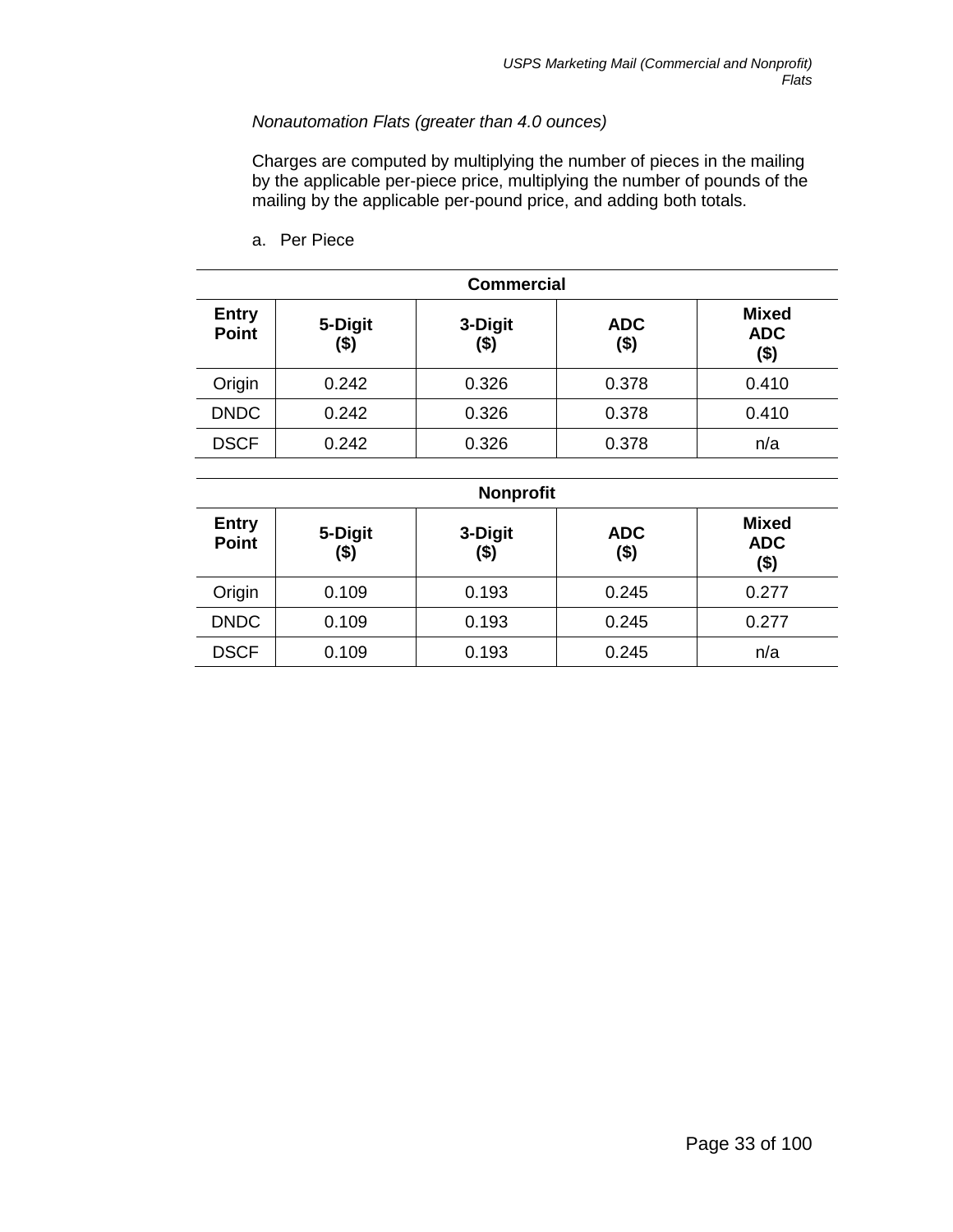| <b>Commercial</b>            |                 |                 |                       |                                       |  |
|------------------------------|-----------------|-----------------|-----------------------|---------------------------------------|--|
| <b>Entry</b><br><b>Point</b> | 5-Digit<br>(\$) | 3-Digit<br>(\$) | <b>ADC</b><br>$($ \$) | <b>Mixed</b><br><b>ADC</b><br>$($ \$) |  |
| Origin                       | 0.894           | 0.894           | 0.894                 | 0.894                                 |  |
| <b>DNDC</b>                  | 0.731           | 0.731           | 0.731                 | 0.731                                 |  |
| <b>DSCF</b>                  | 0.683           | 0.683           | 0.683                 | n/a                                   |  |

# b. Per Pound

#### **Nonprofit**

| <b>Entry</b><br><b>Point</b> | 5-Digit<br>$($ \$) | 3-Digit<br>(\$) | <b>ADC</b><br>(\$) | <b>Mixed</b><br><b>ADC</b><br>(\$) |  |
|------------------------------|--------------------|-----------------|--------------------|------------------------------------|--|
| Origin                       | 0.764              | 0.764           | 0.764              | 0.764                              |  |
| <b>DNDC</b>                  | 0.601              | 0.601           | 0.601              | 0.601                              |  |
| <b>DSCF</b>                  | 0.553              | 0.553           | 0.553              | n/a                                |  |

## *Customized MarketMail Prices*

|           | <b>Commercial</b><br>'\$) | <b>Nonprofit</b><br>(\$) |  |
|-----------|---------------------------|--------------------------|--|
| Per Piece | 0.451                     | 0.334                    |  |

## *Move Update Noncompliance Charge*

Add \$0.07 per piece in a mailing that does not comply with the Move Update standards.

## *Move Update Assessment Charge*

Add \$0.08 per assessed piece, for mailpieces that fail Move Update verification under the Address Quality Census Measurement and Assessment Process, with more than 0.5 percent for mailpieces submitted by a mailer in a calendar month having COA errors, and which cannot demonstrate compliance with Move Update requirements.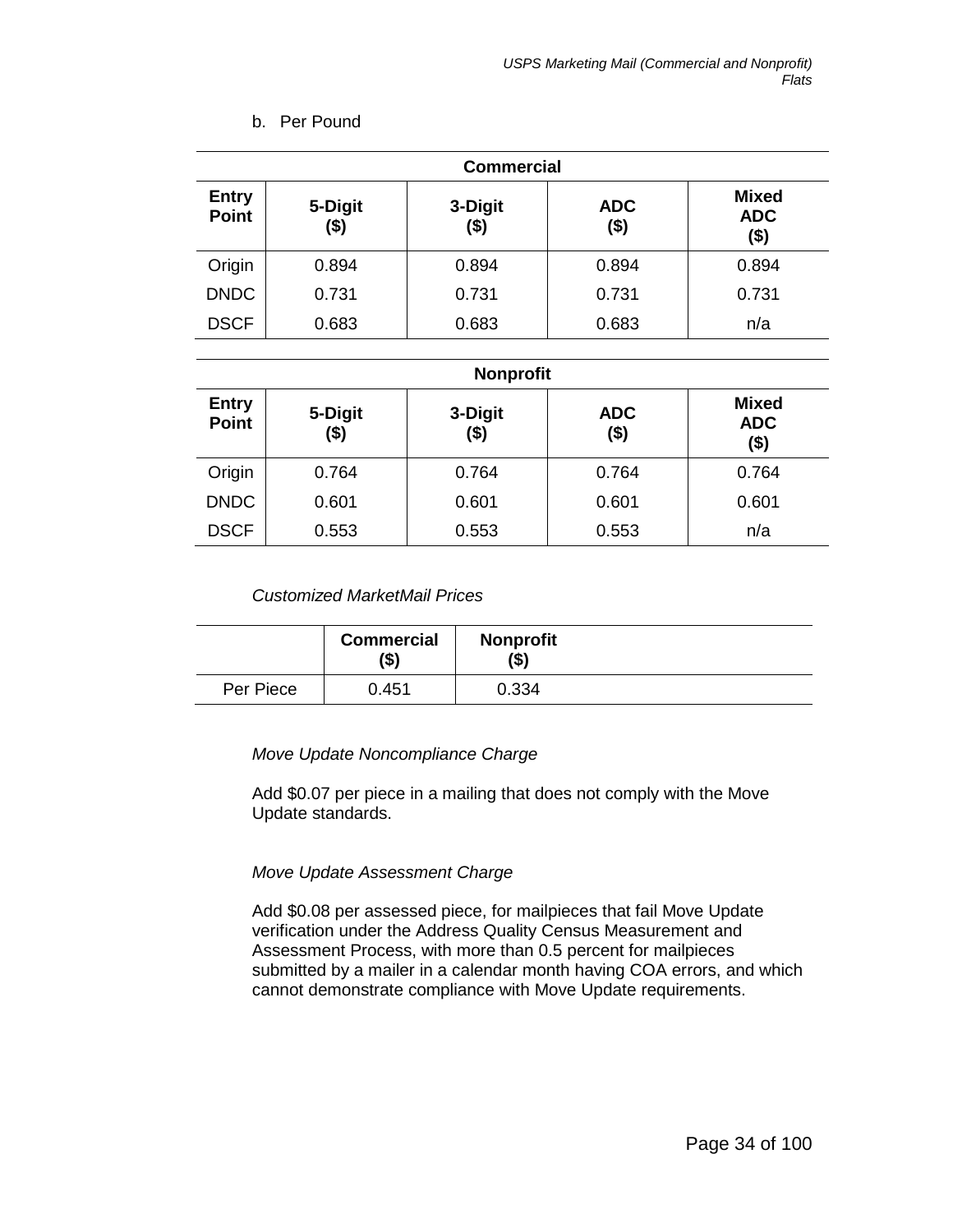#### *Forwarding-and-Return Service*

If Forwarding-and-Return Service is used in conjunction with electronic or automated Address Correction Service, forwarded flats pay \$1.36 per piece and returned flats pay the applicable First-Class Mail price. All other flats requesting Forwarding-and-Return Service that are returned are charged the appropriate First-Class Mail price for the piece plus the price multiplied by a factor of 2.472.

## *Full-service Intelligent Mail Option: Automation Flats Only*

Subtract \$0.001 for each automation flat that complies with the requirements for the Full-service Intelligent Mail option.

## *Picture Permit Imprint Indicia*

Add \$0.0201 for each piece that includes Picture Permit Imprint Indicia.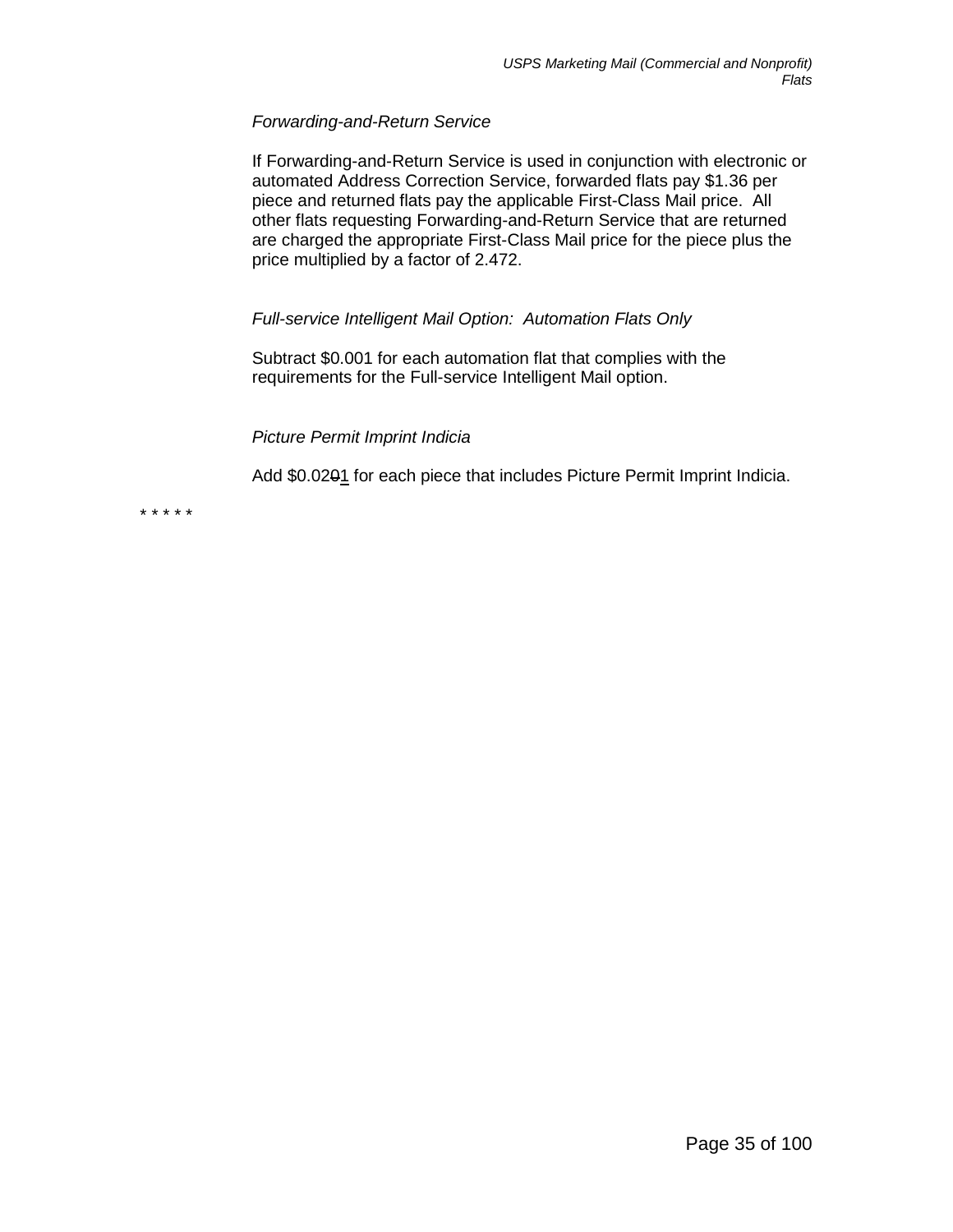# **1230 Parcels**

\* \* \* \* \*

1230.6 Prices

| Marketing Parcels (3.3 ounces or less) |  |  |
|----------------------------------------|--|--|
|----------------------------------------|--|--|

|                              | <b>Commercial</b>  |            |            | <b>Nonprofit</b>           |                      |            |            |                            |
|------------------------------|--------------------|------------|------------|----------------------------|----------------------|------------|------------|----------------------------|
| <b>Entry</b><br><b>Point</b> | 5-<br><b>Digit</b> | <b>SCF</b> | <b>NDC</b> | <b>Mixed</b><br><b>NDC</b> | $5-$<br><b>Digit</b> | <b>SCF</b> | <b>NDC</b> | <b>Mixed</b><br><b>NDC</b> |
|                              | $($ \$)            | $($ \$)    | $($ \$)    | $($ \$)                    | (\$)                 | $($ \$)    | $($ \$)    | $($ \$)                    |
| Origin                       | n/a                | n/a        | 1.243      | 1.577                      | n/a                  | n/a        | 1.106      | 1.440                      |
| <b>DNDC</b>                  | 0.786              | 0.879      | 1.193      | n/a                        | 0.649                | 0.742      | 1.056      | n/a                        |
| <b>DSCF</b>                  | 0.736              | 0.829      | n/a        | n/a                        | 0.599                | 0.692      | n/a        | n/a                        |
| <b>DDU</b>                   | 0.691              | n/a        | n/a        | n/a                        | 0.554                | n/a        | n/a        | n/a                        |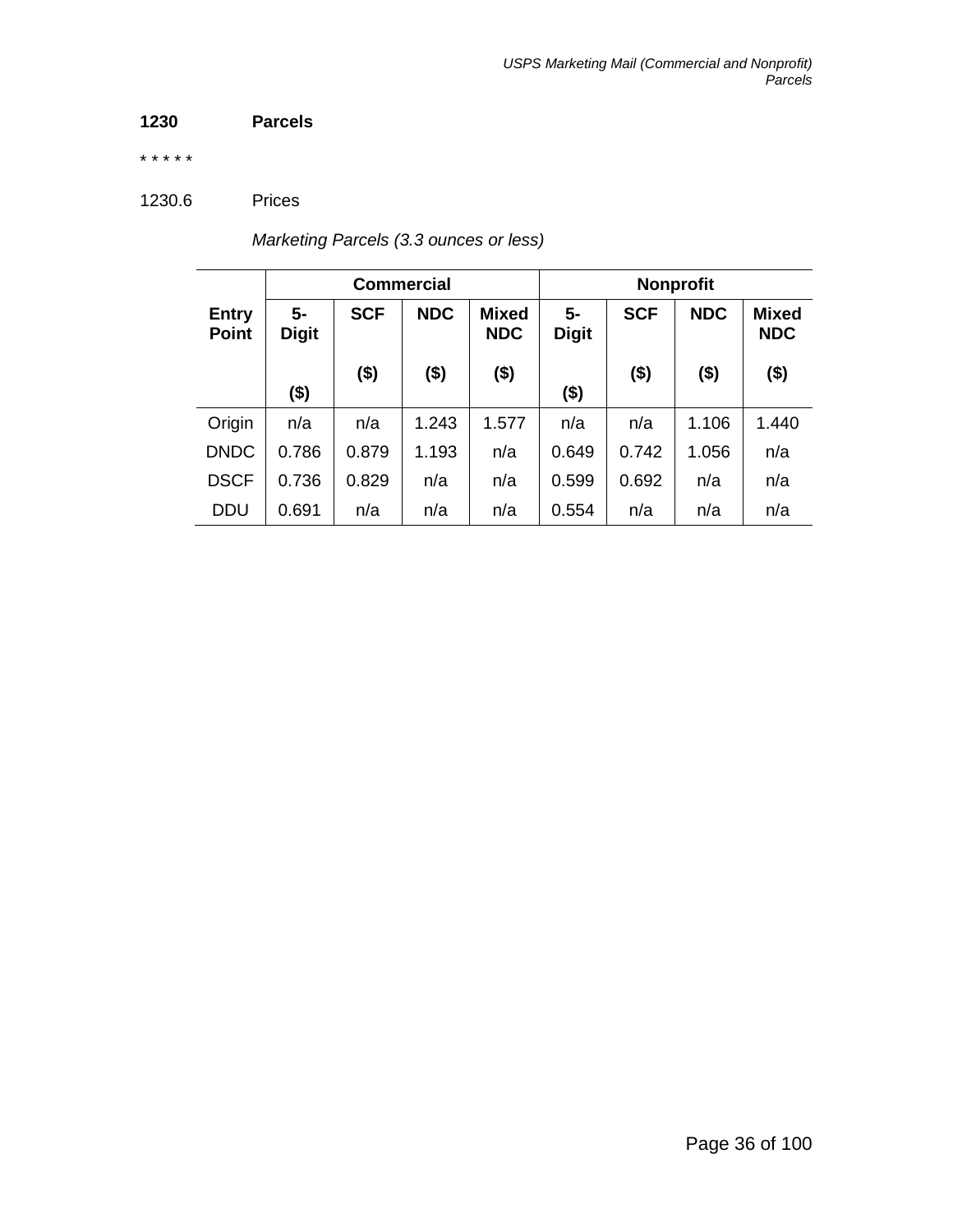# *Marketing Parcels (greater than 3.3 ounces)*

Charges are computed by multiplying the number of pieces in the mailing by the applicable per-piece price, multiplying the number of pounds of the mailing by the applicable per-pound price, and adding both totals.

a. Per Piece

|       | <b>Commercial</b>  |            |            |                            |                    |            | <b>Nonprofit</b> |                            |
|-------|--------------------|------------|------------|----------------------------|--------------------|------------|------------------|----------------------------|
|       | 5-<br><b>Digit</b> | <b>SCF</b> | <b>NDC</b> | <b>Mixed</b><br><b>NDC</b> | 5-<br><b>Digit</b> | <b>SCF</b> | <b>NDC</b>       | <b>Mixed</b><br><b>NDC</b> |
|       | $($ \$)            | $($ \$)    | $($ \$)    | ( \$)                      | $($ \$)            | $($ \$)    | $($ \$)          | $($ \$)                    |
| Per   | 0.599              | 0.692      | 1.006      | 1.340                      | 0.505              | 0.598      | 0.912            | 1.246                      |
| Piece |                    |            |            |                            |                    |            |                  |                            |

#### b. Per Pound

|                              | <b>Commercial</b>  |            |            |                            |                      | <b>Nonprofit</b> |            |                            |
|------------------------------|--------------------|------------|------------|----------------------------|----------------------|------------------|------------|----------------------------|
| <b>Entry</b><br><b>Point</b> | 5-<br><b>Digit</b> | <b>SCF</b> | <b>NDC</b> | <b>Mixed</b><br><b>NDC</b> | $5-$<br><b>Digit</b> | <b>SCF</b>       | <b>NDC</b> | <b>Mixed</b><br><b>NDC</b> |
|                              | $($ \$)            | $($ \$)    | $($ \$)    | $($ \$)                    | (\$)                 | \$)              | $($ \$)    | \$)                        |
| Origin                       | n/a                | n/a        | 1.150      | 1.150                      | n/a                  | n/a              | 0.941      | 0.941                      |
| <b>DNDC</b>                  | 0.905              | 0.905      | 0.905      | n/a                        | 0.696                | 0.696            | 0.696      | n/a                        |
| <b>DSCF</b>                  | 0.663              | 0.663      | n/a        | n/a                        | 0.454                | 0.454            | n/a        | n/a                        |
| <b>DDU</b>                   | 0.445              | n/a        | n/a        | n/a                        | 0.236                | n/a              | n/a        | n/a                        |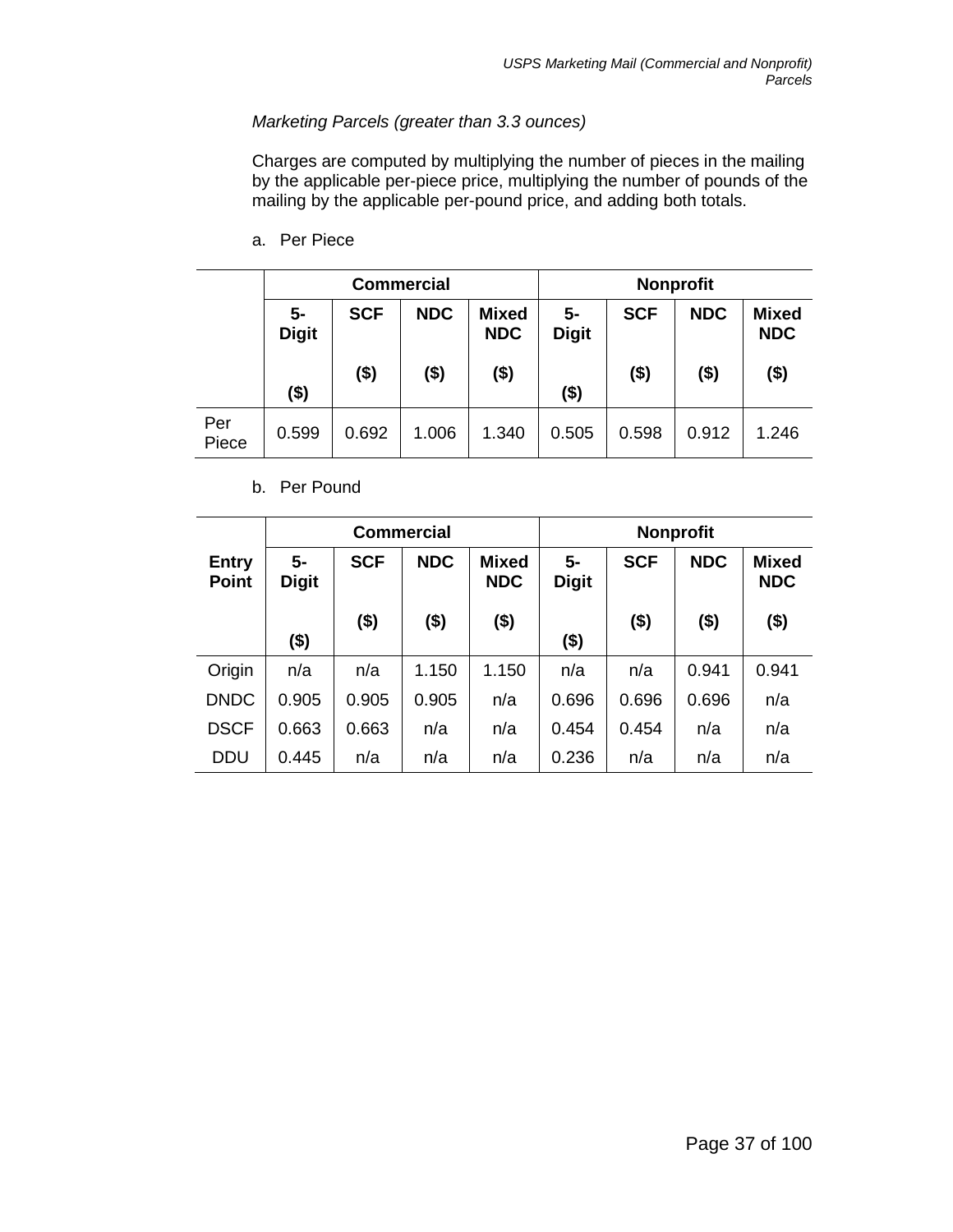## *Nonprofit Machinable Parcels Prices (3.5 ounces or more)*

Charges are computed by multiplying the number of pieces in the mailing by the applicable per-piece price, multiplying the number of pounds of the mailing by the applicable per-pound price, and adding both totals.

a. Per Piece

|           | 5-Digit<br>\$) | <b>NDC</b><br>(\$) | <b>Mixed NDC</b><br>(\$) |  |
|-----------|----------------|--------------------|--------------------------|--|
| Per Piece | 0.626          | 0.912              | 1.308                    |  |

b. Per Pound

| <b>Entry</b><br><b>Point</b> | 5-Digit<br>\$) | <b>NDC</b><br>$($ \$) | <b>Mixed NDC</b><br>(\$) |  |
|------------------------------|----------------|-----------------------|--------------------------|--|
| Origin                       | n/a            | 1.057                 | 1.057                    |  |
| <b>DNDC</b>                  | 0.812          | 0.812                 | n/a                      |  |
| <b>DSCF</b>                  | 0.549          | n/a                   | n/a                      |  |
| <b>DDU</b>                   | 0.352          | n/a                   | n/a                      |  |

*Nonprofit Irregular Parcels (3.3 ounces or less)*

| <b>Entry</b><br><b>Point</b> | 5-Digit<br>(\$) | <b>SCF</b><br>\$) | <b>NDC</b><br>\$) | <b>Mixed NDC</b><br>(\$) |
|------------------------------|-----------------|-------------------|-------------------|--------------------------|
| Origin                       | n/a             | n/a               | 1.387             | 1.637                    |
| <b>DNDC</b>                  | 0.793           | 0.955             | 1.336             | n/a                      |
| <b>DSCF</b>                  | 0.739           | 0.901             | n/a               | n/a                      |
| <b>DDU</b>                   | 0.699           | n/a               | n/a               | n/a                      |

*Nonprofit Irregular Parcels (greater than 3.3 ounces)*

Charges are computed by multiplying the number of pieces in the mailing by the applicable per piece price, multiplying the number of pounds of the mailing by the applicable per pound price, and adding both totals.

a. Per Piece

| <b>Entry</b> | 5-Digit | <b>SCF</b> | <b>NDC</b> | <b>Mixed NDC</b> |
|--------------|---------|------------|------------|------------------|
| <b>Point</b> | (\$)    | (\$)       | (\$)       | (\$)             |
| Per Piece    | 0.626   | 0.788      | .169       | 1.419            |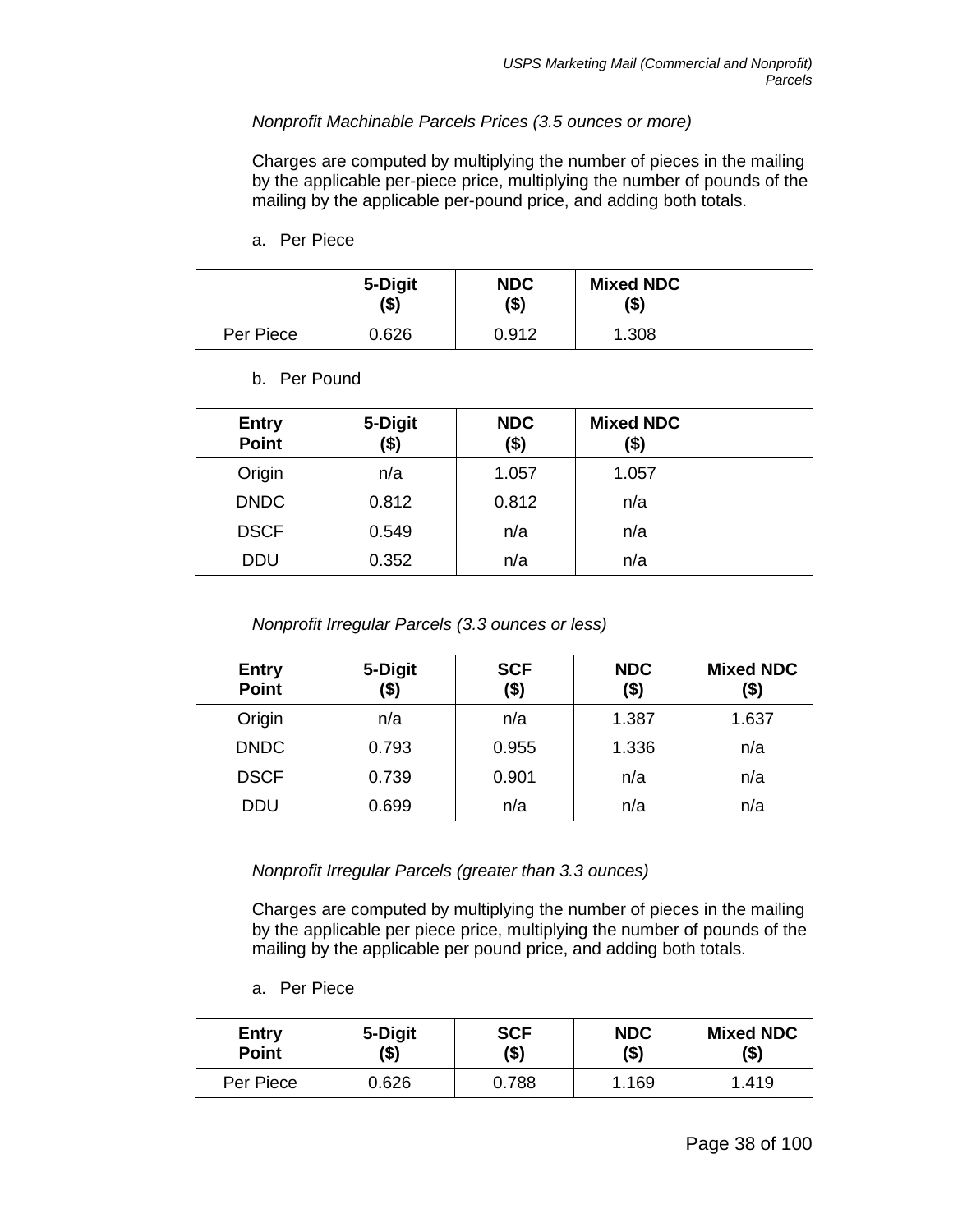## b. Per Pound

| <b>Entry</b><br><b>Point</b> | 5-Digit<br>(\$) | <b>SCF</b><br>(\$) | <b>NDC</b><br>$($ \$) | <b>Mixed NDC</b><br>(\$) |
|------------------------------|-----------------|--------------------|-----------------------|--------------------------|
| Origin                       | n/a             | n/a                | 1.057                 | 1.057                    |
| <b>DNDC</b>                  | 0.812           | 0.812              | 0.812                 | n/a                      |
| <b>DSCF</b>                  | 0.549           | 0.549              | n/a                   | n/a                      |
| <b>DDU</b>                   | 0.352           | n/a                | n/a                   | n/a                      |

### *Move Update Noncompliance Charge*

Add \$0.07 per piece in a mailing that does not comply with the Move Update standards.

## *Forwarding-and-Return Service*

Pieces requesting Forwarding-and-Return Service that are returned are charged the appropriate First-Class Mail price or Priority Mail price for the piece plus the price multiplied by a factor of 2.472.

### *Non-barcoded Parcels Surcharge*

For non-barcoded parcels, add \$0.058 per piece. The surcharge does not apply to pieces sorted to 5-Digit ZIP Codes.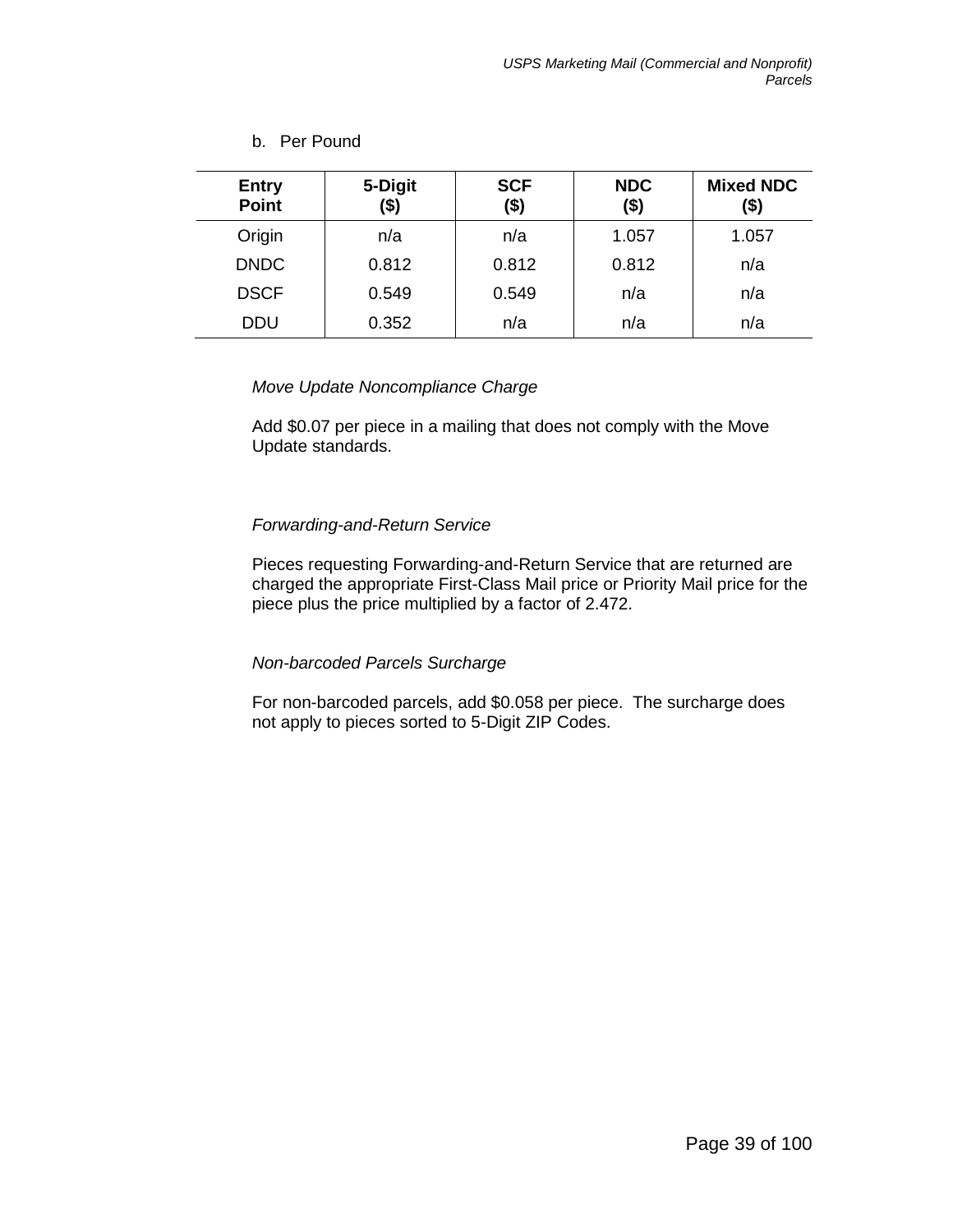# **1235 Every Door Direct Mail—Retail**

\* \* \* \* \*

1235.6 Prices

*Saturation Flats (3.3 ounces or less)*

| <b>Entry Point</b> | $\rightarrow$<br>۱⊅. |  |
|--------------------|----------------------|--|
| <b>DDU</b>         | ገ 17Ջ                |  |

\* \* \* \* \*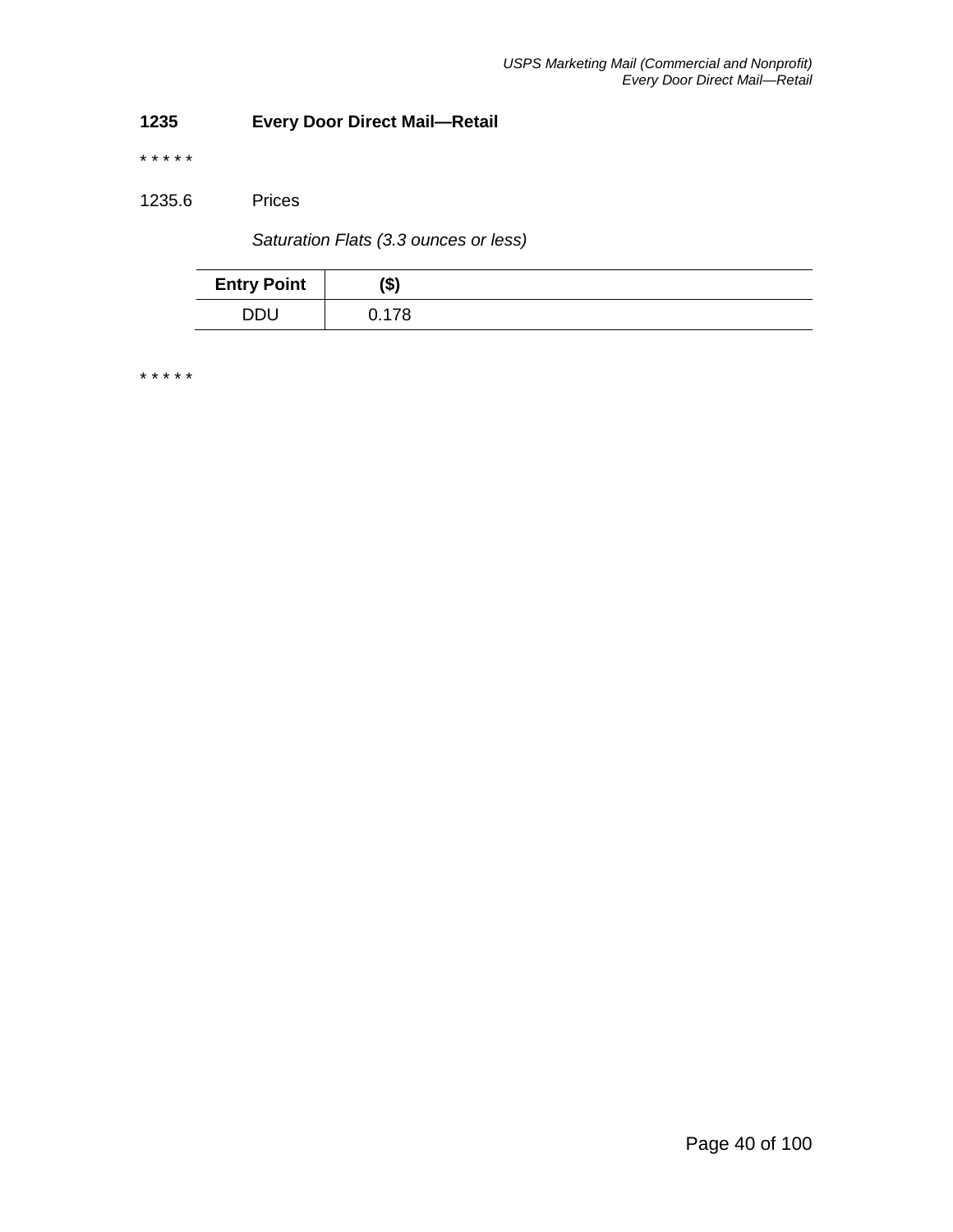### **1305 In-County Periodicals**

\* \* \* \* \*

#### 1305.6 Prices

#### *In-County Automation*

Charges are computed by multiplying the number of pieces in the mailing by the applicable per-piece price, multiplying the number of pounds of the mailing by the applicable per-pound price, and adding both totals.

a. Pound Prices (per pound or fraction thereof)

| <b>Entry Point</b> | <b>Price</b><br>(\$) |  |
|--------------------|----------------------|--|
| <b>DDU</b>         | 0.156                |  |
| Non-DDU            | 0.204                |  |

b. Piece Prices (per addressed piece)

| <b>Presort Level</b> | <b>Letters</b><br>(\$) | <b>Flats</b><br>$($ \$) |  |
|----------------------|------------------------|-------------------------|--|
| 5-Digit              | 0.054                  | 0.116                   |  |
| 3-Digit              | 0.056                  | 0.125                   |  |
| <b>Basic</b>         | 0.066                  | 0.132                   |  |

### *In-County Nonautomation*

Charges are computed by multiplying the number of pieces in the mailing by the applicable per-piece price, multiplying the number of pounds of the mailing by the applicable per-pound price, and adding both totals.

a. Pound Prices (per pound or fraction thereof)

| <b>Entry Point</b> | <b>Price</b><br>$($ \$) |  |
|--------------------|-------------------------|--|
| <b>DDU</b>         | 0.156                   |  |
| Non-DDU            | 0.204                   |  |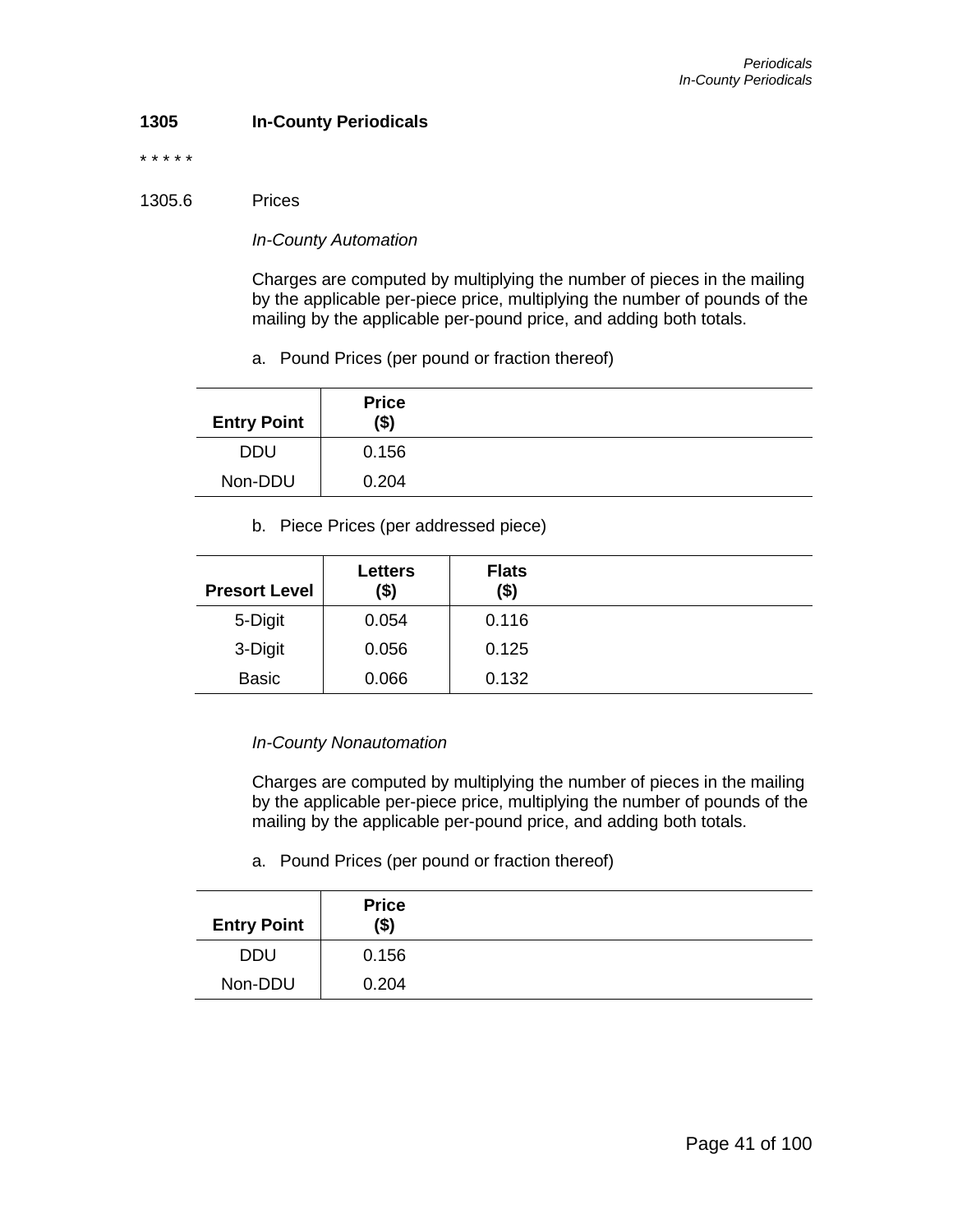b. Piece Prices (per addressed piece)

| <b>Presort Level</b>                        | Letters, Flats,<br>and Parcels<br>(\$) |  |
|---------------------------------------------|----------------------------------------|--|
| <b>Carrier Route</b><br>Saturation          | 0.034                                  |  |
| <b>Carrier Route</b><br><b>High Density</b> | 0.049                                  |  |
| <b>Carrier Route</b><br><b>Basic</b>        | 0.066                                  |  |
| 5-Digit                                     | 0.127                                  |  |
| 3-Digit                                     | 0.143                                  |  |
| <b>Basic</b>                                | 0.164                                  |  |

### *Worksharing Discount for DDU*

Each DDU entered piece receives a discount of \$0.008.

### *In-County Periodicals including a Ride-Along piece*

Add \$0.1756 for a Ride-Along item enclosed with or attached to an In-County Periodical.

*Full-service Intelligent Mail Option*

Subtract \$0.001 for each automation or Carrier Route letter or flat that complies with the requirements for the Full-service Intelligent Mail option.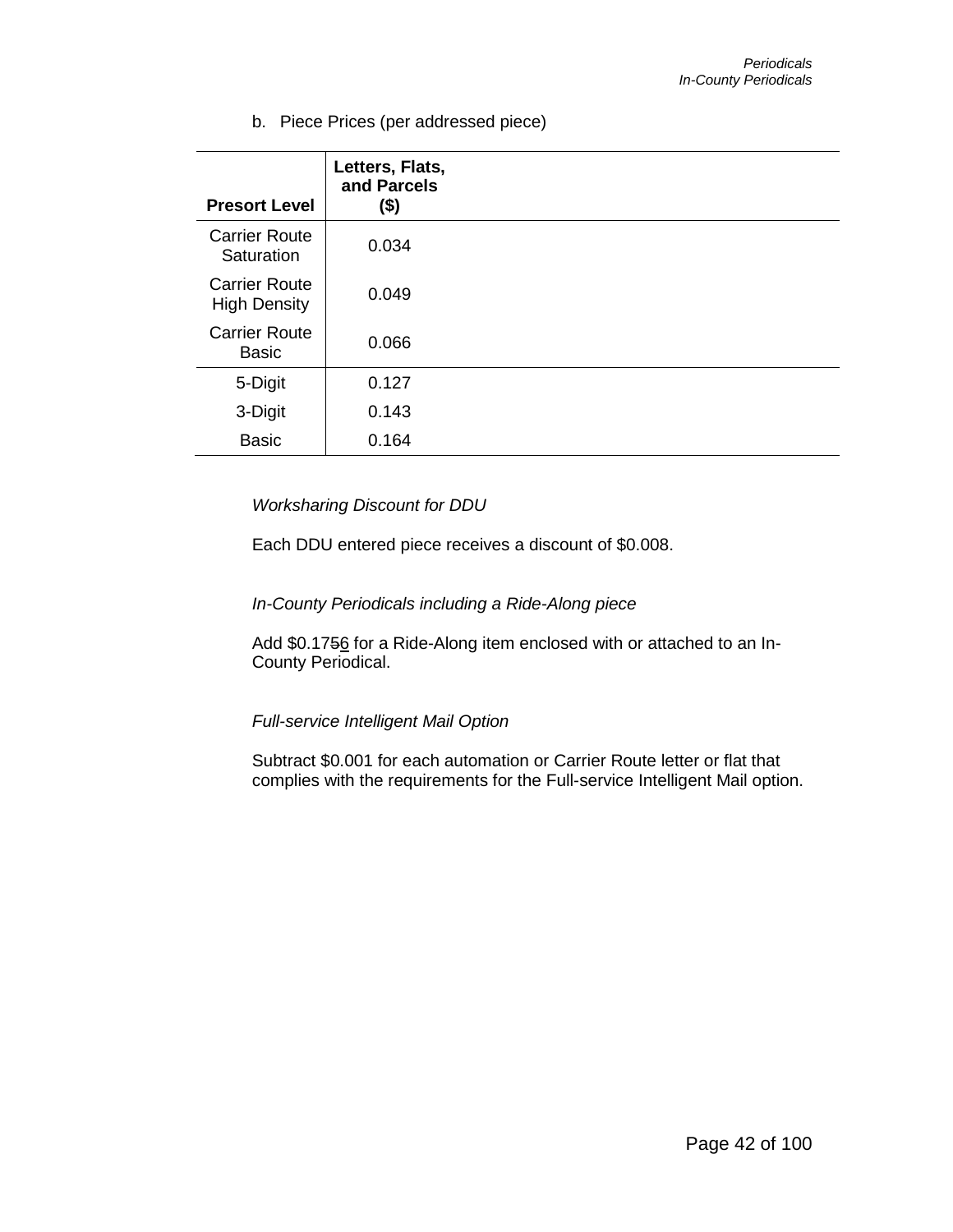### **1310 Outside County Periodicals**

\* \* \* \* \*

### 1310.6 Prices

Charges are computed by adding the appropriate per-piece charge, perbundle charge, per-sack charge, and per-pallet charge to the sum of the editorial (nonadvertising) pound portion and the advertising pound portion, as applicable.

|                               | Regular                       |                             | <b>Science of Agriculture</b> |                             |
|-------------------------------|-------------------------------|-----------------------------|-------------------------------|-----------------------------|
| <b>Entry Level</b><br>or Zone | <b>Advertising</b><br>$($ \$) | <b>Editorial</b><br>$($ \$) | <b>Advertising</b><br>$($ \$) | <b>Editorial</b><br>$($ \$) |
| DDU                           | 0.120                         | 0.088                       | 0.090                         | 0.088                       |
| <b>DSCF</b>                   | 0.176                         | 0.132                       | 0.132                         | 0.132                       |
| <b>DADC</b>                   | 0.188                         | 0.141                       | 0.141                         | 0.141                       |
| Zones $1 & 2$                 | 0.212                         | 0.157                       | 0.159                         | 0.157                       |
| $\mathsf{Zone}\,3$            | 0.230                         | 0.157                       | 0.230                         | 0.157                       |
| Zone 4                        | 0.291                         | 0.157                       | 0.291                         | 0.157                       |
| Zone 5                        | 0.364                         | 0.157                       | 0.364                         | 0.157                       |
| Zone 6                        | 0.445                         | 0.157                       | 0.445                         | 0.157                       |
| Zone 7                        | 0.539                         | 0.157                       | 0.539                         | 0.157                       |
| Zone 8                        | 0.623                         | 0.157                       | 0.623                         | 0.157                       |
| Zone 9                        | 0.623                         | 0.157                       | 0.623                         | 0.157                       |

*Pound Prices (per pound or fraction thereof)*

*Piece Price (per addressed piece)*

a. Carrier Route Letters, Flats, and Parcels

| <b>Bundle Level</b> | Letters, Flats,<br>and Parcels<br>(\$) |  |
|---------------------|----------------------------------------|--|
| Saturation          | 0.147                                  |  |
| <b>High Density</b> | 0.168                                  |  |
| <b>Basic</b>        | 0.205                                  |  |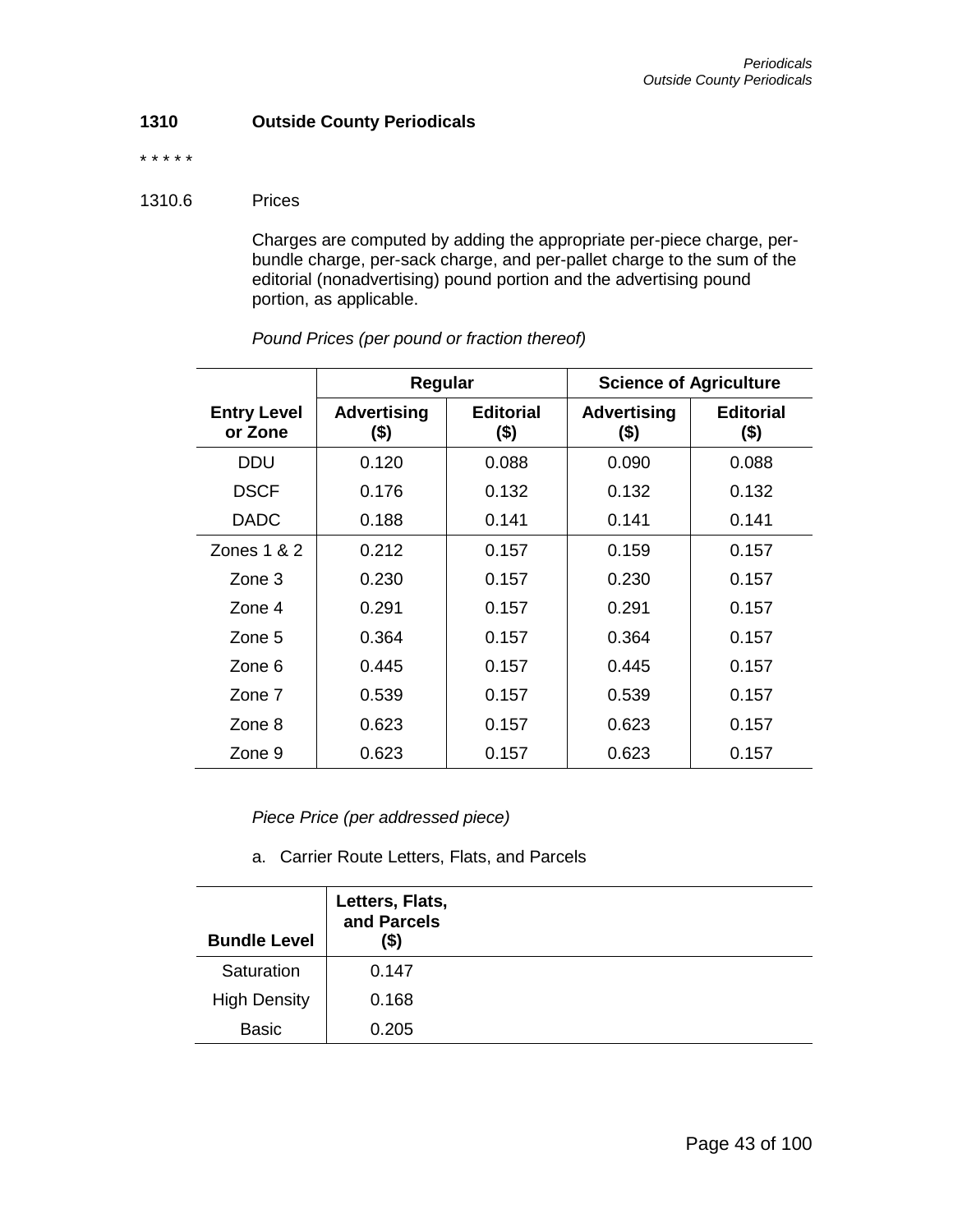b. Barcoded Letters

| <b>Bundle Level</b> | <b>Barcoded</b><br><b>Letters</b><br>\$) |  |
|---------------------|------------------------------------------|--|
| 5-Digit             | 0.216                                    |  |
| 3-Digit/SCF         | 0.284                                    |  |
| <b>ADC</b>          | 0.304                                    |  |
| Mixed ADC           | 0.341                                    |  |

# c. Machinable Flats and Nonbarcoded Letters

| <b>Bundle Level</b> | <b>Barcoded</b><br><b>Flats</b><br>(\$) | <b>Nonbarcoded</b><br><b>Nonbarcoded</b><br><b>Flats</b><br>(\$) |       |  |
|---------------------|-----------------------------------------|------------------------------------------------------------------|-------|--|
| 5-Digit             | 0.314                                   | 0.317                                                            | 0.317 |  |
| 3-Digit/SCF         | 0.390                                   | 0.416                                                            | 0.416 |  |
| <b>ADC</b>          | 0.441                                   | 0.474                                                            | 0.474 |  |
| Mixed ADC           | 0.490                                   | 0.535                                                            | 0.535 |  |

d. Nonmachinable Flats and Parcels

| <b>Bundle Level</b> | <b>Barcoded</b><br><b>Flats</b><br>(\$) | <b>Nonbarcoded</b><br><b>Flats</b><br>(\$) | <b>Parcels</b><br>(\$) |  |
|---------------------|-----------------------------------------|--------------------------------------------|------------------------|--|
| 5-Digit             | 0.397                                   | 0.398                                      | 0.398                  |  |
| 3-Digit/SCF         | 0.529                                   | 0.530                                      | 0.530                  |  |
| <b>ADC</b>          | 0.569                                   | 0.579                                      | 0.579                  |  |
| Mixed ADC           | 0.672                                   | 0.672                                      | 0.672                  |  |

## e. Editorial Adjustment

A per-piece editorial adjustment is provided by subtracting \$0.0010910 for each 1 percent of editorial (nonadvertising) content from the applicable piece price.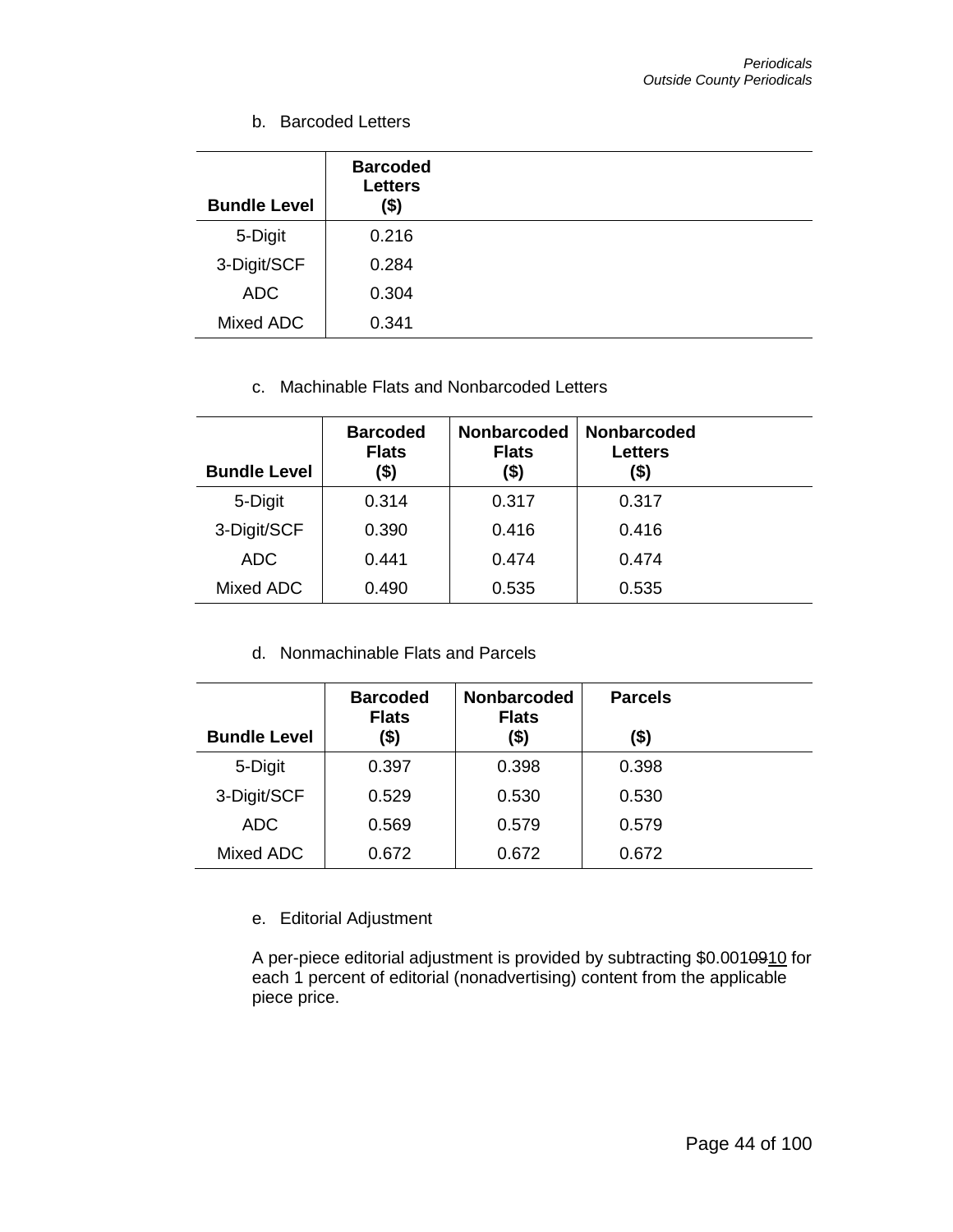## f. Firm Bundle Piece Price

Firm bundles are charged a single-piece price of \$0.2027.

*Bundle Prices (per bundle)*

|                        | <b>Container Level</b>          |                 |                     |                     |                                       |  |  |
|------------------------|---------------------------------|-----------------|---------------------|---------------------|---------------------------------------|--|--|
| <b>Bundle</b><br>Level | <b>Carrier</b><br>Route<br>(\$) | 5-Digit<br>(\$) | 3-Digit/SCF<br>(\$) | <b>ADC</b><br>( \$) | <b>Mixed</b><br><b>ADC</b><br>$($ \$) |  |  |
| Firm                   | 0.106                           | 0.106           | 0.257               | 0.306               | 0.396                                 |  |  |
| Carrier<br>Route       | 0.156                           | 0.156           | 0.558               | 0.770               | 0.998                                 |  |  |
| 5-Digit                |                                 | 0.343           | 0.387               | 0.516               | 0.761                                 |  |  |
| 3-Digit/SFC            |                                 |                 | 0.344               | 0.459               | 0.715                                 |  |  |
| <b>ADC</b>             |                                 |                 |                     | 0.366               | 0.610                                 |  |  |
| Mixed ADC              |                                 |                 |                     |                     | 0.212                                 |  |  |

*Container Prices (per pallet, tray, or sack)*

a. Pallet Container

| <b>Entry</b><br><b>Point</b> | <b>Carrier</b><br>Route<br>(\$) | 5-Digit<br>(\$) | 3-Digit/SCF<br>(\$) | <b>ADC</b><br>(\$) | <b>Mixed ADC</b><br>(\$) |
|------------------------------|---------------------------------|-----------------|---------------------|--------------------|--------------------------|
| <b>DDU</b>                   | 3.046                           |                 |                     |                    |                          |
| <b>DSCF</b>                  | 21.596                          | 40.066          | 24.849              |                    |                          |
| <b>DADC</b>                  | 40.331                          | 58.001          | 42.783              | 25.475             |                          |
| <b>DNDC</b>                  | 44.734                          | 62.404          | 47.187              | 44.385             |                          |
| Origin                       | 64.567                          | 82.237          | 66.992              | 64.195             | 8.093                    |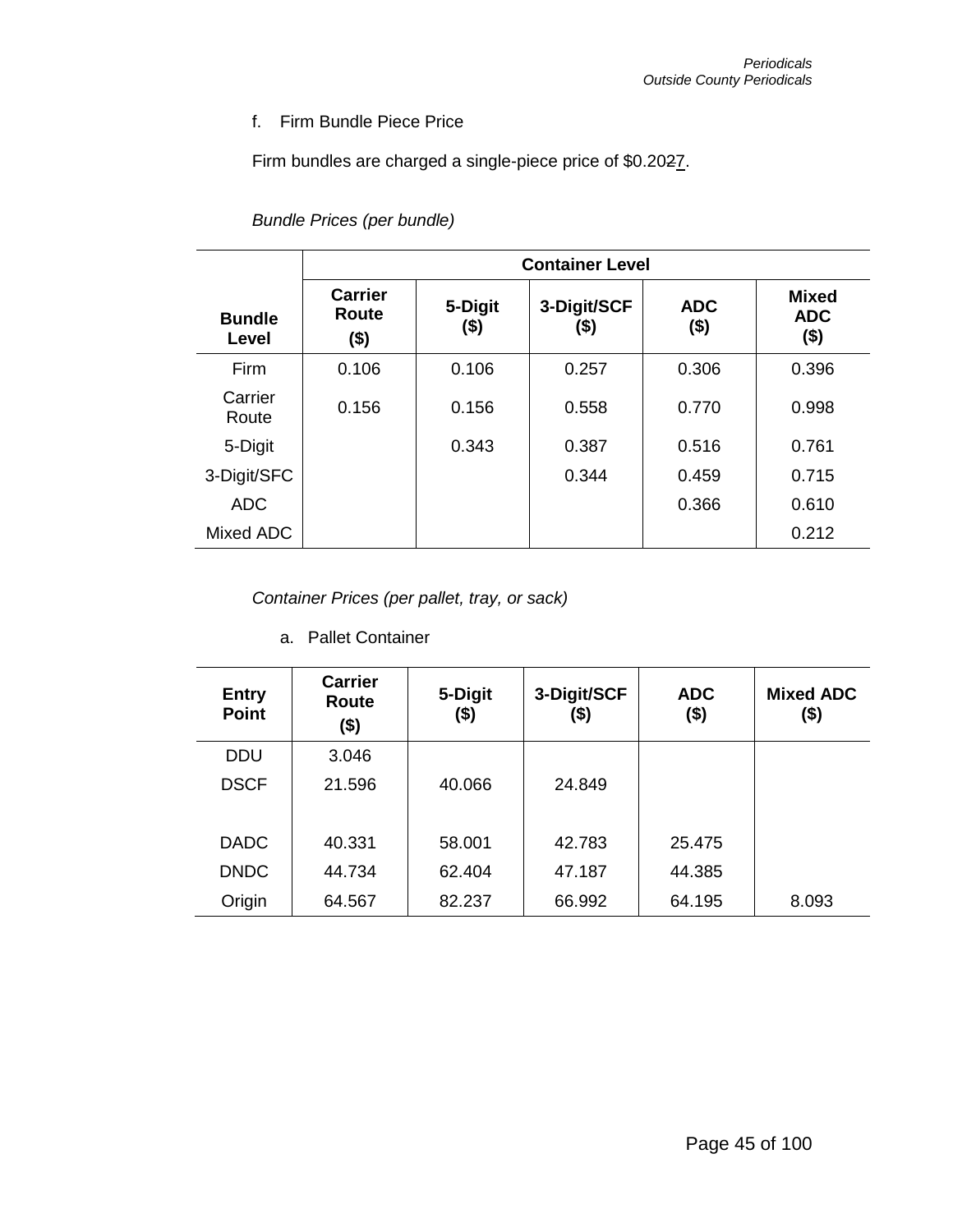| <b>Entry</b> | <b>Carrier Route/</b><br>5-Digit | 3-Digit/SCF | <b>ADC</b> | <b>Mixed</b><br><b>ADC</b> |
|--------------|----------------------------------|-------------|------------|----------------------------|
| <b>Point</b> | (\$)                             | (\$)        | (\$)       | (\$)                       |
| <b>DDU</b>   | 1.027                            |             |            |                            |
| <b>DSCF</b>  | 1.564                            | 0.957       |            |                            |
| <b>DADC</b>  | 2.077                            | 1.466       | 0.952      |                            |
| <b>DNDC</b>  | 2.475                            | 1.781       | 1.639      |                            |
| Origin       | 3.355                            | 2.546       | 2.415      | 0.627                      |

b. Tray or Sack Container

*Outside County Periodicals including a Ride-Along piece*

Add \$0.1756 for a Ride-Along item enclosed with or attached to an Outside County Periodical.

### *Full-service Intelligent Mail Option*

Subtract \$0.001 for each barcoded or Carrier Route letter or flat that complies with the requirements for the Full-service Intelligent Mail option.

### *Publications eligible for Nonprofit and Classroom price categories*

Publications qualified as Nonprofit, Classroom, and Limited Circulation receive a 5 percent discount on all components of postage except advertising pounds.

The 5 percent discount does not apply to commingled nonsubscriber, nonrequestor, complimentary, and sample copies in excess of the 10 percent allowance, or to Science of Agriculture mail.

The advertising pound price is not applicable to qualifying Nonprofit and Classroom publications containing 10 percent or less advertising content.

\* \* \* \* \*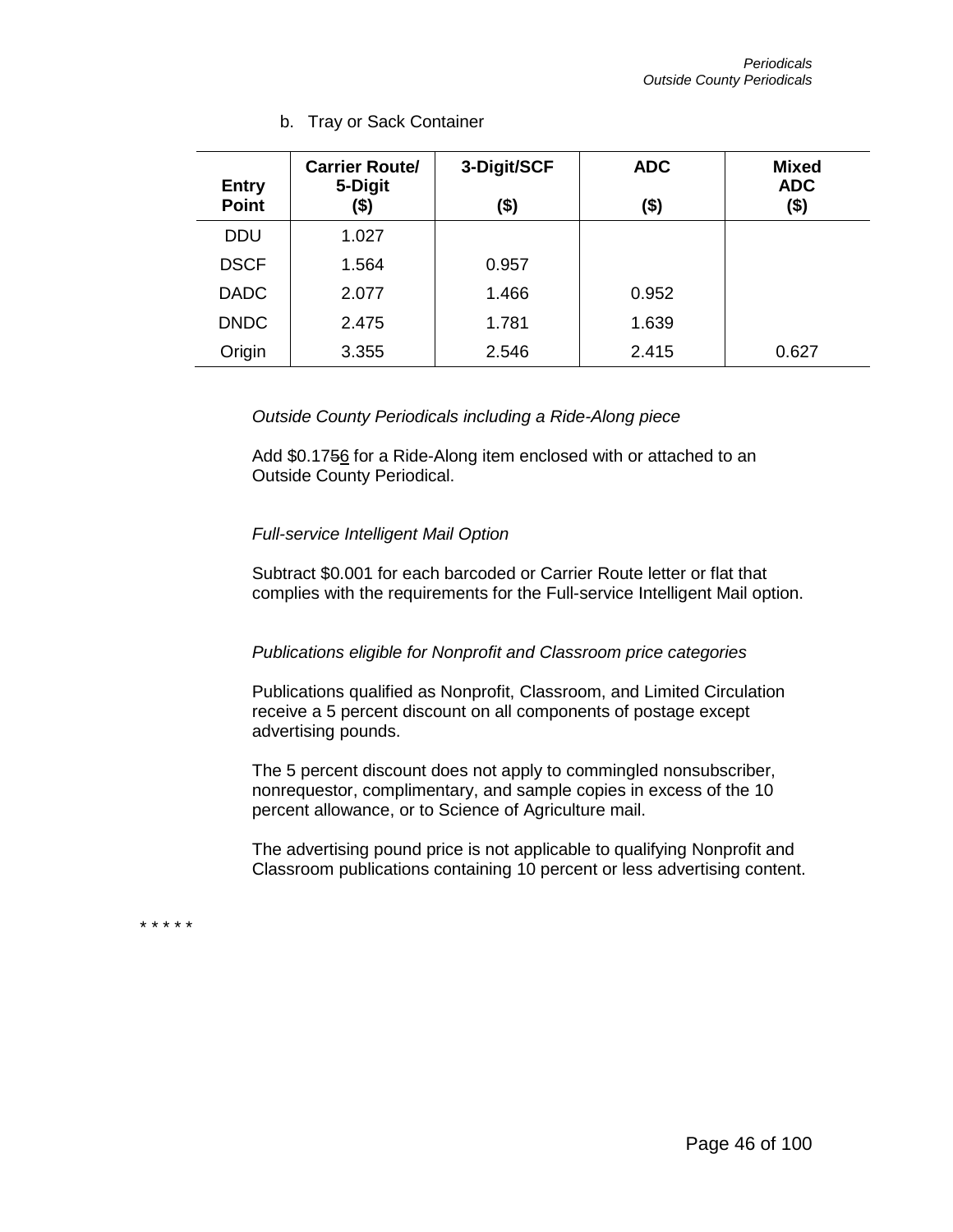### **1405 Alaska Bypass Service**

\* \* \* \* \*

1405.6 Prices

*Alaska Bypass*

Prices are calculated by dividing the total weight of the shipment by 70 (subject to the maximum weight restriction) and multiplying the result (rounded to the nearest one-hundredth) by the appropriate Alaska Bypass price for the zone to which the parcel is addressed.

| <b>Maximum</b><br>Weight | <b>Zones 1 &amp; 2</b> | Zone 3 |  |
|--------------------------|------------------------|--------|--|
| (pounds)                 | (\$)                   | (\$)   |  |
| 70                       | 25.53                  | 31.20  |  |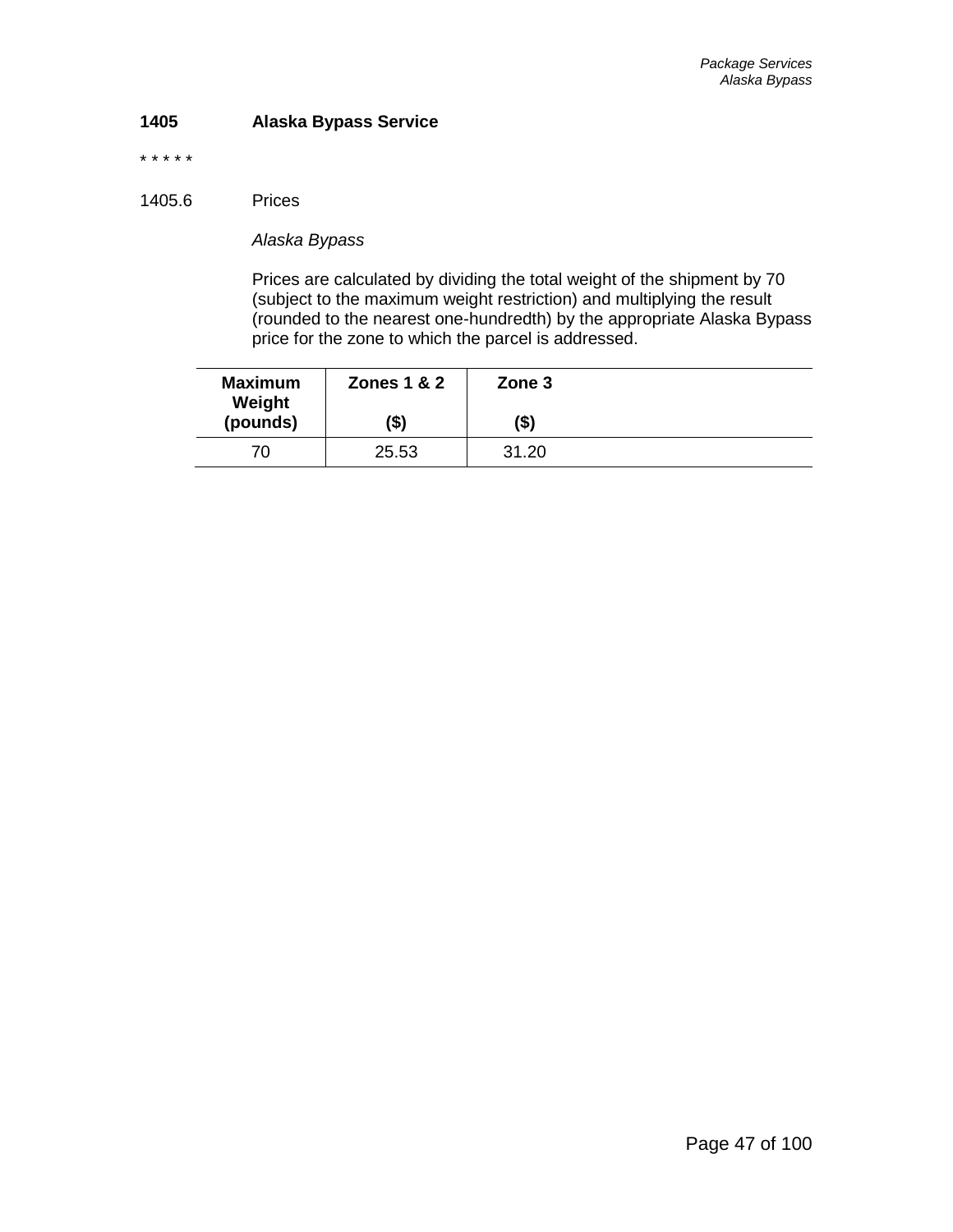## **1415 Bound Printed Matter Flats**

\* \* \* \* \*

#### 1415.6 Prices

### *Carrier Route*

Charges are computed by multiplying the number of pieces in the mailing by the applicable per-piece price, multiplying the number of pounds of the mailing by the applicable per-pound price, and adding both totals.

1. Destination Entry

|           | <b>DDU</b> | <b>DSCF</b> | <b>DNDC</b><br><b>Zones</b><br>1&2 | <b>DNDC</b><br>Zone 3 | <b>DNDC</b><br>Zone 4 | <b>DNDC</b><br>Zone 5 |
|-----------|------------|-------------|------------------------------------|-----------------------|-----------------------|-----------------------|
|           | (\$)       | $($ \$)     | $($ \$)                            | $($ \$)               | $($ \$)               | $($ \$)               |
| Per Piece | 0.385      | 0.542       | 0.988                              | 0.988                 | 0.988                 | 0.988                 |
| Per Pound | 0.021      | 0.037       | 0.064                              | 0.099                 | 0.126                 | 0.226                 |

## 2. Other Than Destination Entry

|           | <b>Zones</b><br>Local<br>1 & 2 | Zone 3  | <b>Zone 4</b> | Zone $5 \mid$ Zone 6 |         | Zone 7   Zones | 8 & 9   |
|-----------|--------------------------------|---------|---------------|----------------------|---------|----------------|---------|
|           | $($ \$)                        | $($ \$) | $($ \$)       | \$)                  | $($ \$) | $($ \$)        | $($ \$) |
| Per Piece | 1.090                          | 1.090   | 1.090         | 1.090                | 1.090   | 1.090          | 1.090   |
| Per Pound | 0.138                          | 0.149   | 0.202         | 0.257                | 0.329   | 0.372          | 0.500   |

### *Presorted*

Charges are computed by multiplying the number of pieces in the mailing by the applicable per-piece price, multiplying the number of pounds of the mailing by the applicable per-pound price, and adding both totals.

# 1. Destination Entry<sup>1</sup>

|           | <b>DDU</b><br>$($ \$) | <b>DSCF</b><br>\$) | <b>DNDC</b><br><b>Zones</b><br>1 & 2<br>$($ \$) | <b>DNDC</b><br>Zone 3<br>$($ \$) | <b>DNDC</b><br>Zone 4<br>$($ \$) | <b>DNDC</b><br>Zone 5<br>$($ \$) |
|-----------|-----------------------|--------------------|-------------------------------------------------|----------------------------------|----------------------------------|----------------------------------|
| Per Piece | 0.525                 | 0.682              | 1.128                                           | 1.128                            | 1.128                            | 1.128                            |
| Per Pound | 0.021                 | 0.037              | 0.064                                           | 0.099                            | 0.126                            | 0.226                            |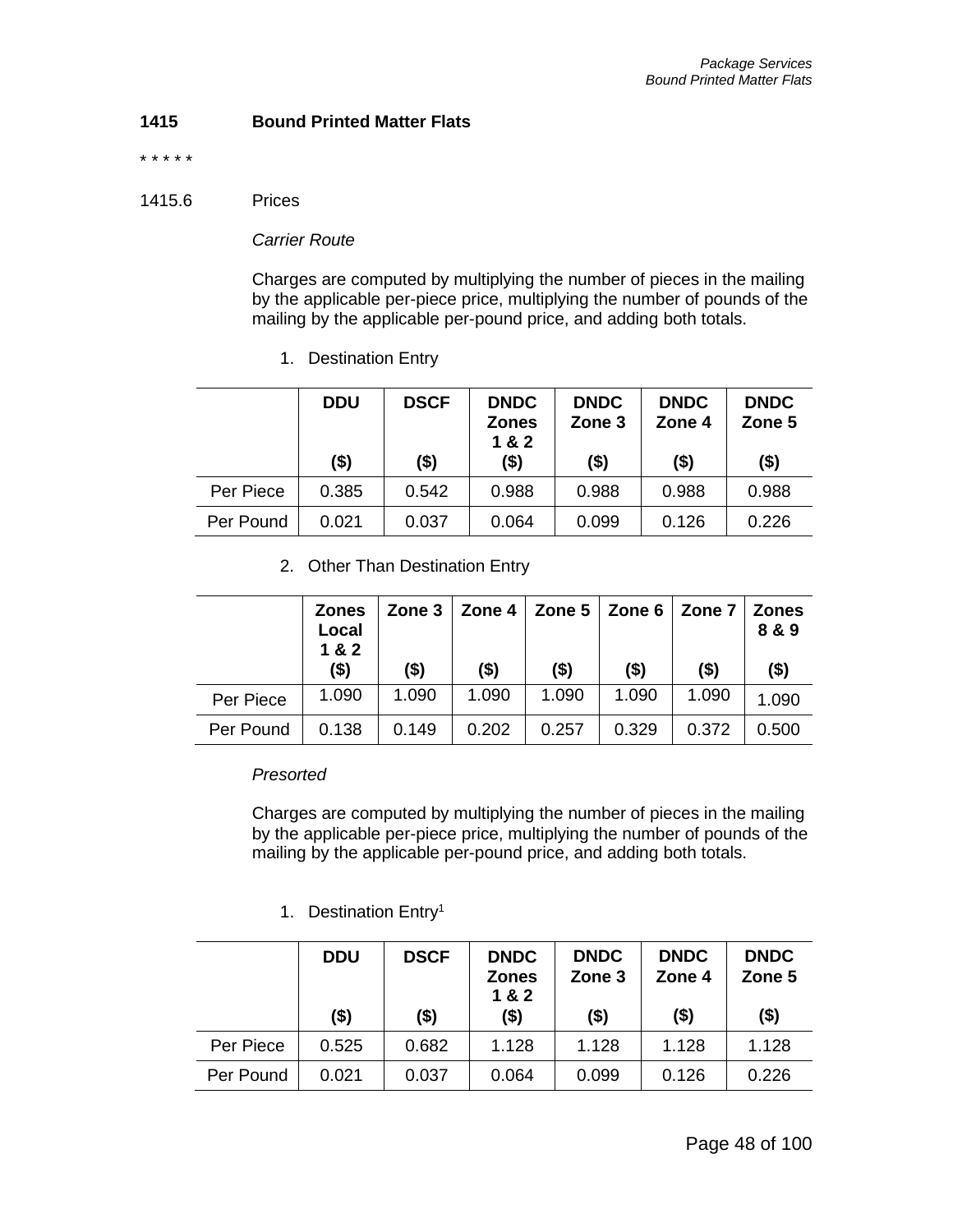|           | <b>Zones</b><br>Local<br>1 & 2 | Zone $31$ | Zone 4  | Zone $5 \mid$ Zone 6 |         | Zone    | <b>Zones</b><br>8 & 9 |
|-----------|--------------------------------|-----------|---------|----------------------|---------|---------|-----------------------|
|           | $($ \$)                        | $($ \$)   | $($ \$) | $($ \$)              | $($ \$) | $($ \$) | $($ \$)               |
| Per Piece | 1.230                          | 1.230     | 1.230   | 1.230                | 1.230   | 1.230   | 1.230                 |
| Per Pound | 0.138                          | 0.149     | 0.202   | 0.257                | 0.329   | 0.372   | 0.500                 |

# 2. Other Than Destination Entry

#### **Notes**

1. DDU price is not available for presorted flats that weigh 1 pound or less.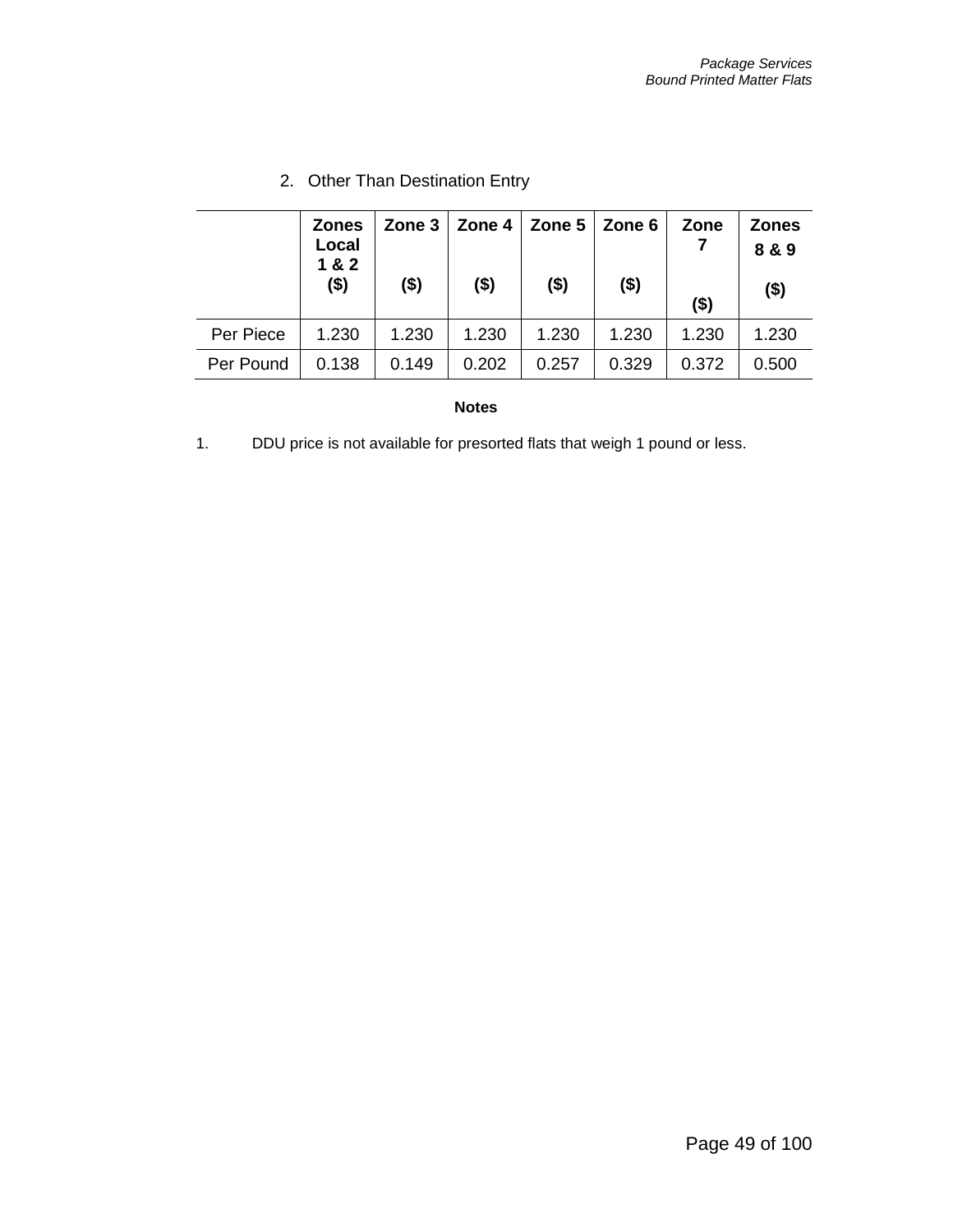| <b>Maximum</b><br>Weight | <b>Zones</b><br>1 & 2 | Zone 3  | Zone 4  | Zone 5  | Zone 6 | Zone 7  | <b>Zones</b><br>8 & 9 |
|--------------------------|-----------------------|---------|---------|---------|--------|---------|-----------------------|
| (pounds)                 | $($ \$)               | $($ \$) | $($ \$) | $($ \$) | \$)    | $($ \$) | \$)                   |
| 1.0                      | 1.90                  | 1.95    | 2.01    | 2.10    | 2.20   | 2.26    | 2.46                  |
| 1.5                      | 1.91                  | 1.96    | 2.02    | 2.11    | 2.21   | 2.27    | 2.47                  |
| 2.0                      | 1.99                  | 2.05    | 2.13    | 2.25    | 2.39   | 2.47    | 2.73                  |
| 2.5                      | 2.08                  | 2.16    | 2.26    | 2.41    | 2.58   | 2.68    | 3.01                  |
| 3.0                      | 2.17                  | 2.26    | 2.38    | 2.56    | 2.77   | 2.89    | 3.28                  |
| 3.5                      | 2.27                  | 2.38    | 2.52    | 2.73    | 2.97   | 3.11    | 3.58                  |
| 4.0                      | 2.36                  | 2.48    | 2.64    | 2.88    | 3.16   | 3.32    | 3.85                  |
| 4.5                      | 2.46                  | 2.60    | 2.78    | 3.05    | 3.36   | 3.54    | 4.15                  |
| 5.0                      | 2.55                  | 2.70    | 2.90    | 3.20    | 3.55   | 3.75    | 4.42                  |
| 6.0                      | 2.73                  | 2.91    | 3.15    | 3.51    | 3.93   | 4.17    | 4.97                  |
| 7.0                      | 2.92                  | 3.13    | 3.41    | 3.84    | 4.34   | 4.62    | 5.55                  |
| 8.0                      | 3.10                  | 3.34    | 3.66    | 4.15    | 4.72   | 5.04    | 6.10                  |
| 9.0                      | 3.28                  | 3.55    | 3.92    | 4.47    | 5.11   | 5.48    | 6.68                  |
| 10.0                     | 3.47                  | 3.77    | 4.18    | 4.80    | 5.52   | 5.93    | 7.26                  |
| 11.0                     | 3.66                  | 4.00    | 4.45    | 5.13    | 5.92   | 6.37    | 7.84                  |
| 12.0                     | 3.84                  | 4.21    | 4.70    | 5.44    | 6.30   | 6.79    | 8.39                  |
| 13.0                     | 4.02                  | 4.42    | 4.95    | 5.75    | 6.68   | 7.21    | 8.94                  |
| 14.0                     | 4.21                  | 4.64    | 5.21    | 6.07    | 7.08   | 7.65    | 9.51                  |
| 15.0                     | 4.40                  | 4.87    | 5.49    | 6.42    | 7.50   | 8.12    | 10.12                 |

### *Full-service Intelligent Mail Option*

Subtract \$0.001 for each presorted or Carrier Route barcoded flat that complies with the requirements for the Full-service Intelligent Mail option.

### *Forwarding-and-Return Service*

If used in conjunction with electronic or automated Address Correction Service, forwarded flats pay \$3.15 per piece and returned flats the applicable First-Class Mail price. All other pieces requesting Forwardingand-Return Service that are returned are charged the appropriate First-Class Mail price for the piece plus the price multiplied by a factor of 2.472.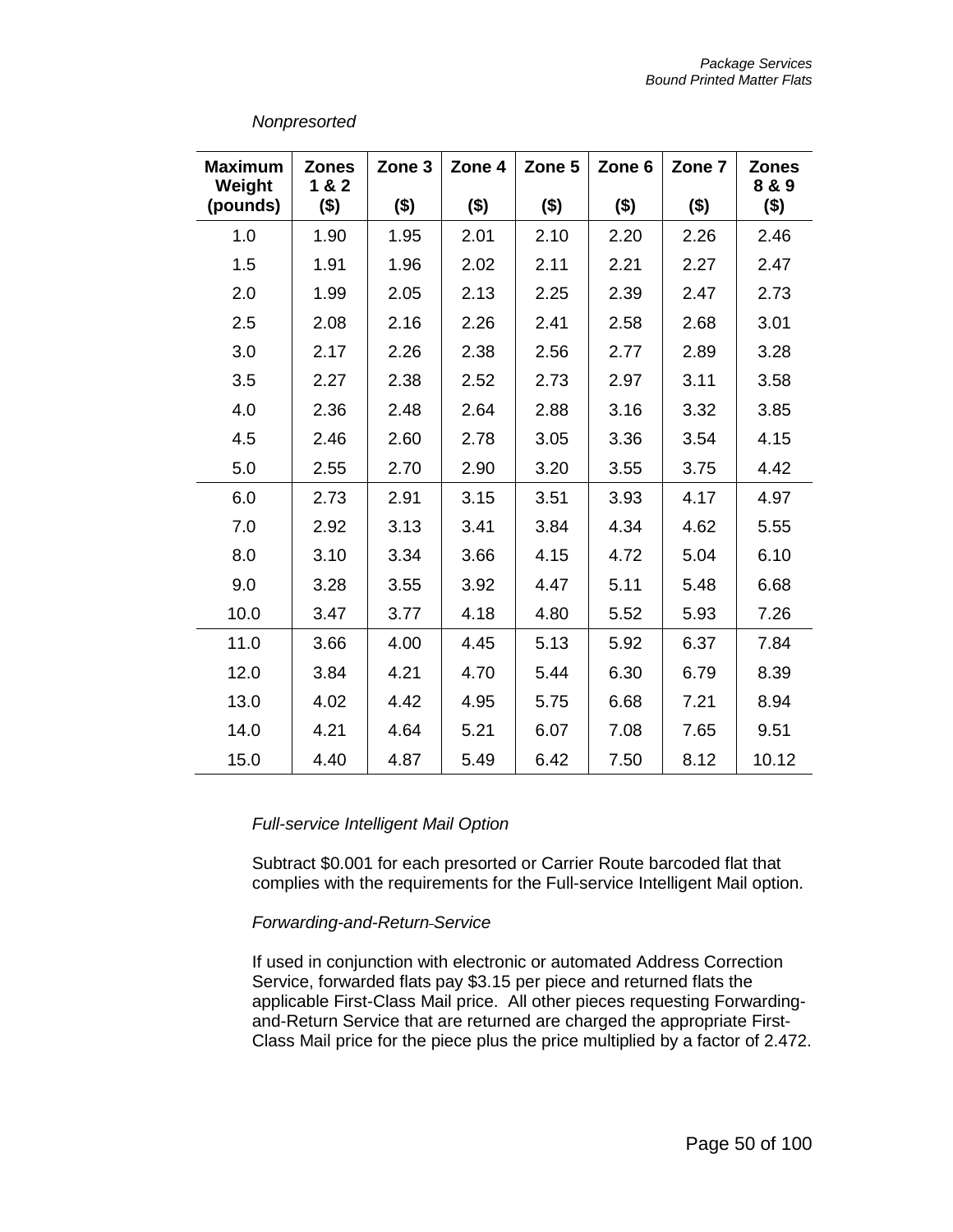## **1420 Bound Printed Matter Parcels**

\* \* \* \* \*

#### 1420.6 Prices

*Carrier Route*

Charges are computed by multiplying the number of pieces in the mailing by the applicable per-piece price, multiplying the number of pounds of the mailing by the applicable per-pound price, and adding both totals.

a. Destination Entry

|           | <b>DDU</b><br>$($ \$) | <b>DSCF</b><br>$($ \$) | <b>Zones</b><br>1 & 2<br>$($ \$) | DNDC   DNDC   DNDC   DNDC<br>$($ \$) | Zone $3 \mid$ Zone $4 \mid$ Zone $5$<br>$($ \$) | $($ \$) |
|-----------|-----------------------|------------------------|----------------------------------|--------------------------------------|-------------------------------------------------|---------|
| Per Piece | 0.625                 | 0.782                  | 1.228                            | 1.228                                | 1.228                                           | 1.228   |
| Per Pound | 0.039                 | 0.073                  | 0.101                            | 0.131                                | 0.178                                           | 0.248   |

b. Other Than Destination Entry

|           | <b>Zones</b><br>Local<br>1 & 2 |         | Zone $3 \mid$ Zone 4 | Zone $5 \mid$ Zone 6 |         | Zone    | <b>Zones</b><br>8 & 9 |
|-----------|--------------------------------|---------|----------------------|----------------------|---------|---------|-----------------------|
|           | $($ \$)                        | $($ \$) | $($ \$)              | $($ \$)              | $($ \$) | $($ \$) | $($ \$)               |
| Per Piece | 1.330                          | 1.330   | 1.330                | 1.330                | 1.330   | 1.330   | 1.330                 |
| Per Pound | 0.187                          | 0.223   | 0.271                | 0.334                | 0.409   | 0.471   | 0.616                 |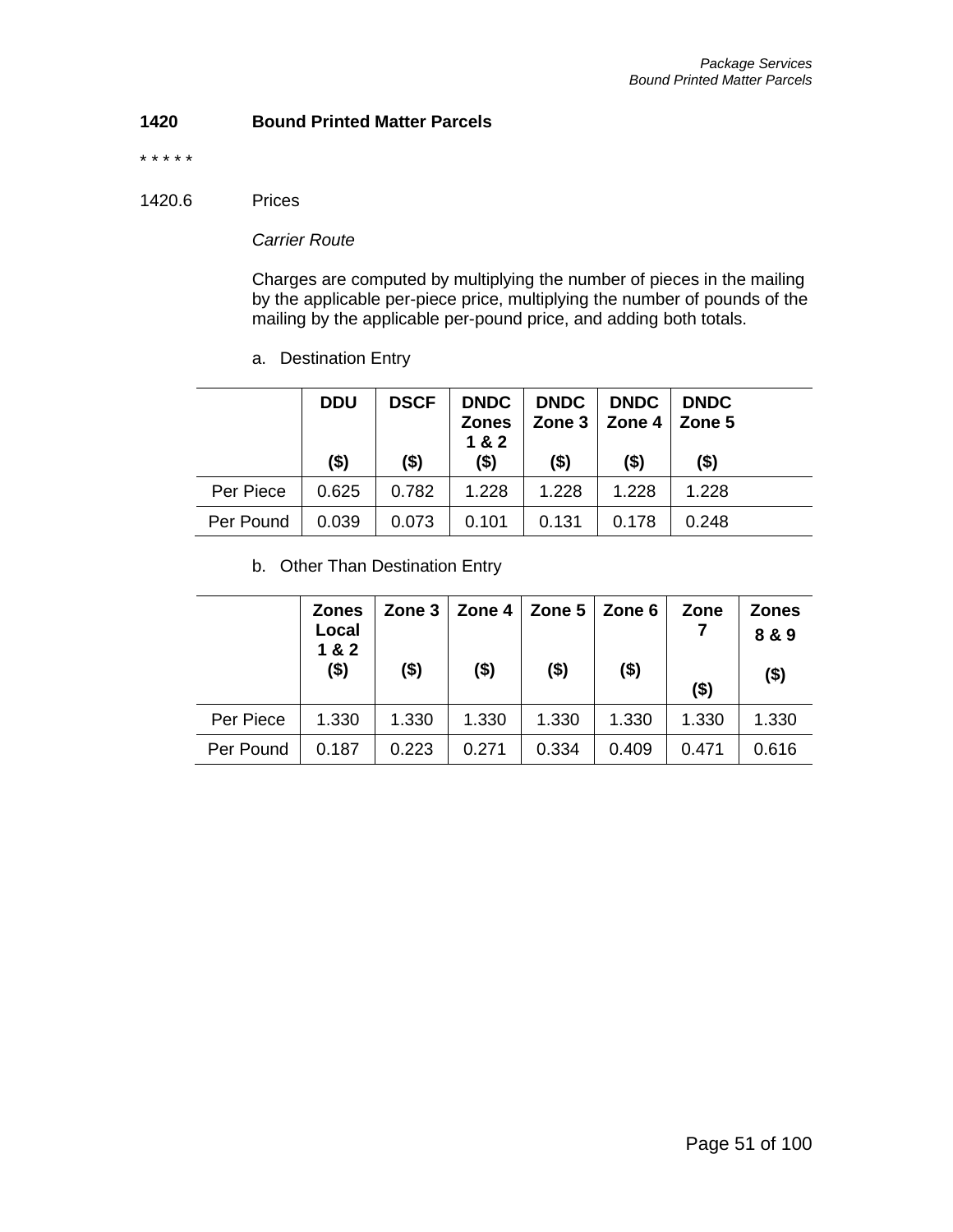## *Presorted*

Charges are computed by multiplying the number of pieces in the mailing by the applicable per-piece price, multiplying the number of pounds of the mailing by the applicable per-pound price, and adding both totals.

a. Destination Entry

|           | <b>DDU</b> | <b>DSCF</b> | <b>DNDC</b><br><b>Zones</b><br>1 & 2 | DNDC    | <b>DNDC</b><br>Zone $3 \mid$ Zone $4 \mid$ Zone $5$ | <b>DNDC</b> |
|-----------|------------|-------------|--------------------------------------|---------|-----------------------------------------------------|-------------|
|           | (\$)       | $($ \$)     | $($ \$)                              | $($ \$) | $($ \$)                                             | $($ \$)     |
| Per Piece | 0.764      | 0.921       | 1.367                                | 1.367   | 1.367                                               | 1.367       |
| Per Pound | 0.039      | 0.073       | 0.101                                | 0.131   | 0.178                                               | 0.248       |

b. Other Than Destination Entry

|           | <b>Zones</b><br>Local<br>1 & 2 |         | Zone $3 \mid$ Zone $4 \mid$ Zone $5 \mid$ Zone 6 |         |         | Zone    | <b>Zones</b><br>8 & 9 |
|-----------|--------------------------------|---------|--------------------------------------------------|---------|---------|---------|-----------------------|
|           | $($ \$)                        | $($ \$) | $($ \$)                                          | $($ \$) | $($ \$) | $($ \$) | $($ \$)               |
| Per Piece | 1.469                          | 1.469   | 1.469                                            | 1.469   | 1.469   | 1.469   | 1.469                 |
| Per Pound | 0.187                          | 0.223   | 0.271                                            | 0.334   | 0.409   | 0.471   | 0.616                 |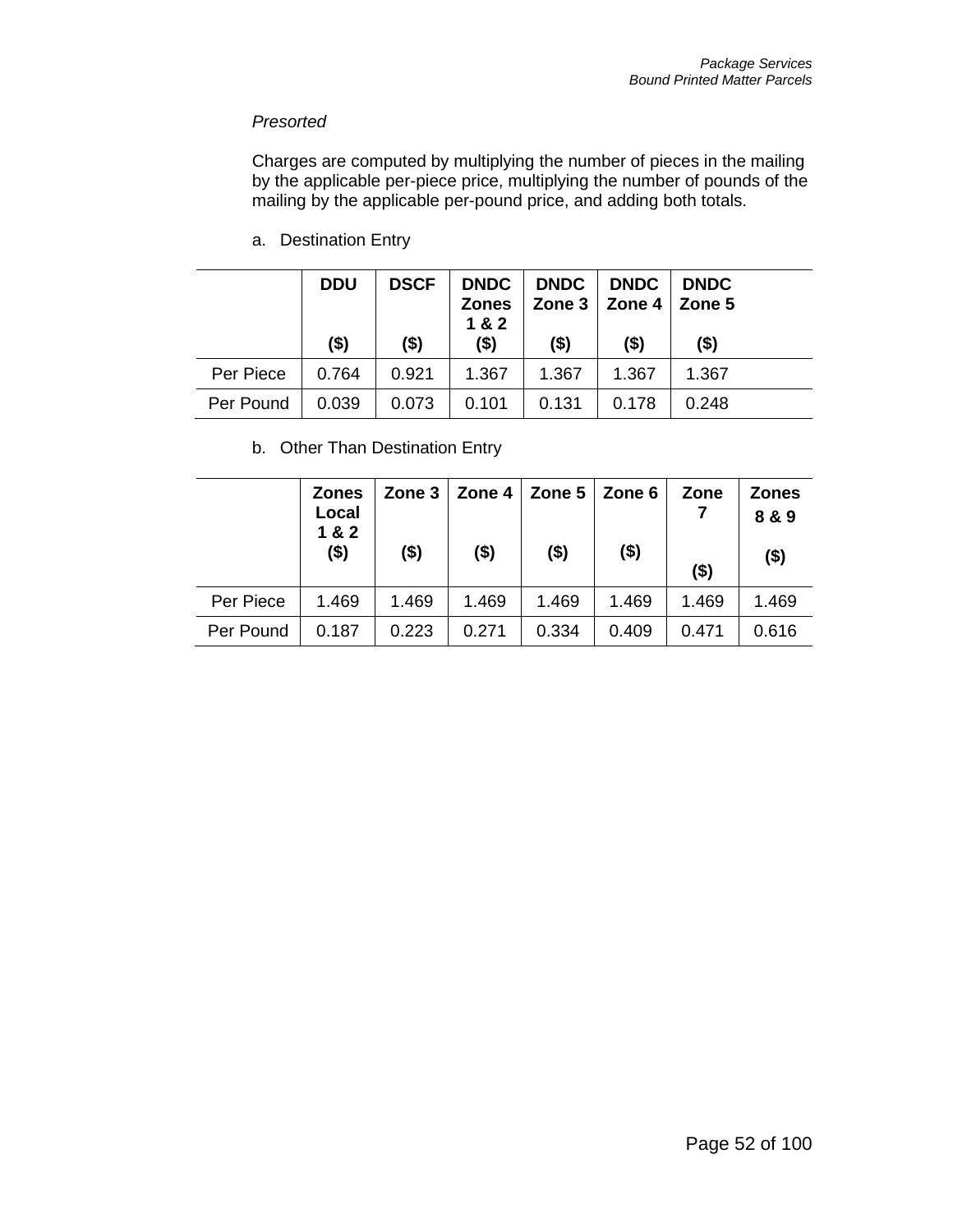| <b>Maximum</b>     | <b>Zones</b>     | Zone 3  | Zone 4  | Zone 5  | Zone 6  | Zone 7  | <b>Zones</b>     |
|--------------------|------------------|---------|---------|---------|---------|---------|------------------|
| Weight<br>(pounds) | 1 & 2<br>$($ \$) | $($ \$) | $($ \$) | $($ \$) | $($ \$) | $($ \$) | 8 & 9<br>$($ \$) |
| 1.0                | 2.58             | 2.64    | 2.70    | 2.79    | 2.91    | 2.97    | 3.18             |
| 1.5                | 2.62             | 2.69    | 2.74    | 2.84    | 2.97    | 3.04    | 3.28             |
| 2.0                | 2.70             | 2.78    | 2.86    | 2.98    | 3.14    | 3.22    | 3.50             |
| 2.5                | 2.82             | 2.92    | 3.02    | 3.17    | 3.37    | 3.47    | 3.82             |
| 3.0                | 2.95             | 3.07    | 3.19    | 3.37    | 3.61    | 3.73    | 4.16             |
| 3.5                | 3.08             | 3.22    | 3.36    | 3.57    | 3.85    | 3.99    | 4.50             |
| 4.0                | 3.20             | 3.36    | 3.52    | 3.76    | 4.08    | 4.24    | 4.82             |
| 4.5                | 3.32             | 3.50    | 3.68    | 3.95    | 4.31    | 4.49    | 5.14             |
| 5.0                | 3.44             | 3.64    | 3.84    | 4.14    | 4.54    | 4.74    | 5.46             |
| 6.0                | 3.69             | 3.93    | 4.17    | 4.54    | 5.03    | 5.27    | 6.13             |
| 7.0                | 3.94             | 4.22    | 4.50    | 4.93    | 5.51    | 5.79    | 6.79             |
| 8.0                | 4.18             | 4.50    | 4.82    | 5.32    | 5.98    | 6.30    | 7.44             |
| 9.0                | 4.43             | 4.80    | 5.17    | 5.73    | 6.47    | 6.84    | 8.13             |
| 10.0               | 4.67             | 5.08    | 5.49    | 6.11    | 6.93    | 7.34    | 8.77             |
| 11.0               | 4.93             | 5.39    | 5.85    | 6.53    | 7.44    | 7.90    | 9.49             |
| 12.0               | 5.17             | 5.67    | 6.17    | 6.91    | 7.90    | 8.40    | 10.13            |
| 13.0               | 5.41             | 5.95    | 6.49    | 7.29    | 8.36    | 8.90    | 10.77            |
| 14.0               | 5.67             | 6.25    | 6.83    | 7.69    | 8.84    | 9.42    | 11.44            |
| 15.0               | 5.91             | 6.53    | 7.15    | 8.07    | 9.31    | 9.93    | 12.09            |

*Pickup On Demand Service*

Add \$22.00 for each Pickup On Demand stop.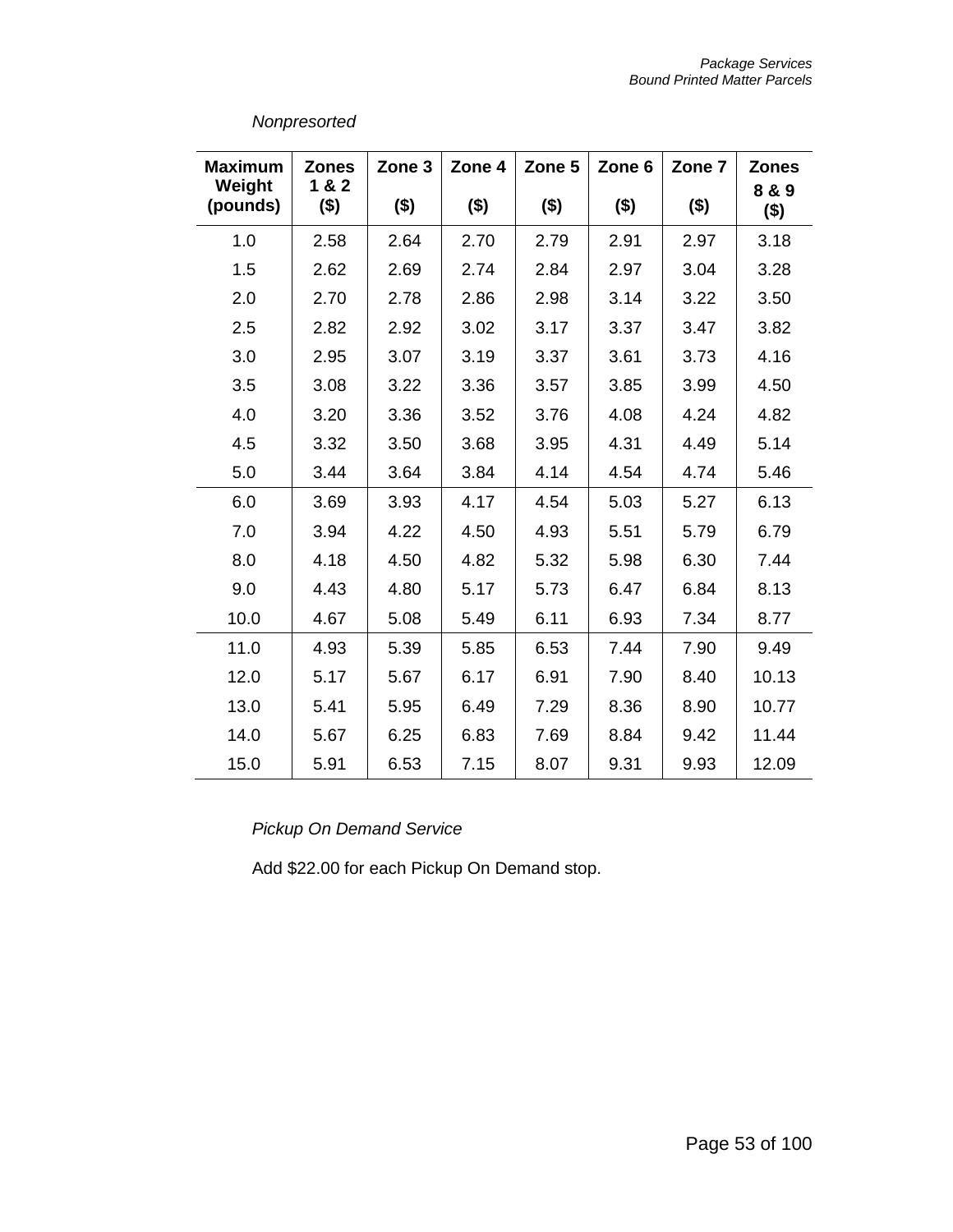# **Media Mail/Library Mail**

\* \* \* \* \*

1425.6 Prices

*Media Mail*

| <b>Maximum</b><br>Weight | 5-Digit | <b>Basic</b> | <b>Single-Piece</b> |
|--------------------------|---------|--------------|---------------------|
| (pounds)                 | $($ \$) | ( \$)        | $($ \$)             |
| $\mathbf{1}$             | 1.74    | 2.54         | 2.66                |
| $\overline{2}$           | 2.25    | 3.05         | 3.17                |
| 3                        | 2.76    | 3.56         | 3.68                |
| $\overline{\mathbf{4}}$  | 3.27    | 4.07         | 4.19                |
| 5                        | 3.78    | 4.58         | 4.70                |
| 6                        | 4.29    | 5.09         | 5.21                |
| $\overline{7}$           | 4.80    | 5.60         | 5.72                |
| 8                        | 5.31    | 6.11         | 6.23                |
| 9                        | 5.82    | 6.62         | 6.74                |
| 10                       | 6.33    | 7.13         | 7.25                |
| 11                       | 6.84    | 7.64         | 7.76                |
| 12                       | 7.35    | 8.15         | 8.27                |
| 13                       | 7.86    | 8.66         | 8.78                |
| 14                       | 8.37    | 9.17         | 9.29                |
| 15                       | 8.88    | 9.68         | 9.80                |
| 16                       | 9.39    | 10.19        | 10.31               |
| 17                       | 9.90    | 10.70        | 10.82               |
| 18                       | 10.41   | 11.21        | 11.33               |
| 19                       | 10.92   | 11.72        | 11.84               |
| 20                       | 11.43   | 12.23        | 12.35               |
| 21                       | 11.94   | 12.74        | 12.86               |
| 22                       | 12.45   | 13.25        | 13.37               |
| 23                       | 12.96   | 13.76        | 13.88               |
| 24                       | 13.47   | 14.27        | 14.39               |
| 25                       | 13.98   | 14.78        | 14.90               |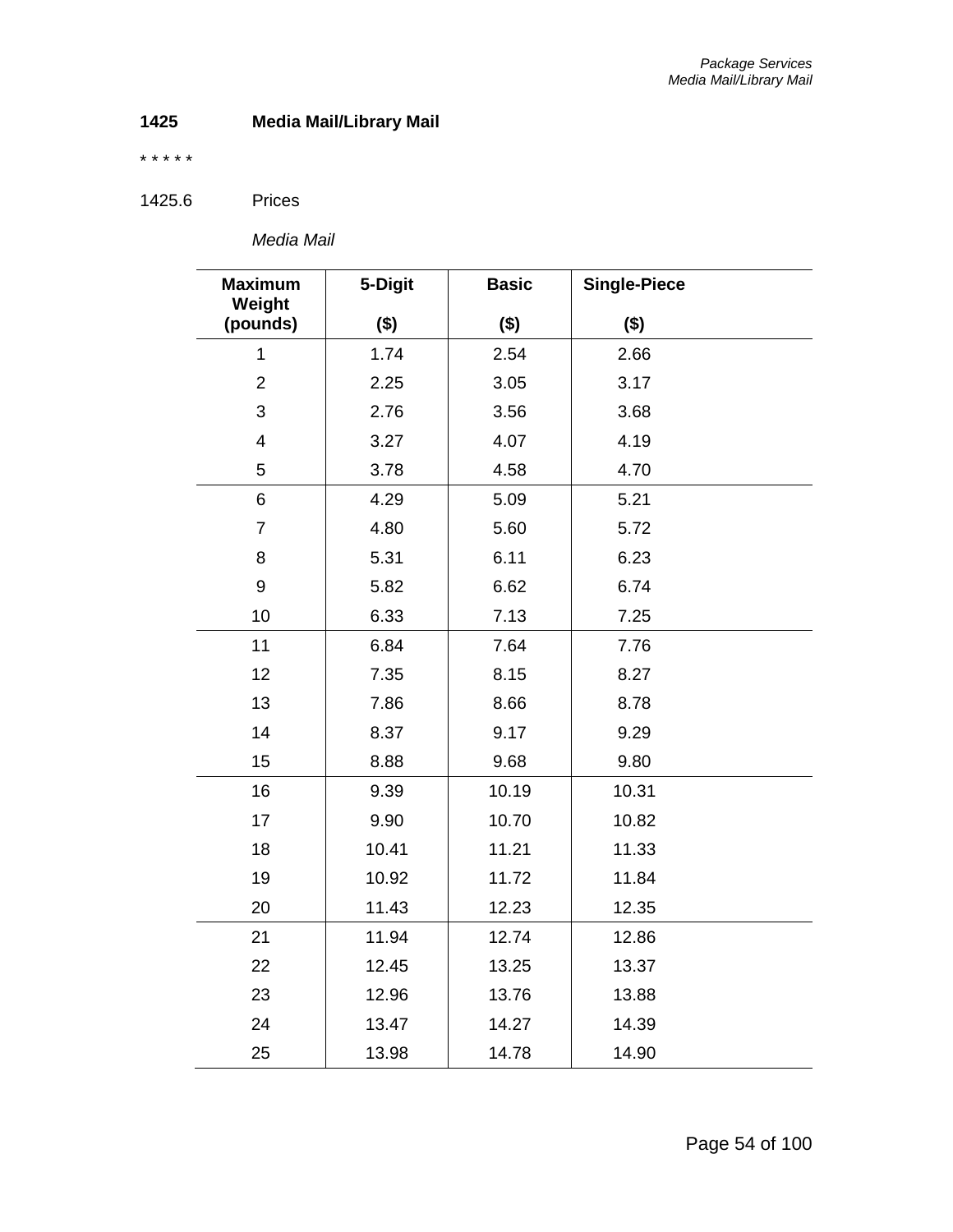# *Media Mail (Continued)*

| <b>Maximum</b>     | 5-Digit | <b>Basic</b> | <b>Single-Piece</b> |
|--------------------|---------|--------------|---------------------|
| Weight<br>(pounds) | $($ \$) | ( \$)        | $($ \$)             |
| 26                 | 14.49   | 15.29        | 15.41               |
| 27                 | 15.00   | 15.80        | 15.92               |
| 28                 | 15.51   | 16.31        | 16.43               |
| 29                 | 16.02   | 16.82        | 16.94               |
| 30                 | 16.53   | 17.33        | 17.45               |
| 31                 | 17.04   | 17.84        | 17.96               |
| 32                 | 17.55   | 18.35        | 18.47               |
| 33                 | 18.06   | 18.86        | 18.98               |
| 34                 | 18.57   | 19.37        | 19.49               |
| 35                 | 19.08   | 19.88        | 20.00               |
| 36                 | 19.59   | 20.39        | 20.51               |
| 37                 | 20.10   | 20.90        | 21.02               |
| 38                 | 20.61   | 21.41        | 21.53               |
| 39                 | 21.12   | 21.92        | 22.04               |
| 40                 | 21.63   | 22.43        | 22.55               |
| 41                 | 22.14   | 22.94        | 23.06               |
| 42                 | 22.65   | 23.45        | 23.57               |
| 43                 | 23.16   | 23.96        | 24.08               |
| 44                 | 23.67   | 24.47        | 24.59               |
| 45                 | 24.18   | 24.98        | 25.10               |
| 46                 | 24.69   | 25.49        | 25.61               |
| 47                 | 25.20   | 26.00        | 26.12               |
| 48                 | 25.71   | 26.51        | 26.63               |
| 49                 | 26.22   | 27.02        | 27.14               |
| 50                 | 26.73   | 27.53        | 27.65               |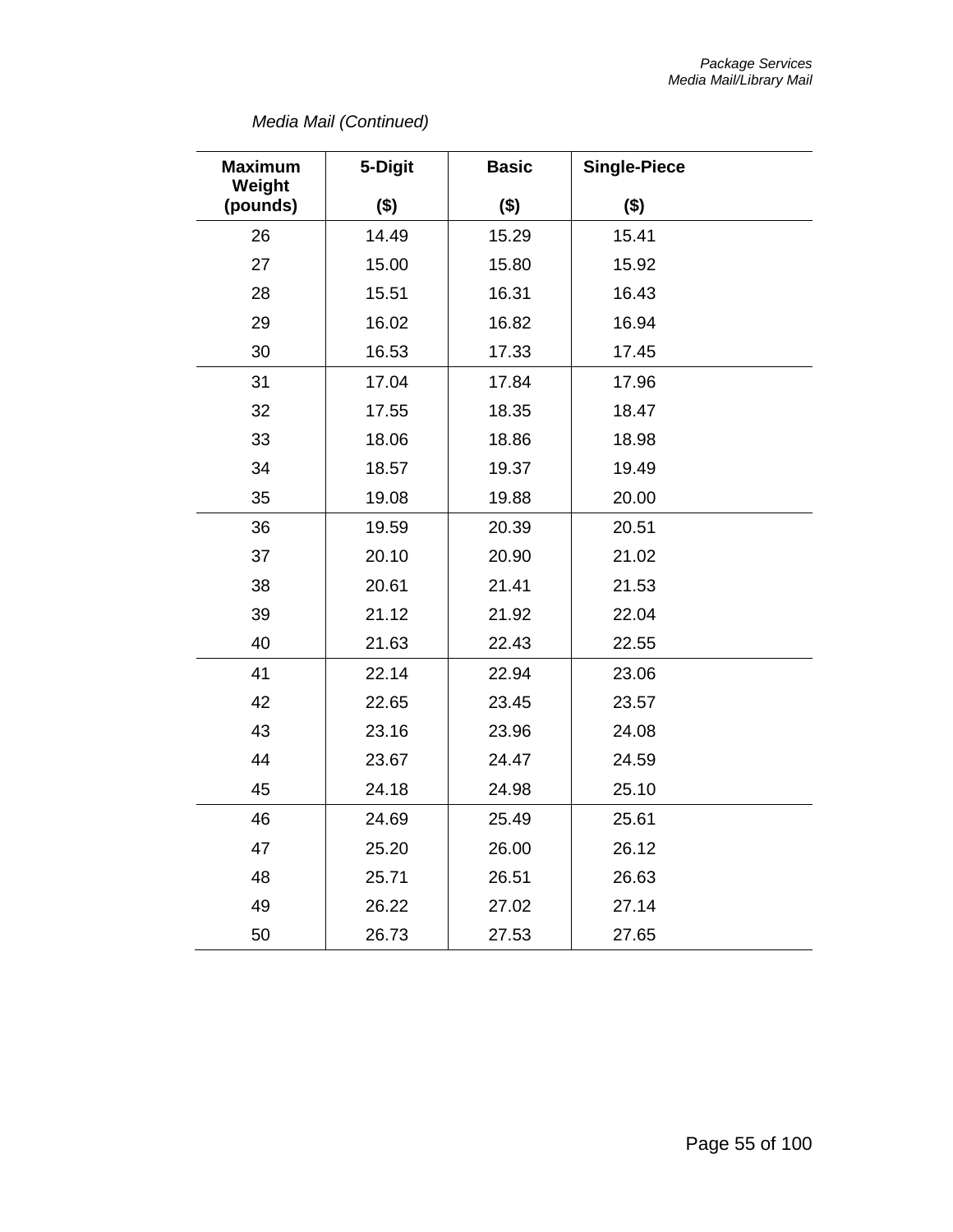# *Media Mail (Continued)*

| <b>Maximum</b><br>Weight | 5-Digit | <b>Basic</b> | <b>Single-Piece</b> |  |
|--------------------------|---------|--------------|---------------------|--|
| (pounds)                 | $($ \$) | (3)          | $($ \$)             |  |
| 51                       | 27.24   | 28.04        | 28.16               |  |
| 52                       | 27.75   | 28.55        | 28.67               |  |
| 53                       | 28.26   | 29.06        | 29.18               |  |
| 54                       | 28.77   | 29.57        | 29.69               |  |
| 55                       | 29.28   | 30.08        | 30.20               |  |
| 56                       | 29.79   | 30.59        | 30.71               |  |
| 57                       | 30.30   | 31.10        | 31.22               |  |
| 58                       | 30.81   | 31.61        | 31.73               |  |
| 59                       | 31.32   | 32.12        | 32.24               |  |
| 60                       | 31.83   | 32.63        | 32.75               |  |
| 61                       | 32.34   | 33.14        | 33.26               |  |
| 62                       | 32.85   | 33.65        | 33.77               |  |
| 63                       | 33.36   | 34.16        | 34.28               |  |
| 64                       | 33.87   | 34.67        | 34.79               |  |
| 65                       | 34.38   | 35.18        | 35.30               |  |
| 66                       | 34.89   | 35.69        | 35.81               |  |
| 67                       | 35.40   | 36.20        | 36.32               |  |
| 68                       | 35.91   | 36.71        | 36.83               |  |
| 69                       | 36.42   | 37.22        | 37.34               |  |
| 70                       | 36.93   | 37.73        | 37.85               |  |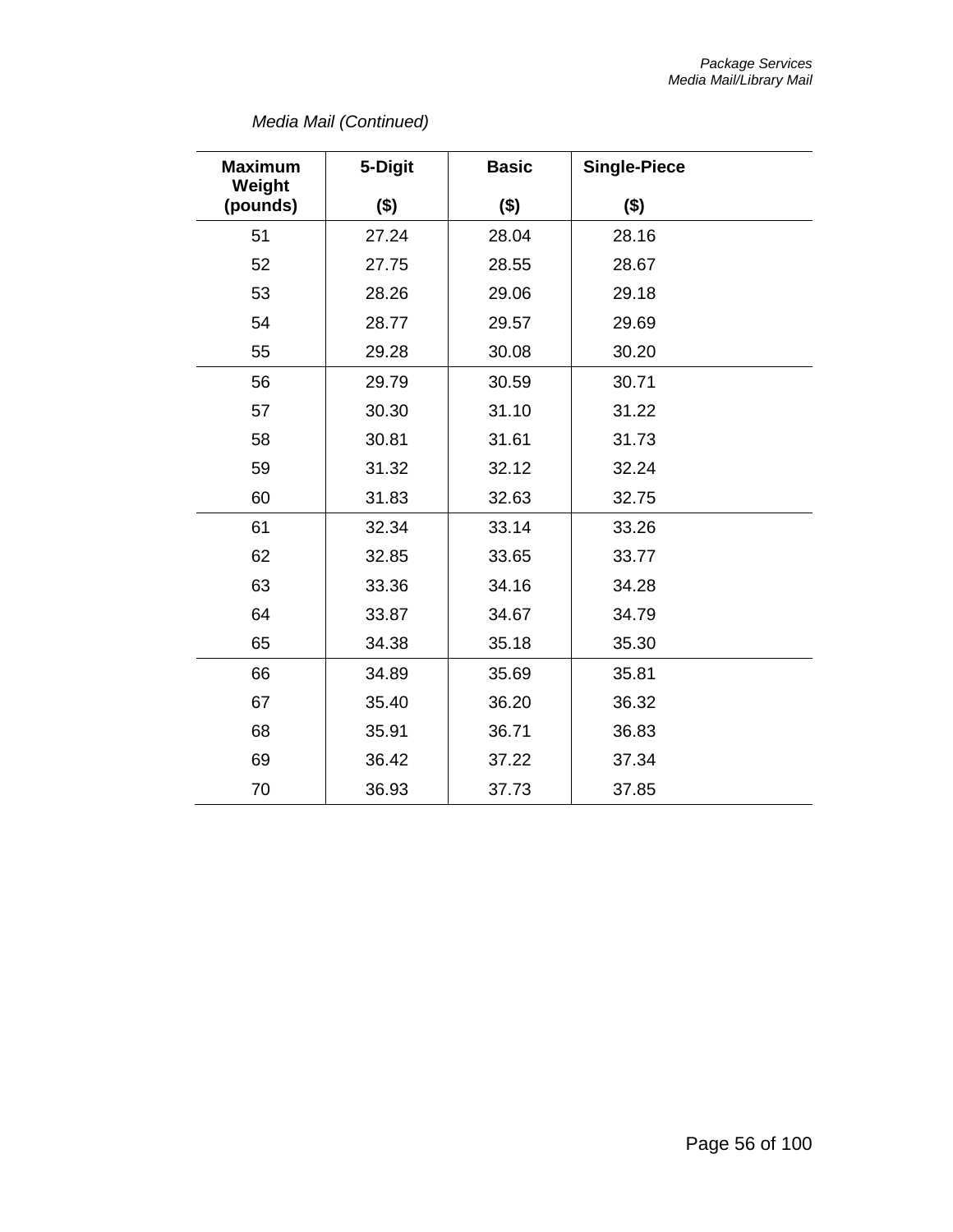# *Library Mail*

| <b>Maximum</b><br>Weight | 5-Digit | <b>Basic</b> | <b>Single-Piece</b> |
|--------------------------|---------|--------------|---------------------|
| (pounds)                 | $($ \$) | $($ \$)      | $($ \$)             |
| $\overline{1}$           | 1.65    | 2.41         | 2.53                |
| $\overline{2}$           | 2.13    | 2.89         | 3.01                |
| 3                        | 2.61    | 3.37         | 3.49                |
| $\overline{4}$           | 3.09    | 3.85         | 3.97                |
| 5                        | 3.57    | 4.33         | 4.45                |
| 6                        | 4.05    | 4.81         | 4.93                |
| $\overline{7}$           | 4.53    | 5.29         | 5.41                |
| 8                        | 5.01    | 5.77         | 5.89                |
| $\boldsymbol{9}$         | 5.49    | 6.25         | 6.37                |
| 10                       | 5.97    | 6.73         | 6.85                |
| 11                       | 6.45    | 7.21         | 7.33                |
| 12                       | 6.93    | 7.69         | 7.81                |
| 13                       | 7.41    | 8.17         | 8.29                |
| 14                       | 7.89    | 8.65         | 8.77                |
| 15                       | 8.37    | 9.13         | 9.25                |
| 16                       | 8.85    | 9.61         | 9.73                |
| 17                       | 9.33    | 10.09        | 10.21               |
| 18                       | 9.81    | 10.57        | 10.69               |
| 19                       | 10.29   | 11.05        | 11.17               |
| 20                       | 10.77   | 11.53        | 11.65               |
| 21                       | 11.25   | 12.01        | 12.13               |
| 22                       | 11.73   | 12.49        | 12.61               |
| 23                       | 12.21   | 12.97        | 13.09               |
| 24                       | 12.69   | 13.45        | 13.57               |
| 25                       | 13.17   | 13.93        | 14.05               |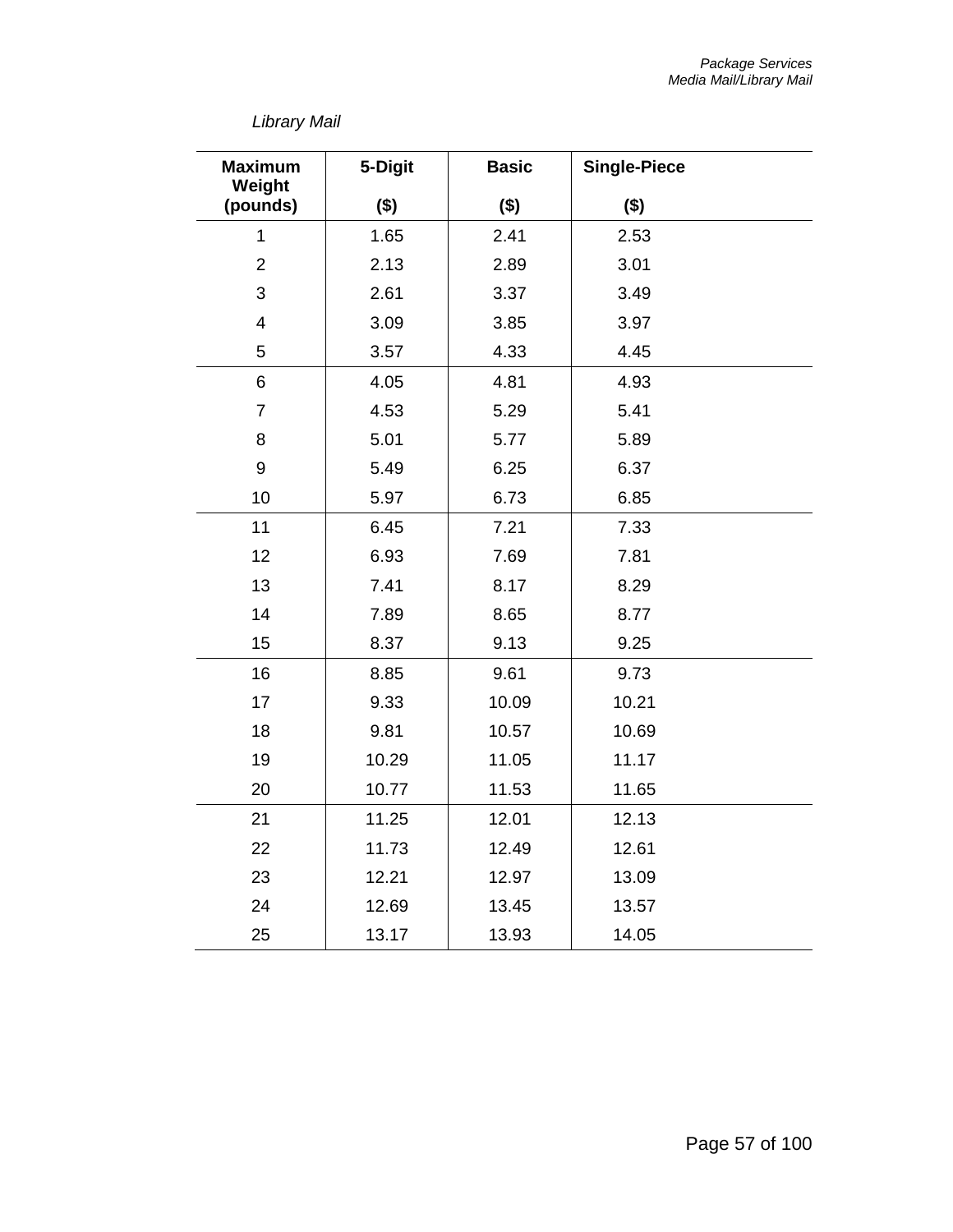# *Library Mail (Continued)*

| <b>Maximum</b><br>Weight | 5-Digit | <b>Basic</b> | <b>Single-Piece</b> |
|--------------------------|---------|--------------|---------------------|
| (pounds)                 | $($ \$) | $($ \$)      | $($ \$)             |
| 26                       | 13.65   | 14.41        | 14.53               |
| 27                       | 14.13   | 14.89        | 15.01               |
| 28                       | 14.61   | 15.37        | 15.49               |
| 29                       | 15.09   | 15.85        | 15.97               |
| 30                       | 15.57   | 16.33        | 16.45               |
| 31                       | 16.05   | 16.81        | 16.93               |
| 32                       | 16.53   | 17.29        | 17.41               |
| 33                       | 17.01   | 17.77        | 17.89               |
| 34                       | 17.49   | 18.25        | 18.37               |
| 35                       | 17.97   | 18.73        | 18.85               |
| 36                       | 18.45   | 19.21        | 19.33               |
| 37                       | 18.93   | 19.69        | 19.81               |
| 38                       | 19.41   | 20.17        | 20.29               |
| 39                       | 19.89   | 20.65        | 20.77               |
| 40                       | 20.37   | 21.13        | 21.25               |
| 41                       | 20.85   | 21.61        | 21.73               |
| 42                       | 21.33   | 22.09        | 22.21               |
| 43                       | 21.81   | 22.57        | 22.69               |
| 44                       | 22.29   | 23.05        | 23.17               |
| 45                       | 22.77   | 23.53        | 23.65               |
| 46                       | 23.25   | 24.01        | 24.13               |
| 47                       | 23.73   | 24.49        | 24.61               |
| 48                       | 24.21   | 24.97        | 25.09               |
| 49                       | 24.69   | 25.45        | 25.57               |
| 50                       | 25.17   | 25.93        | 26.05               |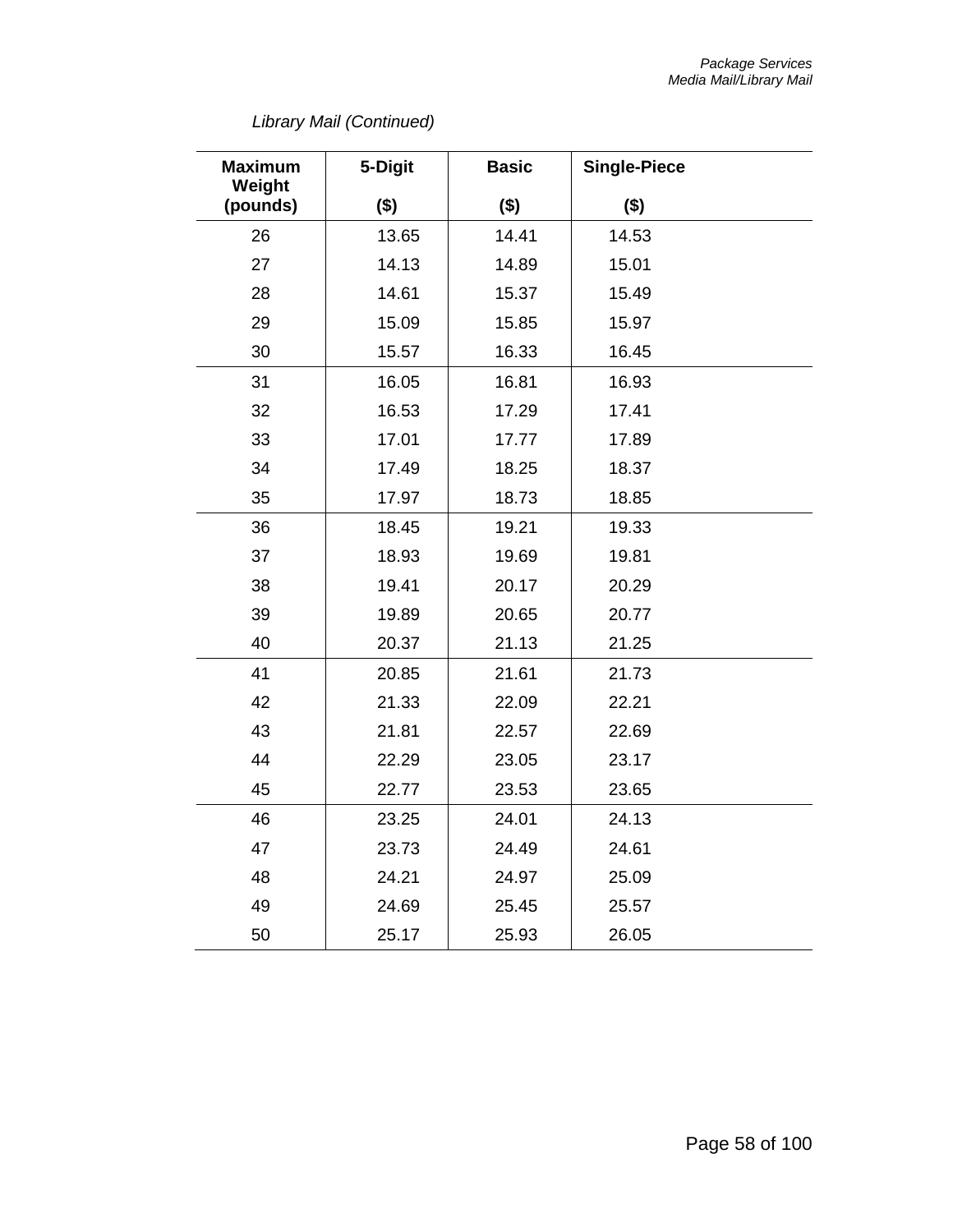|  | Library Mail (Continued) |  |
|--|--------------------------|--|
|--|--------------------------|--|

| <b>Maximum</b><br>Weight | 5-Digit | <b>Basic</b> | <b>Single-Piece</b> |  |
|--------------------------|---------|--------------|---------------------|--|
| (pounds)                 | (3)     | (3)          | $($ \$)             |  |
| 51                       | 25.65   | 26.41        | 26.53               |  |
| 52                       | 26.13   | 26.89        | 27.01               |  |
| 53                       | 26.61   | 27.37        | 27.49               |  |
| 54                       | 27.09   | 27.85        | 27.97               |  |
| 55                       | 27.57   | 28.33        | 28.45               |  |
| 56                       | 28.05   | 28.81        | 28.93               |  |
| 57                       | 28.53   | 29.29        | 29.41               |  |
| 58                       | 29.01   | 29.77        | 29.89               |  |
| 59                       | 29.49   | 30.25        | 30.37               |  |
| 60                       | 29.97   | 30.73        | 30.85               |  |
| 61                       | 30.45   | 31.21        | 31.33               |  |
| 62                       | 30.93   | 31.69        | 31.81               |  |
| 63                       | 31.41   | 32.17        | 32.29               |  |
| 64                       | 31.89   | 32.65        | 32.77               |  |
| 65                       | 32.37   | 33.13        | 33.25               |  |
| 66                       | 32.85   | 33.61        | 33.73               |  |
| 67                       | 33.33   | 34.09        | 34.21               |  |
| 68                       | 33.81   | 34.57        | 34.69               |  |
| 69                       | 34.29   | 35.05        | 35.17               |  |
| 70                       | 34.77   | 35.53        | 35.65               |  |

*Pickup On Demand Service*

Add \$22.00 for each Pickup On Demand stop.

\* \* \* \* \*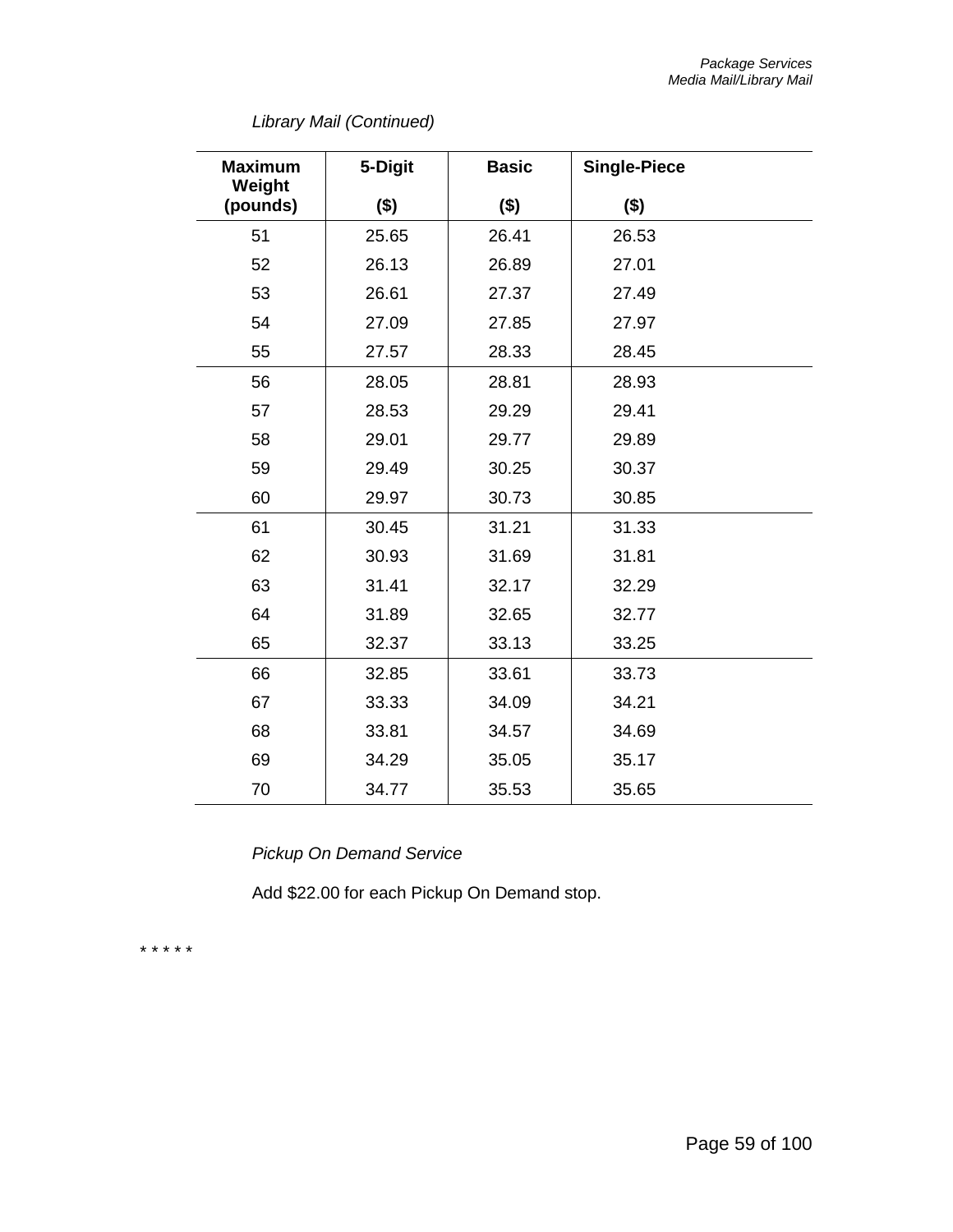# **1505 Ancillary Services**

\* \* \* \* \*

#### 1505.1.2 Prices

|                                                      | (\$) |
|------------------------------------------------------|------|
| Manual correction, each                              |      |
| First-Class Mail piece, on-piece correction only     | 0.00 |
| Other                                                | 0.59 |
| Electronic correction, each                          |      |
| First-Class Mail piece                               | 0.13 |
| Other                                                | 0.31 |
| Automated correction (Letters Only)                  |      |
| First-Class Mail piece                               |      |
| First two notices, for a given address change, each  | 0.07 |
| Additional notices, for a given address change, each | 0.14 |
| <b>USPS Marketing Mail piece</b>                     |      |
| First two notices, for a given address change, each  | 0.10 |
| Additional notices, for a given address change, each | 0.27 |
| Full-service correction, each                        | 0.00 |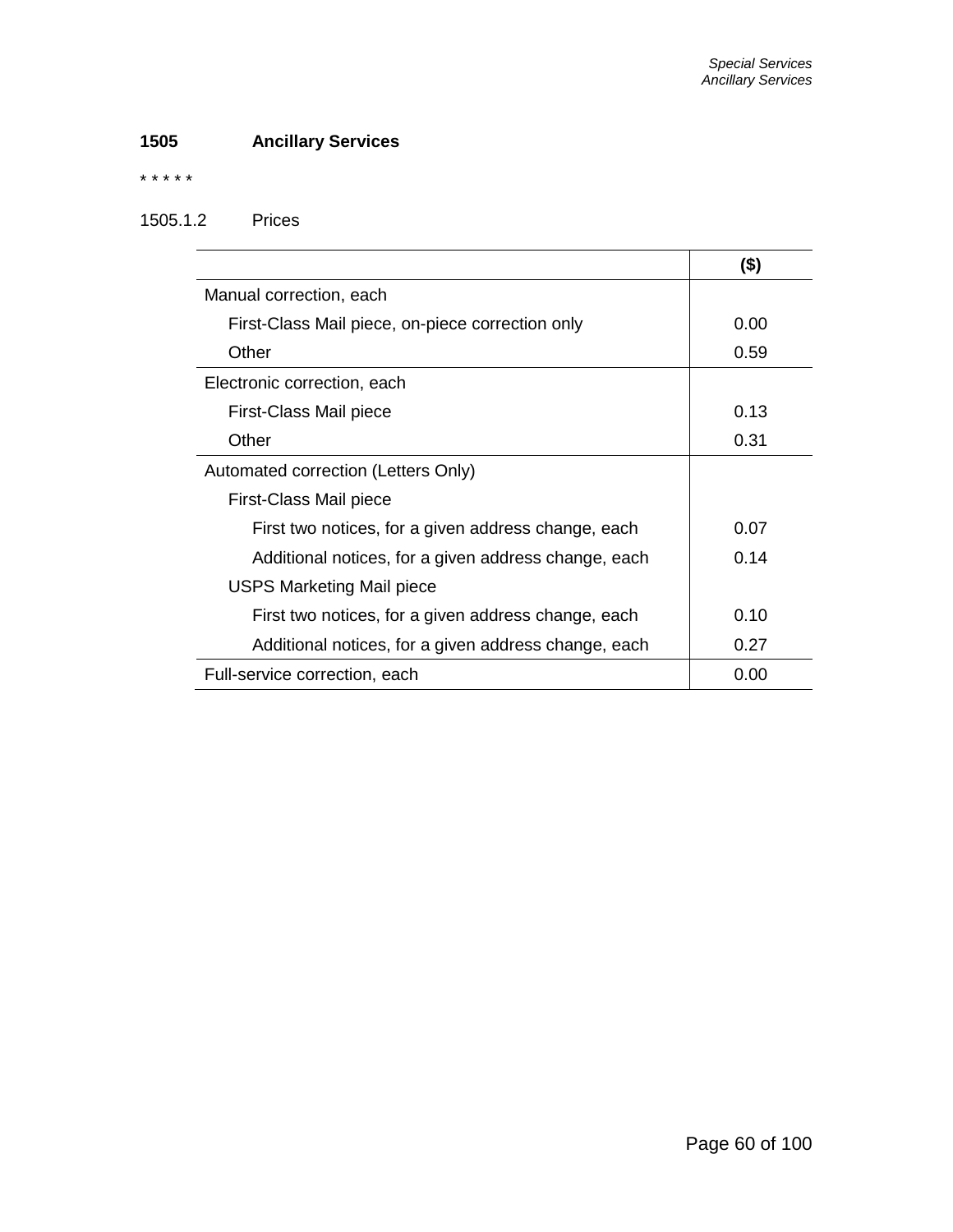# **1505.2 Applications and Mailing Permits**

\* \* \* \* \*

### 1505.2.2 Prices

|                                                                       | (\$)   |
|-----------------------------------------------------------------------|--------|
| First-Class Mail Presort Mailing Fee (per year)                       | 225.00 |
| USPS Marketing Mail Mailing Fee (per year)                            | 225.00 |
| Periodicals Application Fees (one-time only for each)                 |        |
| A. Original Entry                                                     | 700.00 |
| B. Re-entry                                                           | 80.00  |
| C. Registration for News Agents                                       | 80.00  |
| Bound Printed Matter: Destination Entry Mailing Fee (per<br>$year)^1$ | 225.00 |
| Application to Use Permit Imprint (one-time only)                     | 225.00 |

#### **Notes**

1. Fee does not apply in circumstances described in 1505.2.1.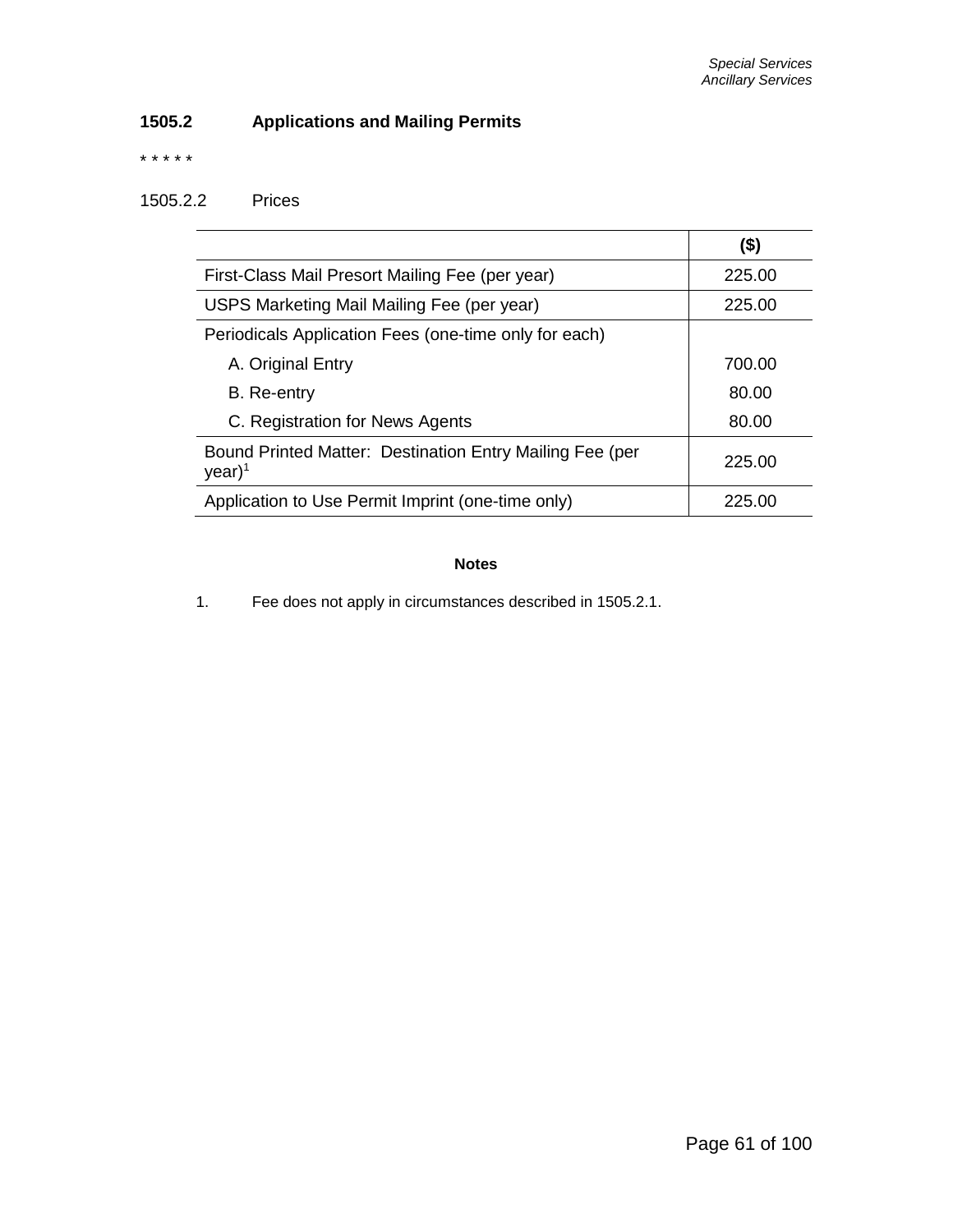## **1505.3 Business Reply Mail**

\* \* \* \* \*

### 1505.3.2 Prices

|                                            | $($ \$)  |
|--------------------------------------------|----------|
| Permit (All categories)                    | 225.001  |
| Regular (no account maintenance fee)       |          |
| Per-piece charge                           | 0.84     |
| Regular (with account maintenance fee)     |          |
| Account maintenance (per year)             | 690.00   |
| Per-piece charge                           | 0.098    |
| Qualified Business Reply Mail, low-volume  |          |
| Account maintenance (per year)             | 690.00   |
| Per-piece charge                           | 0.068    |
| Qualified Business Reply Mail, high-volume |          |
| Account maintenance (per year)             | 690.00   |
| Quarterly                                  | 2,350.00 |
| Per-piece charge                           | 0.013    |
| Bulk Weight Averaged (Non-letters only)    |          |
| Account maintenance (per year)             | 690.00   |
| Per-piece charge                           | 0.018    |
| Monthly maintenance                        | 1,155.00 |

#### **Notes**

1. Fee does not apply to permit holder who receives (1) only Qualified Business Reply Mail, or (2) only parcel-shaped Business Reply Mail.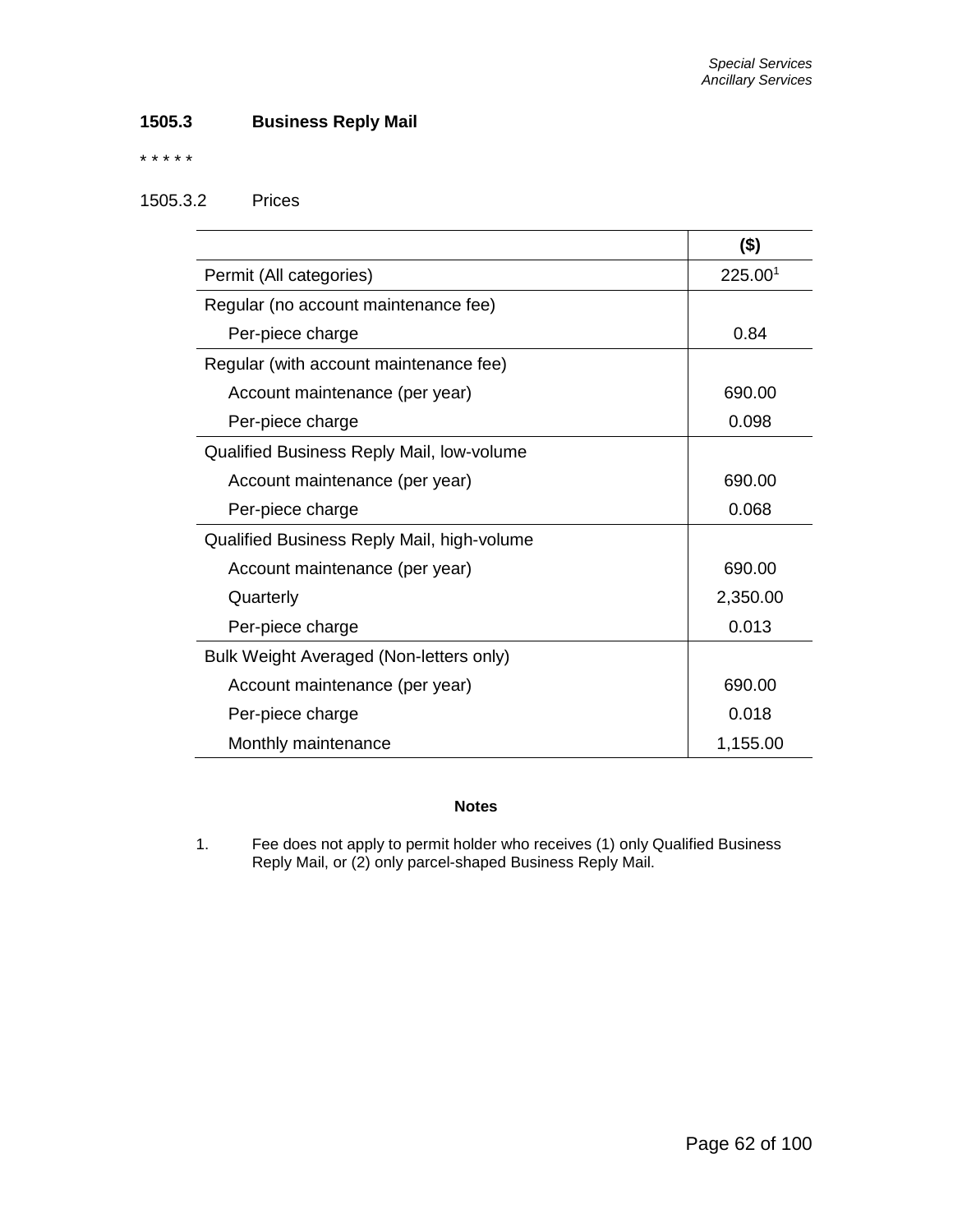# **1505.4 Bulk Parcel Return Service**

\* \* \* \* \*

1505.4.2 Prices

| Per-piece charge | າ ລປ |
|------------------|------|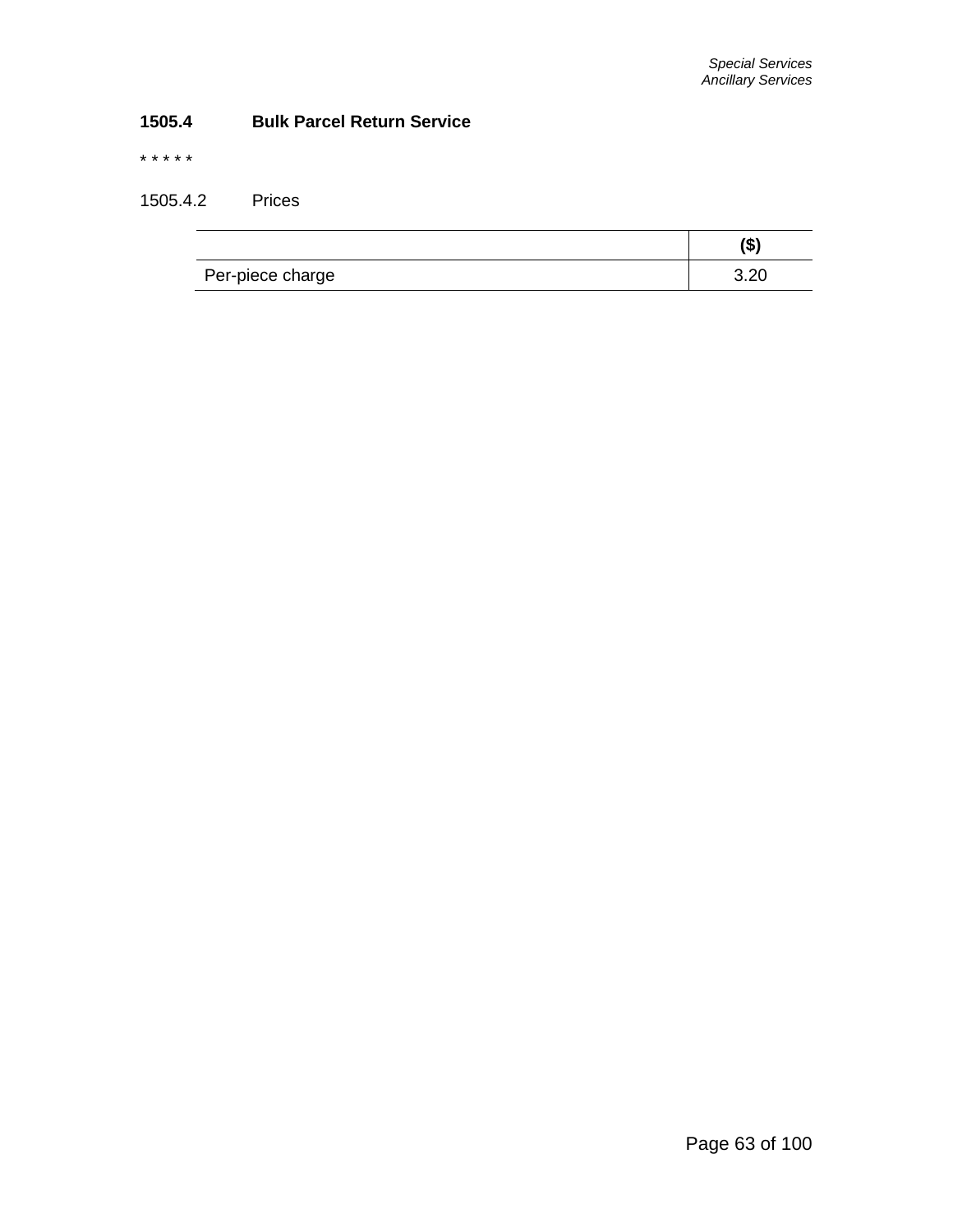# **1505.5 Certified Mail**

\* \* \* \* \*

1505.5.2 Prices

| (Per piece)                                                    | (\$) |
|----------------------------------------------------------------|------|
| <b>Certified Mail</b>                                          | 3.45 |
| Certified Mail with Restricted Delivery and/or Adult Signature | 8.55 |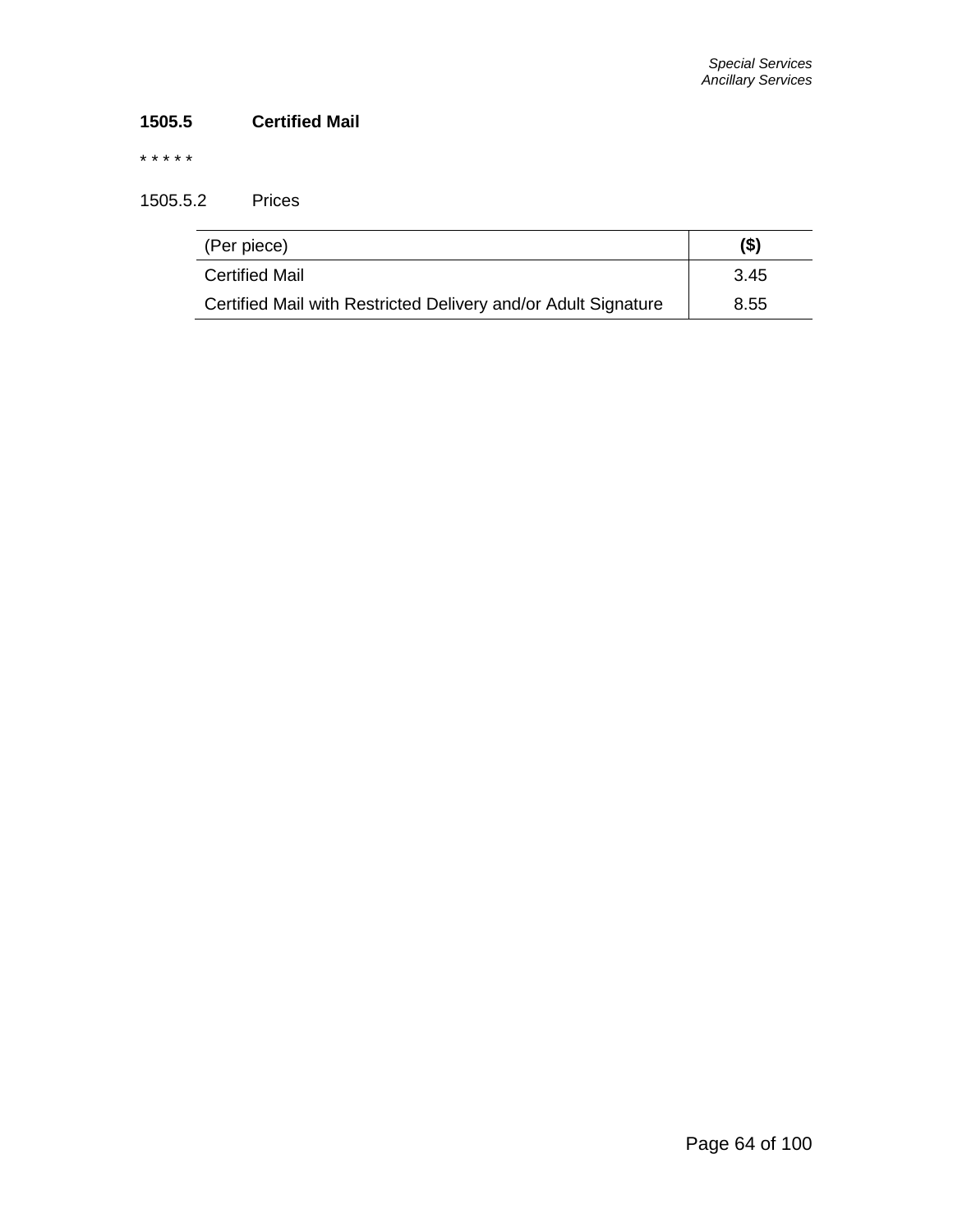# **1505.6 Certificate of Mailing**

\* \* \* \* \*

1505.6.2 Prices

*Individual Piece Prices*

|                                                                                                                                                                                    | (\$) |
|------------------------------------------------------------------------------------------------------------------------------------------------------------------------------------|------|
| Original Certificate of Mailing, Form 3817, individual article<br>presented at retail                                                                                              | 1.40 |
| Three or more pieces individually listed on Form 3665-Firm or<br>USPS approved customer provided manifest (per piece listed)                                                       | 0.40 |
| Each additional copy of original Certificate of Mailing, or<br>original mailing receipt (Form 3877) for Registered Mail,<br>insured mail, Certified Mail, and COD mail (each copy) | 1.40 |

*Quantity of Pieces*

|                                                                         | $($ \$ |
|-------------------------------------------------------------------------|--------|
| Up to 1,000 identical-weight pieces (one Form 3606 for total<br>number) | 8.25   |
| Each additional 1,000 identical-weight pieces or fraction<br>thereof    | 1.03   |
| Each additional copy of the original Form 3606                          | 1.40   |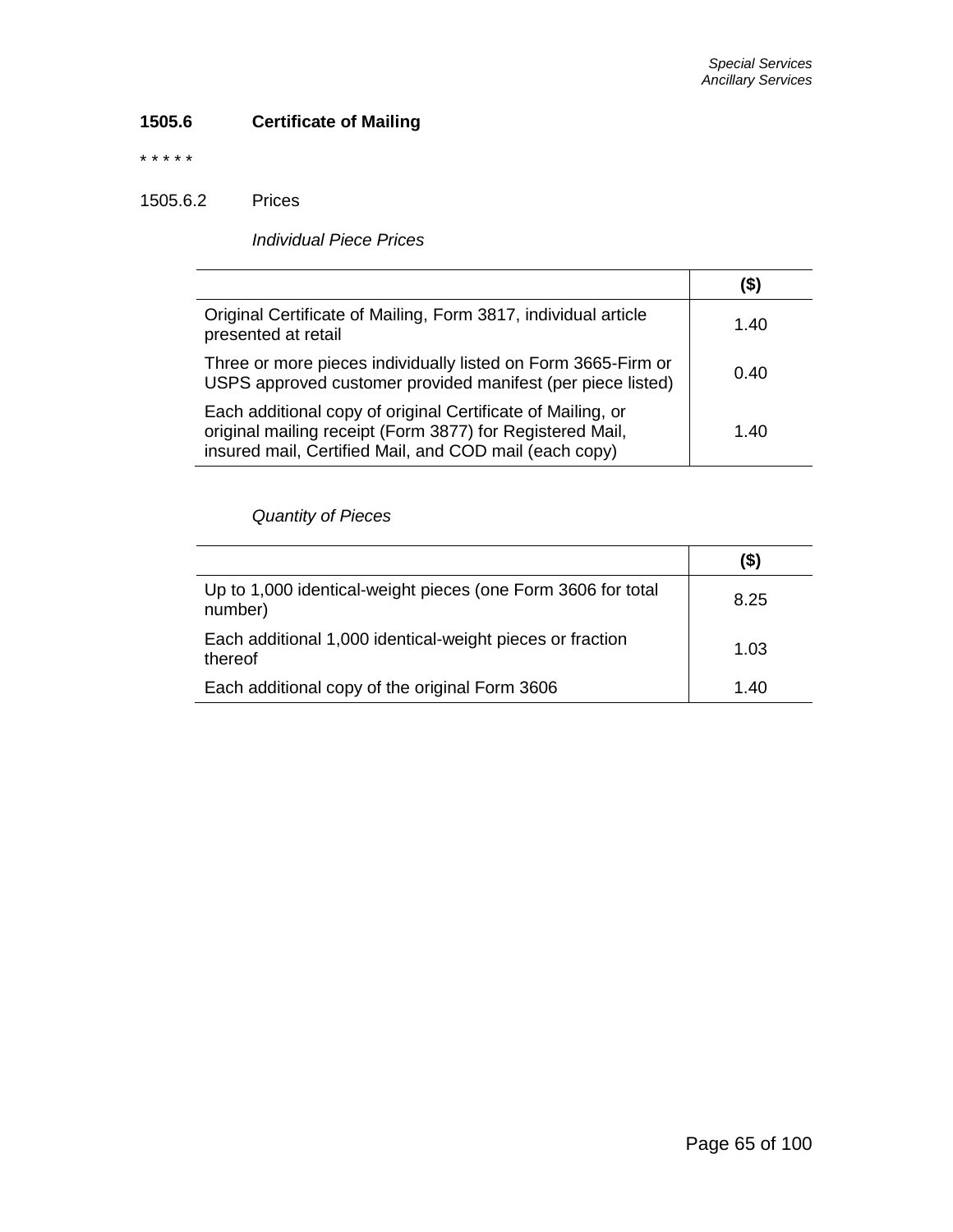# **1505.7 Collect on Delivery**

\* \* \* \* \*

# 1505.7.2 Prices

| $($ \$)                                                                        |    | $($ \$)  | $($ \$) |
|--------------------------------------------------------------------------------|----|----------|---------|
| Amount to be collected, or insurance coverage desired,<br>whichever is higher: |    |          |         |
| 0.01                                                                           | to | 50.00    | 7.50    |
| 50.01                                                                          | to | 100.00   | 9.30    |
| 100.01                                                                         | to | 200.00   | 11.15   |
| 200.01                                                                         | to | 300.00   | 13.00   |
| 300.01                                                                         | to | 400.00   | 14.85   |
| 400.01                                                                         | to | 500.00   | 16.70   |
| 500.01                                                                         | to | 600.00   | 18.55   |
| 600.01                                                                         | to | 700.00   | 20.40   |
| 700.01                                                                         | to | 800.00   | 22.25   |
| 800.01                                                                         | to | 900.00   | 24.10   |
| 900.01                                                                         | to | 1,000.00 | 25.95   |
| <b>Additional Fees for Optional Features:</b>                                  |    |          |         |
| <b>COD Restricted Delivery</b>                                                 |    |          | 5.05    |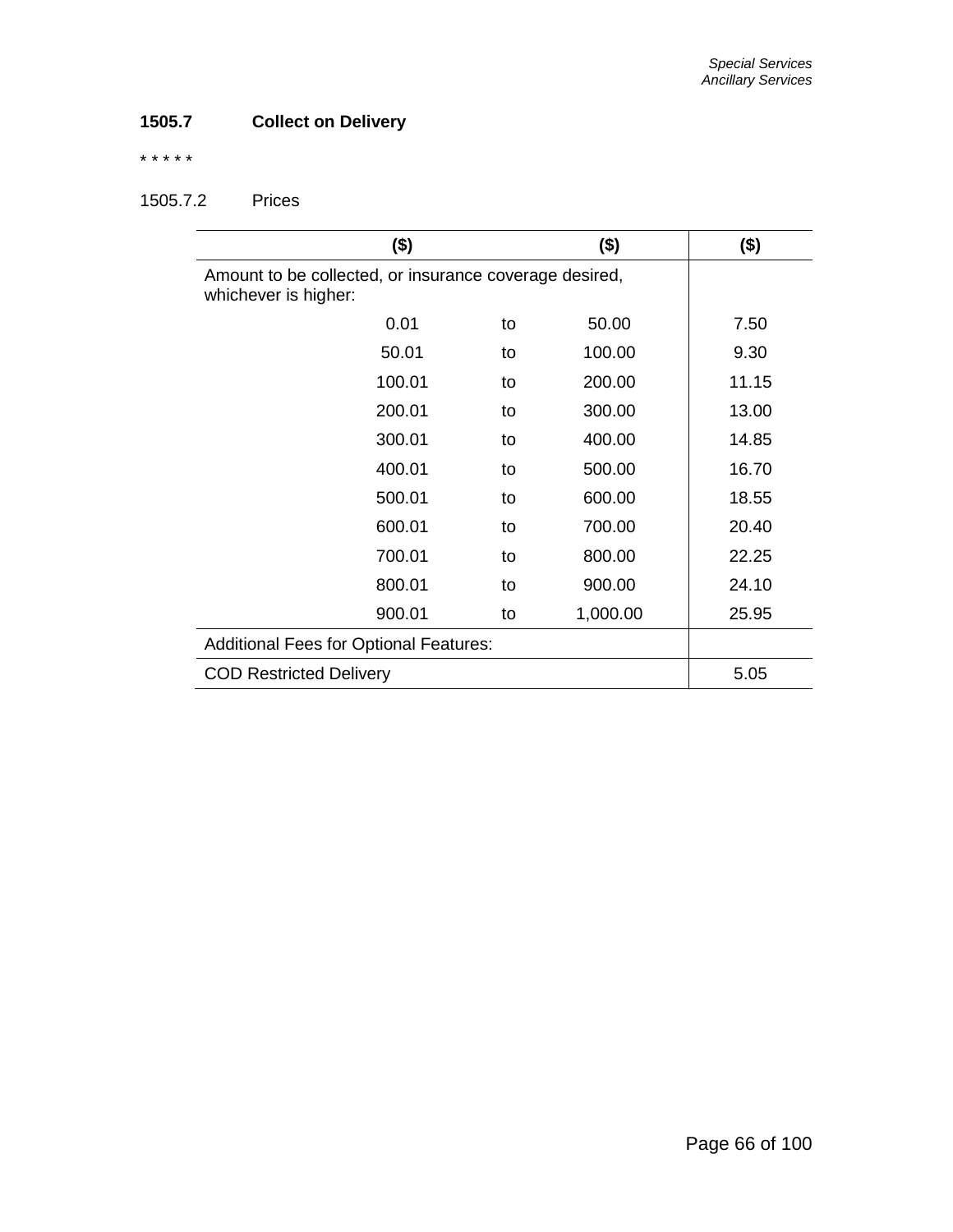# **1505.8 USPS Tracking**

\* \* \* \* \*

# 1505.8.2 Prices

|                                                        | $($ \$) |
|--------------------------------------------------------|---------|
| <b>First-Class Package Service</b>                     |         |
| Electronic                                             | 0.00    |
| <b>USPS Marketing Mail Parcels</b>                     |         |
| Electronic                                             | 0.39    |
| Package Services                                       |         |
| Returns with integrated retail system label            | 0.00    |
| Electronic                                             | 0.00    |
| Retail                                                 | 0.00    |
| <b>Priority Mail</b>                                   |         |
| Electronic/Returns with integrated retail system label | 0.00    |
| Retail                                                 | 0.00    |
| <b>Parcel Select</b>                                   |         |
| Electronic                                             | 0.00    |
| <b>USPS Retail Ground</b>                              |         |
| Electronic/Returns with integrated retail system label | 0.00    |
| Retail                                                 | 0.00    |

\* \* \* \* \*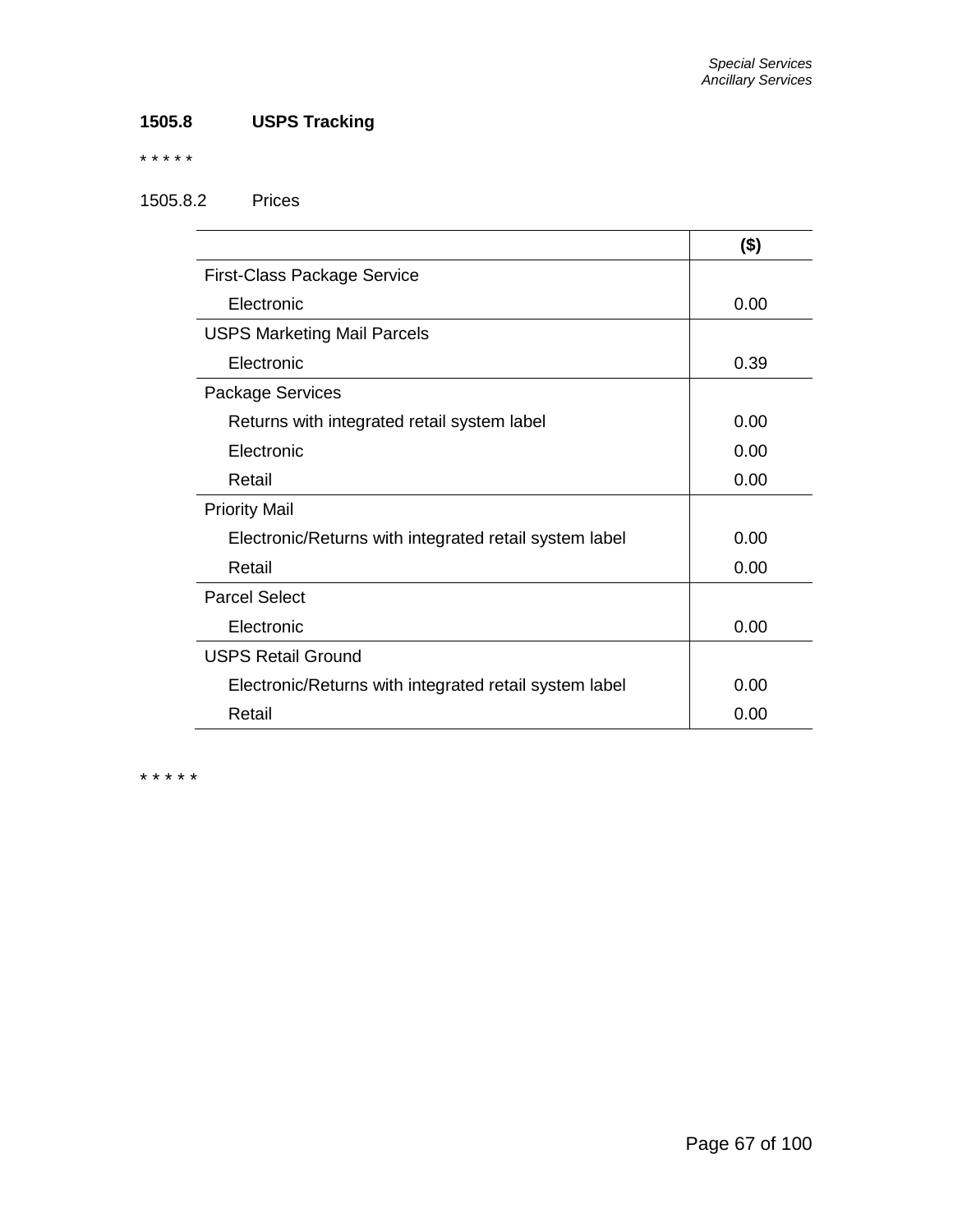### **1505.9 Insurance**

\* \* \* \* \*

#### 1505.9.2 Prices

| $($ \$)                                    |    | $($ \$)  | $($ \$)                                                                       |
|--------------------------------------------|----|----------|-------------------------------------------------------------------------------|
| 0.01                                       | to | 50.00    | 2.10                                                                          |
| 50.01                                      | to | 100.00   | 2.70                                                                          |
| 100.01                                     | to | 200.00   | 3.40                                                                          |
| 200.01                                     | to | 300.00   | 4.50                                                                          |
| 300.01                                     | to | 400.00   | 5.65                                                                          |
| 400.01                                     | to | 500.00   | 6.80                                                                          |
| 500.01                                     | to | 600.00   | 9.15                                                                          |
| 600.01                                     | to | 5,000.00 | 9.15 plus<br>1.30 for each<br>100.00 or<br>fraction<br>thereof over<br>600.00 |
| <b>Additional Fee for Optional Feature</b> |    |          |                                                                               |
| <b>Insurance Restricted Delivery</b>       |    |          | 5.05                                                                          |

*Merchandise Coverage1, 2, 3*

#### **Notes**

- 1. Up to \$50.00 of Insurance coverage is included at no additional cost in the price of Priority Mail pieces that bear an Intelligent Mail package barcode or retail tracking barcode. This does not apply to Priority Mail pieces sent using Merchandise Return Service, Priority Mail Open and Distribute, or Premium Forwarding Service.
- 2. Up to \$100.00 of Insurance coverage is included at no additional cost in the price of Priority Mail pieces that bear an Intelligent Mail package barcode and for which the mailer pays Commercial Plus prices. This does not apply to Priority Mail pieces sent using Merchandise Return Service, Priority Mail Open and Distribute, or Premium Forwarding Service.
- 3. For Priority Mail Express pieces, Insurance coverage for merchandise is included at no additional cost in the price of Priority Mail Express, up to \$100.00 per piece.

*Bulk Insurance*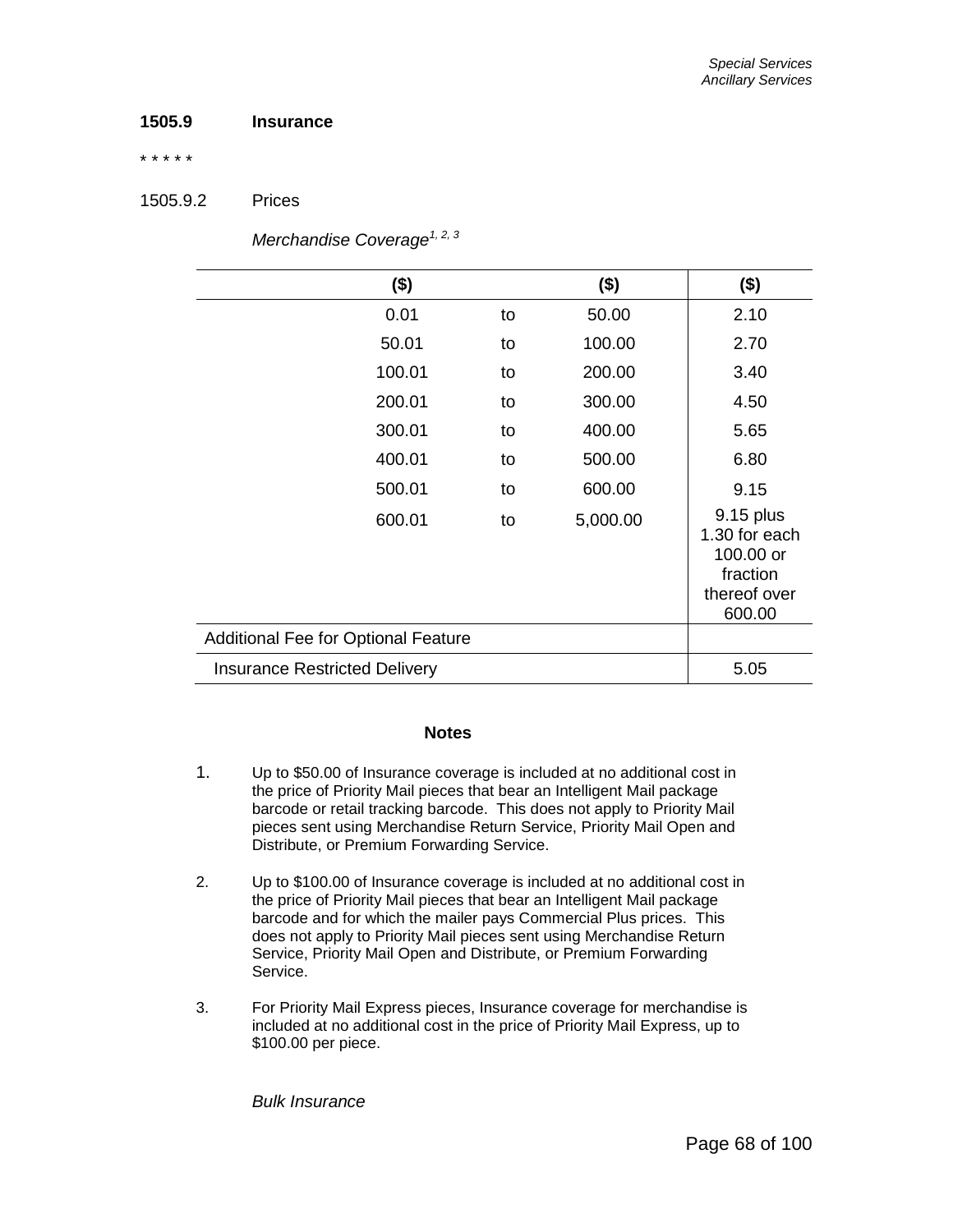Subtract \$0.80 per piece from the applicable price for Merchandise Coverage.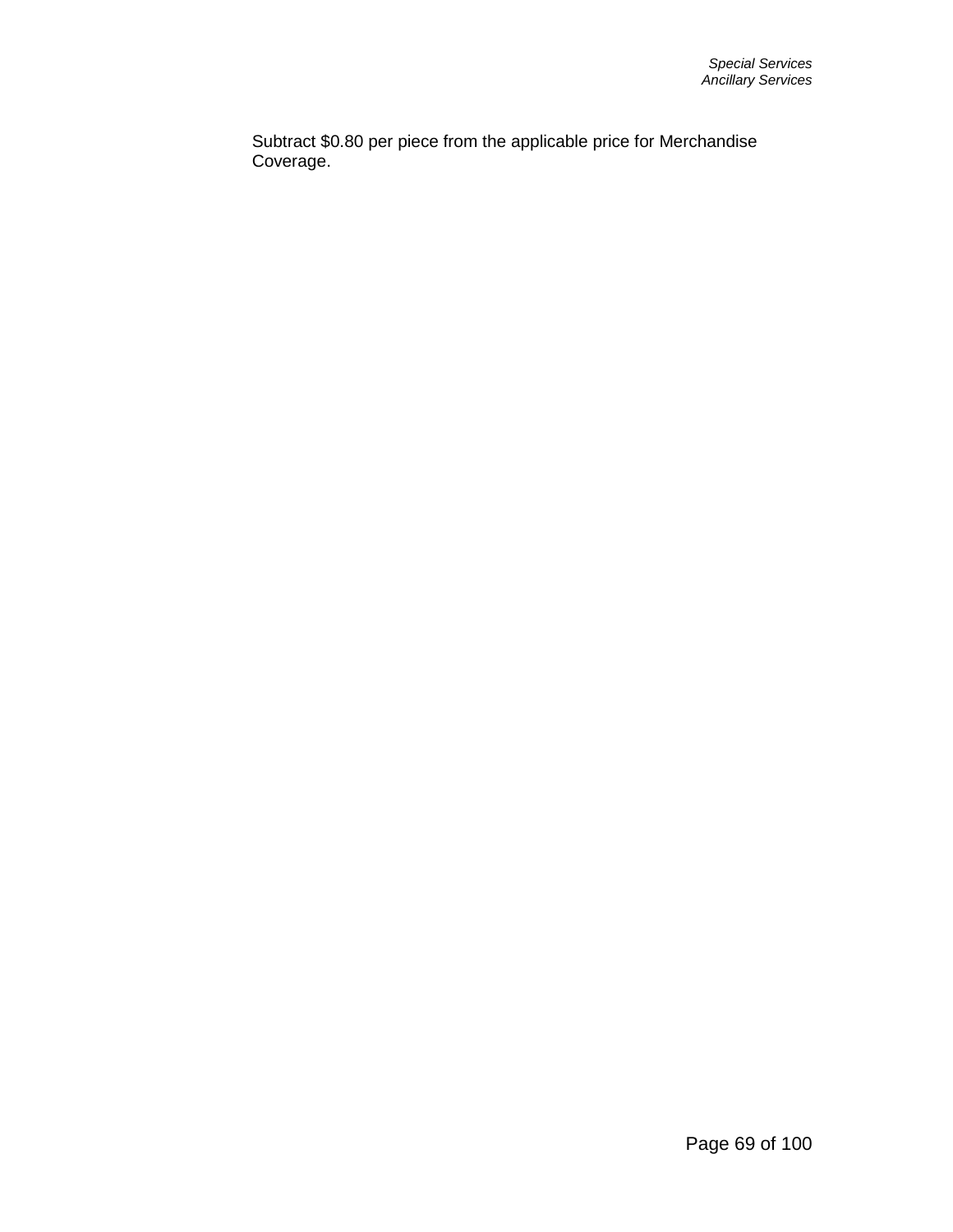# **1505.10 Merchandise Return Service**

\* \* \* \* \*

1505.10.2 Prices

|                                | (\$) |
|--------------------------------|------|
| Permit (per year)              | 0.00 |
| Account maintenance (per year) | 0.00 |
| Per piece                      | 0.00 |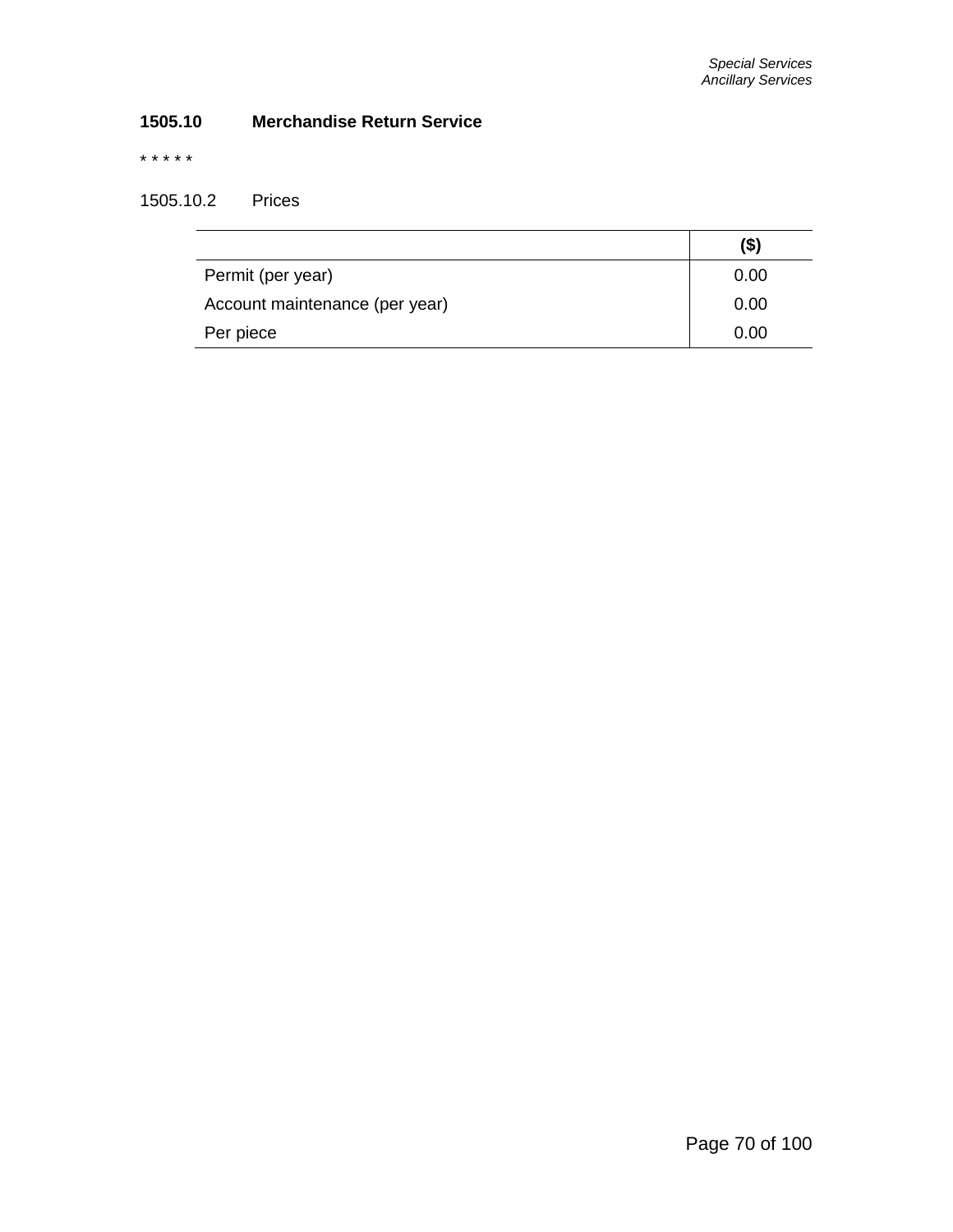## **1505.11 Parcel Airlift (PAL)**

#### 1505.11.1 Description

- a. Parcel Airlift service provides for air transportation of Package Services and Parcel Select, on a space available basis to or from military Post Offices outside the contiguous 48 states.
- b. The minimum physical limitations for Package Services or Parcel Select mail apply to Parcel Airlift mail. The parcel may not exceed 30 pounds in weight, or 60 inches in length and girth combined.
- c. Conditions for forwarding and return are specified in the Domestic Mail Manual.

#### 1505.11.2 Prices

| For pieces weighing:               |      |
|------------------------------------|------|
| Not more than 2 pounds             | 0.80 |
| Over 2 but not more than 3 pounds  | 1.40 |
| Over 3 but not more than 4 pounds  | 1.90 |
| Over 4 but not more than 30 pounds | 2.55 |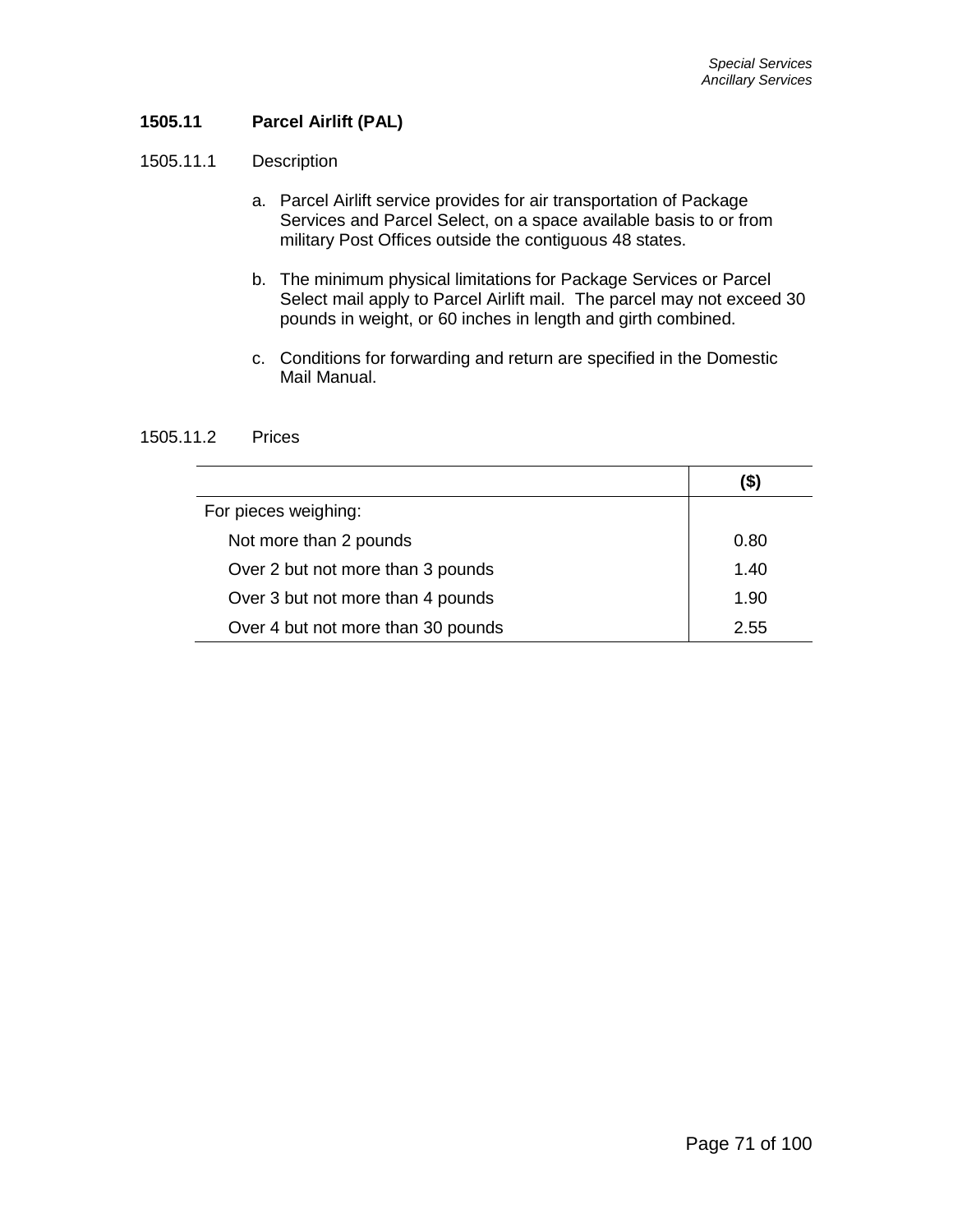# **1505.12 Registered Mail**

\* \* \* \* \*

1505.12.2 Prices

|                                            | $($ \$)                                       |      | $($ \$)       | $($ \$)                                                                                                          |
|--------------------------------------------|-----------------------------------------------|------|---------------|------------------------------------------------------------------------------------------------------------------|
| Declared Value:                            |                                               |      |               |                                                                                                                  |
|                                            | 0.00                                          |      |               | 11.90                                                                                                            |
|                                            | 0.01                                          | to   | 100.00        | 12.60                                                                                                            |
|                                            | 100.01                                        | to   | 500.00        | 14.55                                                                                                            |
|                                            | 500.01                                        | to   | 1,000.00      | 16.15                                                                                                            |
|                                            | 1,000.01                                      | to   | 2,000.00      | 17.75                                                                                                            |
|                                            | 2,000.01                                      | to   | 3,000.00      | 19.35                                                                                                            |
|                                            | 3,000.01                                      | to   | 4,000.00      | 20.95                                                                                                            |
|                                            | 4,000.01                                      | to   | 5,000.00      | 22.55                                                                                                            |
|                                            | 5,000.01                                      | to   | 15,000,000.00 | 22.55 plus<br>1.60 for each<br>1,000.00 or<br>fraction<br>thereof over<br>5,000.00                               |
|                                            | Greater than                                  |      | 15,000,000.00 | 24,014.55<br>plus amount<br>determined<br>by the Postal<br>Service<br>based on<br>weight,<br>space, and<br>value |
|                                            | <b>Additional Fees for Optional Features:</b> |      |               |                                                                                                                  |
| <b>Registered Mail Restricted Delivery</b> |                                               | 5.05 |               |                                                                                                                  |
| <b>Registered COD</b>                      |                                               |      | 5.70          |                                                                                                                  |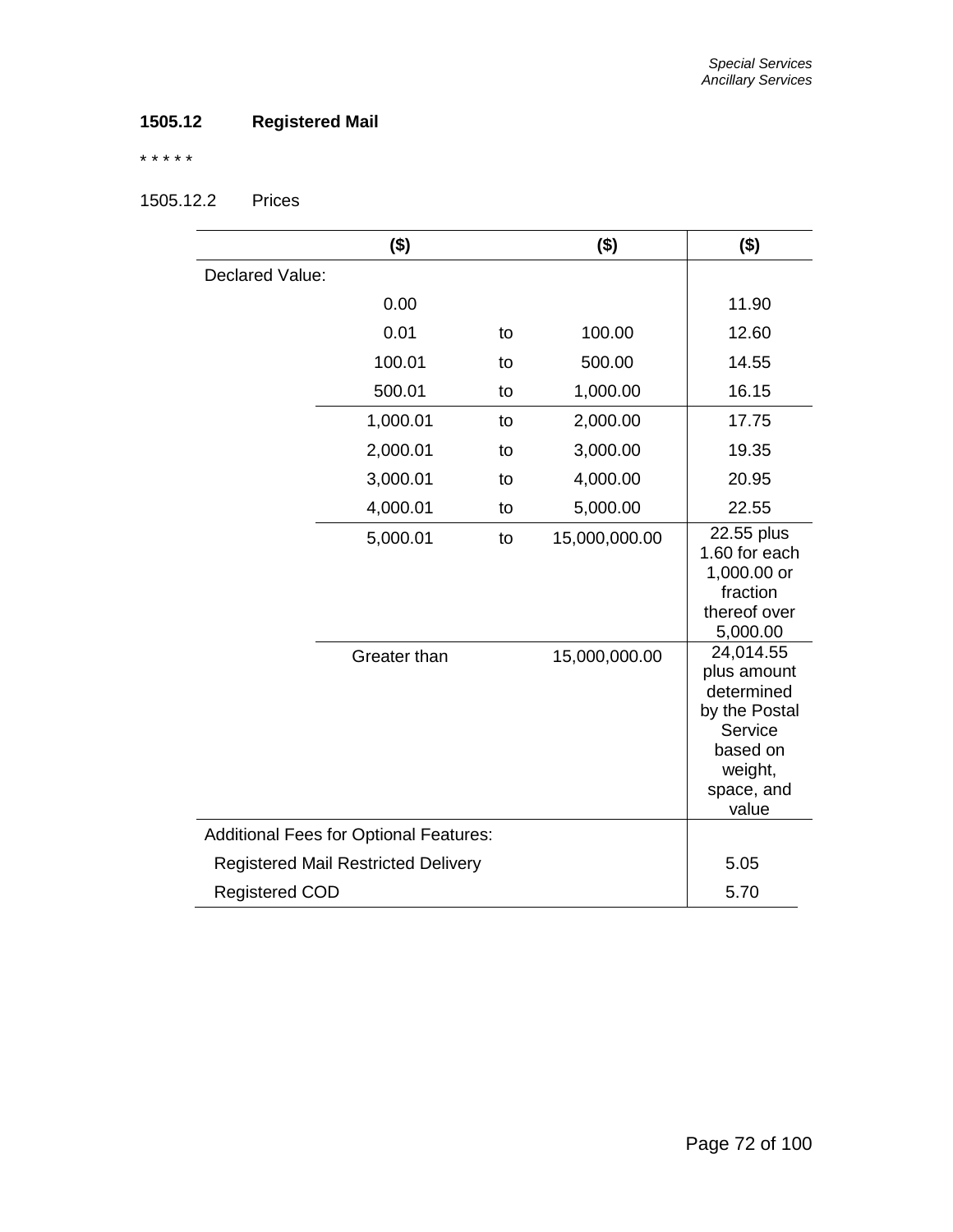# **1505.13 Return Receipt**

\* \* \* \* \*

1505.13.2 Prices

|                                | (\$) |
|--------------------------------|------|
| Original signature (hardcopy)  | 2.75 |
| Copy of signature (electronic) | 1.50 |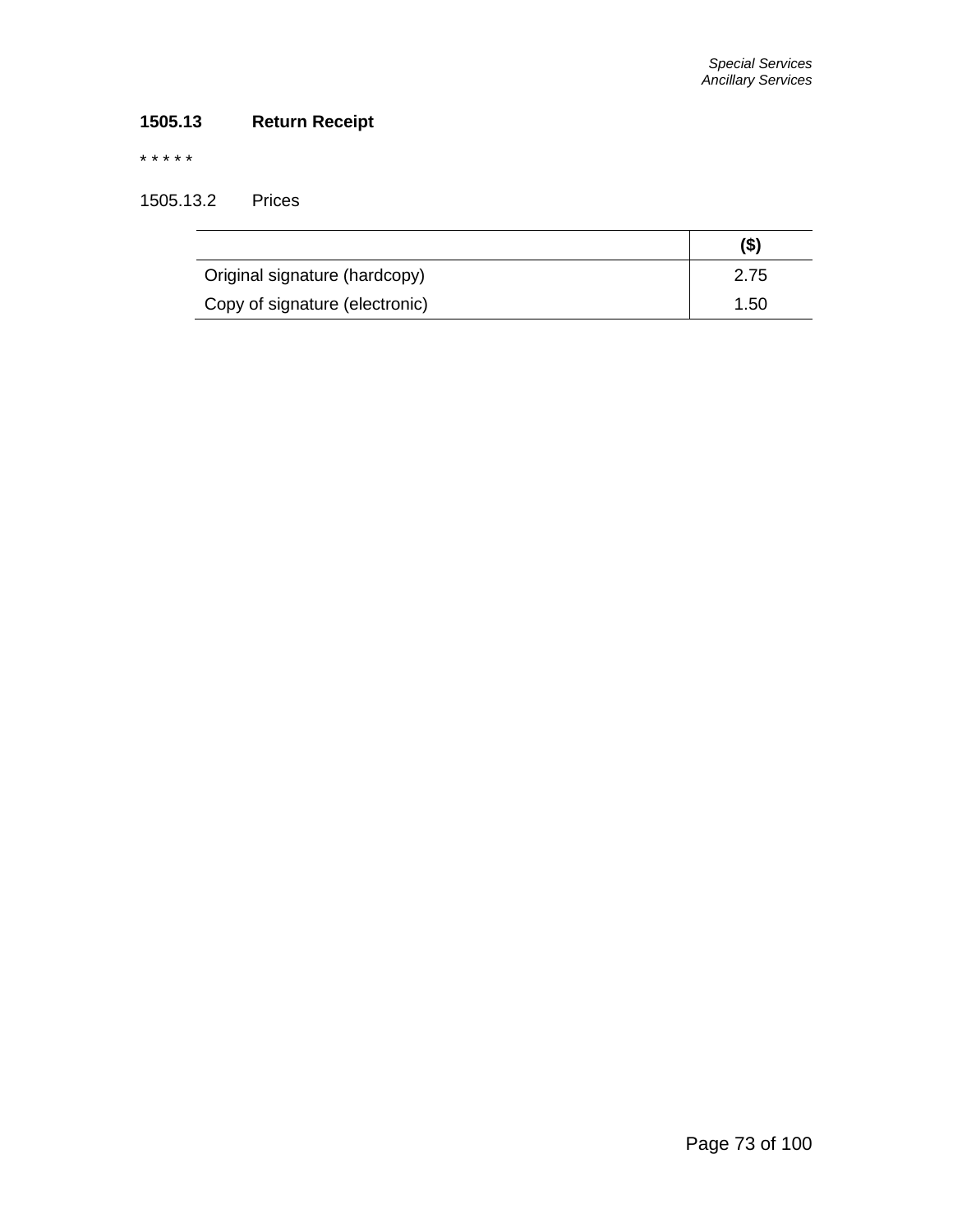# **1505.14 Return Receipt for Merchandise**

\* \* \* \* \*

1505.14.2 Prices

|                                          | (\$) |
|------------------------------------------|------|
| Per Piece (Requested at time of mailing) |      |

\* \* \* \* \*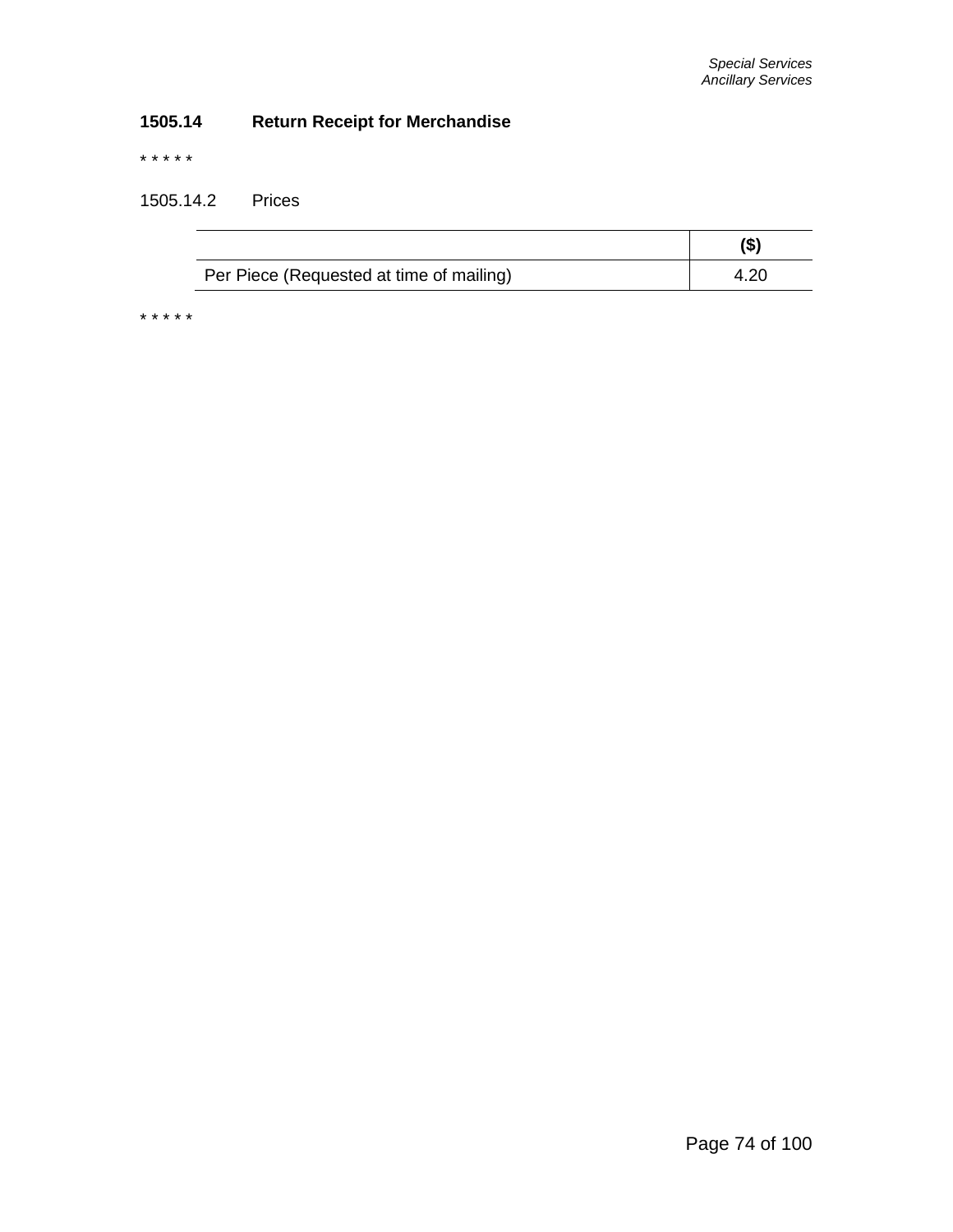# **1505.16 Shipper-Paid Forwarding/Return**

\* \* \* \* \*

1505.16.2 Prices

| Account Maintenance Fee (per year) | 690.00 |
|------------------------------------|--------|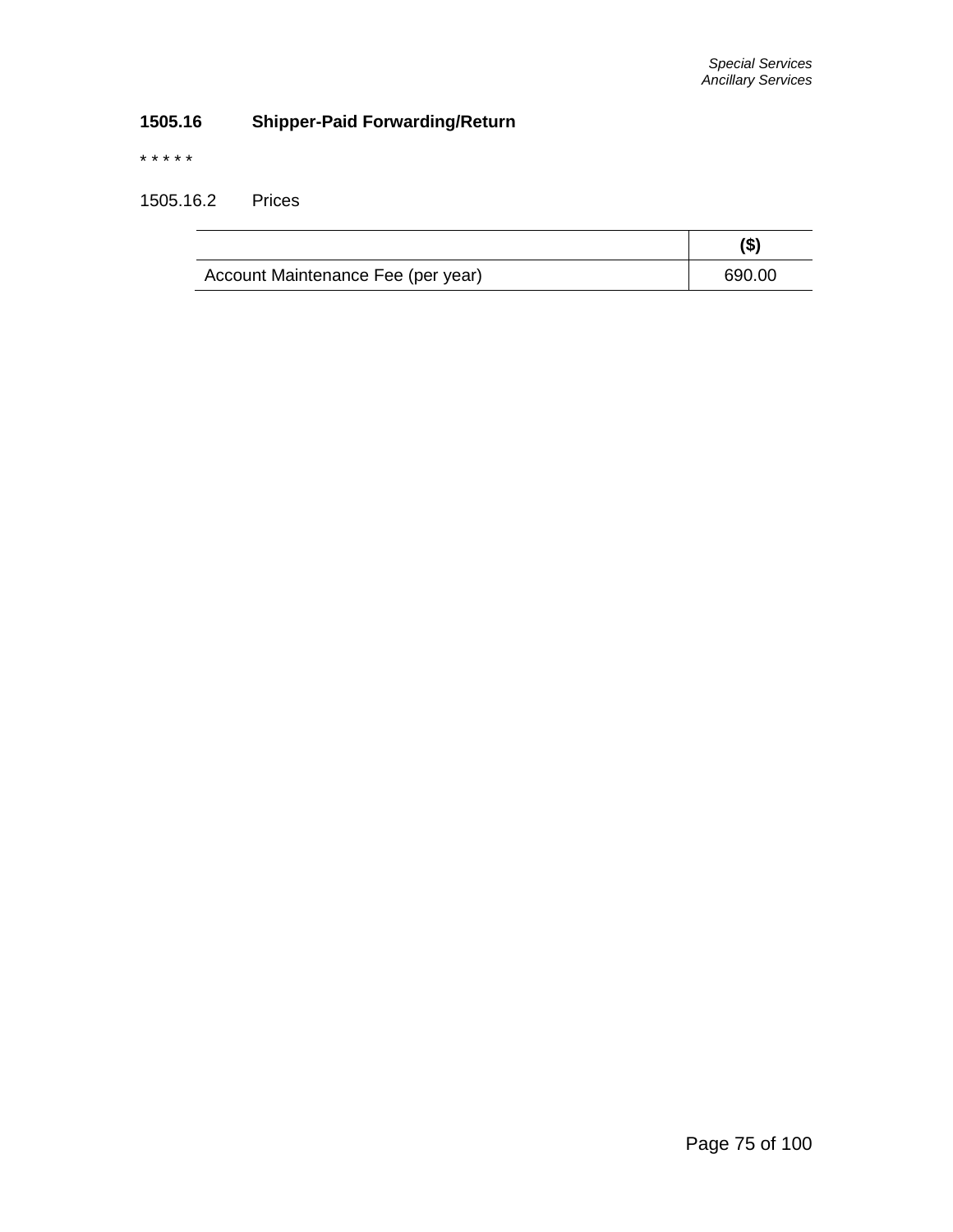## **1505.17 Signature Confirmation**

## 1505.17.1 Description

a. Signature Confirmation service provides mailers of First-Class Package Service, Package Services, Parcel Select (except Parcel Select Lightweight), USPS Retail Ground, and Priority Mail pieces with a record of delivery, the recipient's signature, and end-to-end tracking updates as the item travels to its destination. If the initial attempt to deliver the item is not successful, a notice of attempted delivery will be provided to the addressee.

## 1505.17.2 Prices

|                                                   | (\$) |
|---------------------------------------------------|------|
| Electronic                                        | 2.55 |
| Retail                                            | 3.00 |
| <b>Additional Fee for Optional Feature:</b>       |      |
| <b>Signature Confirmation Restricted Delivery</b> | 5.05 |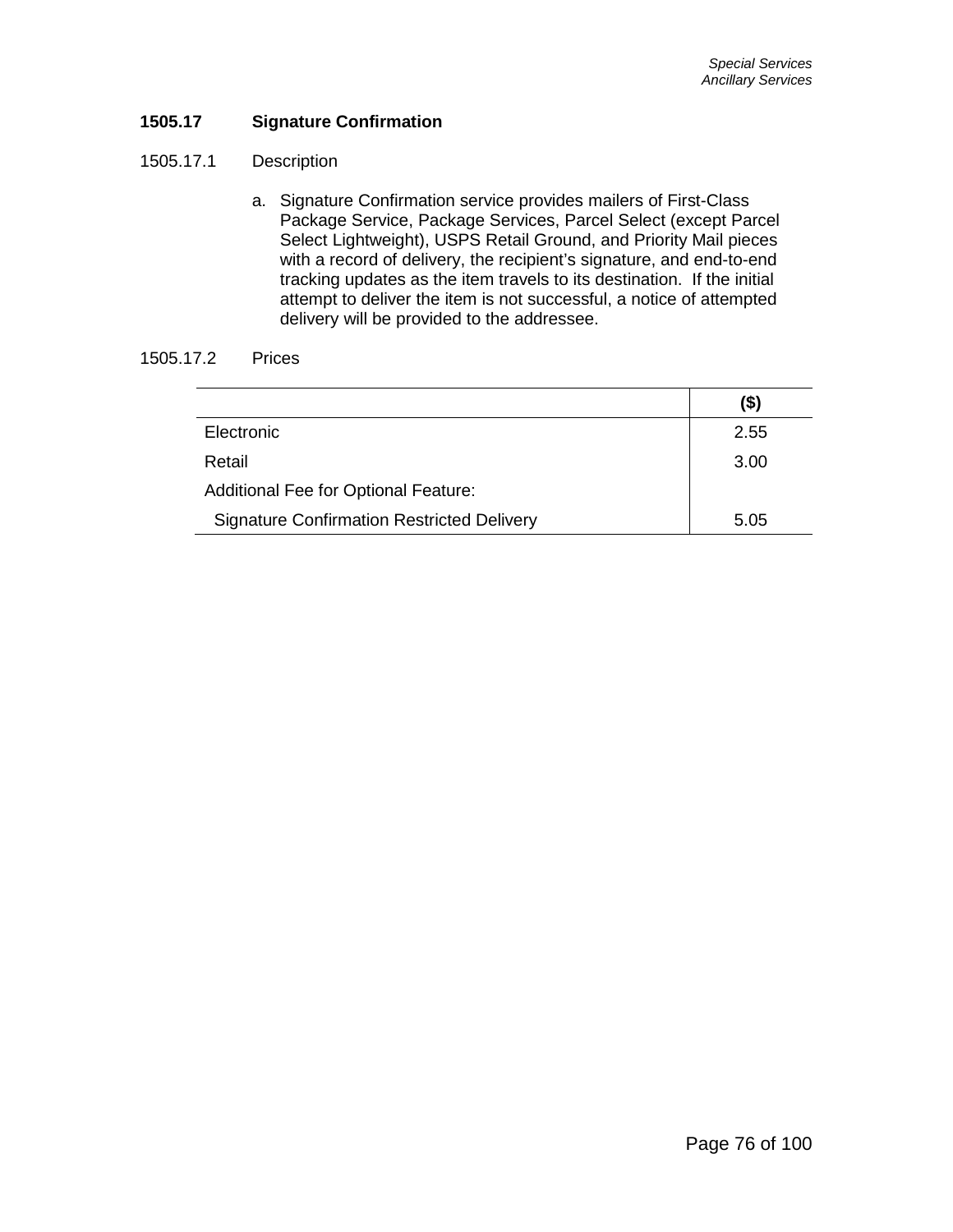# **1505.18 Special Handling**

\* \* \* \* \*

1505.18.2 Prices

|         | (\$)  |
|---------|-------|
| Fragile | 10.45 |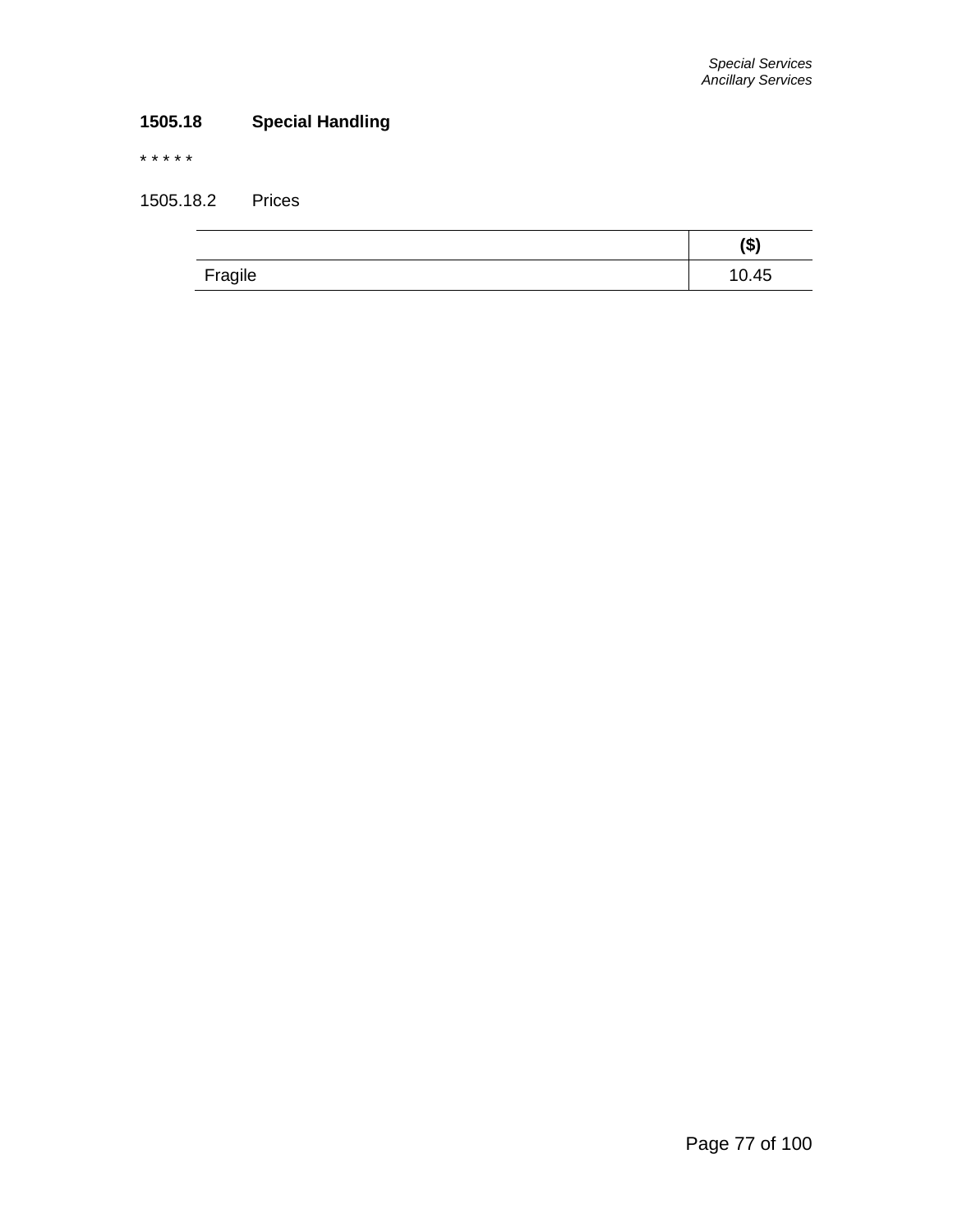# **1505.19 Stamped Envelopes**

## \* \* \* \* \*

# 1505.19.2 Prices

|                                                                         | $($ \$) |
|-------------------------------------------------------------------------|---------|
| Plain stamped envelopes                                                 |         |
| Basic, size 6-3/4, each                                                 | 0.13    |
| Basic, size 6-3/4, 500                                                  | 17.50   |
| Basic, over size 6-3/4, each                                            | 0.13    |
| Basic, over size 6-3/4, 500                                             | 19.95   |
| Personalized stamped envelopes                                          |         |
| Basic, size 6-3/4, 50                                                   | 5.75    |
| Basic, size 6-3/4, 500                                                  | 27.00   |
| Basic, over size 6-3/4, 50                                              | 5.75    |
| Basic, over size 6-3/4, 500                                             | 30.60   |
| Additional Charges for premium options, per 50 envelopes                |         |
| Pressure-sensitive sealing                                              | 5.35    |
| Font size, font style, and/or ink color<br>(for one, two, or all three) | 1.05    |
| Window                                                                  | 1.05    |
| Additional Charges for premium options, per 500 envelopes               |         |
| Pressure-sensitive sealing                                              | 15.95   |
| Font size, font style, and/or ink color<br>(for one, two, or all three) | 2.25    |
| Window                                                                  | 2.25    |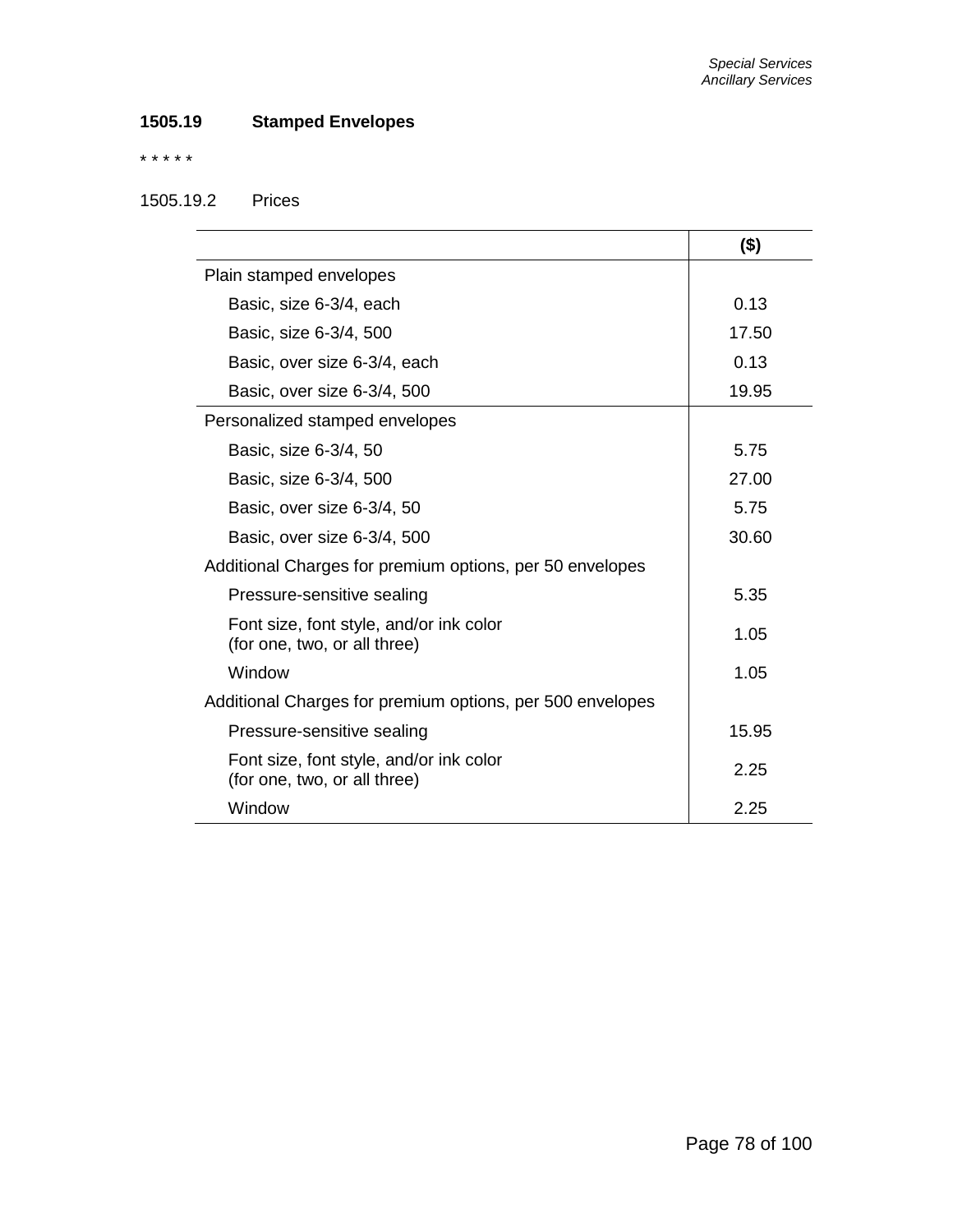|                       | $($ \$) |
|-----------------------|---------|
| Shipping-Boxes of 50  |         |
| 1 box                 | 5.35    |
| 2 boxes               | 6.60    |
| 3 boxes               | 7.80    |
| 4 boxes               | 8.85    |
| 5 boxes               | 10.90   |
| 6 boxes               | 11.70   |
| 7 boxes               | 12.95   |
| 8 boxes               | 14.25   |
| 9 or more boxes       | 16.05   |
| Shipping-Boxes of 500 |         |
| 1 box                 | 9.70    |
| 2 or more boxes       | 16.05   |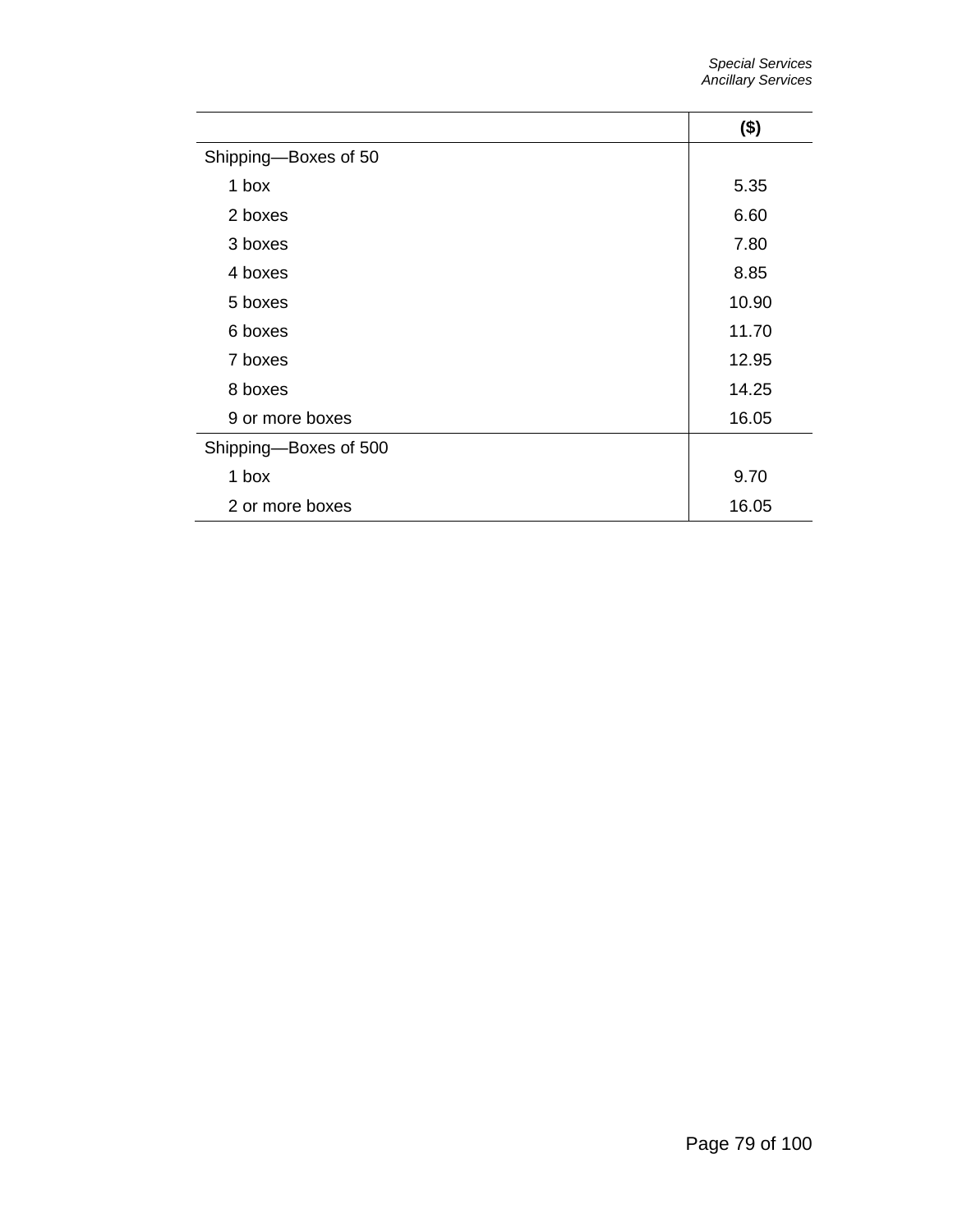# **1505.20 Stamped Cards**

\* \* \* \* \*

## 1505.20.2 Prices

|                                                                         | $($ \$) |
|-------------------------------------------------------------------------|---------|
| Single card                                                             | 0.04    |
| Double reply-paid card                                                  | 0.08    |
| Sheet of 40 cards (uncut)                                               | 1.60    |
| Pack of 10 sheets of 4 cards each                                       | 1.70    |
| Premium Options (Additional Charge)                                     | $($ \$) |
| Per order of 250 cards                                                  |         |
| Printing of return address                                              | 20.00   |
| Font size, font style, and/or ink color (for one, two, or all<br>three) | 1.00    |
| Monogram                                                                | 1.00    |
| 4-Color logo - first 250 cards                                          | 80.00   |
| 4-Color logo – additional 250 cards                                     | 5.00    |
| Per Order of 1,000 cards                                                |         |
| Printing of return address                                              | 50.00   |
| Font size, font style, and/or ink color (for one, two, or all<br>three) | 2.00    |
| Monogram                                                                | 2.00    |
| 4-Color logo - first 1,000 cards                                        | 85.00   |
| 4-Color logo – additional 1,000 cards                                   | 10.00   |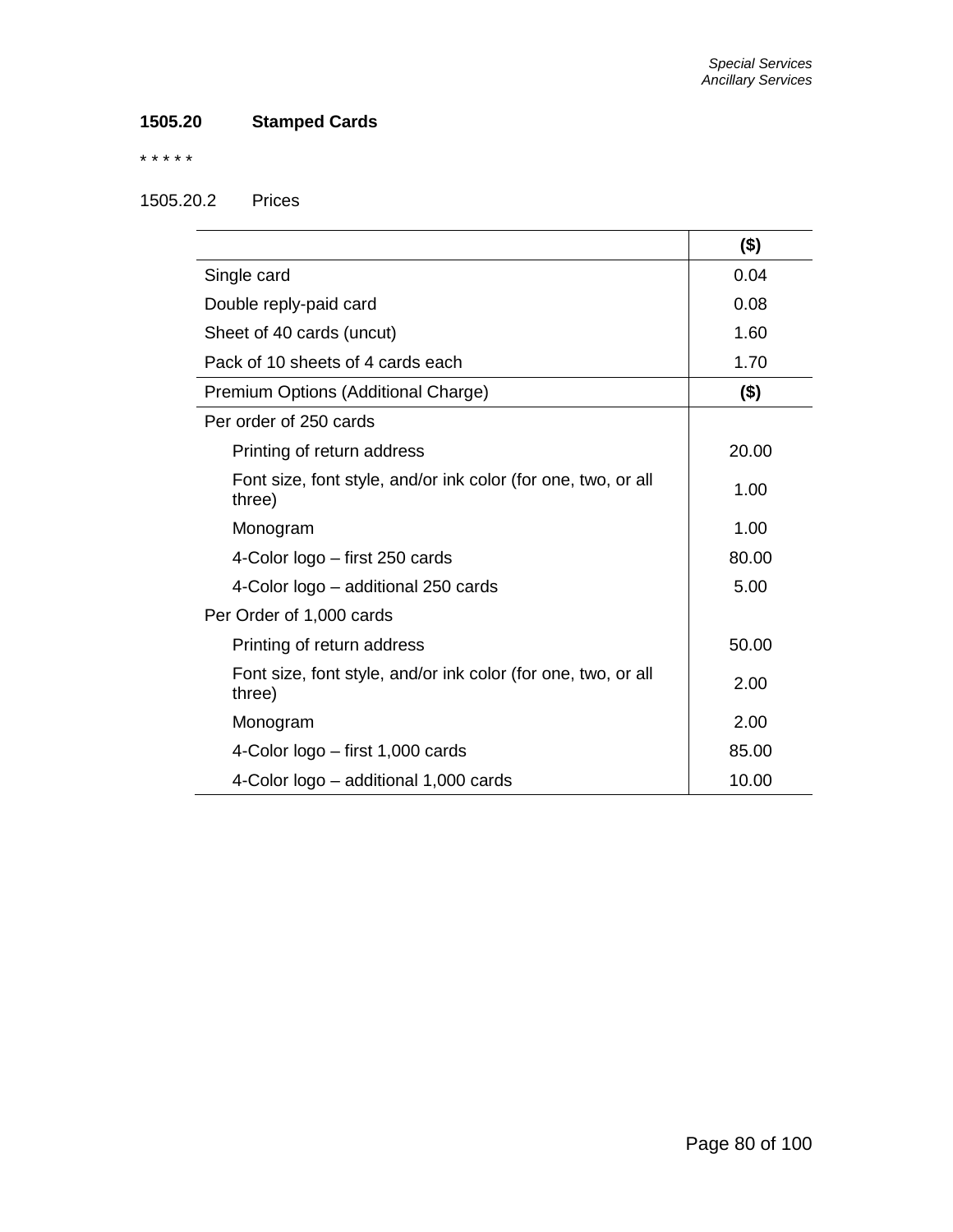# **1505.21 Premium Stamped Stationery**

\* \* \* \* \*

## 1505.21.2 Prices

| <b>Per Unit</b> | $($ \$                                                         |
|-----------------|----------------------------------------------------------------|
| <b>Minimum</b>  | 2 times the First-Class Mail price imprinted on the stationery |
| Maximum         | 3 times the First-Class Mail price imprinted on the stationery |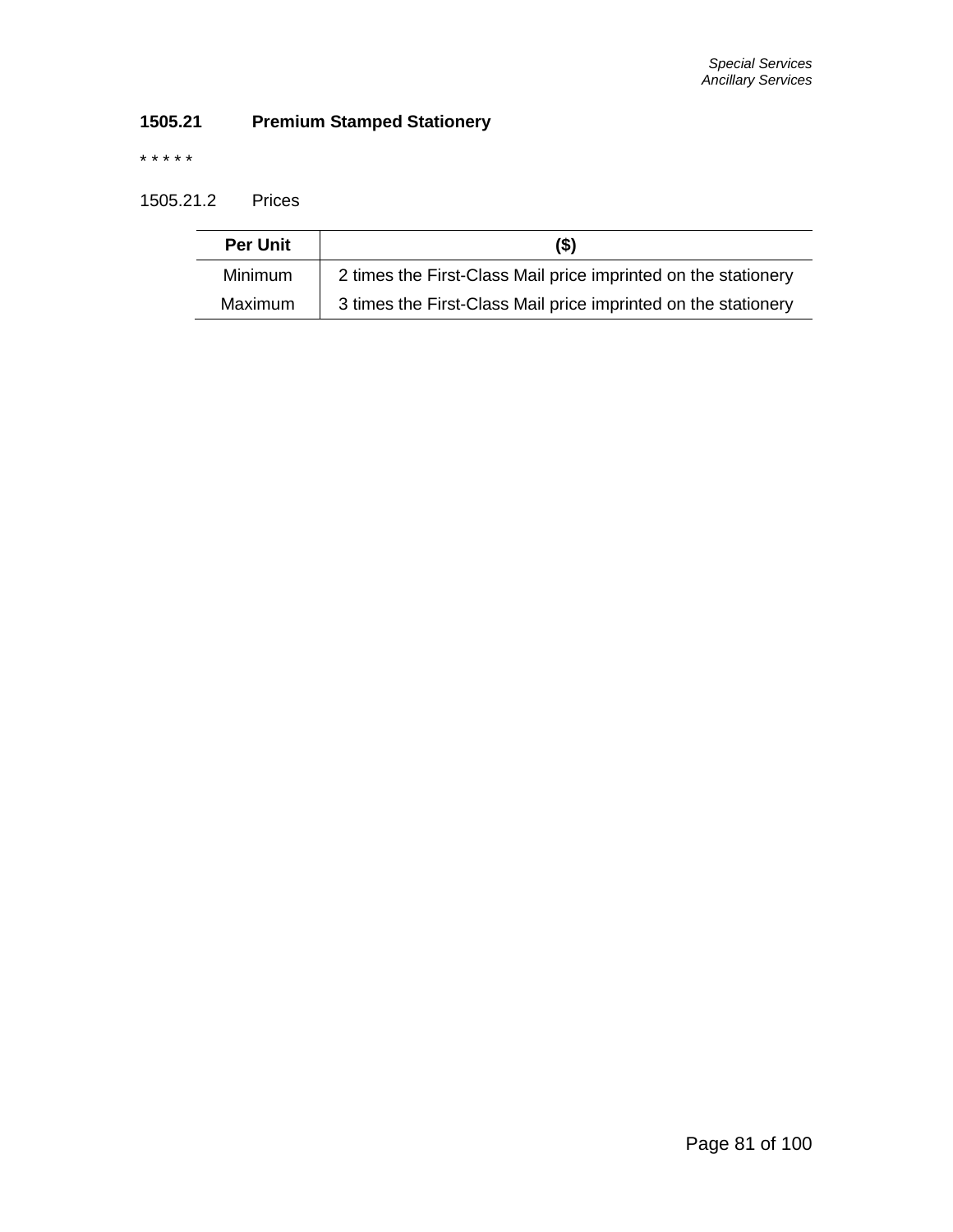# **1505.22 Premium Stamped Cards**

\* \* \* \* \*

1505.22.2 Prices

| <b>Per Card</b> | $($ \$                                                   |
|-----------------|----------------------------------------------------------|
| <b>Minimum</b>  | 1 times the First-Class Mail price imprinted on the card |
| <b>Maximum</b>  | 3 times the First-Class Mail price imprinted on the card |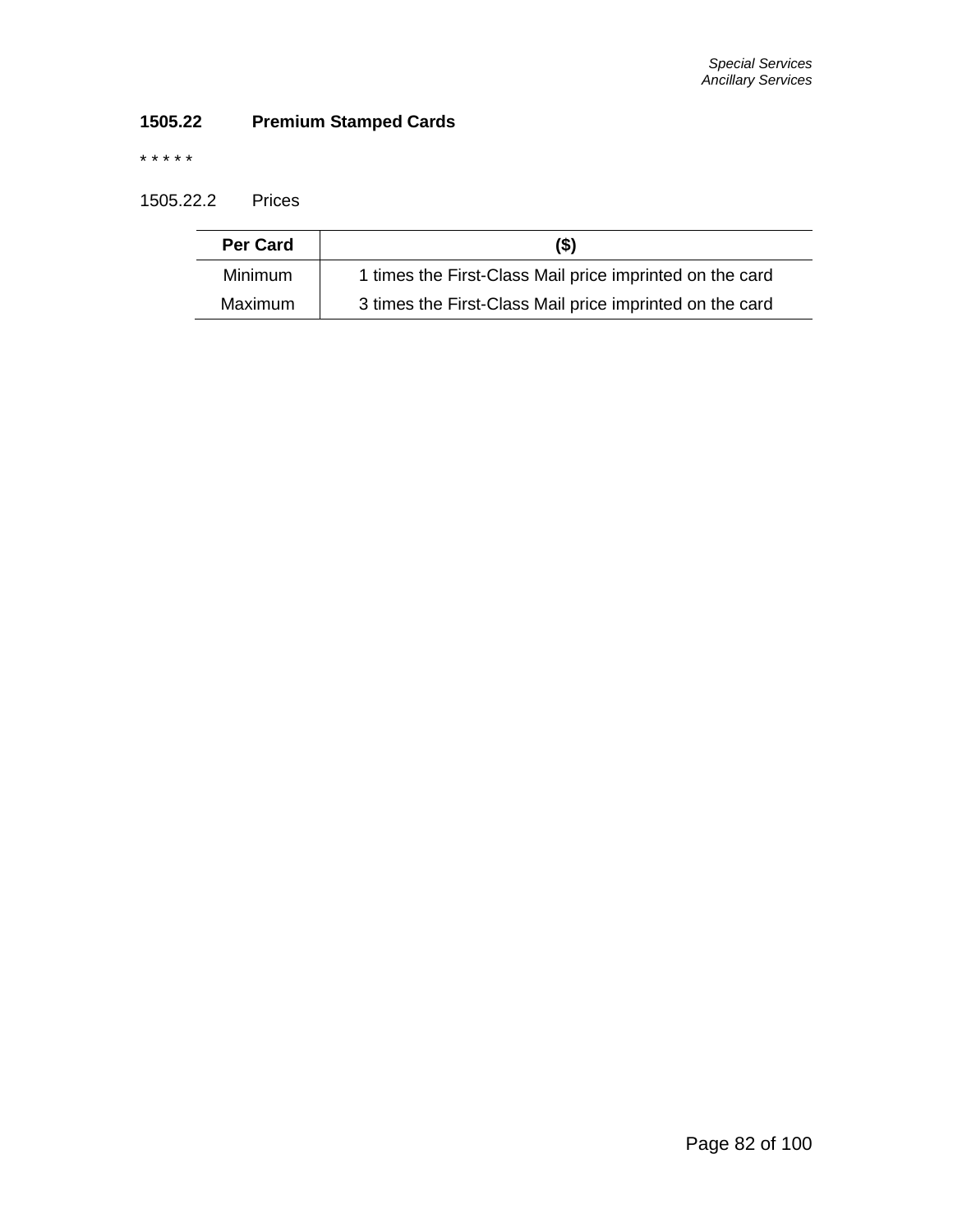# **1510 International Ancillary Services**

# **1510.1 International Certificate of Mailing**

\* \* \* \* \*

## 1510.1.2 Prices

*Individual Piece Prices*

|                                                                                                                          | (\$) |
|--------------------------------------------------------------------------------------------------------------------------|------|
| Original certificate of mailing for listed pieces of ordinary<br>Single-Piece First-Class Mail International items       | 1.40 |
| Three or more pieces individually listed in a firm mailing book<br>or an approved customer provided manifest (per piece) | 0.40 |
| Each additional copy of original certificate of mailing or firm<br>mailing bills (each copy)                             | 1.40 |

## *Multiple Piece Prices*

|                                                                           | (\$) |
|---------------------------------------------------------------------------|------|
| Up to 1,000 identical-weight pieces (one certificate for total<br>number) | 8.25 |
| Each additional 1,000 identical-weight pieces or fraction<br>thereof      | 1.03 |
| Duplicate copy                                                            | 1.40 |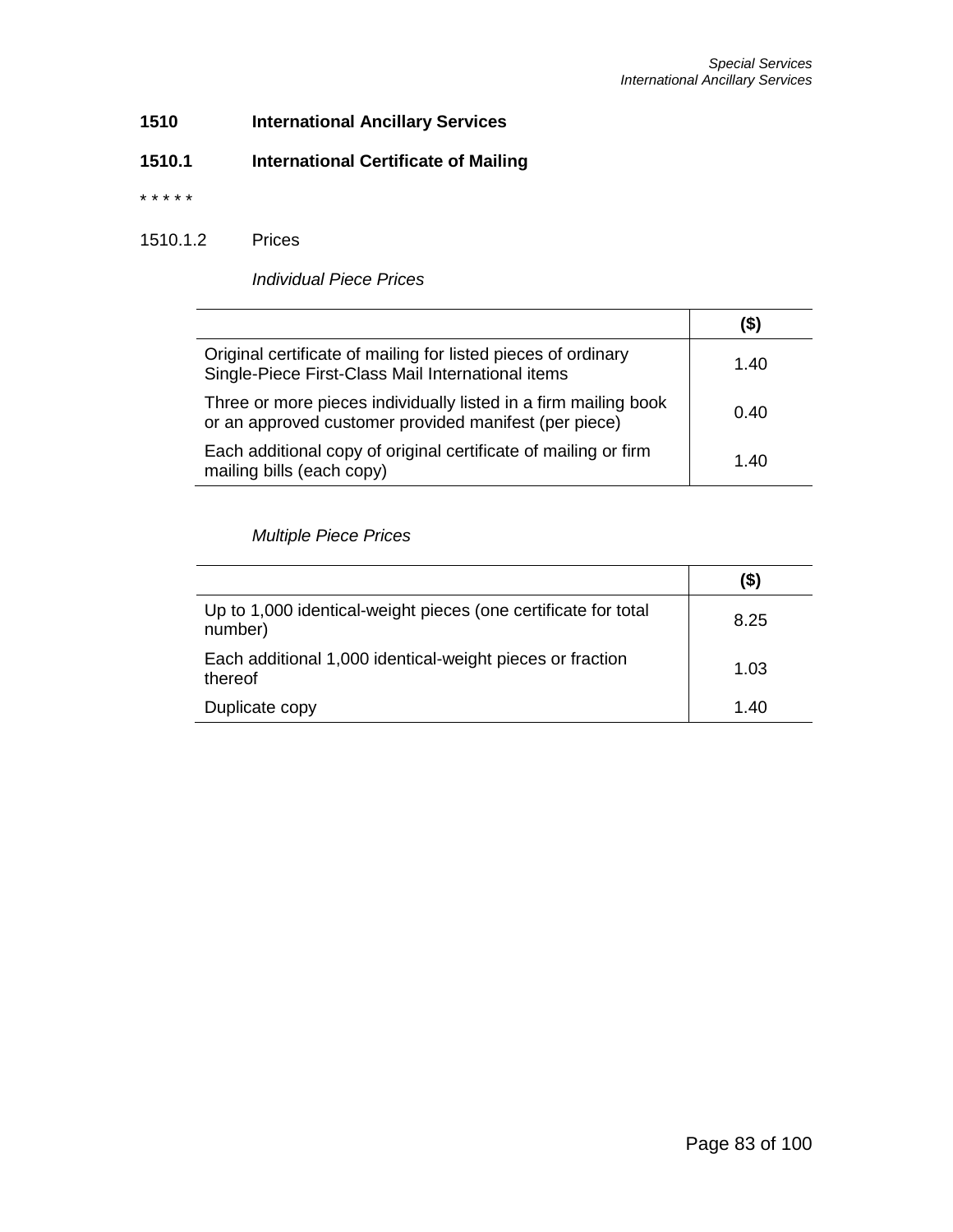## **1510.2 International Registered Mail**

\* \* \* \* \*

## 1510.2.2 Prices

*Outbound International Registered Mail Prices*

|           | (\$)  |
|-----------|-------|
| Per Piece | 15.50 |

*Inbound International Registered Mail Prices*

Payment is made in accordance with Part III of the Universal Postal Convention. This information is available in the Letter Post Manual at www.upu.int.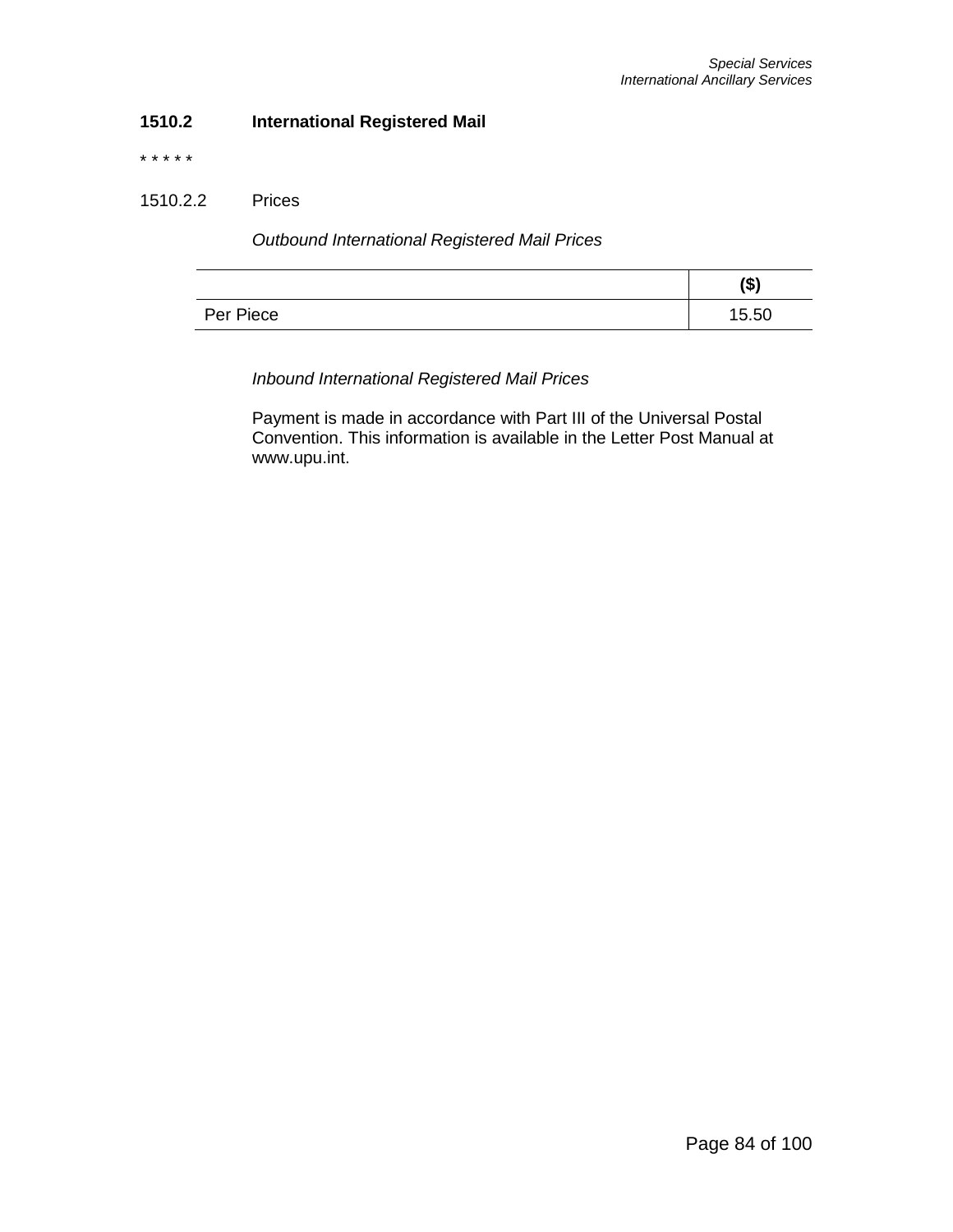## **1510.3 International Return Receipt**

\* \* \* \* \*

## 1510.3.2 Prices

*Outbound International Return Receipt Prices*

|           | / <b>ሰ</b> ነ<br>Φ) |
|-----------|--------------------|
| Per Piece | 4.00               |

*Inbound International Return Receipt Prices*

No additional payment.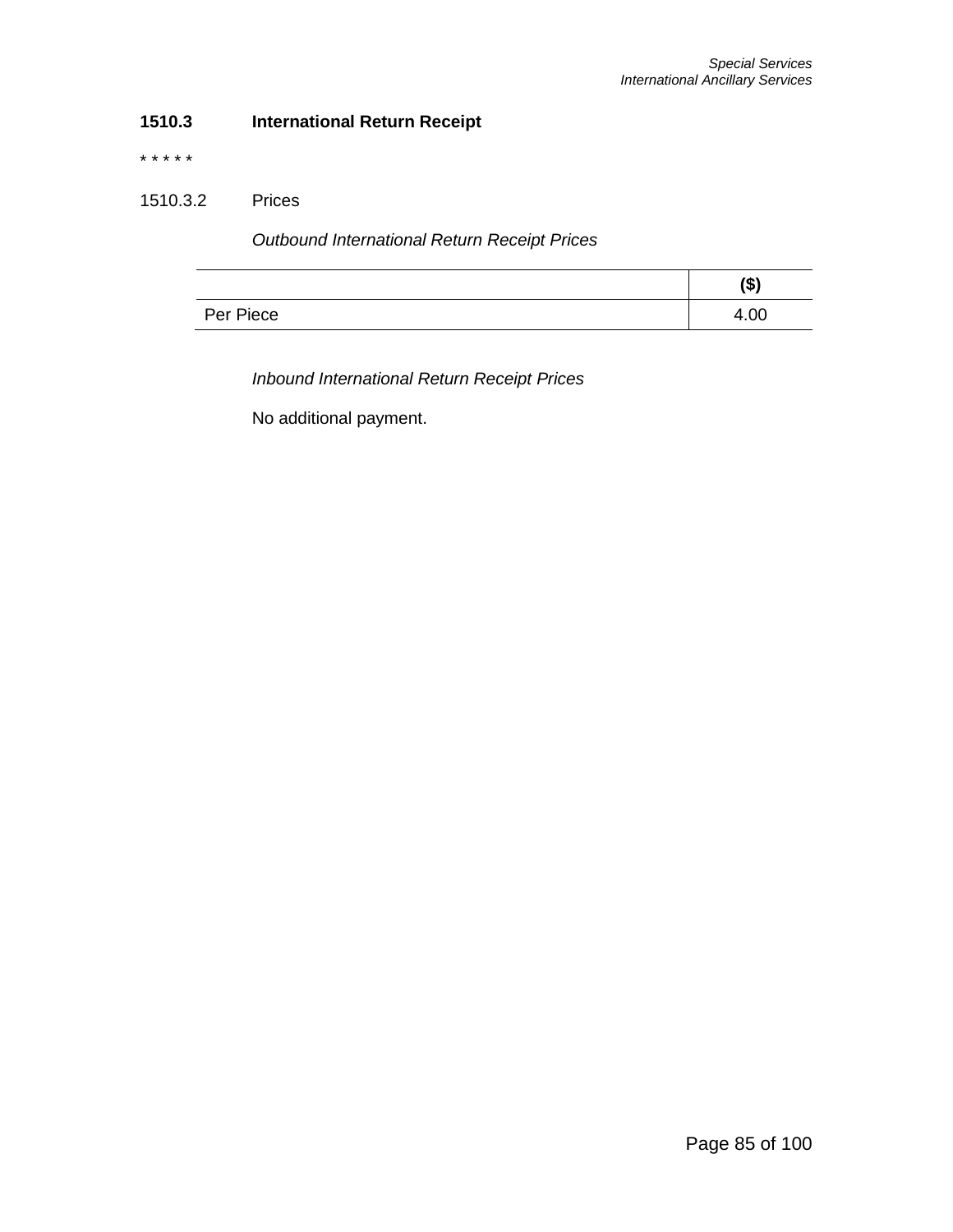# **1510.4 Customs Clearance and Delivery Fee**

\* \* \* \* \*

# 1510.4.2 Prices

|                   | (\$)         |
|-------------------|--------------|
| Per Dutiable Item | ド つに<br>∪.∠∪ |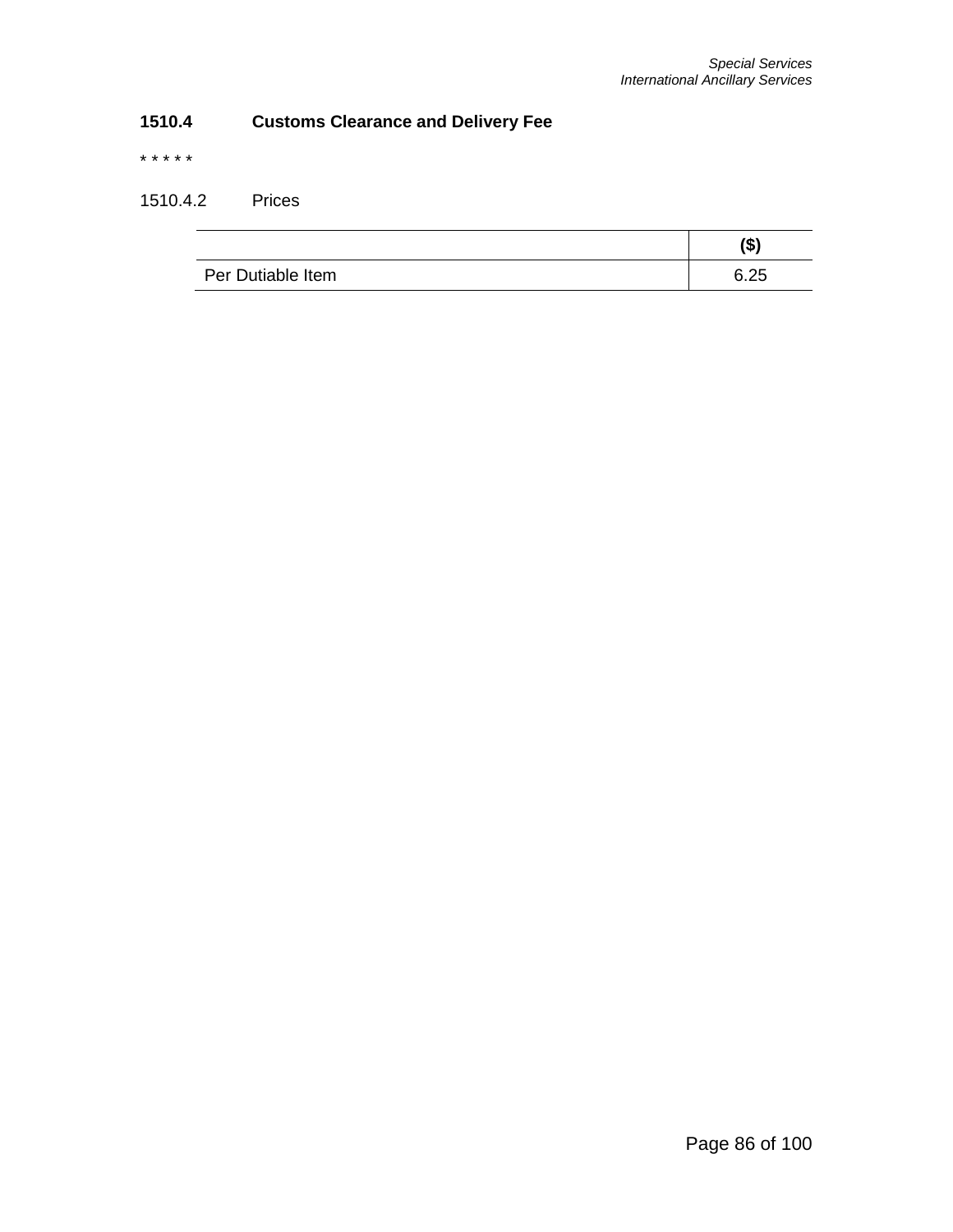# **1515 Address Management Services**

\* \* \* \* \*

# 1515.2 Prices

|                                                                                                       | $($ \$) |
|-------------------------------------------------------------------------------------------------------|---------|
| <b>Address Sequencing</b>                                                                             |         |
| Per correction (removal of each undeliverable address, or<br>addition of each missing or new address) | 0.41    |
| Insertion of blanks                                                                                   | 0.00    |
| <b>AEC II Service</b>                                                                                 |         |
| 1-100 records resolved, minimum fee                                                                   | 32.00   |
| Additional records resolved, per record                                                               | 0.32    |
| AIS (Address Information System) Viewer (per year, per site)                                          |         |
| City State Delivery Type Retrieval<br><b>Annual Subscription</b>                                      | 70.00*  |
| <b>County Name Retrieval</b><br><b>Annual Subscription</b>                                            | 70.00*  |
| <b>Delivery Statistic Retrieval</b><br><b>Annual Subscription</b>                                     | 100.00* |
| $ZIP + 4$ Retrieval                                                                                   | 70.00*  |
| <b>Annual Subscription</b>                                                                            |         |
| CRIS Route (per year)                                                                                 |         |
| Per state (annual subscription)                                                                       | 45.00*  |
| All States (annual subscription)                                                                      | 950.00* |
| <b>CASS</b> Certification                                                                             |         |
| Cycle Testing: (for next cycle) August-January                                                        | 200.00  |
| Cycle Testing: February, March                                                                        | 500.00  |
| Cycle Testing: April                                                                                  | 600.00  |
| Cycle Testing: May                                                                                    | 700.00  |
| Cycle Testing: June                                                                                   | 800.00  |
| Cycle Testing: July                                                                                   | 900.00  |
| Cycle Testing: (for current cycle) After July 31 <sup>st</sup>                                        | 1000.00 |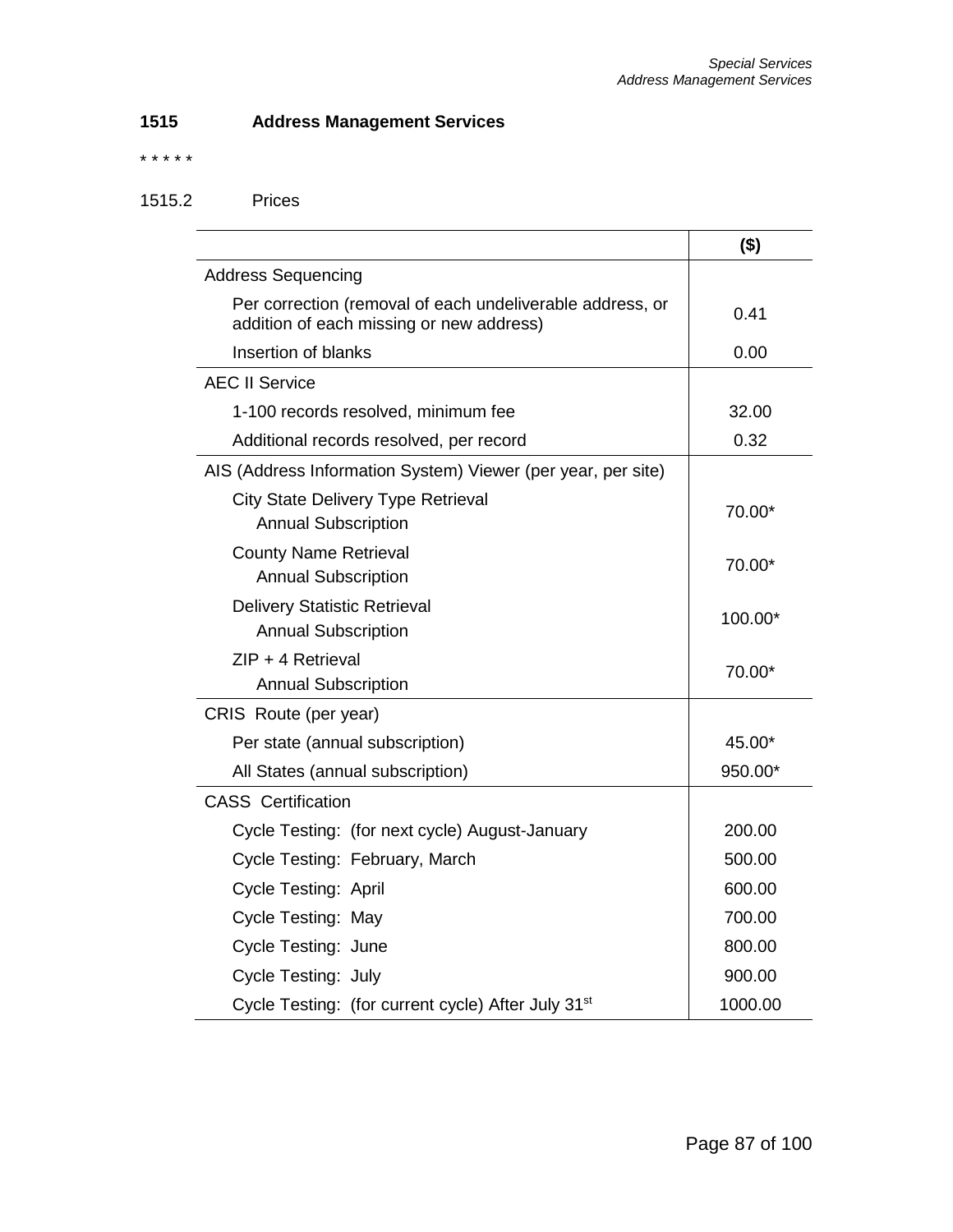|                                                                                          | $($ \$)    |
|------------------------------------------------------------------------------------------|------------|
| Change-of-Address Information for Election Boards and<br><b>Registration Commissions</b> |            |
| Per change of address                                                                    | 0.41       |
| Change-of-Address Customer Notification Letter Reprint                                   | 50.00      |
| City State (per year)                                                                    |            |
| All States (annual subscription)                                                         | 405.00     |
| CDS (per address, per year)                                                              | 0.010      |
| Minimum (per year)                                                                       | 50.00      |
| <b>Correction of Address Lists</b>                                                       |            |
| Per submitted address                                                                    | 0.41       |
| Minimum charge per list (30 items)                                                       | 12.30      |
| Delivery Statistics (per year)                                                           |            |
| All States (annual subscription)                                                         | 405.00*    |
| <b>DMM Labeling Lists</b>                                                                | 63.00      |
| DPV System (per year) $3$                                                                | 11,500.00  |
| DSF <sup>2</sup> Service (per year) <sup>4</sup>                                         | 114,000.00 |
| Each additional location per year                                                        | 57,000.00  |
| Each additional platform per location per year                                           | 57,000.00  |
| eLOT Service (per year)                                                                  |            |
| Per state (annual subscription)                                                          | 45.00*     |
| All States (annual subscription)                                                         | 950.00*    |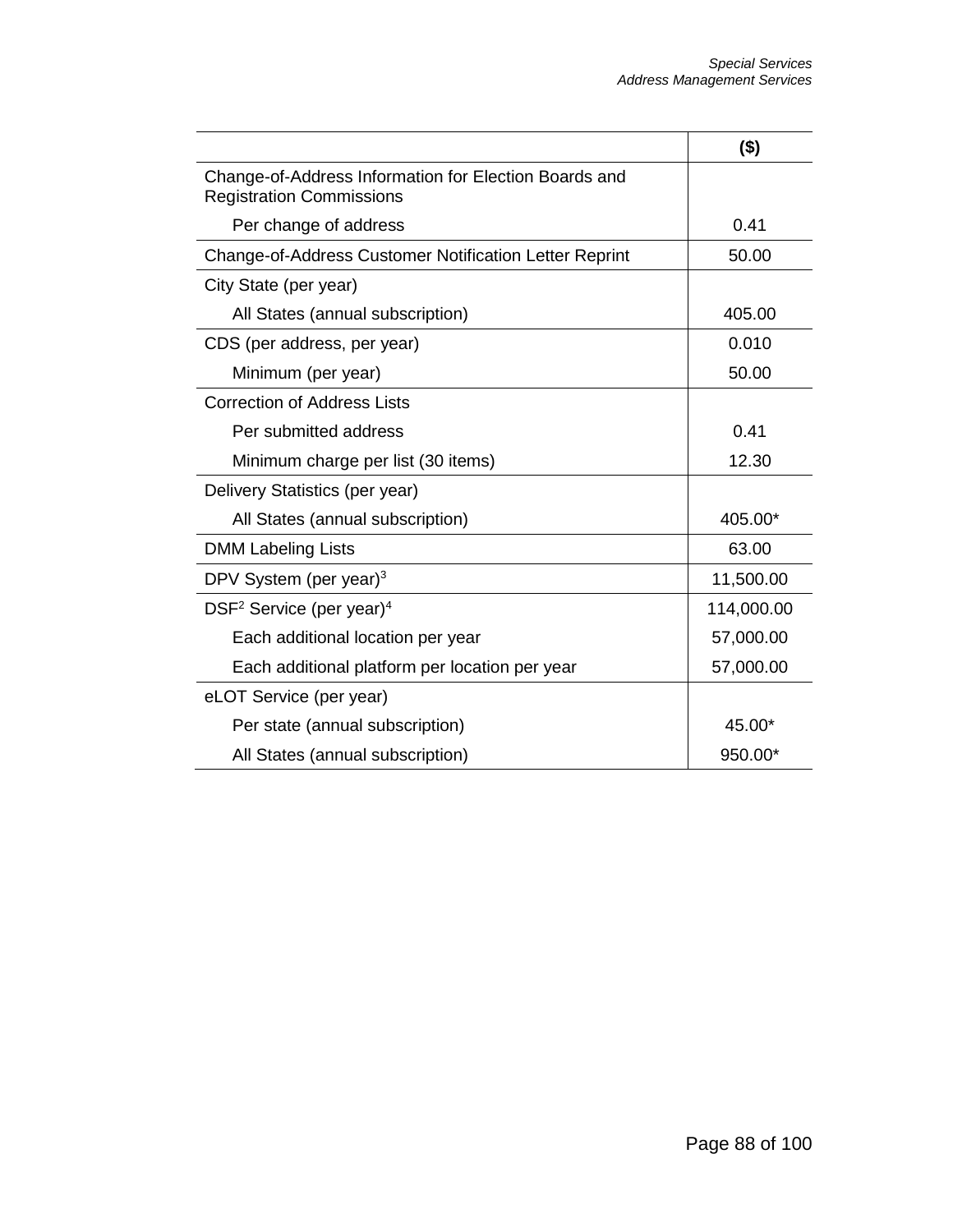|                                                                | $($ \$)               |
|----------------------------------------------------------------|-----------------------|
| Five-Digit ZIP (per year)                                      |                       |
| All States (annual subscription)                               | 575.00*               |
| LACSLink5                                                      |                       |
| Interface Developer (first year)                               | 1,150.006             |
| Interface Developer (each one-year extension)                  | 360.00 <sup>6</sup>   |
| Interface Distributor (per year)                               | 1,350.007             |
| Data Distributor (per year)                                    | 360.00                |
| End User (per year)                                            | 360.00 <sup>8</sup>   |
| <b>MASS Certification</b>                                      |                       |
| <b>MASS Manufacturers (MLOCR)</b>                              |                       |
| Cycle Testing: (for next cycle) November - June                | 500.00 <sup>9</sup>   |
| Cycle Testing: July                                            | 1,000.009             |
| Cycle Testing: (for current cycle) After July 31 <sup>st</sup> | 1,500.0010            |
| MASS End-Users (MLOCR)                                         |                       |
| Cycle Testing: (for next cycle) March - June                   | 500.00 <sup>9</sup>   |
| Cycle Testing: July                                            | 1,000.00 <sup>9</sup> |
| Cycle Testing: (current cycle) After July 31 <sup>st</sup>     | 1,500.0010            |
| <b>MASS Manufacturers (Encoder)</b>                            |                       |
| Cycle Testing: (for next cycle) November - June                | 300.00 <sup>9</sup>   |
| Cycle Testing: July                                            | 750.00 <sup>9</sup>   |
| Cycle Testing: (for current cycle) After July 31 <sup>st</sup> | 1,000.0010            |
| MASS End-Users (Encoder)                                       |                       |
| Cycle Testing: (for next cycle) March - June                   | 300.00 <sup>9</sup>   |
| Cycle Testing: July                                            | 750.00 <sup>9</sup>   |
| Cycle Testing: After July 31 <sup>st</sup>                     | 1,000.0010            |
| <b>MASS IMb Quality Testing</b>                                | 300.00                |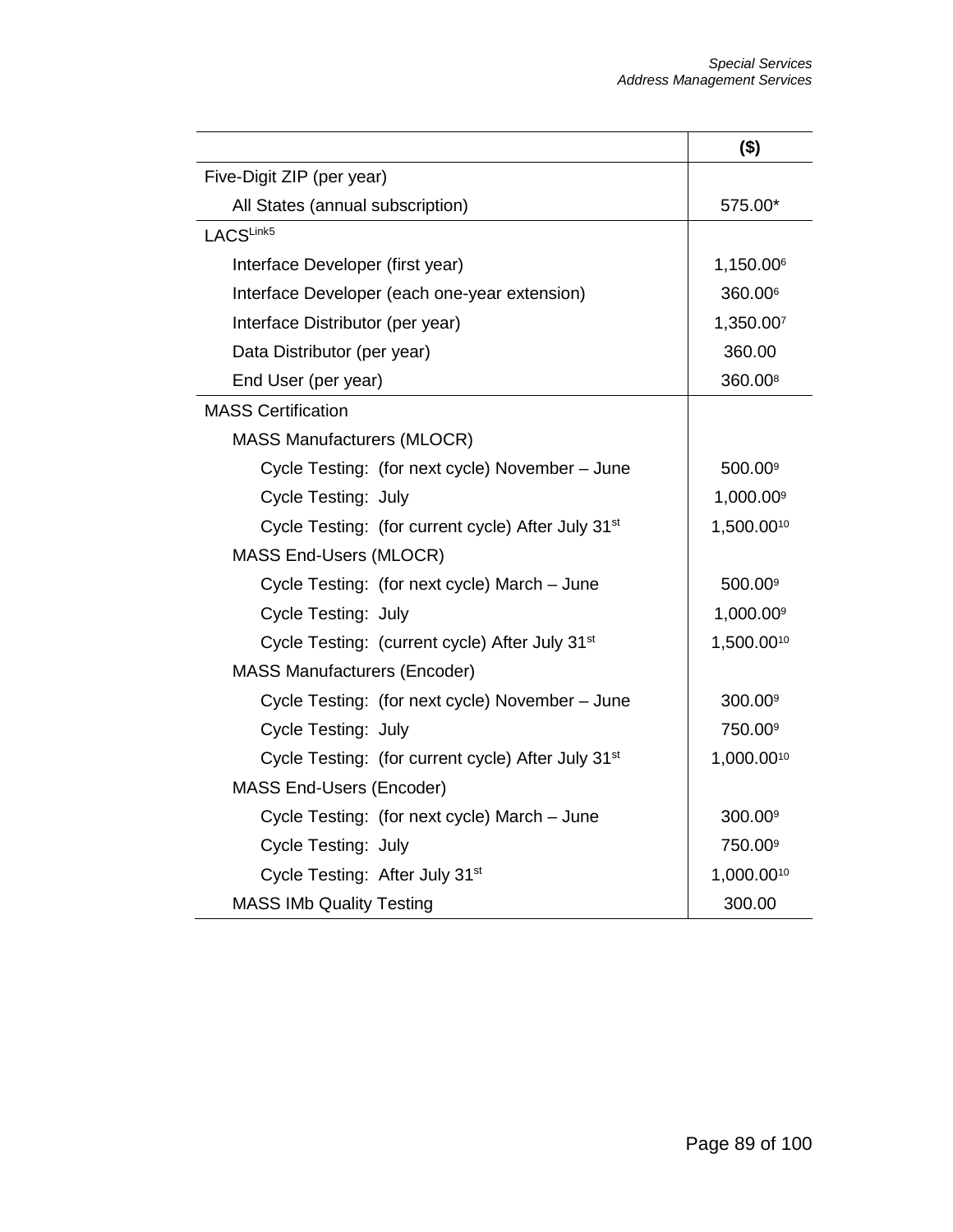|                                                        | $($ \$)    |
|--------------------------------------------------------|------------|
| NCOALink Service <sup>11</sup>                         |            |
| Initial Interface Developer (first year fee)           | 6,075.00   |
| Interface Developer (per each one year extension)      | 1,200.00   |
| Interface Distributor (per year)                       | 30,000.00  |
| Full Service Provider (per year)                       | 207,000.00 |
| Full Service Provider Each Additional Site (per year)  | 102,000.00 |
| Limited Service Provider (per year)                    | 17,800.00  |
| Limited Service Provider (per each one year extension) |            |
| One Site only                                          | 17,800.00  |
| Each additional site                                   | 8,900.00   |
| <b>ANKLink Service Option (per year)</b>               |            |
| <b>First Site</b>                                      | 4,150.00   |
| Each Additional Site                                   | 1,900.00   |
| End User/MPE (first year)                              | 8,900.00   |
| End User/MPE (each renewal year)                       |            |
| One site (each site for MPE)                           | 8,900.00   |
| Each additional site (End User only)                   | 4,150.00   |
| ANKLink Service Option (per year)                      | 915.00     |
| NCOALink Test, Audit (each)                            | 1,200.00   |
| Official National Zone Charts (per year)               |            |
| <b>Matrix</b>                                          | 60.00      |
| RDI Service (per year) <sup>1</sup>                    | 360.00     |
| Z4 Change (per year)                                   |            |
| <b>All States</b>                                      | 3,450.00*  |
| $ZIP + 4$ Service (per year)                           |            |
| Per state (annual subscription)                        | 45.00*     |
| All States (annual subscription)                       | 950.00     |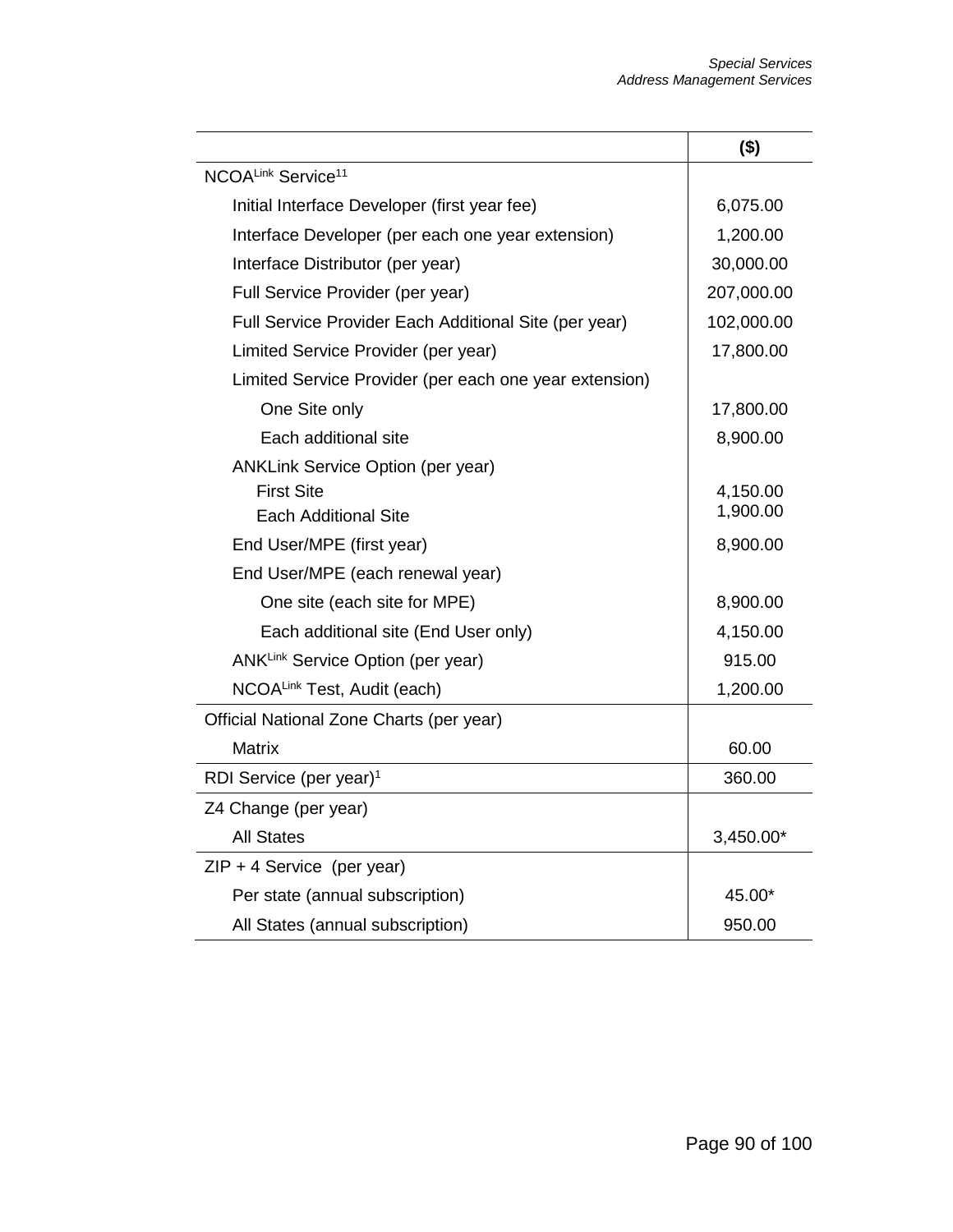|                                                           | (\$)    |
|-----------------------------------------------------------|---------|
| <b>ZIP Code Sortation of Address Lists</b>                |         |
| Per 1,000 addresses, or fraction                          | 140.00  |
| ZIP Move (per year)                                       |         |
| All States (annual subscription)                          | 115.00* |
| 99 Percent Accurate Method (per 1,000 addresses per year) | 1.15    |
| Minimum (per year)                                        | 115.00  |

#### **Notes**

- \*. See AMS Price Table for Single Issues or Additional Copies appearing below.
- 1. When rural routes have been consolidated or changed to another Post Office, no charge will be made for correction if the list contains only names of persons residing on the routes involved.
- 2. Note number not to be used.
- 3. Fees are prorated for first year based on the month the agreement is executed.
- 4. Initial fee is prorated for first year based on the month the agreement is executed. There is no proration for additional locations or platforms.
- 5. Fees are prorated for first year for LACSLink Interface Distributor, Data Distributor, and End User based on month the Postal Service certifies system. Interface Developer test fees are waived if part of CASS certification; otherwise, CASS test fees apply for stand-alone testing.
- 6. Interface Developer fees are waived for certified CASS and NCOALink Full Service Provider distributors fulfilling requirement to provide users access to LACSLink.
- 7. Interface Distributor fee are waived for certified CASS distributor who provides End Users of LACSLink Distributor products with access to LACSLink System.
- 8. End User fee is waived for certified NCOALink Full Service Providers who fulfill requirement to offer LACSLink as component of its products and services.
- 9. MASS fees are prorated at 50 percent of regular fee for new, transferred, or upgraded MLOCR/Encoder systems during testing cycle.
- 10. MASS fees are pro prorated at 50 percent of regular fee for new, transferred, or upgraded MLOCR/Encoder systems outside of testing cycle.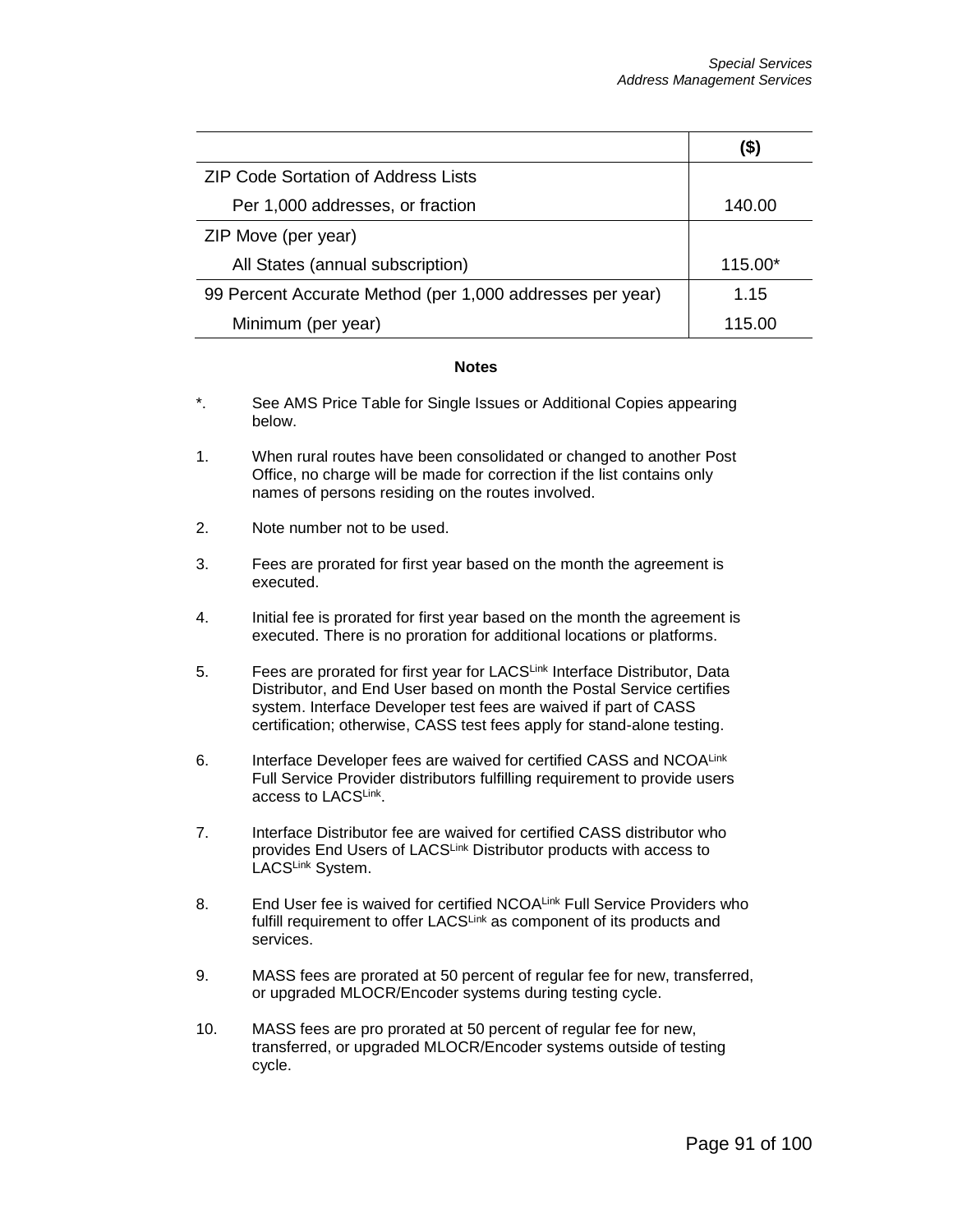11. NCOALink fees (excluding Interface Developer) prorated for first year based on month Postal Service certifies system. No proration for fees for additional sites.

# **AMS Price Table for Single Issues or Additional Copies**

Address Management Services with an asterisk allow copying for an additional fee, and provide a single issue instead of an annual subscription for a reduced fee. The fee is calculated by multiplying the list price by a factor based on a single issue or the total number of copies to be made, as shown below.

Price\* (per year, from above) x Factor corresponding to single issue or number of copies (far right column below) =  $$$  Total Price (per year)

| <b>Number of Copies</b>                                                                                                                                      | *Price<br>(from above) | <b>Multiply by</b> | <b>Factor</b> |
|--------------------------------------------------------------------------------------------------------------------------------------------------------------|------------------------|--------------------|---------------|
| Single Issue                                                                                                                                                 | *Price                 | X                  | 0.66          |
| $1 - 100$                                                                                                                                                    | *Price                 | X                  | 0.5           |
| 101-200                                                                                                                                                      | *Price                 | X                  | 1.0           |
| 201-300                                                                                                                                                      | *Price                 | X                  | 1.5           |
| 301-400                                                                                                                                                      | *Price                 | X                  | 2.0           |
| 401-500                                                                                                                                                      | *Price                 | X                  | 2.5           |
| 501-600                                                                                                                                                      | *Price                 | X                  | 3.0           |
| 601-700                                                                                                                                                      | *Price                 | X                  | 3.5           |
| 701-800                                                                                                                                                      | *Price                 | X                  | 4.0           |
| 801-900                                                                                                                                                      | *Price                 | X                  | 4.5           |
| 901-1000                                                                                                                                                     | *Price                 | X                  | 5.0           |
| 1001-10,000                                                                                                                                                  | *Price                 | X                  | 6.5           |
| $10,001 - 20,000$                                                                                                                                            | *Price                 | X                  | 8.0           |
| $20,001 - 30,000$                                                                                                                                            | *Price                 | X                  | 9.5           |
| 30,001 and over                                                                                                                                              | *Price                 | X                  | 11.0          |
| Unlimited quantity of any of the<br>following: Five-Digit ZIP, City<br>State, CRIS, Delivery Statistics,<br>eLot, RDI Service, Z4Change,<br>ZIPMove, ZIP + 4 | \$10,000.00            | n/a                | n/a           |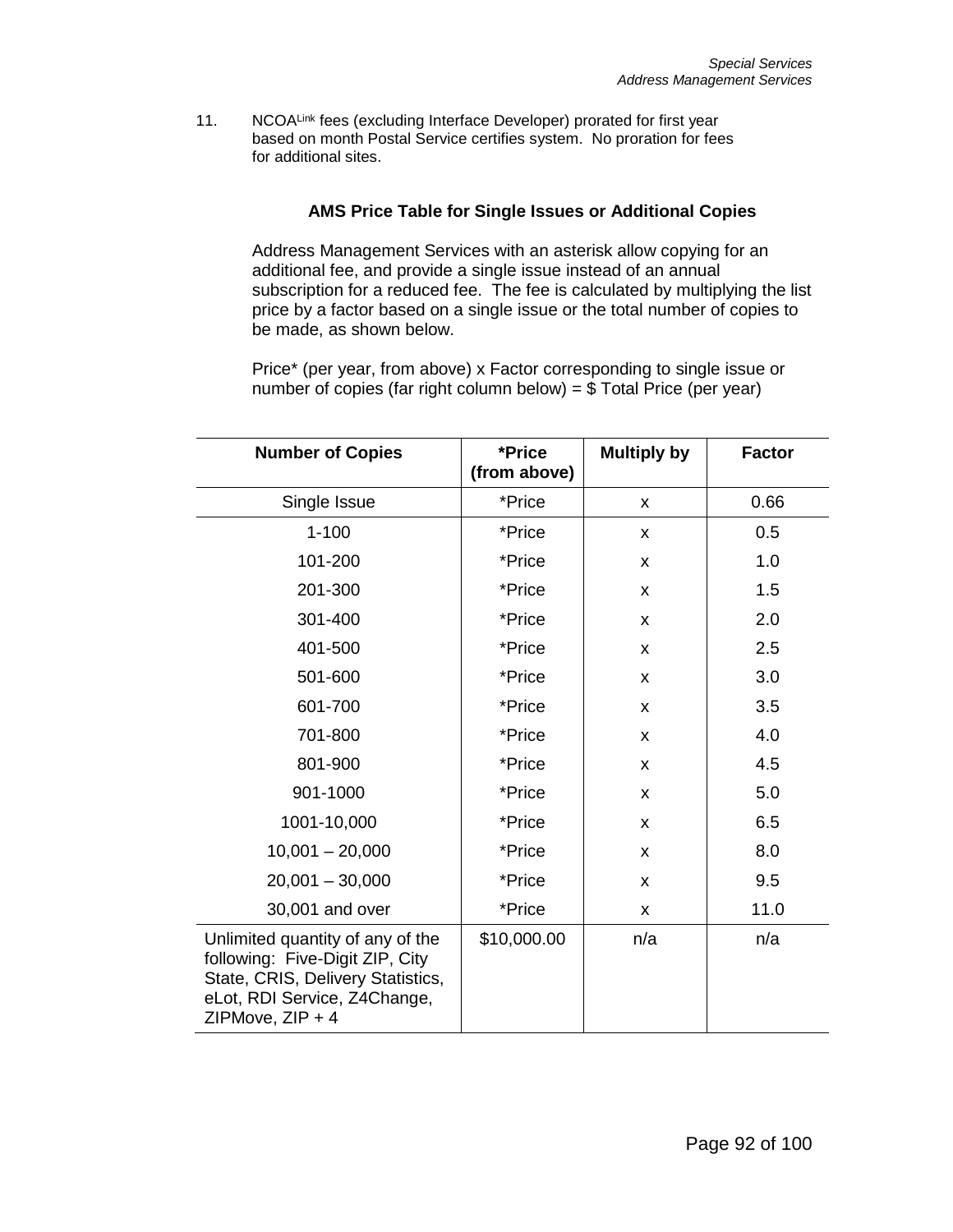## **1520 Caller Service**

\* \* \* \* \*

## 1520.2 Prices

|                                                     | $($ \$) |
|-----------------------------------------------------|---------|
| Groups based on Post Office location (Semi-Annual): |         |
| Group 1                                             | 790.00  |
| Group 2                                             | 740.00  |
| Group 3                                             | 660.00  |
| Group 4                                             | 630.00  |
| Group 5                                             | 605.00  |
| Group 6                                             | 560.00  |
| Group 7                                             | 515.00  |
| Call Number Reservation (Annual <sup>1</sup> )      | 52.00   |

## **Notes**

1. For customers using the Enterprise PO Box Online system, the semi-annual and annual fees may be prorated one time to align payment periods for multiple caller service numbers. The prorated fee for each such caller service number will be based on the number of months between the expiration of the current fee and the month of the payment alignment.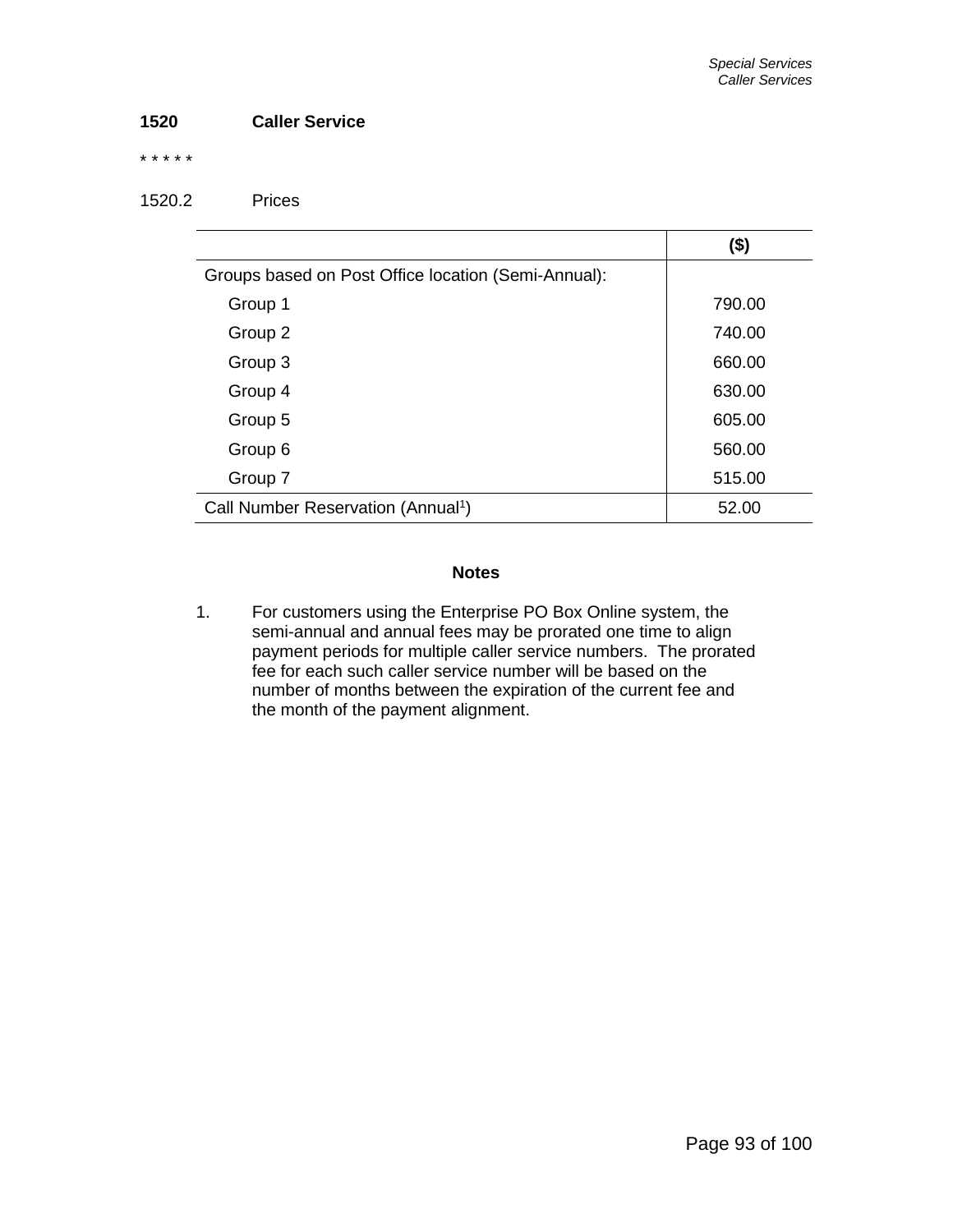## **1525 Credit Card Authentication**

\* \* \* \* \*

1525.2 Prices

|                                | œ.   |
|--------------------------------|------|
| Per credit card authentication | 1.00 |

\* \* \* \* \*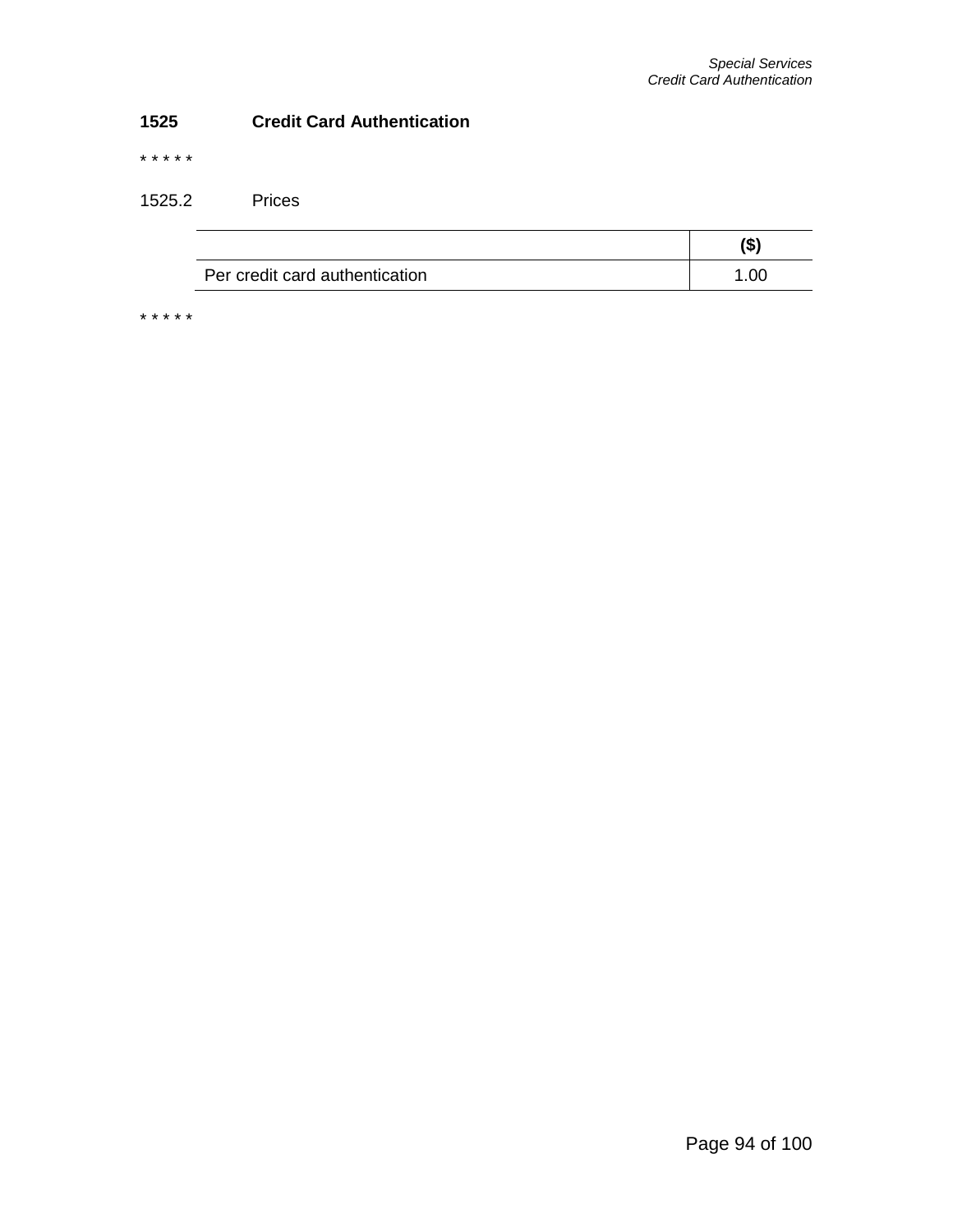# **1540 International Business Reply Mail Service**

\* \* \* \* \*

## 1540.3 Prices

*Outbound International Business Reply Mail Service Prices*

|          | (\$) |
|----------|------|
| Card     | 1.40 |
| Envelope | 1.90 |

*Inbound International Business Reply Mail Service Prices*

Payment is made in accordance with Universal Postal Convention Article 13. This information is available in the Letter Post Manual at www.upu.int.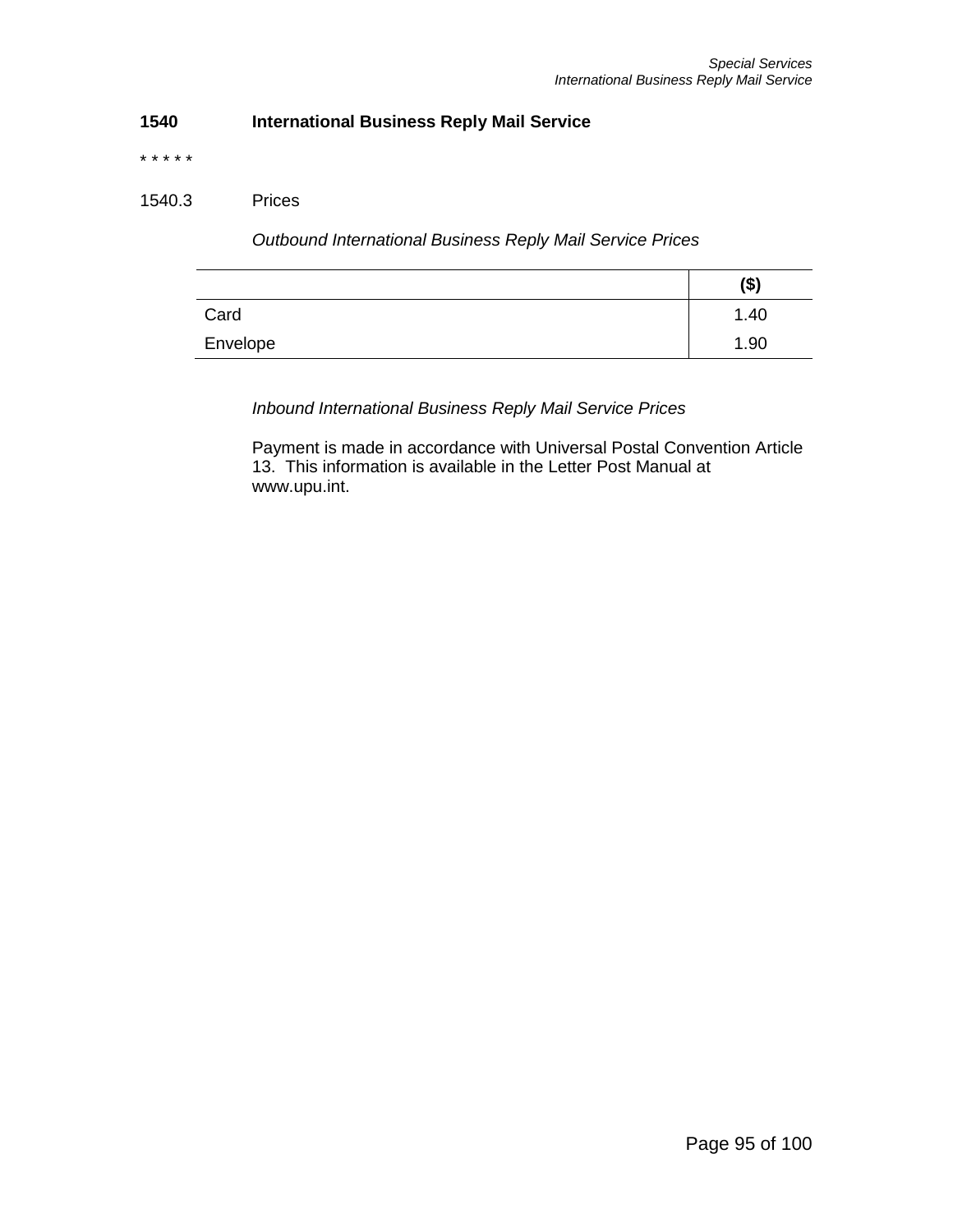# **1545 Money Orders**

## \* \* \* \* \*

# 1545.2 Prices

|                                               | (\$)   |    | (\$)     | (\$) |
|-----------------------------------------------|--------|----|----------|------|
| Domestic                                      | 0.01   | to | 500.00   | 1.20 |
| Domestic                                      | 500.01 | to | 1,000.00 | 1.65 |
| APO/FPO/DPO                                   | 0.01   | to | 1,000.00 | 0.40 |
| Inquiry, including a copy of paid money order | 5.95   |    |          |      |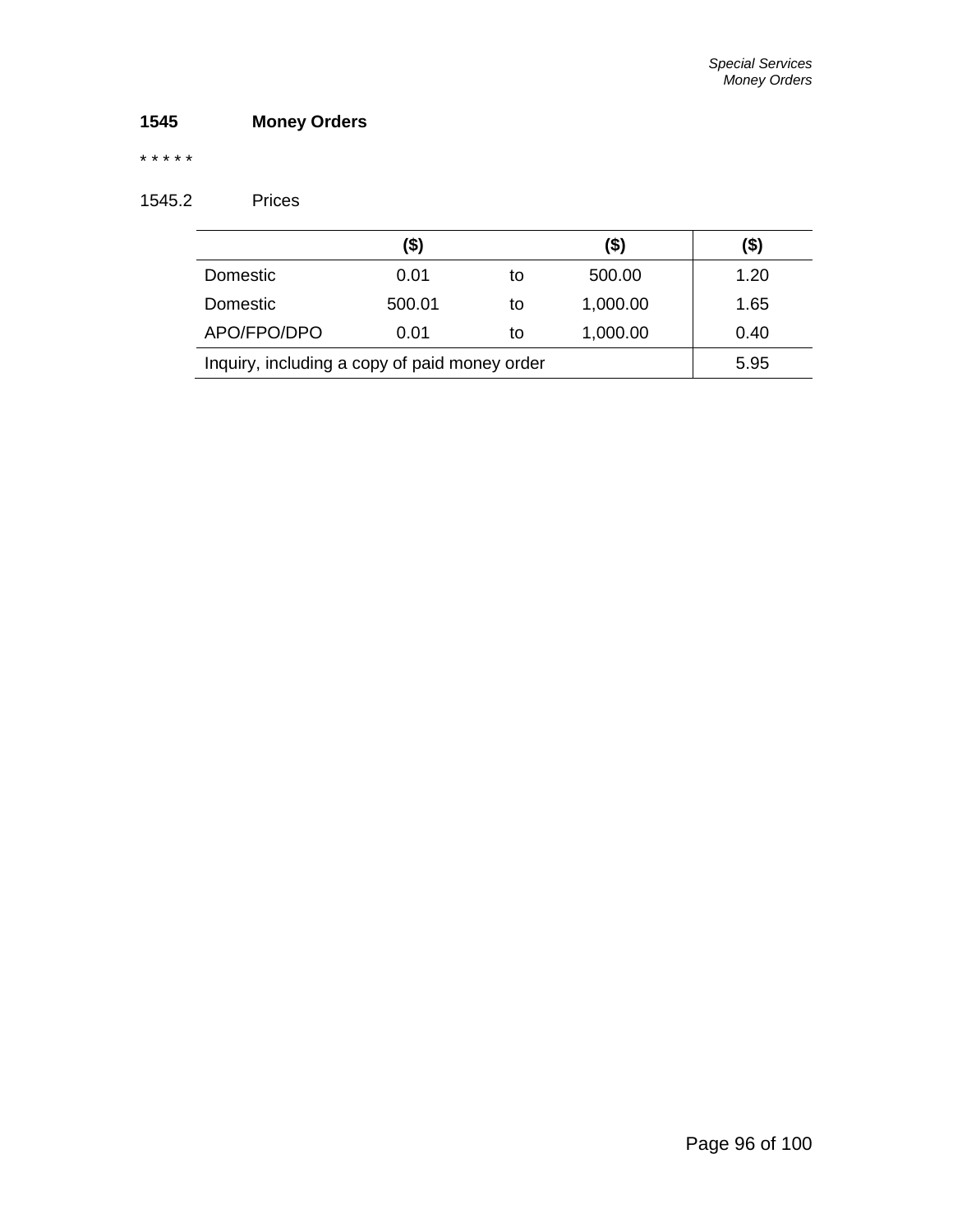## **1550 Post Office Box Service**

\* \* \* \* \*

### 1550.4 Prices

| <b>Box Size</b> | Semi-annual Fees <sup>1</sup> (Groups based on Post Office location) (\$) |              |        |        |        |        |        |       |
|-----------------|---------------------------------------------------------------------------|--------------|--------|--------|--------|--------|--------|-------|
|                 |                                                                           | $\mathbf{2}$ | 3      | 4      | 5      | 6      |        | $E^2$ |
| 1               | 56.00                                                                     | 44.00        | 37.00  | 31.00  | 27.00  | 21.00  | 19.00  | 0.00  |
| 2               | 84.00                                                                     | 69.00        | 56.00  | 45.00  | 36.00  | 28.00  | 25.00  | 0.00  |
| 3               | 145.00                                                                    | 117.00       | 97.00  | 72.00  | 58.00  | 46.00  | 39.00  | 0.00  |
| 4               | 265.00                                                                    | 210.00       | 178.00 | 137.00 | 104.00 | 76.00  | 60.00  | 0.00  |
| 5               | 427.00                                                                    | 342.00       | 280.00 | 235.00 | 173.00 | 132.00 | 105.00 | 0.00  |

*Regular and No Fee*

| <b>Box Size</b> | 3-Month Fees (Groups based on Post Office location) (\$) |        |        |        |       |       |       |
|-----------------|----------------------------------------------------------|--------|--------|--------|-------|-------|-------|
|                 | 1                                                        | 2      | 3      | 4      | 5     | 6     | 7     |
|                 | 33.00                                                    | 26.00  | 22.00  | 19.00  | 15.00 | 12.00 | 11.00 |
| 2               | 48.00                                                    | 40.00  | 32.00  | 26.00  | 21.00 | 17.00 | 15.00 |
| 3               | 84.00                                                    | 68.00  | 55.00  | 42.00  | 33.00 | 26.00 | 23.00 |
| 4               | 154.00                                                   | 121.00 | 103.00 | 79.00  | 59.00 | 44.00 | 35.00 |
| 5               | 244.00                                                   | 195.00 | 159.00 | 132.00 | 99.00 | 76.00 | 62.00 |

#### **Notes**

- 1. For customers using the Enterprise PO Box Online system, the semiannual fees may be prorated one time to align payment periods for multiple boxes. The prorated fee for each such box will be based on the number of months between the expiration of the current fee and the month of the payment alignment.
- 2. When the Postal Service determines not to provide carrier delivery to a customer's physical address or business location that constitutes a potential carrier delivery point, as defined by the Postal Service, that customer becomes eligible for one Post Office Box at the Group E fee.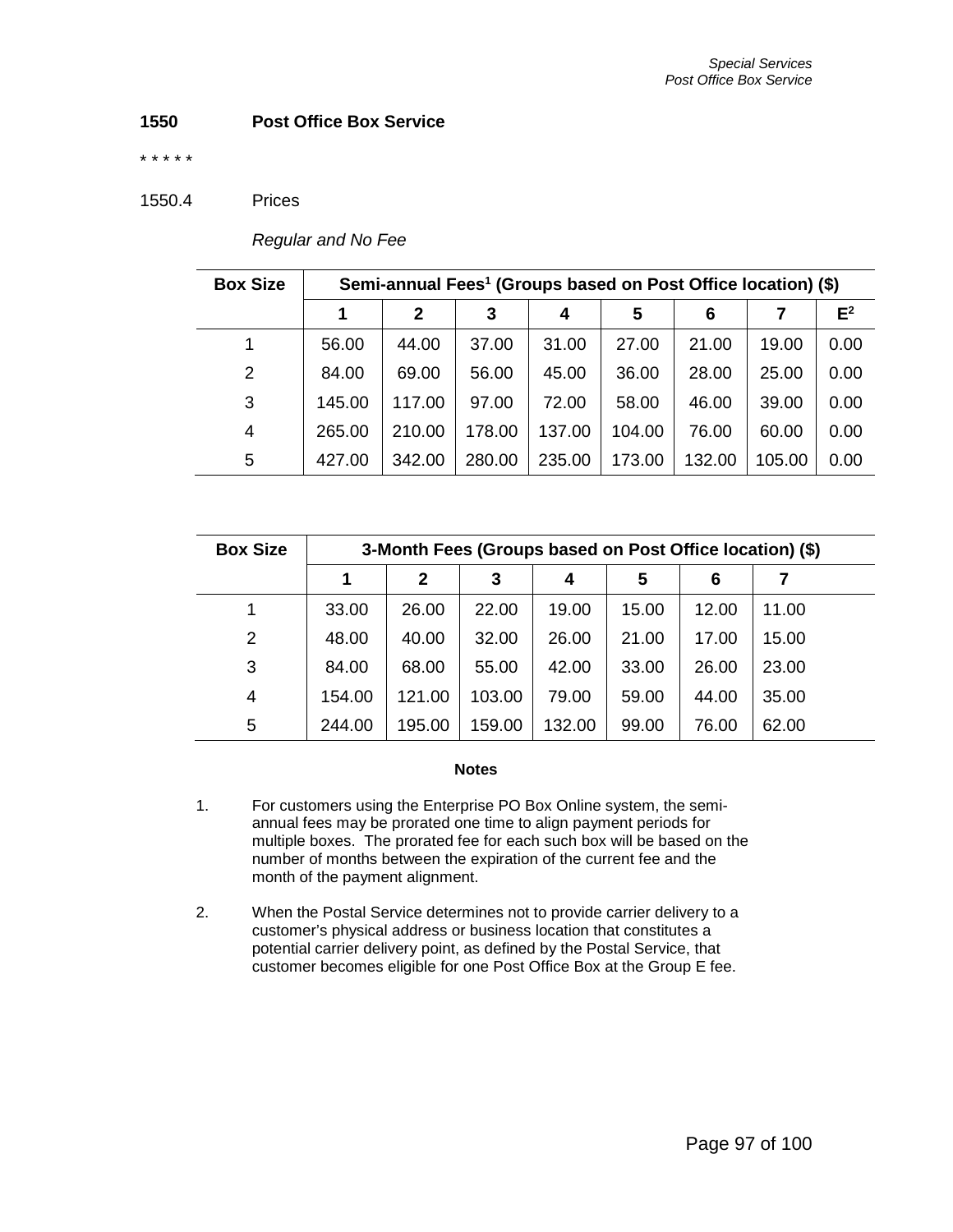| Period of box use<br>(days) | <b>Price</b>                     |  |  |  |
|-----------------------------|----------------------------------|--|--|--|
| 95 or less                  | $\frac{1}{2}$ semiannual price   |  |  |  |
| 96 to 140                   | 3⁄4 semiannual price             |  |  |  |
| 141 to 190                  | Semiannual price                 |  |  |  |
| 191 to 230                  | 1 1/4 semiannual price           |  |  |  |
| 231 to 270                  | 1 $\frac{1}{2}$ semiannual price |  |  |  |
| 271 to full year            | Two times semiannual price       |  |  |  |

*Postal Facilities Primarily Serving Academic Institutions or Their Students*

*Ancillary Post Office Box Services*

|                                | $($ \$) |
|--------------------------------|---------|
| Key duplication or replacement | 6.00    |
| Lock replacement <sup>1</sup>  | 22.00   |
| Key deposit                    | 3.00    |

## **Notes**

1. The lock replacement fee may also be charged as a late payment fee, regardless of whether the lock is changed.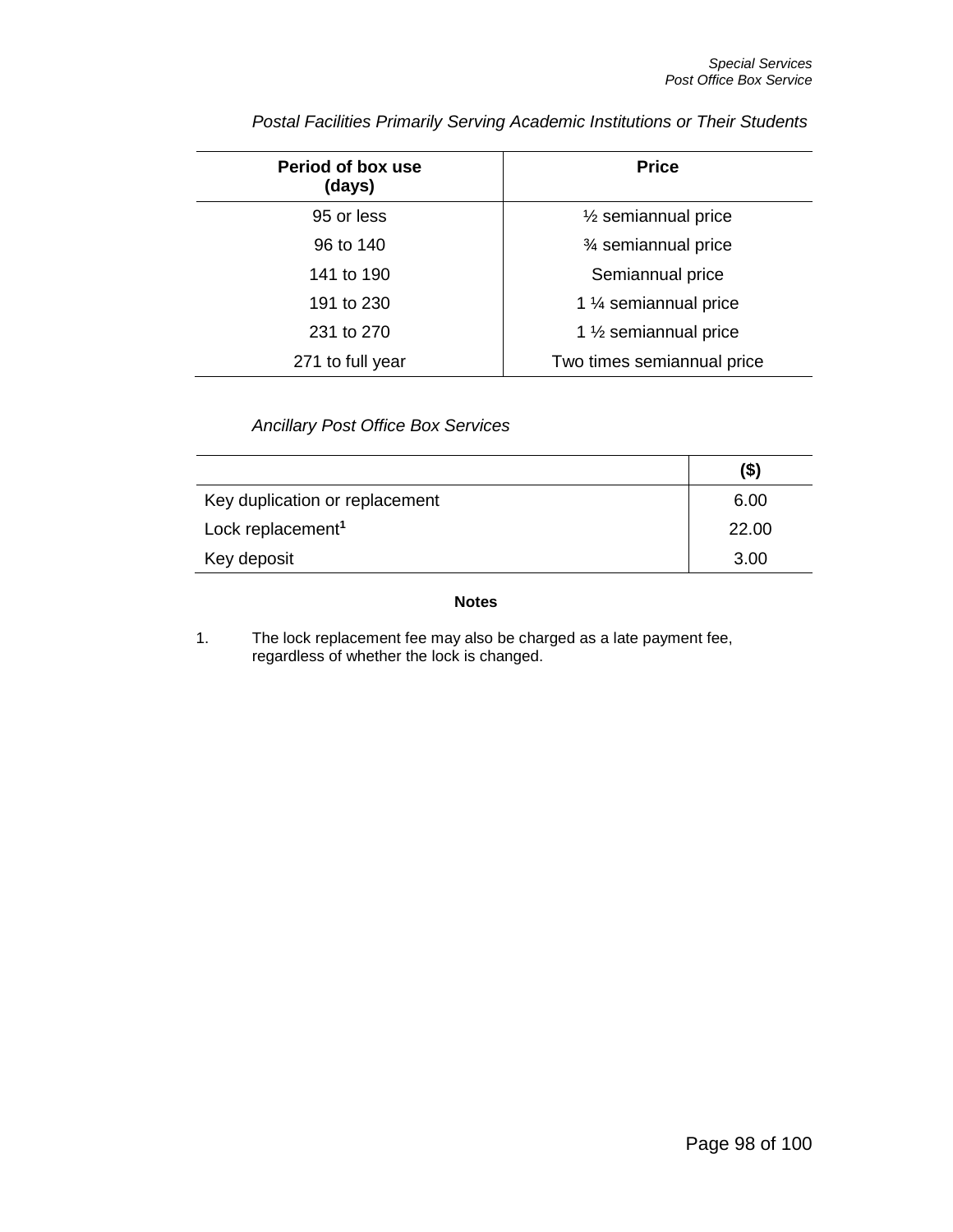# **1555 Customized Postage**

\* \* \* \* \*

1555.2 Prices

|                                                          | $($ \$)    |
|----------------------------------------------------------|------------|
| Annual Participation Fee (up to two printing facilities) | 330,000.00 |
| Additional Printing Sites (3-50 sites, each site)        | 55,000.00  |
| Over 50 Printing Sites (each site)                       | 5,500.00   |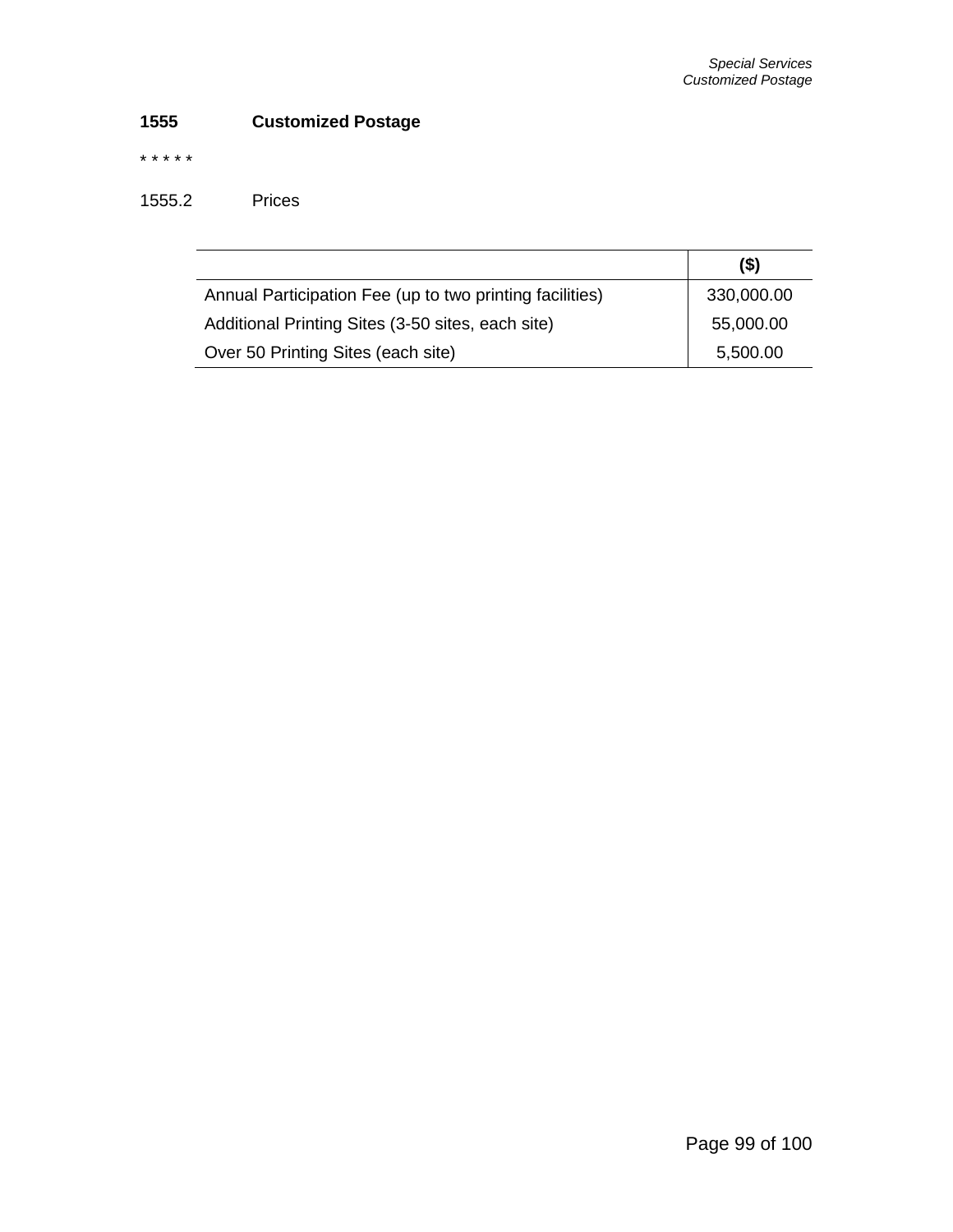### **1560 Stamp Fulfillment Services**

#### \* \* \* \* \*

1560.2 Prices

| Orders mailed to domestic United States destinations            | (\$)             |
|-----------------------------------------------------------------|------------------|
| Orders up to \$50.00                                            | $1.25^{1}$ ;     |
|                                                                 | add $2.002$ for  |
|                                                                 | custom orders    |
| Orders over \$50.00                                             | $1.751$ ;        |
|                                                                 | add $2.002$ for  |
|                                                                 | custom orders    |
| Orders mailed to destinations outside of domestic United States | (\$)             |
| Orders up to \$50.00                                            | $6.25^{\circ}$ ; |
|                                                                 | add $2.002$ for  |
|                                                                 | custom orders    |
| Orders over \$50.00                                             | $6.75^{\circ}$ ; |
|                                                                 | add $2.002$ for  |
|                                                                 | custom orders    |

## **Notes**

- 1. Fee does not apply if the comparable fee from the Philatelic Sales pricing section is being charged for the shipment of a combined order of stamps and philatelic items. Fee also does not apply for orders consisting solely of stamped cards with a printed return address, or stamps sent as part of a subscription, in which the customer agrees to purchase a series of items of a specified type, and establishes a means of payment in advance. If a customer requests expedited shipping, then the order will be shipped using Priority Mail Express, with actual postage charged instead of the listed fees.
- 2. A custom order is a stamp order in configurations other than those listed for each item in the USA Philatelic catalog.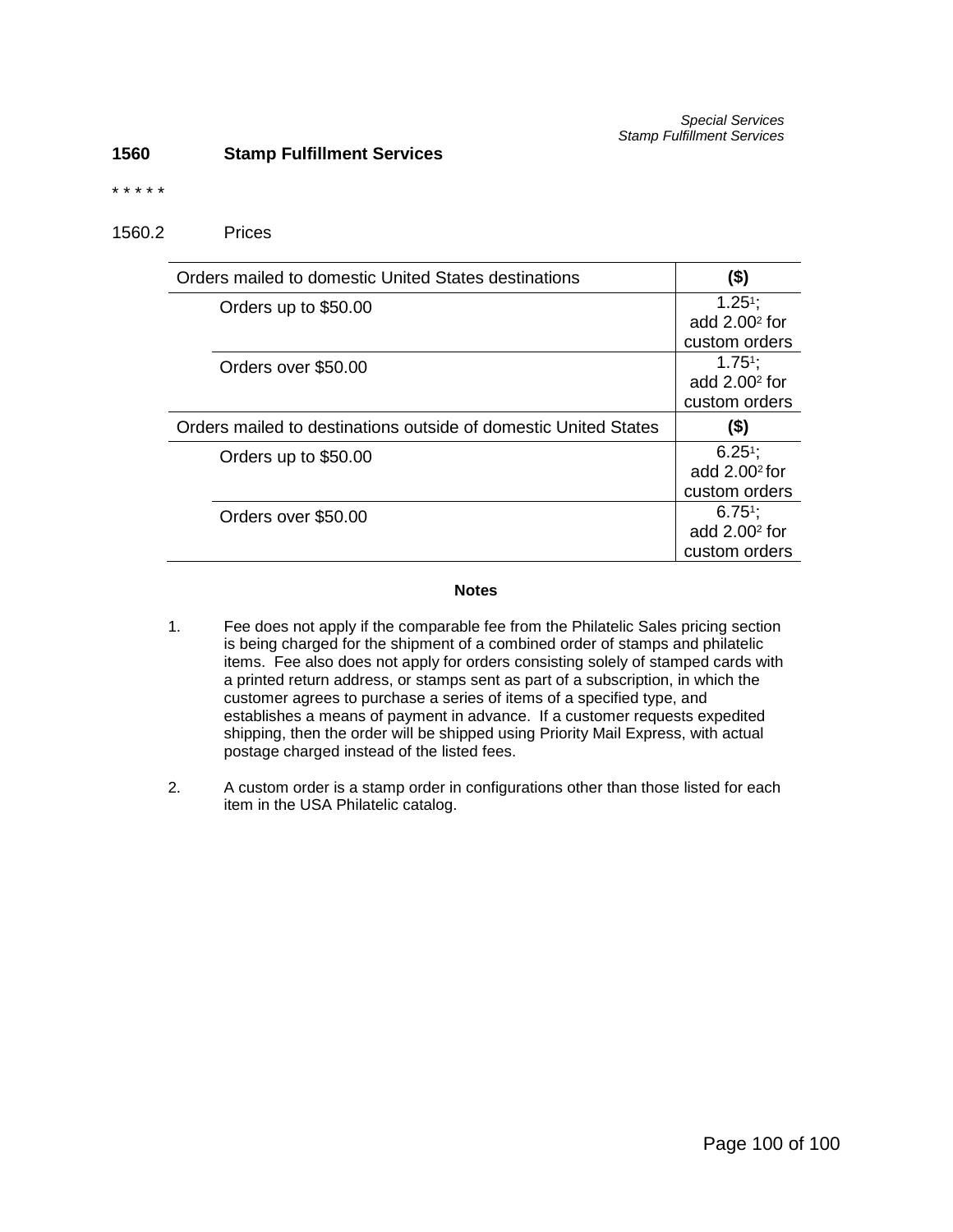#### ATTACHMENT C: PRICE CAP CALCULATION

#### **Calculation of amount of applicable change in CPI-U and Price Cap**

|               |             |                               |                      | 12-Month             | Base                   | 12-Month                      | Rule 3010.22.b                          |
|---------------|-------------|-------------------------------|----------------------|----------------------|------------------------|-------------------------------|-----------------------------------------|
|               |             | Last 12 Months                | 12-Month             | <b>Total Divided</b> | Average <sup>[5]</sup> | Moving Average <sup>[6]</sup> | Adjustment <sup>[7]</sup>               |
|               | $CPI^{[1]}$ | Point-to-Point <sup>[2]</sup> | Total <sup>[3]</sup> | by 12 $^{[4]}$       |                        |                               |                                         |
| Jan-15        | 233.707     | $-0.1%$                       | 2840.6               | 236.719              | 233.260                | 1.483%                        |                                         |
| Feb-15        | 234.722     | 0.0%                          | 2840.6               | 236.714              | 233.478                | 1.386%                        |                                         |
| Mar-15        | 236.119     | $-0.1%$                       | 2840.4               | 236.699              | 233.771                | 1.253%                        |                                         |
| Apr-15        | 236.599     | $-0.2%$                       | 2839.9               | 236.660              | 234.150                | 1.072%                        |                                         |
| May-15        | 237.805     | 0.0%                          | 2839.8               | 236.652              | 234.563                | 0.891%                        |                                         |
| Jun-15        | 238.638     | 0.1%                          | 2840.1               | 236.677              | 234.966                | 0.728%                        |                                         |
| $Jul-15$      | 238.654     | 0.2%                          | 2840.5               | 236.710              | 235.354                | 0.576%                        |                                         |
| Aug-15        | 238.316     | 0.2%                          | 2841.0               | 236.749              | 235.685                | 0.451%                        |                                         |
| Sep-15        | 237.945     | 0.0%                          | 2840.9               | 236.742              | 236.009                | 0.311%                        |                                         |
| Oct-15        | 237.838     | 0.2%                          | 2841.3               | 236.776              | 236.332                | 0.187%                        |                                         |
| <b>Nov-15</b> | 237.336     | 0.5%                          | 2842.5               | 236.874              | 236.589                | 0.120%                        |                                         |
| Dec-15        | 236.525     | 0.7%                          | 2844.2               | 237.017              | 236.736                | 0.119%                        |                                         |
| Jan-16        | 236.916     | 1.4%                          | 2847.4               | 237.284              | 236.719                | 0.239%                        |                                         |
| Feb-16        | 237.111     | 1.0%                          | 2849.8               | 237.484              | 236.714                | 0.325%                        |                                         |
| Mar-16        | 238.132     | 0.9%                          | 2851.8               | 237.651              | 236.699                | 0.402%                        |                                         |
| Apr-16        | 239.261     | 1.1%                          | 2854.5               | 237.873              | 236.660                | 0.513%                        |                                         |
| May-16        | 240.229     | 1.0%                          | 2856.9               | 238.075              | 236.652                | 0.601%                        |                                         |
| Jun-16        | 241.018     | 1.0%                          | 2859.3               | 238.273              | 236.677                | 0.675%                        |                                         |
| Jul-16        | 240.628     | 0.8%                          | 2861.3               | 238.438              | 236.710                | 0.730%                        |                                         |
| Aug-16        | 240.849     | 1.1%                          | 2863.8               | 238.649              | 236.749                | 0.803%                        |                                         |
| Sep-16        | 241.428     | 1.5%                          | 2867.3               | 238.939              | 236.742                | 0.928%                        |                                         |
| Oct-16        | 241.729     | 1.6%                          | 2871.2               | 239.264              | 236.776                | 1.051%                        |                                         |
| <b>Nov-16</b> | 241.353     | 1.7%                          | 2875.2               | 239.598              | 236.874                | 1.150%                        |                                         |
| Dec-16        | 241.432     | 2.1%                          | 2880.1               | 240.007              | 237.017                | 1.262%                        |                                         |
| Jan-17        | 242.839     | 2.5%                          | 2886.0               | 240.501              | 237.284                | 1.356%                        |                                         |
| Feb-17        | 243.603     | 2.7%                          | 2892.5               | 241.042              | 237.484                | 1.498%                        |                                         |
| Mar-17        | 243.801     | 2.4%                          | 2898.2               | 241.514              | 237.651                | 1.626%                        |                                         |
| Apr-17        | 244.524     | 2.2%                          | 2903.4               | 241.953              | 237.873                | 1.715%                        | (First-Class Mail, USPS Marketing Mail, |
| May-17        | 244.733     | 1.9%                          | 2907.9               | 242.328              | 238.075                | 1.786%                        | and Special Services)                   |
| Jun-17        | 244.955     | 1.6%                          | 2911.9               | 242.656              | 238.273                | 1.839%                        | 0.135%                                  |
| $Jul-17$      | 244.786     | 1.7%                          | 2916.0               | 243.003              | 238.438                | 1.914%                        | 0.278%                                  |
| Aug-17        | 245.519     | 1.9%                          | 2920.7               | 243.392              | 238.649                | [8]<br>1.987%                 | [9]<br>0.439%                           |

[1] Consumer Price Index -- All Urban Consumers, U.S. All Items (the "CUUR0000SA0" series)

[2] The current month CPI [Column 1] divided by CPI for same month, previous year

[3] Sum of the most recent 12 months CPI measurements in Column [1]

[4] Column [3] / 12

[5] The 12-month average of [1] from the 12 months prior to [4]. Only necessary to calculate cap when more than 12 months have passed.

[6] (The current month value in Column [4] / value from same month, previous year) - 1

[7] Rule 3010.22.b requires an adjustment made to the 12 month moving average whenever less than 12

months have passed since the most recent price change. The adjustment calculates the unused rate

authority by dividing the Recent Average (Column [4]) applicable to the notice of rate adjustment by the

Recent Average utilized in the previous rate adjustment and subtracting one from the quotient. In this

particular instance, the Recent Average from the notice of rate adjustment is 243.392 and the Recent

Average from the previous rate adjustment is 242.328 with a resulting price cap of 0.439%.

[8] Exactly 12 CPI-U months have passed since the previous price adjustment for the Periodicals and Package Services

mail classes so the price cap is the 12-month moving average (Column 6) or 1.987%.

[9] 0.439% is the new inflation-based price adjustment authority for First-Class Mail, USPS Marketing Mail, and Special Services.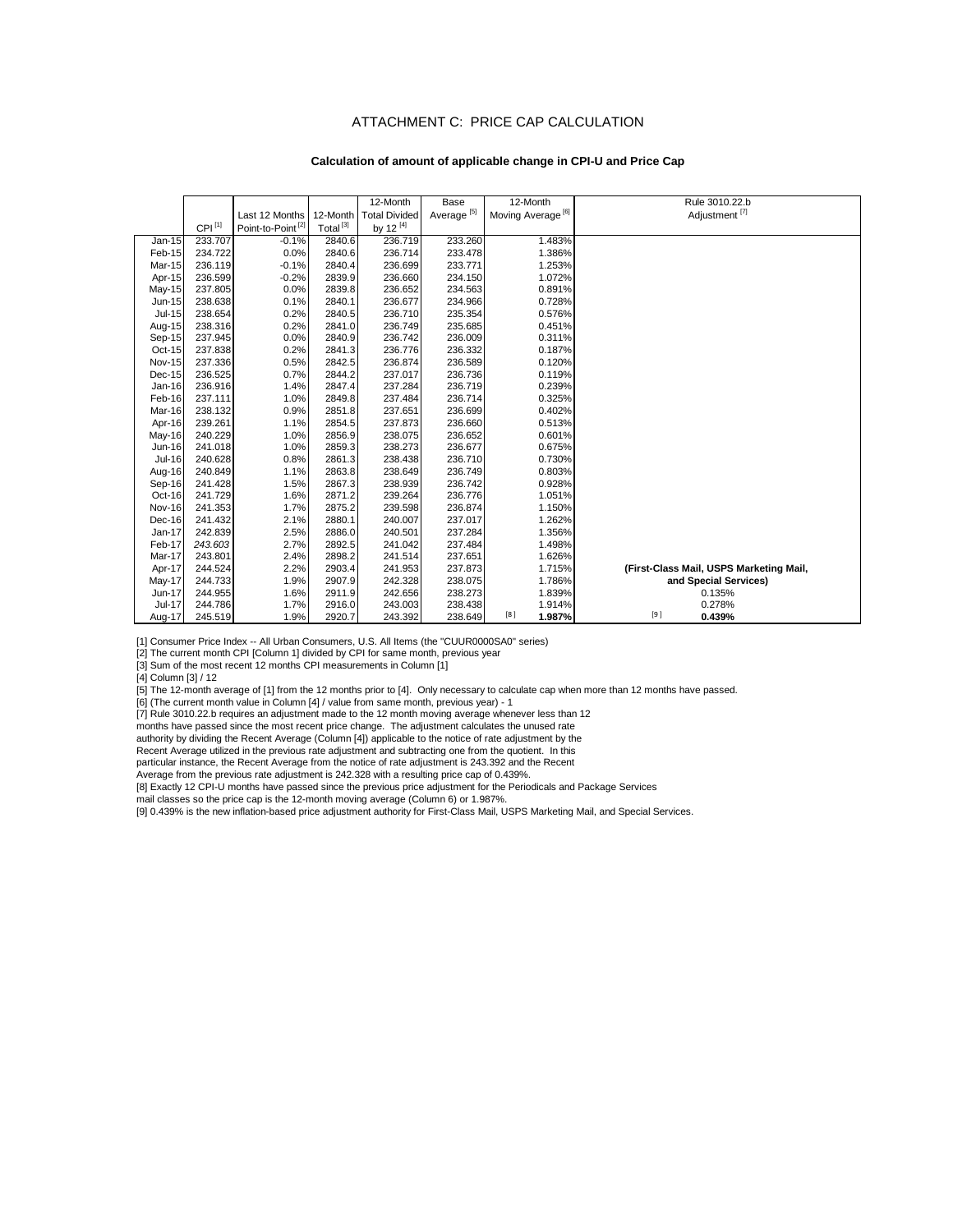# **ATTACHMENT D**

**GOVERNORS' RESOLUTION NO. 16-18**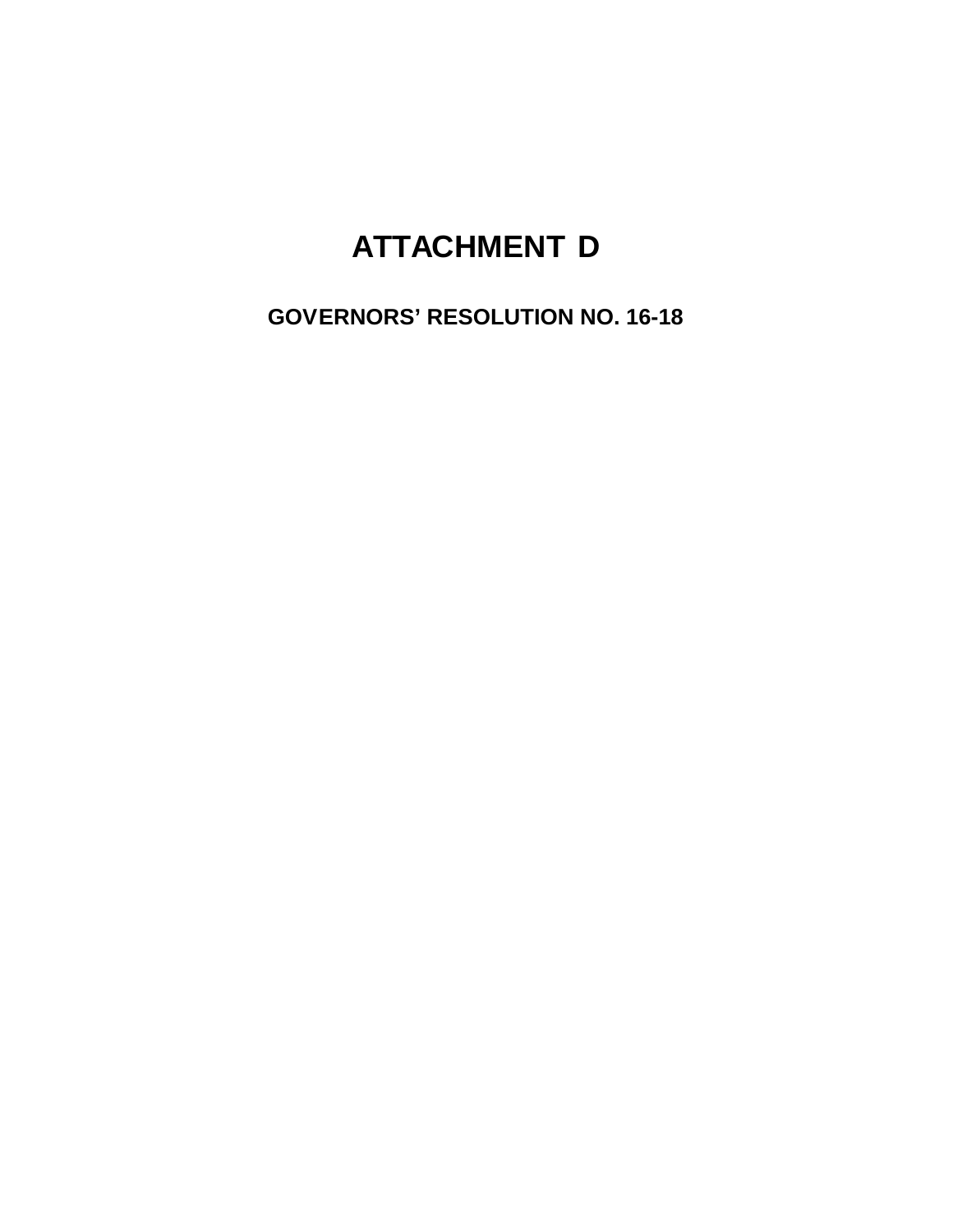# **RESOLUTION OF THE GOVERNORS** OF THE UNITED STATES POSTAL SERVICE **Resolution No. 16-18 New Prices and Product Descriptions** for Market Dominant Categories of Mail

## **RESOLVED:**

Pursuant to section 404(b) and chapter 36 of title 39, United States Code, the Governors authorize, for market dominant products, price adjustments and classification changes.

The Postal Service is hereby authorized to file price adjustments for market dominant products for implementation in January of 2018 in accordance with the United States Postal Service Filing of Updated Schedule of Regular and Predictable Price Changes that was filed with the Postal Regulatory Commission (PRC) on October 18, 2011. Postal management is directed to provide the required public notice and to file with the PRC notice of an adjustment in prices, in accordance with Subpart B, Part 3010, of title 39, Code of Federal Regulations (CFR), and to provide notice to the PRC of the related classification changes in accordance with 39 CFR Part 3010 et seq. and 39 CFR Part 3020 et seq. The filing should be made early enough to allow the price adjustments and classification changes to become effective in January of 2018, consistent with the above-referenced Updated Schedule.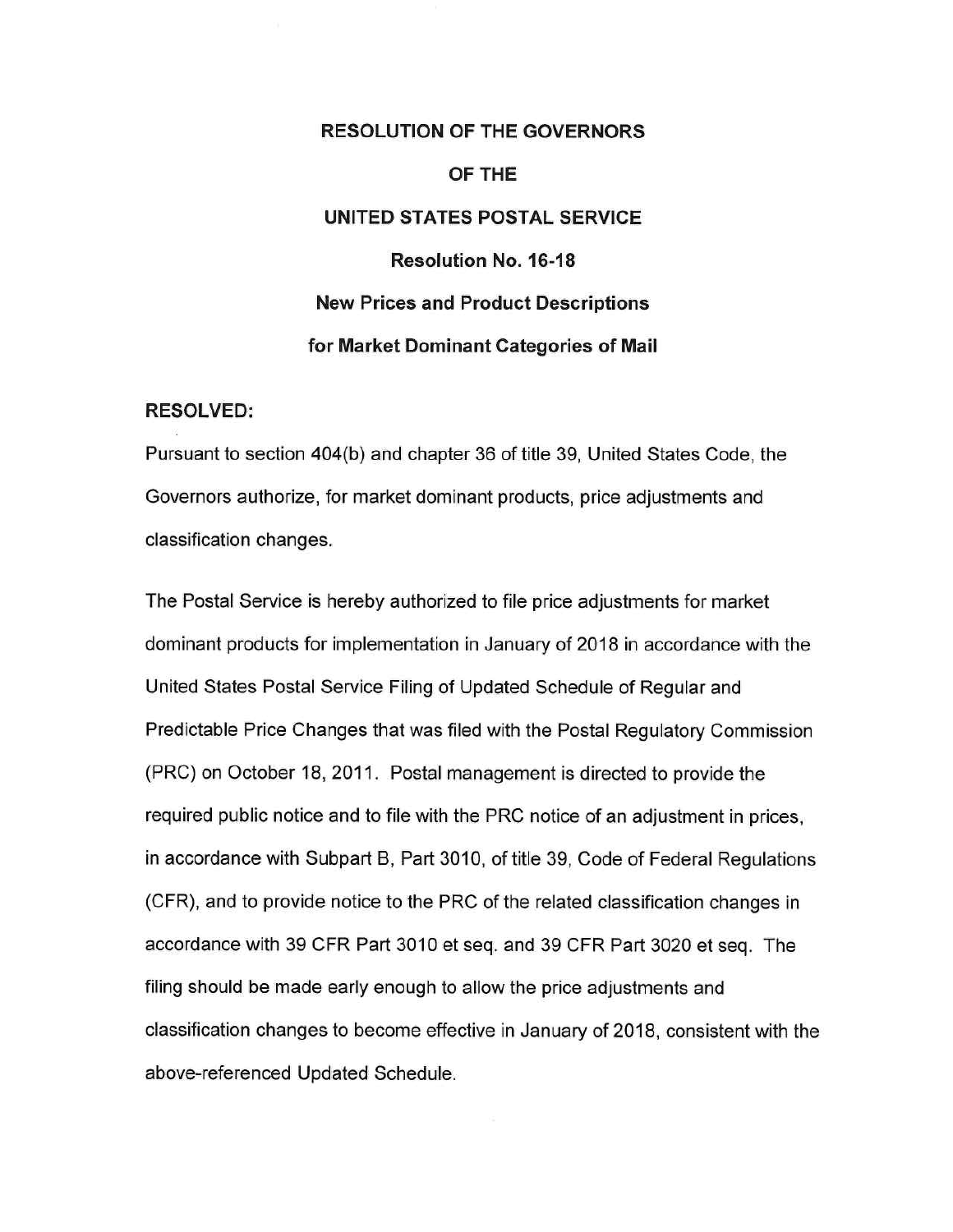The filing will include price and classification adjustments in accordance with the following conditions:

- a. Utilize as close to 95 percent of the newly accrued and previously unused CPI pricing authority as practicable;
- b. Increase Standard Mail Flats prices by at least 105 percent of newly accrued and previously unused CPI pricing authority;
- c. Increase Standard Mail Letters prices so that the workshare discount passthrough for DSCF and DNDC letters is reduced by at least 10 percent;
- d. Increase Standard Mail Parcels prices so that the workshare discount passthrough for SCF Marketing Parcels is reduced by at least 10 percent;
- e. Adjust workshare discounts to comply with 39 U.S.C. § 3622(e);
- f. Correct other prices as needed to align with the pricing structure changes described herein;
- g. Design the prices to achieve the objectives set forth at 39 U.S.C. § 3622 to the greatest extent practicable; and
- h. Take into account the factors set forth at 39 U.S.C. § 3622.

If contingencies resulting from a Chairman's Information Request or Commission Order show that prices need to be adjusted in order to meet legal requirements or Commission requests, including compliance with the price cap, then management may file adjusted prices as necessary to comply with those legal requirements or requests, or to use unused rate adjustment authority.